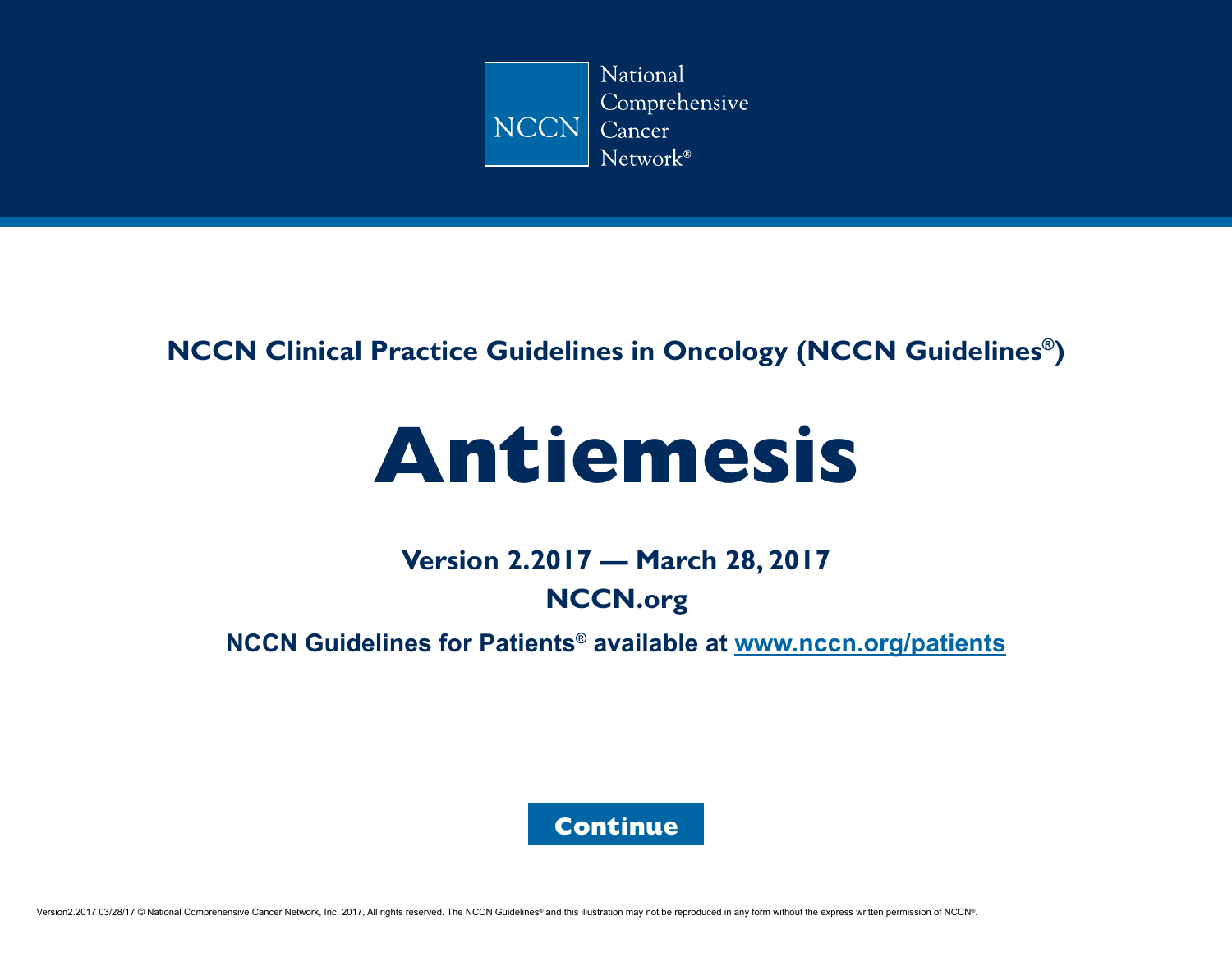<span id="page-1-0"></span>

# **NCCN Guidelines Version 2.2017 Panel Members Antiemesis**

[NCCN Guidelines Index](http://nccn.org) [Table of Contents](#page-2-0) **[Discussion](#page-24-0)** 

**David S. Ettinger, MD/Chair † The Sidney Kimmel Comprehensive Cancer Center at Johns Hopkins**

**Michael J. Berger, PharmD/BCOP, Vice Chair Σ The Ohio State University Comprehensive Cancer Center - James Cancer Hospital and Solove Research Institute**

**Jonathan Aston, PharmD, BCOP, BCPS Σ † Vanderbilt-Ingram Cancer Center**

**Sally Barbour, PharmD, BCOP, CPP Σ ‡ † Duke Cancer Institute**

**Jason Bergsbaken, PharmD, BCOP Σ University of Wisconsin Carbone Cancer Center**

**Philip J. Bierman, MD † ‡ Fred & Pamela Buffett Cancer Center** 

**Debra Brandt, DO † Yale Cancer Center/Smilow Cancer Hospital**

**Dawn E. Dolan, PharmD, BCOP Σ Moffitt Cancer Center**

**Georgiana Ellis, MD † Fred Hutchinson Cancer Research Center/ Seattle Cancer Care Alliance**

**Eun Jeong Kim, PharmD, MS Σ Stanford Cancer Institute**

**NCCN Miranda Hughes, PhD Dorothy A. Shead, MS**

#### **[NCCN Guidelines Panel Disclosures](https://www.nccn.org/disclosures/guidelinepanellisting.aspx)**

**Steve Kirkegaard, PharmD Σ † Huntsman Cancer Institute at the University of Utah** 

**Dwight D. Kloth, PharmD, BCOP Σ Fox Chase Cancer Center**

**Ruth Lagman, MD, MPH, MBA, FACP, FAAHPM £ Case Comprehensive Cancer Center/ University Hospitals Seidman Cancer Center and Cleveland Clinic Taussig Cancer Institute**

**Dean Lim, MD † City of Hope Comprehensive Cancer Center**

**Charles Loprinzi, MD Mayo Clinic Cancer Center**

**Cynthia X. Ma, MD, PhD † Þ Siteman Cancer Center at Barnes-Jewish Hospital and Washington University School of Medicine**

**Victoria Maurer, MSN, OCN, RN † Robert H. Lurie Comprehensive Cancer Center of Northwestern University**

**Laura Boehnke Michaud, PharmD, BCOP † Σ The University of Texas MD Anderson Cancer Center**

**Lisle M. Nabell, MD † ‡ University of Alabama at Birmingham Comprehensive Cancer Center**



**Kim Noonan, MS, ANP, AOCN, RN # ‡ Dana-Farber/Brigham and Women's Cancer Center | Massachusetts General Hospital Cancer Center** 

**Eric Roeland, MD † £ UC San Diego Moores Cancer Center** 

**Hope S. Rugo, MD † ‡ UCSF Helen Diller Family Comprehensive Cancer Center** 

**Lee S. Schwartzberg, MD, FACP St. Jude Children's Research Hospital/The University of Tennessee Health Science Center** 

**Bridget Scullion, PharmD, BCOP £ Dana-Farber/Brigham and Women's Cancer Center | Massachusetts General Hospital Cancer Center** 

**John Timoney, PharmD, BCOP † ‡ Memorial Sloan Kettering Cancer Center**

**Barbara Todaro, PharmD Σ † Roswell Park Cancer Institute**

**Susan G. Urba, MD † £ University of Michigan Comprehensive Cancer Center**

| ± Hematology/              | £ Supportive care     |
|----------------------------|-----------------------|
| Hematology oncology        | including palliative, |
| <b>Þ</b> Internal medicine | pain management,      |
| † Medical oncology         | pastoral care, and    |
| # Nurse                    | oncology social work  |
| € Pediatric oncology       | * Discussion section  |
| $\Sigma$ Pharmacology      | committee member      |

Version2.2017 03/28/17 © National Comprehensive Cancer Network, Inc. 2017, All rights reserved. The NCCN Guidelines® and this illustration may not be reproduced in any form without the express written permission of NCCN®.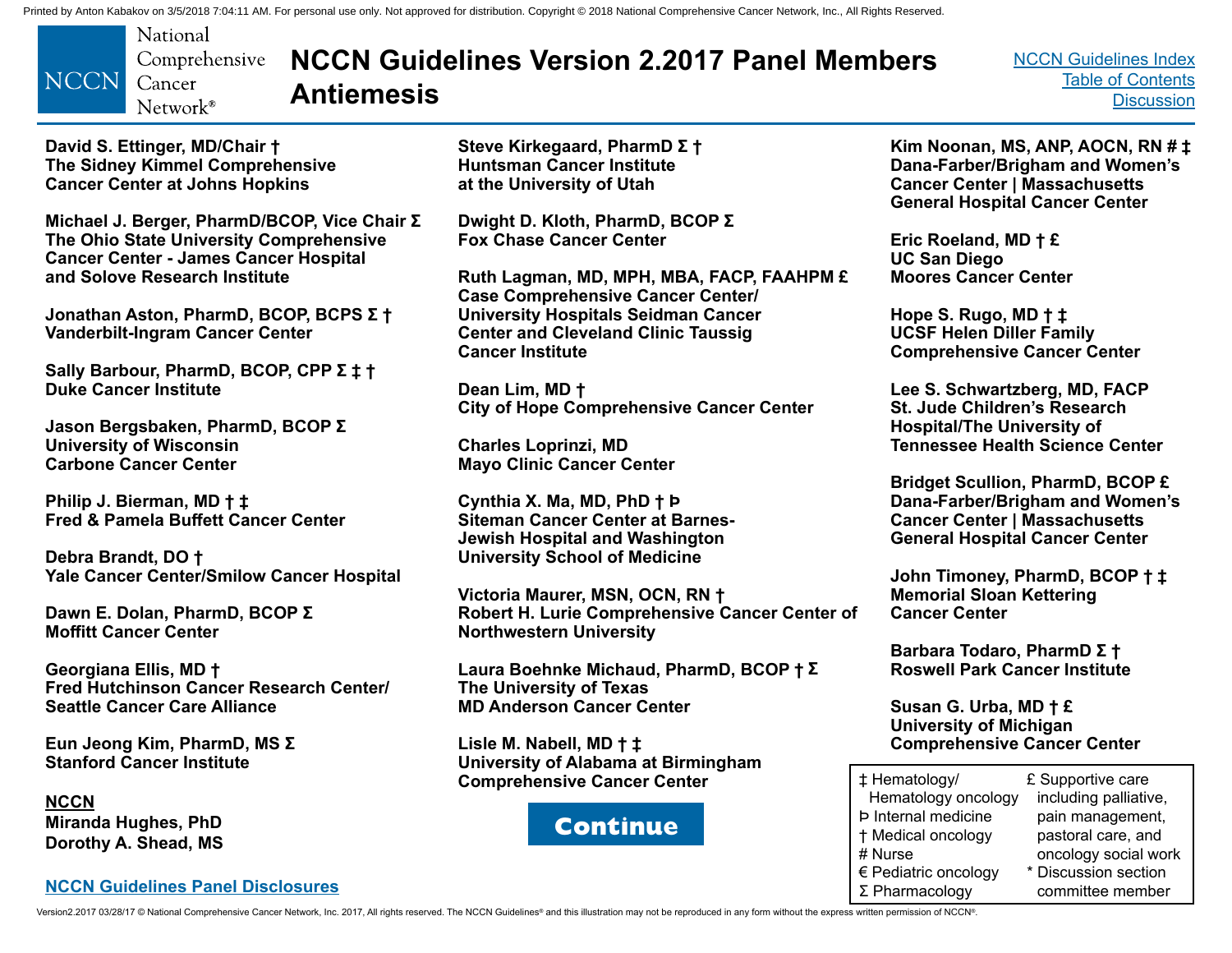<span id="page-2-0"></span>

| <b>NCCN Antiemesis Panel Members</b>                       |
|------------------------------------------------------------|
| <b>Summary of Guidelines Updates</b>                       |
| Principles of Emesis Control for the Cancer Patient (AE-1) |

### CHEMOTHERAPY-INDUCED EMESIS:

[Emetogenic Potential of Intravenous Antineoplastic Agents \(AE-2\)](#page-7-0) [Emetogenic Potential of Oral Antineoplastic Agents \(AE-4\)](#page-9-0)  [High Emetic Risk Intravenous Chemotherapy - Acute and Delayed Emesis Prevention \(AE-5\)](#page-10-0) [Moderate Emetic Risk Intravenous Chemotherapy - Acute and Delayed Emesis Prevention \(AE-6\)](#page-11-0) [Low and Minimal Emetic Risk Intravenous Chemotherapy - Emesis Prevention \(AE-8\)](#page-13-0) [Oral Chemotherapy - Emesis Prevention \(AE-9\)](#page-14-0) [Breakthrough Treatment for Chemotherapy-Induced Nausea/Vomiting \(AE-10\)](#page-15-0) [Principles of Managing Multiday Emetogenic Chemotherapy Regimens \(AE-A\)](#page-18-0) [Pharmacologic Considerations for Antiemetic Prescribing \(AE-B\)](#page-20-0) [Principles for Managing Breakthrough Emesis \(AE-C\)](#page-23-0)

### RADIATION-INDUCED EMESIS:

[Radiation-Induced Emesis Prevention/Treatment \(AE-11\)](#page-16-0)

### ANTICIPATORY EMESIS:

[Anticipatory Emesis Prevention/Treatment \(AE-12\)](#page-17-0)

The NCCN Guidelines<sup>®</sup> are a statement of evidence and consensus of the authors regarding their views of currently accepted approaches to treatment. Any clinician seeking to apply or consult the NCCN Guidelines is expected to use independent medical judgment in the context of individual clinical circumstances to determine any patient's care or treatment. The National Comprehensive Cancer Network® (NCCN®) makes no representations or warranties of any kind regarding their content, use or application and disclaims any responsibility for their application or use in any way. The NCCN Guidelines are copyrighted by National Comprehensive Cancer Network®. All rights reserved. The NCCN Guidelines and the illustrations herein may not be reproduced in any form without the express written permission of NCCN. ©2017.

Version2.2017 03/28/17 © National Comprehensive Cancer Network, Inc. 2017, All rights reserved. The NCCN Guidelines® and this illustration may not be reproduced in any form without the express written permission of NCCN®.

trial. Participation in clinical trials is especially encouraged. To find clinical trials online at NCCN Member Institutions, [click here:](https://www.nccn.org/clinical_trials/clinicians.aspx) [nccn.org/clinical\\_trials/physician.](https://www.nccn.org/clinical_trials/clinicians.aspx) [html.](https://www.nccn.org/clinical_trials/clinicians.aspx)

**Clinical Trials:** NCCN believes that the best management for any patient with cancer is in a clinical

**NCCN Categories of Evidence and Consensus:** All recommendations are category 2A unless otherwise specified.

See [NCCN Categories of Evidence](#page-24-0)  [and Consensus.](#page-24-0)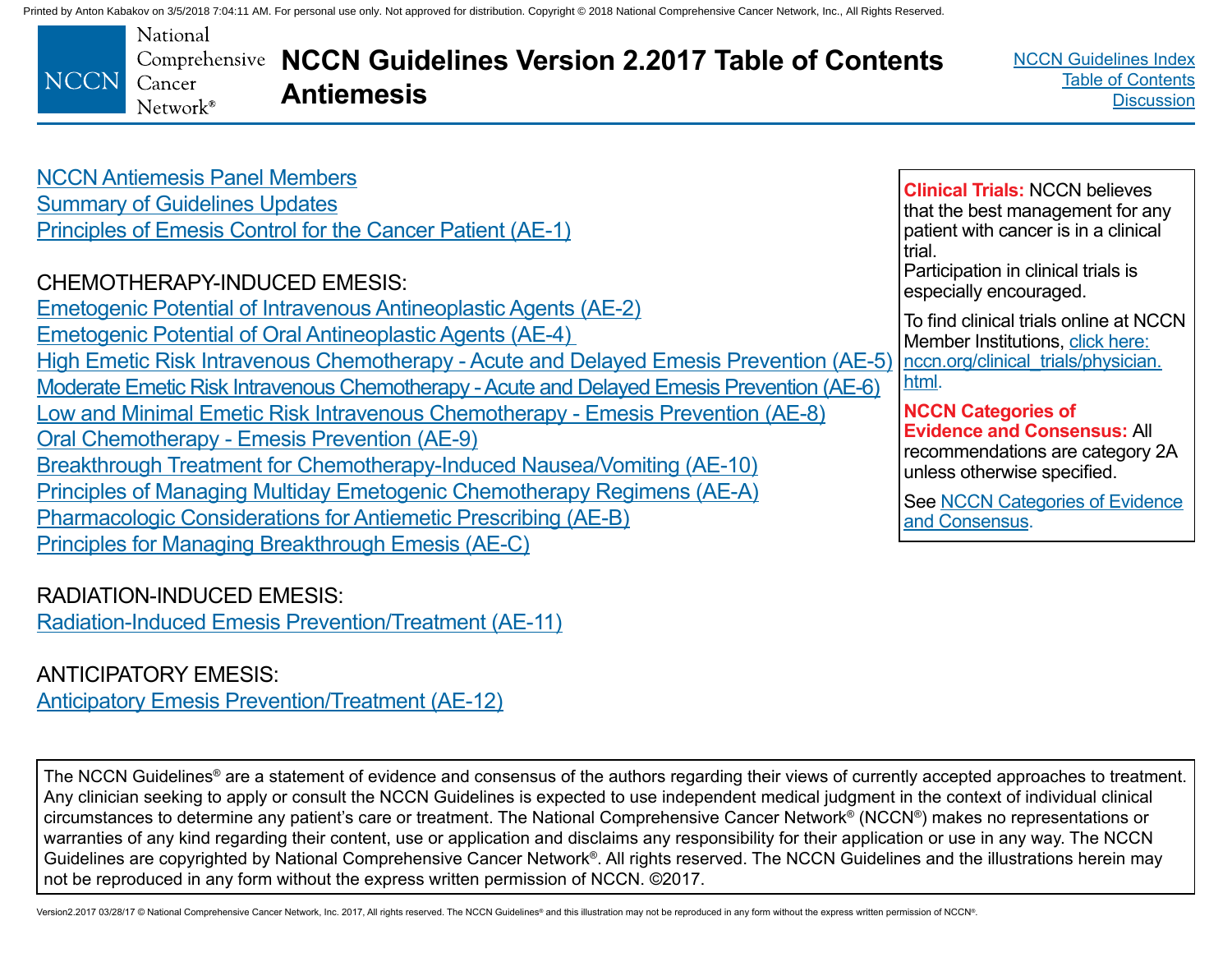<span id="page-3-0"></span>

**Updates in Version 2.2017 of the NCCN Guidelines for Antiemesis from Version 1.2017 include:**

#### **[Discussion](#page-24-0)**

**• The discussion section was updated to reflect the changes in the algorithm.**

**Updates in Version 1.2017 of the NCCN Guidelines for Antiemesis from Version 2.2016 include:**

#### **[AE-1](#page-6-0)**

- **Prevention of nausea/vomiting is the goal:**
- **Modified: "The risk of nausea/vomiting** *(acute <24 hours vs. delayed nausea >24 hours)* **for persons receiving chemotherapy of high and moderate emetic risk lasts for at least 3 days for high and 2 days for moderate after the last dose of chemotherapy."**
- **There are other potential causes of emesis in patients with cancer, added "Excessive secretions (eg, seen in patients with head and neck cancer)" to the list.**

#### **[AE-2](#page-7-0)**

- **Emetogenic potential of intravenous antineoplastic agents**
- **High emetic risk, added:**
	- ◊ **AC combination defined as** *any chemotherapy regimen that contains an anthracycline and* **cyclophosphamide**
- ◊ **Carboplatin AUC ≥4**
- **Moderate emetic risk, added:** ◊ **Carboplatin** *AUC <4*

#### **[AE-3](#page-8-0)**

- **Emetogenic potential of intravenous antineoplastic agents**
- **Low emetic risk, added:**

◊ **Atezolizumab**

#### **[AE-4](#page-9-0)**

- **Emetogenic potential of oral antineoplastic agents**
- **Moderate to high emetic risk, added** *(≥30% frequency of emesis) and:* ◊ **Rucaparib**
- **Minimal to low emetic risk, added** *(<30% frequency of emesis) and***:** ◊ **Venetoclax**

#### **[AE-5,](#page-10-0) [AE-6](#page-11-0), and [AE-7](#page-12-0)**

**• Updated regimens and reformatted the pages for:**

**Note: All recommendations are category 2A unless otherwise indicated.**

- ◊ **High emetic risk intravenous chemotherapy acute and delayed emesis preventionf,g,h,i,j**
- ◊ **Moderate emetic risk intravenous chemotherapy acute and delayed emesis preventionf,g,h,i,j**
- **Moved footnotes to AE-7**

### **[AE-5](#page-10-0)**

- **High emetic risk intravenous chemotherapy acute and delayed emesis prevention**
- **New, option F Day 1**
- **Aprepitant 125 mg PO once or fosaprepitant 150 mg IV oncet,u**
- **5-HT3 RA (choose one):**
	- ◊ **Palonosetron 0.25 mg IV once**
	- ◊ **Granisetron 10 mg SQ oncek, or 2 mg PO once, or 0.01 mg/kg (max 1 mg) IV once, or 3.1 mg/24 h transdermal patch applied 24-48 h prior to first dose of chemotherapy.**
	- ◊ **Ondansetron 16-24 mg PO once, or 8-16 mg IV once**
	- ◊ **Dolasetron 100 mg PO once**
- **Dexamethasone 12 mg PO/IV oncel,m**
- **Olanzapine 10 mg PO onces**
- **New, option F Days 2, 3, 4**
- **Aprepitant 80 mg PO daily on days 2, 3 (if aprepitant on day 1)**
- **Dexamethasone 8 mgl,m PO/IV daily on days 2, 3, 4**
- **Olanzapine 10 mg PO daily on days 2, 3, 4<sup>s</sup>**
- **[AE-7](#page-12-0)**
- **New: "Granisetron extended-release injection is a unique formulation of granisetron using a polymer-based drug delivery system. This formulation is specifically intended for subcutaneous administration and is NOT interchangeable with the intravenous formulation. Granisetron extendedrelease injection has an extended half-life and should not be administered at less than 1-week intervals."**
- **New: Rolapitant has an extended half-life and should not be administered at less than 2-week intervals.**
- **New: Navari RM, Qin R, Ruddy KJ, et al. Olanzapine for the prevention of chemotherapy-induced nausea and vomiting. N Engl J Med 2016; 375:134- 142.**

**Clinical Trials: NCCN believes that the best management of any patient with cancer is in a clinical trial. Participation in clinical trials is especially encouraged.**

Version2.2017 03/28/17 © National Comprehensive Cancer Network, Inc. 2017, All rights reserved. The NCCN Guidelines® and this illustration may not be reproduced in any form without the express written permission of NCCN®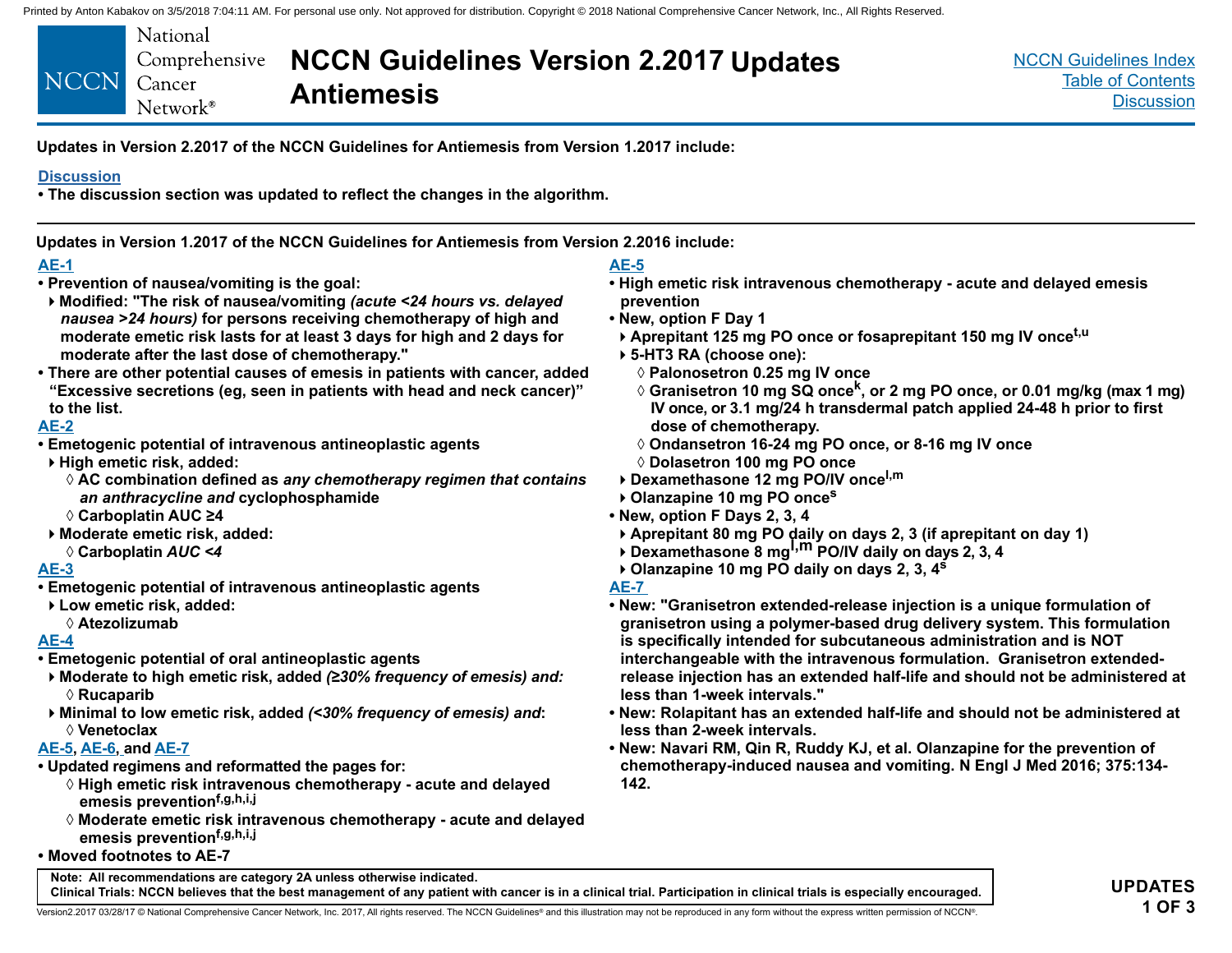|                    | National          |
|--------------------|-------------------|
|                    | Comprehensive     |
| <b>NCCN</b> Cancer |                   |
|                    | $Network^{\circ}$ |

# **NCCN Guidelines Version 2.2017 Antiemesis**

[NCCN Guidelines Index](http://nccn.org) [Table of Contents](#page-2-0) **[Discussion](#page-24-0)** 

**Updates in Version 1.2017 of the NCCN Guidelines for Antiemesis from Version 2.2016 include:**

#### **[AE-7](#page-12-0) continued**

- **New: Consider 5 mg dose for elderly or over-sedated patients. Hashimoto H, Yanai T, Nagashima K, et al. A double-blind randomized phase II study of 10 versus 5 mg olanzapine for emesis induced by highly emetogenic chemotherapy with cisplatin [abstract]. J Clin Oncol 2016;34: Abstr 10111). [See Pharmacologic Considerations for Antiemetic](#page-20-0)  [Prescribing \(AE-B\).](#page-20-0)**
- **Consider escalating to this option (F) when emesis occurred during a previous cycle of chemotherapy using an olanzapine regimen (E) or an NK1 antagonist-containing regimen (A, B, C, or D). [See Principles for](#page-23-0)  [Managing Breakthrough Emesis \(AE-C\)](#page-23-0).**

#### **[AE-8](#page-13-0)**

**• Removed "and then every 6 h PRN" from this section.**

#### **[AE-9](#page-14-0)**

- **Oral chemotherapy emesis prevention, changed the dose of ondansetron from 16–24 mg to** *8–16 mg* **(total dose) PO daily.**
- **Added "Consider changing antiemetic therapy to higher level primary therapy for the next cycle."**
- **Low to minimal risk removed Haloperidol 1–2 mg PO and then every 4 or every 6 h PRN**

#### **[AE-10](#page-15-0)**

- **Breakthrough treatment for chemotherapy-induced nausea/vomiting:**
- **Changed the dose of Olanzapine to** *5***–10 mg PO daily, added (category 1) designation.**
- **Modified dronabinol 5–10 mg PO every** *4–6 h* **5–10 mg PO every 3–6 h**
- **Changed the dose of scopolamine** *1.5 mg* **transdermal patch 1 patch every 72 h.**
- **Footnote dd: "***When not used as part of the acute and delayed emesis prevention regimen.* **Navari RM, Nagy CK, Gray SE. The use of olanzapine versus metoclopramide for the treatment of breakthrough chemotherapy-induced nausea and vomiting in patients receiving highly emetogenic chemotherapy. Support Care Cancer 2013;21:1655- 1663."**

#### **[AE-12](#page-17-0)**

**• Anticipatory nausea/vomiting, added "Avoidance of strong smells that may precipitate symptoms."**

#### **[AE-A \(1 of 2\)](#page-18-0)**

- **Added "Dexamethasone sparing strategies for patients receiving MEC or noncisplatin HEC, especially those patients with few identifiable CINV risk factors or who are intolerant to steroids, limiting the administration of dexamethasone to day 1 only is an option that may not be associated with a significant reduction in antiemetic control" with the following references:**
- **Matsuzaki K, Ito Y, Fukuda M, et al. J Clin Oncol 2016;34: abstract 10019.**
- **Rolia F, Ruggeri B, Ballatori E, et al. J Clin Oncol, 2014;32:101-106.**
- **Aapro M, Fabi A, Nole F, et al. Ann Oncol. 2010; 21:1083-1088.**
- **Celio L, Bonizzoni E, Bajetta E, et al. Supportive Care Cancer. 2013; 21: 565–573. [AE-A \(2 of 2\)](#page-19-0)**
- **Added "Granisetron extended-release injection"**
- **Granisetron extended-release injection is a unique formulation of granisetron using a polymer-based drug delivery system. This formulation is specifically intended for subcutaneous administration and is NOT interchangeable with the intravenous formulation. Granisetron extended-release injection has an extended half-life and should not be administered at less than 1-week intervals.**
- **A single subcutaneous dose of 10 mg was found to be non-inferior to a single intravenous dose of palonosetron 0.25 mg for the prevention of acute and delayed CINV following MEC or HEC when both are used in combination with dexamethasone.**
- **A single subcutaneous dose of 10 mg was found to be superior to a single intravenous dose of ondansetron for the prevention of delayed CINV following HEC when both are used in combination with fosaprepitant and dexamethasone.**
- **Raftopoulos H, Cooper W, O'Boyle E, et al. Comparison of an extendedrelease formulation of granisetron (APF530) versus palonosetron for the prevention of chemotherapy-induced nausea and vomiting associated with moderately or highly emetogenic chemotherapy: results of a prospective, randomized, double-blind, noninferiority phase 3 trial. Supportive Care Cancer 2015;23:723-732.**
- **Schnadig ID, Agajanian R, Dakhil C, et al. APF530 (granisetron injection extended-release) in a three-drug regimen for delayed CINV in highly emetogenic chemotherapy. Future Oncol 2016;12:1469-1481.**
- **Added "When palonosetron or granisetron extended-release injection is used as part of an antiemetic regimen that does NOT contain an NK-1 antagonist, palonosetron or granisetron extended-release injection are the preferred 5-HT3 RA."**
- **Added "Rolapitant has an extended half-life and should not be administered at less than 2-week intervals."**

**Note: All recommendations are category 2A unless otherwise indicated.**

**Clinical Trials: NCCN believes that the best management of any patient with cancer is in a clinical trial. Participation in clinical trials is especially encouraged.**

Version2.2017 03/28/17 © National Comprehensive Cancer Network, Inc. 2017, All rights reserved. The NCCN Guidelines® and this illustration may not be reproduced in any form without the express written permission of NCCN®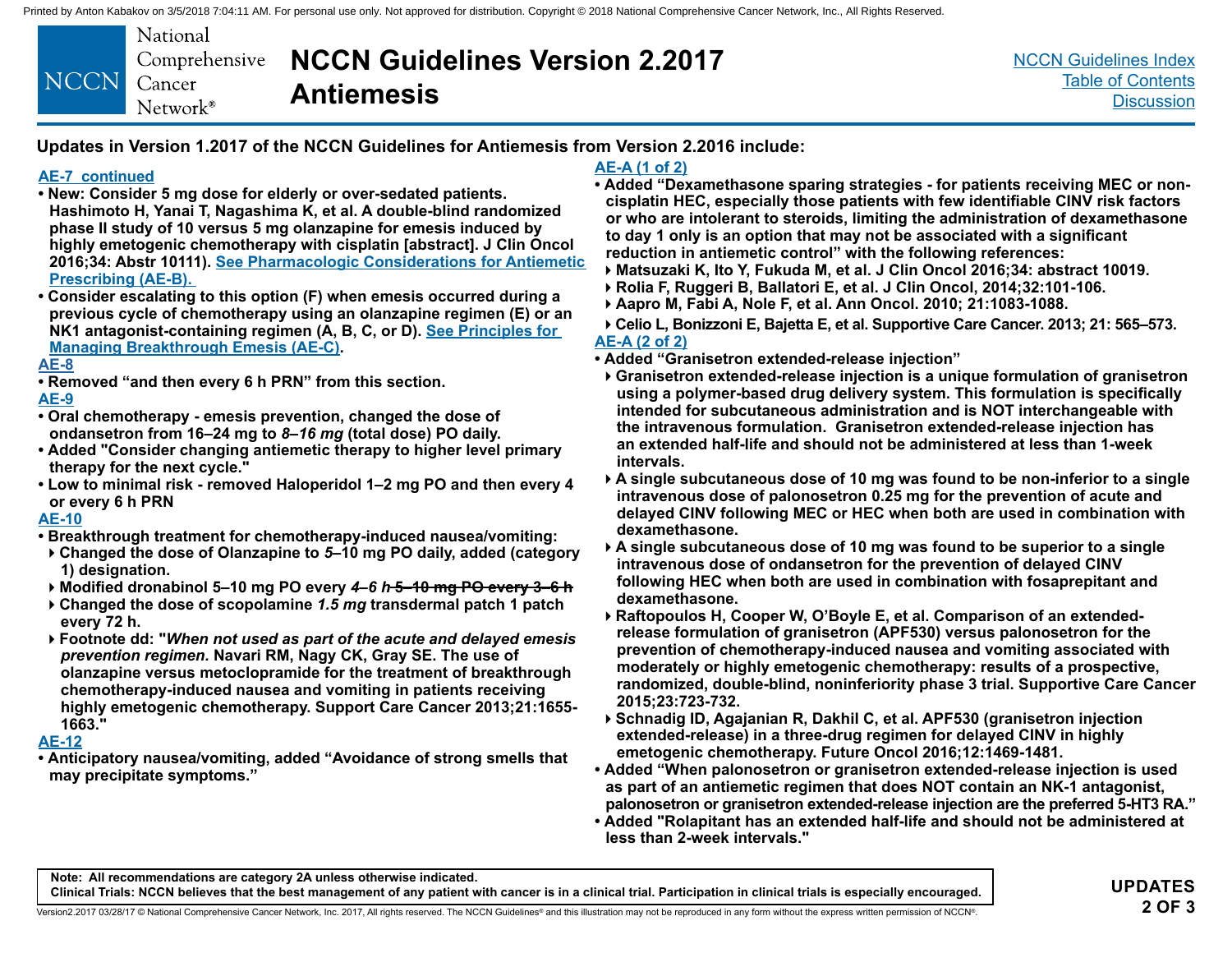| NCCN Cancer | National<br>Network <sup>®</sup> | Comprehensive <b>NCCN Guidelines Version 2.2017</b><br><b>Antiemesis</b> |
|-------------|----------------------------------|--------------------------------------------------------------------------|
|-------------|----------------------------------|--------------------------------------------------------------------------|

[NCCN Guidelines Index](http://nccn.org) [Table of Contents](#page-2-0) **[Discussion](#page-24-0)** 

**Updates in Version 1.2017 of the NCCN Guidelines for Antiemesis from Version 2.2016 include:**

#### **[AE-B \(1 of 3\)](#page-20-0)**

- **Serotonin receptor (5-HT3 RA) antagonists:**
- **Removed: "Dolasetron, granisetron, and ondansetron may increase the risk of developing prolongation of the QT interval of the ECG."**
- **Added: "Depending on the route of administration and dose, 5-HT3 RAs may increase the risk of developing prolongation of the QT interval of the ECG. The palonosetron, granisetron extended-release injection, and granisetron transdermal patch drug package inserts do not contain this warning."**
- **Added: "Clinical pearl: After receiving palonosetron, granisetron transdermal patch, or extended-release injection, breakthrough 5-HT3 RAs play a limited role in the delayed infusion period and breakthrough antiemetic should focus on a different mechanism of action."**
- **Modified: "Clinical pearl: non-sedating, most common side effects are headache and constipation. Optimal effects seen with scheduled administration, not PRN use.** *Educate patients regarding constipation and its management."*
- **Steroids**
- **Modified: "The use of steroids as an antiemetic is not recommended with** *immunotherapies and cellular therapies.* **drugs such as aldesleukin, interferon, ipilimumab, nivolumab, and pembrolizumab."**
- **Added "Use with caution in patients with diabetes mellitus."**

#### **[AE-B \(2 of 3\)](#page-21-0)**

- **Olanzapine**
- **Modified: "Avoid concomitant** *Use caution when prescribing* **olanzapine with metoclopramide or haloperidol, as excessive dopamine blockade can increase the risk of extrapyramidal symptoms (EPS).**  *Use of intermittent phenothiazine antiemetics (prochlorperazine or promethazine) for breakthrough CINV was safe in randomized clinical trials investigating the use of olanzapine but should be used with caution.***"**
- *"Olanzapine may increase the risk of developing prolongation of the QT interval of the ECG, when used in combination with other QT prolonging agents."*
- **Removed: "Olanzapine use has been associated with glucose dysregulation; consider monitoring serum glucose prior to therapy and as clinically indicated."**

#### **[AE-B \(2 of 3\)](#page-21-0) continued**

**Added: "Data suggest that sedation is most notable on day 2 and improves over time. Hashimoto H, Yanai T, Nagashima K, et al. A double-blind randomized phase II study of 10 versus 5 mg olanzapine for emesis induced by highly emeotgenic chemotherapy with cisplatin [abstract]. J Clin Oncol 2016;34 Abstract 10111. (AE-5 and AE-6). Navari RM, Qin R, Ruddy KJ, et al. Olanzapine for the prevention of chemotherapy-induced nausea and vomiting. N Engl J Med 2016; 375:134-142."**

### **[AE-B \(3 of 3\)](#page-22-0)**

- **Metoclopramide**
- **Modified: "Clinical pearl: metoclopramide increases gut motility and may cause diarrhea** *and can be utilized to help manage gastroparesis.***"**

#### **[AE-C](#page-23-0)**

- **Modified: "Multiple concurrent agents, perhaps in alternating schedules or by alternating routes, may be necessary. Dopamine antagonists (eg,**  *phenothiazines, olanzapine***, metoclopramide, haloperidol), steroids, and agents such as lorazepam may be required."**
- **Added: "***Consider combining an NK1 antagonist regimen with olanzapine;* **see [High Emetic Risk Intravenous Chemotherapy - Acute And Delayed Emesis](#page-10-0)  [Prevention, option F \(AE-5\)](#page-10-0)."**
- **Added: "5-HT3 RA have different pharmocokinetics/pharmocodynamics and different routes of metabolism that may account for different efficacy in certain populations."**

**Note: All recommendations are category 2A unless otherwise indicated. Clinical Trials: NCCN believes that the best management of any patient with cancer is in a clinical trial. Participation in clinical trials is especially encouraged.**

Version2.2017 03/28/17 © National Comprehensive Cancer Network, Inc. 2017, All rights reserved. The NCCN Guidelines® and this illustration may not be reproduced in any form without the express written permission of NCCN®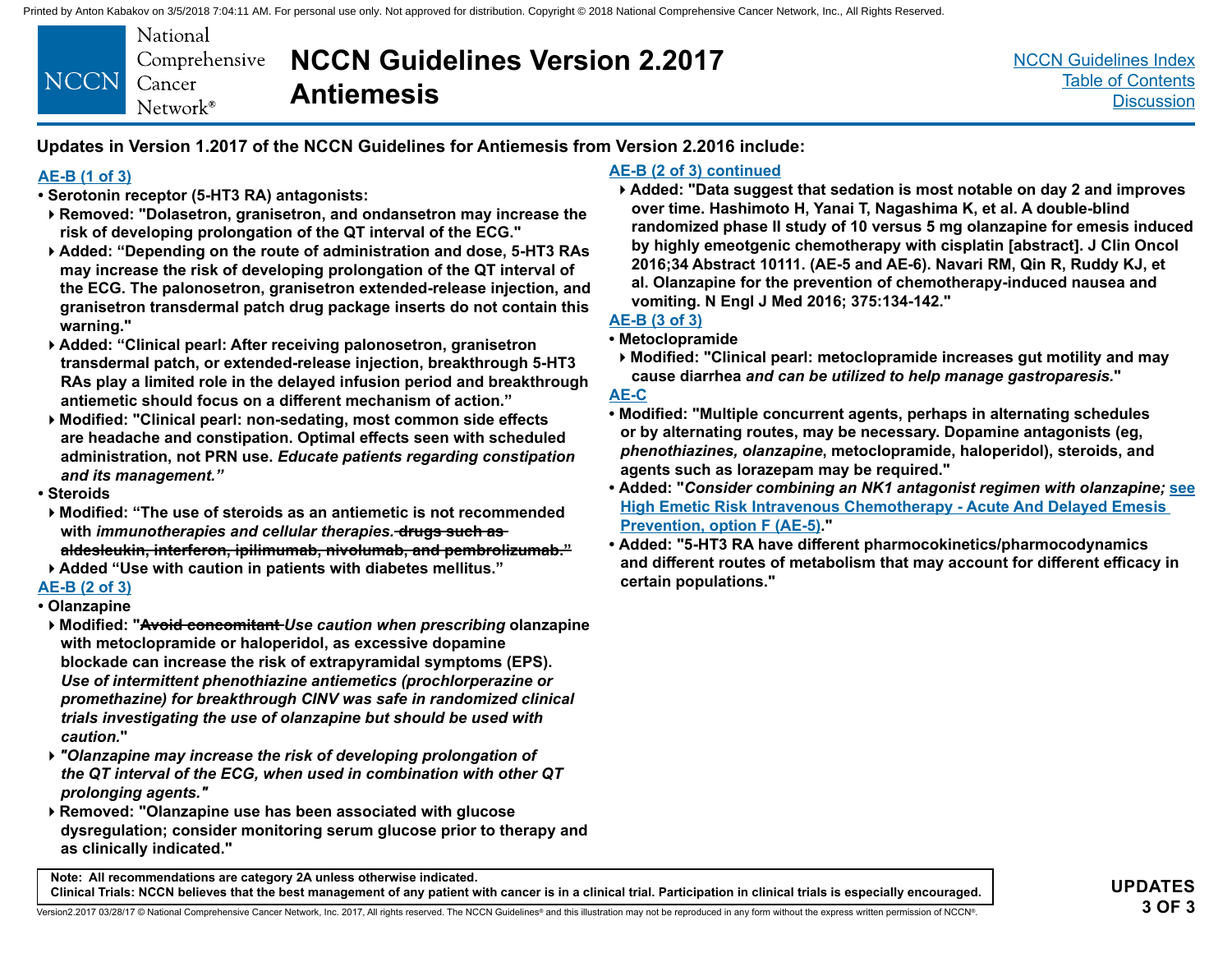<span id="page-6-0"></span>

| NCCN Cancer<br><b>Antiemesis</b><br>Network <sup>®</sup> |  | <b>National</b> | Comprehensive <b>NCCN Guidelines Version 2.2017</b> |
|----------------------------------------------------------|--|-----------------|-----------------------------------------------------|
|----------------------------------------------------------|--|-----------------|-----------------------------------------------------|

[NCCN Guidelines Index](http://nccn.org) [Table of Contents](#page-2-0) **[Discussion](#page-24-0)** 

### **PRINCIPLES OF EMESIS CONTROL FOR THE CANCER PATIENT**

- **Prevention of nausea/vomiting is the goal.**
- **The risk of nausea/vomiting (acute <24 hours vs. delayed nausea >24 hours) for persons receiving chemotherapy of high and moderate emetic risk lasts for at least 3 days for high and 2 days for moderate after the last dose of chemotherapy. Patients need to be protected throughout the full period of risk.**
- **Oral and intravenous serotonin receptor antagonists (5-HT3 RA) have equivalent efficacy when used at the appropriate doses and intervals.**
- **Consider the toxicity of the specific antiemetic(s). [See Pharmacologic Considerations for Antiemetic Prescribing \(AE-B\).](#page-20-0)**
- **Choice of antiemetic(s) used should be based on the emetic risk of the therapy, prior experience with antiemetics, and patient factors.**
- **There are other potential causes of emesis in patients with cancer. These may include:**
- **Partial or complete bowel obstruction**
- **Vestibular dysfunction**
- **Brain metastases**
- **Electrolyte imbalance: hypercalcemia, hyperglycemia, or hyponatremia**
- **Uremia**
- **Concomitant drug treatments, including opioids**
- **Gastroparesis: tumor or chemotherapy (eg, vincristine) induced or other causes (eg, diabetes)**
- **Excessive secretions (eg, seen in patients with head and neck cancer)**
- **Malignant ascites**
- **Psychophysiologic:**
	- ◊ **Anxiety**
	- ◊ **Anticipatory nausea/vomiting**
- **For use of antiemetics for nausea/vomiting that are not related to radiation and/or chemotherapy, [see NCCN Guidelines for Palliative Care](http://www.nccn.org/professionals/physician_gls/pdf/palliative.pdf).**
- **For multi-drug regimens, select antiemetic therapy based on the drug with the highest emetic risk. [See Emetogenic Potential of](#page-7-0) [Intravenous Antineoplastic Agents \(AE-2\).](#page-7-0)**
- **Consider using an H2 blocker or proton pump inhibitor to prevent dyspepsia, which can mimic nausea.**
- **Lifestyle measures may help to alleviate nausea/vomiting, such as eating small frequent meals, choosing healthful foods, controlling the amount of food consumed, and eating food at room temperature. A dietary consult may also be useful. See NCI's "Eating Hints: Before, During, and After Cancer Treatment." ([http://www.cancer.gov/cancertopics/coping/eatinghints/page2#4](http://www.cancer.gov/publications/patient-education/eating-hints#4))**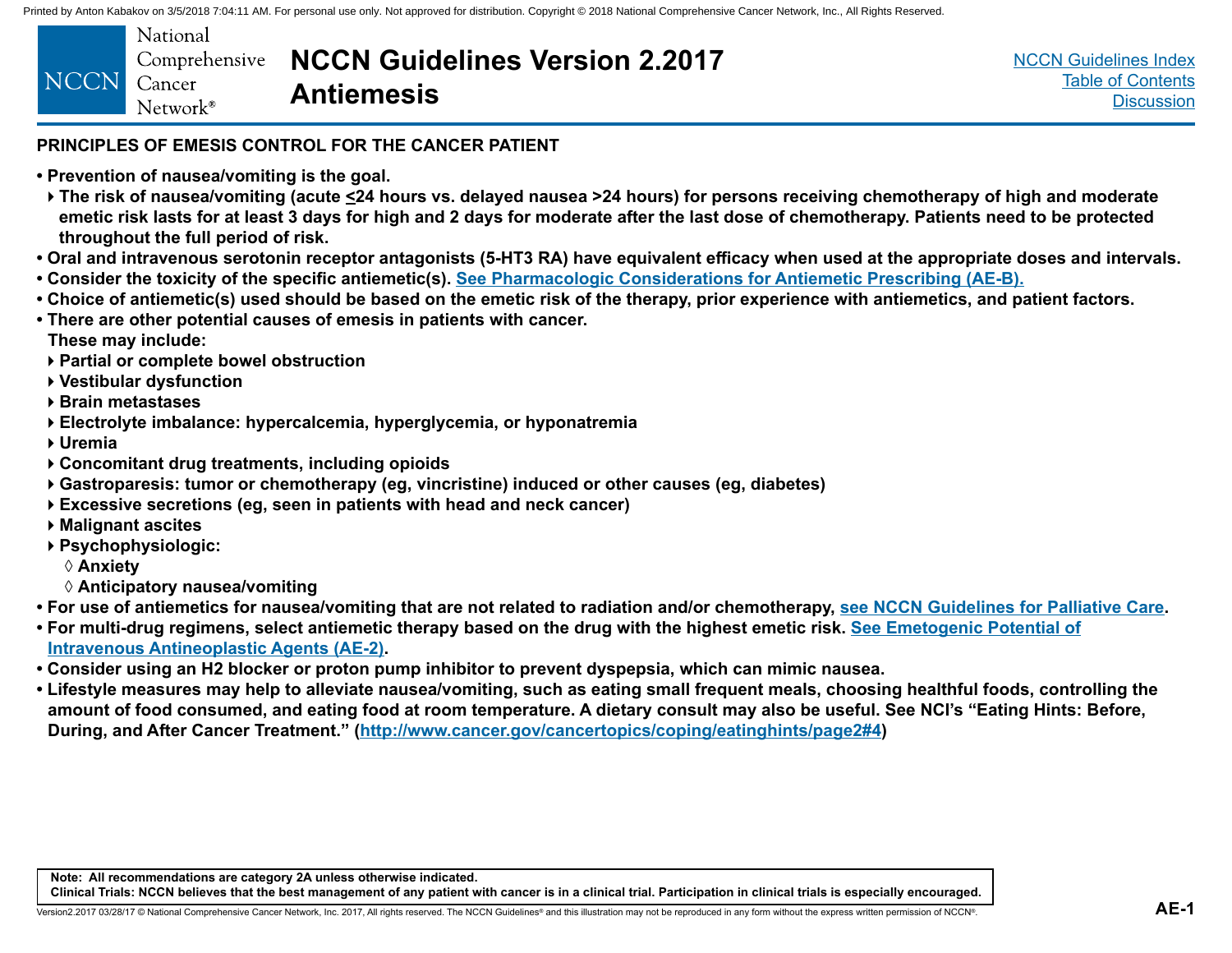<span id="page-7-0"></span>

|             | National             |
|-------------|----------------------|
|             | Comprehensiy         |
| <b>NCCN</b> | Cancer               |
|             | Network <sup>®</sup> |

### **NCCN Guidelines Version 2.2017**  *r*e **Antiemesis**

#### **EMETOGENIC POTENTIAL OF INTRAVENOUS ANTINEOPLASTIC AGENTSa**

| <b>LEVEL</b>                                                          | <b>AGENT</b>                                                                                                                                                                                                                                                 |                                                                                                                                                                                                                                                                                                                       |                                                                                                                                                                                                                                                                                                       |
|-----------------------------------------------------------------------|--------------------------------------------------------------------------------------------------------------------------------------------------------------------------------------------------------------------------------------------------------------|-----------------------------------------------------------------------------------------------------------------------------------------------------------------------------------------------------------------------------------------------------------------------------------------------------------------------|-------------------------------------------------------------------------------------------------------------------------------------------------------------------------------------------------------------------------------------------------------------------------------------------------------|
| <b>High emetic risk</b><br>(>90% frequency of emesis) <sup>b,c</sup>  | • AC combination defined as any<br>chemotherapy regimen that<br>contains an anthracycline and<br>cyclophosphamide<br>• Carboplatin AUC ≥4                                                                                                                    | • Carmustine > 250 mg/m <sup>2</sup><br>• Cisplatin<br>$\cdot$ Cyclophosphamide >1,500 mg/m <sup>2</sup><br>• Dacarbazine<br>• Doxorubicin $\geq 60$ mg/m <sup>2</sup>                                                                                                                                                | $\cdot$ Epirubicin >90 mg/m <sup>2</sup><br>$\cdot$ Ifosfamide $\geq$ 2 g/m <sup>2</sup> per dose<br>• Mechlorethamine<br>• Streptozocin                                                                                                                                                              |
| Moderate emetic risk<br>(>30%-90% frequency of emesis) <sup>b,c</sup> | • Aldesleukin >12–15 million IU/m <sup>2</sup><br>• Amifostine > 300 mg/m <sup>2</sup><br>• Arsenic trioxide<br>• Azacitidine<br>• Bendamustine<br>• Busulfan<br>• Carboplatin AUC <4 <sup>d</sup><br>• Carmustine <sup>d</sup> $\leq$ 250 mg/m <sup>2</sup> | • Clofarabine<br>• Cyclophosphamide $\leq$ 1500 mg/m <sup>2</sup><br>• Cytarabine > 200 mg/m <sup>2</sup><br>• Dactinomycin <sup>d</sup><br>• Daunorubicin <sup>d</sup><br>• Dinutuximab<br>• Doxorubicin <sup>d</sup> <60 mg/m <sup>2</sup><br>• Epirubicin <sup>d</sup> $\leq$ 90 mg/m <sup>2</sup><br>• Idarubicin | $\cdot$ Ifosfamide <sup>d</sup> <2 g/m <sup>2</sup> per dose<br>• Interferon alfa ≥10 million IU/m <sup>2</sup><br>• Irinotecan <sup>d</sup><br>• Melphalan<br>• Methotrexate <sup>d</sup> $\geq$ 250 mg/m <sup>2</sup><br>• Oxaliplatin <sup>d</sup><br>• Temozolomide<br>• Trabectedin <sup>d</sup> |
| Adapted with permission from:                                         |                                                                                                                                                                                                                                                              |                                                                                                                                                                                                                                                                                                                       | <b>Low Emetic Risk (See AE-3)</b>                                                                                                                                                                                                                                                                     |

Hesketh PJ, et al. Proposal for classifying the acute emetogenicity of cancer chemotherapy. J Clin Oncol 1997;15:103-109. Grunberg SM, Warr D, Gralla RJ, et al. Evaluation of new antiemetic agents and definition of antineoplastic agent emetogenicity-state of the art. Support Care Cancer 2010;19:S43-47.

**[Minimal Emetic Risk \(See AE-3\)](#page-8-0)**

**[Oral Chemotherapy \(See AE-4\)](#page-9-0)**

aPotential drug interactions between antineoplastic agents/antiemetic therapies and various other drugs should always be considered.

bProportion of patients who experience emesis in the absence of effective antiemetic prophylaxis.

cContinuous infusion may make an agent less emetogenic.

dThese agents may be highly emetogenic in certain patients.

**Note: All recommendations are category 2A unless otherwise indicated.**

**Clinical Trials: NCCN believes that the best management of any patient with cancer is in a clinical trial. Participation in clinical trials is especially encouraged.**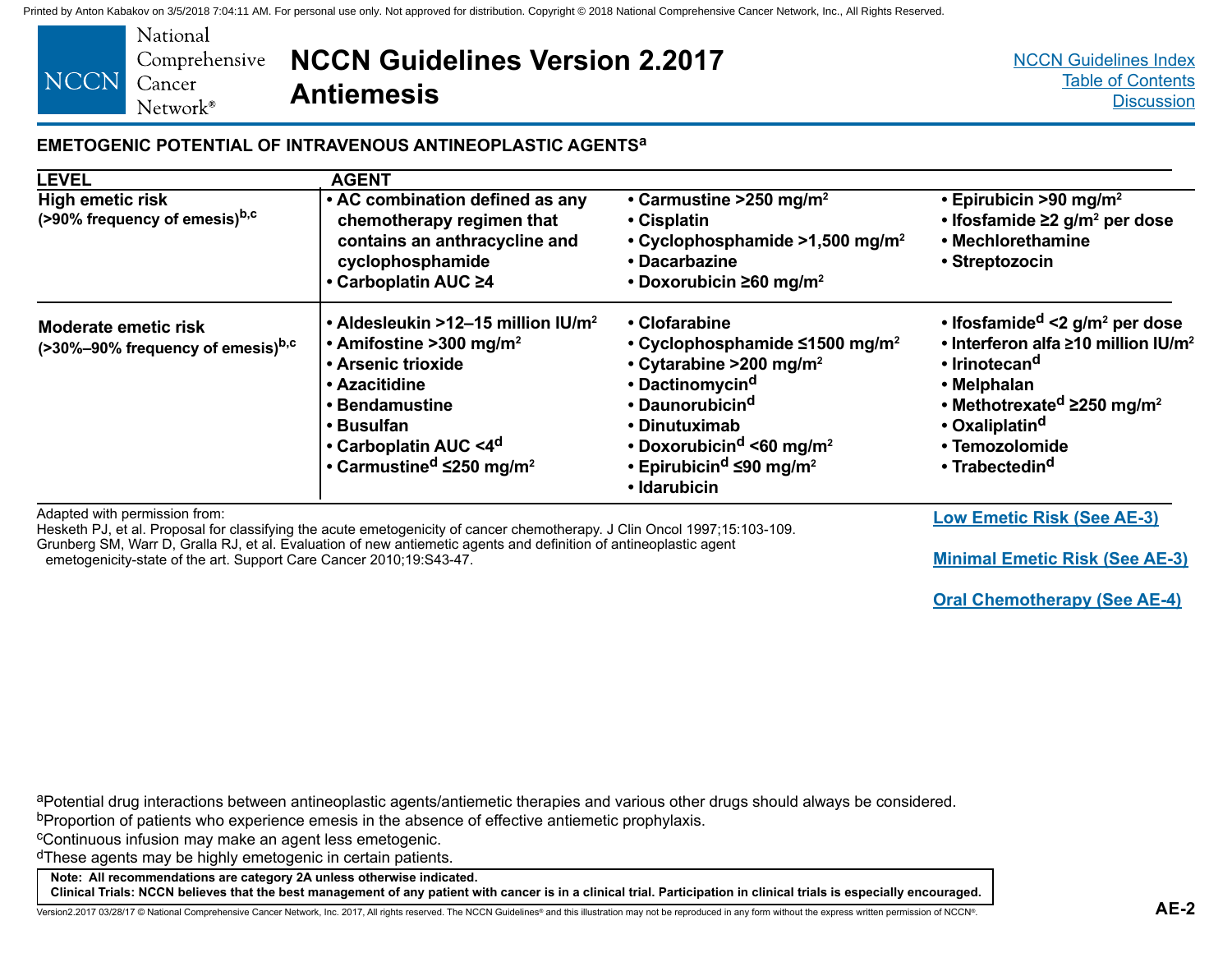| National             |                                                     |
|----------------------|-----------------------------------------------------|
|                      | Comprehensive <b>NCCN Guidelines Version 2.2017</b> |
| Cancer               | <b>Antiemesis</b>                                   |
| Network <sup>®</sup> |                                                     |

[NCCN Guidelines Index](http://nccn.org) [Table of Contents](#page-2-0) **[Discussion](#page-24-0)** 

#### **EMETOGENIC POTENTIAL OF INTRAVENOUS ANTINEOPLASTIC AGENTSa**

| <b>LEVEL</b>                                     | <b>AGENT</b>                                      |                                                               |                            |
|--------------------------------------------------|---------------------------------------------------|---------------------------------------------------------------|----------------------------|
| Low emetic risk                                  | • Ado-trastuzumab emtansine                       | • Eribulin                                                    | • Necitumumab              |
| $(10\% - 30\%$ frequency of emesis) <sup>b</sup> | • Aldesleukin ≤12 million IU/m <sup>2</sup>       | • Etoposide                                                   | • Omacetaxine              |
|                                                  | • Amifostine $\leq$ 300 mg/m <sup>2</sup>         | $\cdot$ 5-FU                                                  | • Paclitaxel               |
|                                                  | • Atezolizumab                                    | • Floxuridine                                                 | • Paclitaxel-albumin       |
|                                                  | • Belinostat                                      | • Gemcitabine                                                 | • Pemetrexed               |
|                                                  | • Blinatumomab                                    | • Interferon alfa > 5 - < 10 million                          | • Pentostatin              |
|                                                  | • Brentuximab vedotin                             | international units/m <sup>2</sup>                            | • Pralatrexate             |
|                                                  | • Cabazitaxel                                     | • Irinotecan (liposomal)                                      | • Romidepsin               |
|                                                  | • Carfilzomib                                     | • Ixabepilone                                                 | • Talimogene laherparepvec |
|                                                  | • Cytarabine (low dose) 100-200 mg/m <sup>2</sup> | • Methotrexate >50 mg/m <sup>2</sup> - <250 mg/m <sup>2</sup> | • Thiotepa                 |
|                                                  | • Docetaxel                                       | • Mitomycin                                                   | • Topotecan                |
|                                                  | • Doxorubicin (liposomal)                         | • Mitoxantrone                                                | • Ziv-aflibercept          |
| <b>Minimal emetic risk</b>                       | • Alemtuzumab                                     | • Elotuzumab                                                  | • Peginterferon            |
| (<10% frequency of emesis) <sup>b</sup>          | • Asparaginase                                    | • Fludarabine                                                 | • Pembrolizumab            |
|                                                  | • Bevacizumab                                     | • Interferon alpha $\leq$ 5 million IU/m <sup>2</sup>         | • Pertuzumab               |
|                                                  | • Bleomycin                                       | • Ipilimumab                                                  | • Ramucirumab              |
|                                                  | • Bortezomib                                      | • Methotrexate $\leq 50$ mg/m <sup>2</sup>                    | • Rituximab                |
|                                                  | • Cetuximab                                       | • Nelarabine                                                  | • Siltuximab               |
|                                                  | • Cladribine                                      | • Nivolumab                                                   | • Temsirolimus             |
|                                                  | (2-chlorodeoxyadenosine)                          | • Obinutuzumab                                                | • Trastuzumab              |
|                                                  | • Cytarabine < 100 mg/m <sup>2</sup>              | • Ofatumumab                                                  | • Valrubicin               |
|                                                  | • Daratumumab                                     | • Panitumumab                                                 | • Vinblastine              |
|                                                  | • Decitabine                                      | • Pegaspargase                                                | • Vincristine              |
|                                                  | • Denileukin diftitox                             |                                                               | • Vincristine (liposomal)  |
|                                                  | • Dexrazoxane                                     |                                                               | • Vinorelbine              |

Adapted with permission from:

<span id="page-8-0"></span>**NCCN** 

Hesketh PJ, et al. Proposal for classifying the acute emetogenicity of cancer chemotherapy. J Clin Oncol 1997;15:103-109. Grunberg SM, Warr D, Gralla RJ, et al. Evaluation of new antiemetic agents and definition of antineoplastic agent emetogenicity-state of the art. Support Care Cancer 2010;19:S43-47.

**[Moderate Emetic Risk \(See AE-2\)](#page-7-0)**

**[High Emetic Risk \(See AE-2\)](#page-7-0)**

**[Oral Chemotherapy \(See AE-4\)](#page-9-0)**

aPotential drug interactions between antineoplastic agents/antiemetic therapies and various other drugs should always be considered. bProportion of patients who experience emesis in the absence of effective antiemetic prophylaxis.

**Note: All recommendations are category 2A unless otherwise indicated.**

**Clinical Trials: NCCN believes that the best management of any patient with cancer is in a clinical trial. Participation in clinical trials is especially encouraged.**

L<br>Nersion2.2017 03/28/17 © National Comprehensive Cancer Network, Inc. 2017, All rights reserved. The NCCN Guidelines® and this illustration may not be reproduced in any form without the express written permission of NCCN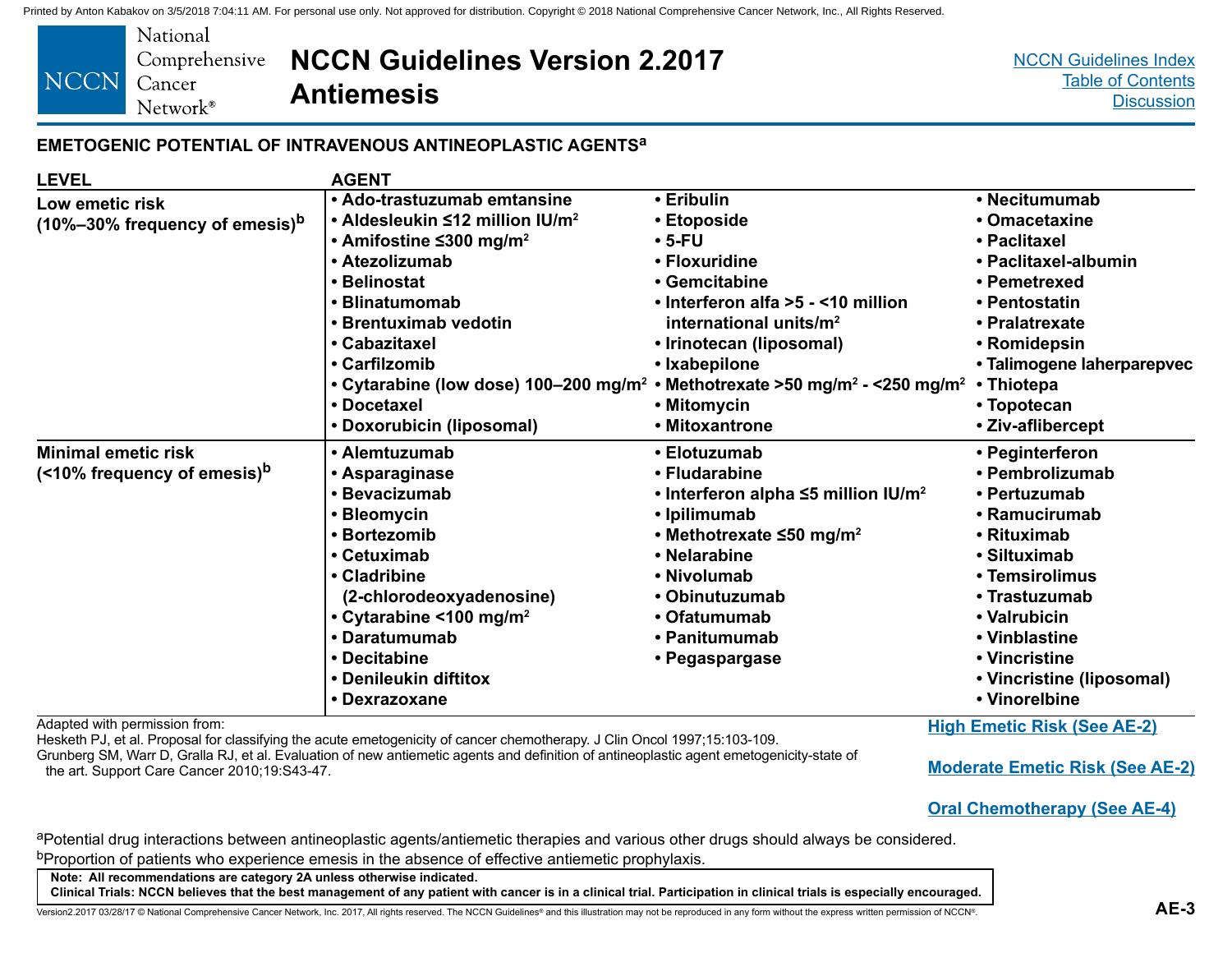<span id="page-9-0"></span>

| National<br>Comprehensive<br><b>NCCN</b><br>Cancer<br>Network <sup>®</sup> | <b>NCCN Guidelines Version 2.2017</b><br><b>Antiemesis</b>                                                                                                                                                                                                                                  |                                                                                                                                                                                                                                                                 | <b>NCCN Guidelines Index</b><br><b>Table of Contents</b><br><b>Discussion</b>                                                                                                                                                                                                                                 |
|----------------------------------------------------------------------------|---------------------------------------------------------------------------------------------------------------------------------------------------------------------------------------------------------------------------------------------------------------------------------------------|-----------------------------------------------------------------------------------------------------------------------------------------------------------------------------------------------------------------------------------------------------------------|---------------------------------------------------------------------------------------------------------------------------------------------------------------------------------------------------------------------------------------------------------------------------------------------------------------|
|                                                                            | EMETOGENIC POTENTIAL OF ORAL ANTINEOPLASTIC AGENTS <sup>a</sup>                                                                                                                                                                                                                             |                                                                                                                                                                                                                                                                 |                                                                                                                                                                                                                                                                                                               |
| <b>LEVEL</b>                                                               | <b>AGENT</b>                                                                                                                                                                                                                                                                                |                                                                                                                                                                                                                                                                 |                                                                                                                                                                                                                                                                                                               |
| Moderate to high emetic risk <sup>b</sup><br>(≥30% frequency of emesis)    | • Altretamine<br>• Busulfan (≥4 mg/d)<br>• Ceritinib<br>• Crizotinib<br>• Cyclophosphamide ( $\geq 100$ mg/m <sup>2</sup> /d)                                                                                                                                                               | • Estramustine<br>• Etoposide<br>• Lenvatinib<br>• Lomustine (single day)<br>• Mitotane                                                                                                                                                                         | • Olaparib<br>• Panobinostat<br>• Procarbazine<br>• Rucaparib<br>• Temozolomide (>75 mg/m <sup>2</sup> /d)<br>• Trifluridine/tipiracil                                                                                                                                                                        |
| Minimal to low emetic risk <sup>b</sup><br>(<30% frequency of emesis)      | • Afatinib<br>• Alectinib<br>• Axitinib<br>• Bexarotene<br>• Bosutinib<br>• Busulfan (<4 mg/d)<br>• Cabozantinib<br>• Capecitabine<br>• Chlorambucil<br>• Cobimetinib<br>• Cyclophosphamide<br>$($ <100 mg/m <sup>2</sup> /d)<br>• Dasatinib<br>• Dabrafenib<br>• Erlotinib<br>• Everolimus | • Gefitinib<br>• Hydroxyurea<br>• Ibrutinib<br>• Idelalisib<br>• Imatinib<br>• Ixazomib<br>• Lapatinib<br>• Lenalidomide<br>• Melphalan<br>• Mercaptopurine<br>• Methotrexate<br>• Nilotinib<br>• Osimertinib<br>• Palbociclib<br>• Pazopanib<br>• Pomalidomide | • Regorafenib<br>• Ruxolitinib<br>• Sonidegib<br>• Sorafenib<br>• Sunitinib<br>• Temozolomide ( $\leq$ 75 mg/m <sup>2</sup> /d) <sup>e</sup><br>• Thalidomide<br>• Thioguanine<br>• Topotecan<br>• Trametinib<br>• Tretinoin<br>• Vandetanib<br>• Vemurafenib<br>• Venetoclax<br>• Vismodegib<br>• Vorinostat |

**• Ponatinib**

Adapted with permission from:

Hesketh PJ, et al. Proposal for classifying the acute emetogenicity of cancer chemotherapy. J Clin Oncol 1997;15:103-109. Grunberg SM, Warr D, Gralla RJ, et al. Evaluation of new antiemetic agents and definition of antineoplastic agent emetogenicity-state of the art. Support Care Cancer 2010;19:S43-47.

**[High Emetic Risk \(See AE-2\)](#page-7-0)**

**[Moderate Emetic Risk \(See AE-2\)](#page-7-0)**

**[Low Emetic Risk \(See AE-3\)](#page-8-0)**

**[Minimal Emetic Risk \(See AE-3\)](#page-8-0)**

aPotential drug interactions between antineoplastic agents/antiemetic therapies and various other drugs should always be considered.

bProportion of patients who experience emesis in the absence of effective antiemetic prophylaxis.

**• Fludarabine**

<sup>e</sup>Temozolomide ≤75 mg/m<sup>2</sup>/d should be considered moderately emetogenic with concurrent radiotherapy.

**Note: All recommendations are category 2A unless otherwise indicated.**

**Clinical Trials: NCCN believes that the best management of any patient with cancer is in a clinical trial. Participation in clinical trials is especially encouraged.**

Version2.2017 03/28/17 © National Comprehensive Cancer Network, Inc. 2017, All rights reserved. The NCCN Guidelines® and this illustration may not be reproduced in any form without the express written permission of NCCN®.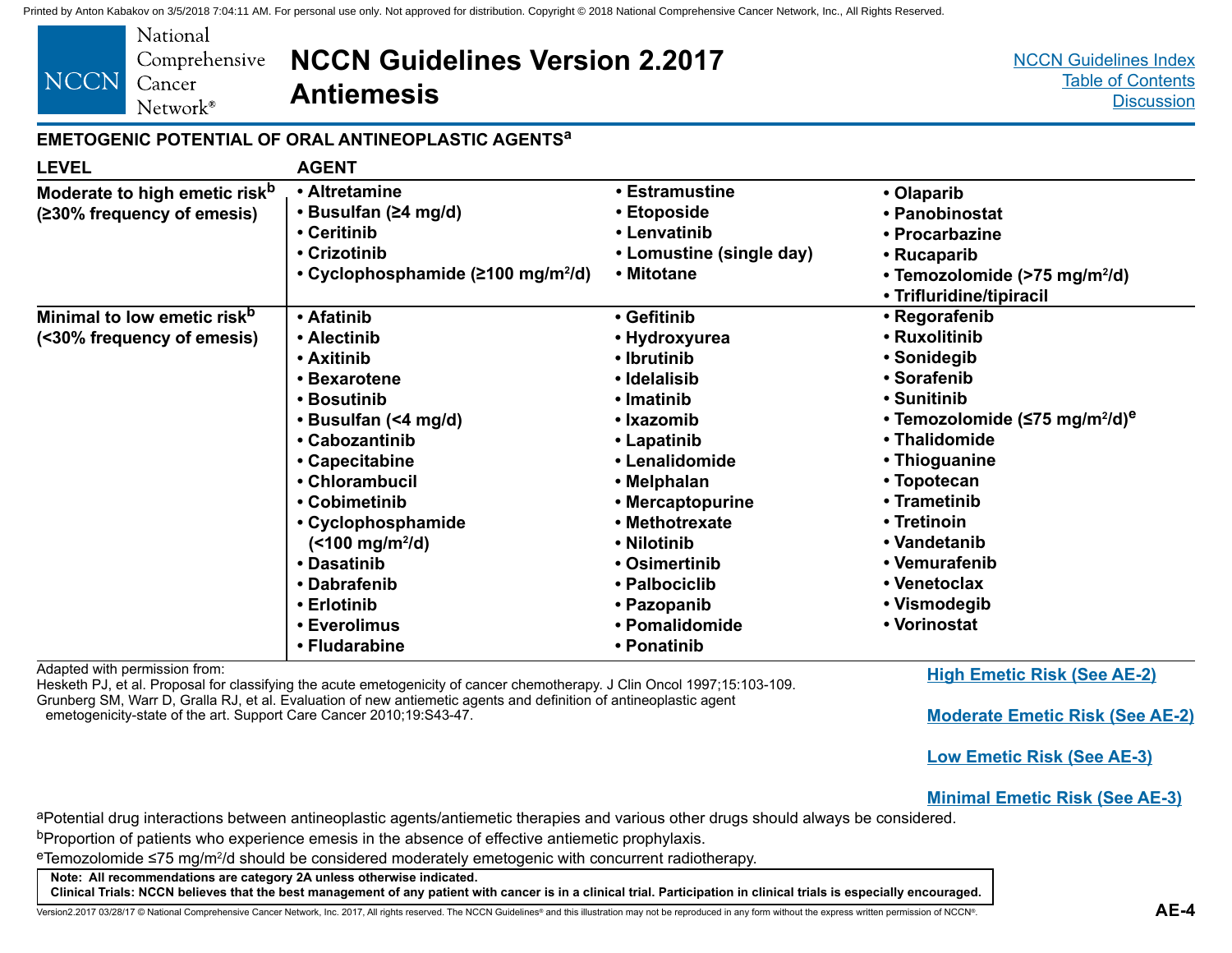<span id="page-10-0"></span>

| National<br><b>NCCN Guidelines Version 2.2017</b><br>Comprehensive<br>NCCN<br>Cancer<br><b>Antiemesis</b><br>Network <sup>®</sup>                                                                                                                                                                                                                                                                                                                                                                                        |                                                                                                                                                                                                                    | <b>NCCN Guidelines Index</b><br><b>Table of Contents</b><br><b>Discussion</b> |
|--------------------------------------------------------------------------------------------------------------------------------------------------------------------------------------------------------------------------------------------------------------------------------------------------------------------------------------------------------------------------------------------------------------------------------------------------------------------------------------------------------------------------|--------------------------------------------------------------------------------------------------------------------------------------------------------------------------------------------------------------------|-------------------------------------------------------------------------------|
| HIGH EMETIC RISK INTRAVENOUS CHEMOTHERAPY - ACUTE AND DELAYED EMESIS PREVENTION <sup>f,g,h,i,j</sup><br>DAY 1: Select option A, B, C, D, E, F (order does not imply preference)                                                                                                                                                                                                                                                                                                                                          | <u>DAYS 2, 3, 4:</u>                                                                                                                                                                                               |                                                                               |
| All are category 1, start before chemotherapy: <sup>h</sup>                                                                                                                                                                                                                                                                                                                                                                                                                                                              |                                                                                                                                                                                                                    |                                                                               |
| A: • Aprepitant 125 mg PO once<br>• 5-HT3 RA (choose one):<br>▶ Palonosetron 0.25 mg IV once<br>▶ Granisetron 10 mg SQ once <sup>k</sup> , or 2 mg PO once, or 0.01 mg/kg (max 1 mg) IV once, or<br>3.1 mg/24-h transdermal patch applied 24-48 h prior to first dose of chemotherapy.<br>▶ Ondansetron 16-24 mg PO once, or 8-16 mg IV once<br>Dolasetron 100 mg PO once<br>• Dexamethasone 12 mg PO/IV once <sup>l,m</sup>                                                                                             | la:"<br>• Aprepitant 80 mg PO daily on days 2, 3<br>• Dexamethasone 8 mg <sup>l,m</sup> PO/IV daily on days 2, 3, 4                                                                                                |                                                                               |
| <b>B: • Fosaprepitant 150 mg IV once</b><br>• 5-HT3 RA (choose one):<br>▶ Palonosetron 0.25 mg IV once<br>▶ Granisetron 10 mg SQ once <sup>k</sup> , or 2 mg PO once, or 0.01 mg/kg (max 1 mg) IV once, or<br>3.1 mg/24-h transdermal patch applied 24-48 h prior to first dose of chemotherapy.<br>▶ Ondansetron 16-24 mg PO once, or 8-16 mg IV once<br>Dolasetron 100 mg PO once<br>• Dexamethasone 12 mg PO/IV once <sup>l,m</sup>                                                                                   | $B^V$<br>• Dexamethasone 8 mg <sup>l,m</sup> PO/IV daily on day 2, then<br>dexamethasone 8 mg <sup>l,m</sup> PO/IV twice daily on days<br>3, 4                                                                     | <b>See</b><br><b>Breakthrough</b><br><b>Treatment</b><br>$(AE-10)$            |
| C: • Rolapitant 180 mg PO once <sup>n,o</sup><br>• 5-HT3 RA (choose one):<br>▶ Palonosetron 0.25 mg IV once<br>▶ Granisetron 10 mg SQ once <sup>k</sup> , or 2 mg PO once, or 0.01 mg/kg (max 1 mg) IV once, or<br>3.1 mg/24 h transdermal patch applied 24-48 h prior to first dose of chemotherapy.<br>▶ Ondansetron 16-24 mg PO once, or 8-16 mg IV once<br>Dolasetron 100 mg PO once<br>• Dexamethasone 12 mg PO/IV once <sup>l,m</sup>                                                                              | $\overline{C:Y}$<br>• Dexamethasone 8 mg <sup>l,m</sup> PO/IV twice daily on days<br>2, 3, 4                                                                                                                       |                                                                               |
| $D:$ • Netupitant 300 mg/palonosetron 0.5 mg PO once <sup>p,q</sup><br>• Dexamethasone 12 mg PO/IV once <sup>l,m</sup>                                                                                                                                                                                                                                                                                                                                                                                                   | D.<br>• Dexamethasone 8 mg <sup>l,m</sup> PO daily on days 2, 3, 4                                                                                                                                                 |                                                                               |
| $E: O$ lanzapine 10 mg PO once <sup>r,s</sup><br>• Palonosetron 0.25 mg IV once<br>• Dexamethasone 20 mg IV once <sup>m</sup>                                                                                                                                                                                                                                                                                                                                                                                            | E:<br>• Olanzapine 10 mg PO daily on days 2, 3, 4 <sup>s</sup>                                                                                                                                                     |                                                                               |
| F: • Aprepitant 125 mg PO once or fosaprepitant 150 mg IV once <sup>t,u</sup><br>• 5-HT3 RA (choose one):<br>▶ Palonosetron 0.25 mg IV once<br>▶ Granisetron 10 mg SQ once <sup>k</sup> , or 2 mg PO once, or 0.01 mg/kg (max 1 mg) IV once, or<br>3.1 mg/24 h transdermal patch applied 24-48 h prior to first dose of chemotherapy.<br>▶ Ondansetron 16-24 mg PO once, or 8-16 mg IV once<br>▶ Dolasetron 100 mg PO once<br>• Dexamethasone 12 mg PO/IV once <sup>l,m</sup><br>• Olanzapine 10 mg PO once <sup>s</sup> | $F \cdot Y$<br>• Aprepitant 80 mg PO daily on days 2, 3 (if<br>aprepitant on day 1)<br>• Dexamethasone 8 mg <sup>l,m</sup> PO/IV daily on days 2, 3, 4<br>• Olanzapine 10 mg PO daily on days 2, 3, 4 <sup>s</sup> |                                                                               |
| Note: All recommendations are category 2A unless otherwise indicated.                                                                                                                                                                                                                                                                                                                                                                                                                                                    |                                                                                                                                                                                                                    | <b>See Footnotes (AE-7)</b>                                                   |

**Clinical Trials: NCCN believes that the best management of any patient with cancer is in a clinical trial. Participation in clinical trials is especially encouraged.** Version2.2017 03/28/17 © National Comprehensive Cancer Network, Inc. 2017, All rights reserved. The NCCN Guidelines® and this illustration may not be reproduced in any form without the express written permission of NCCN®.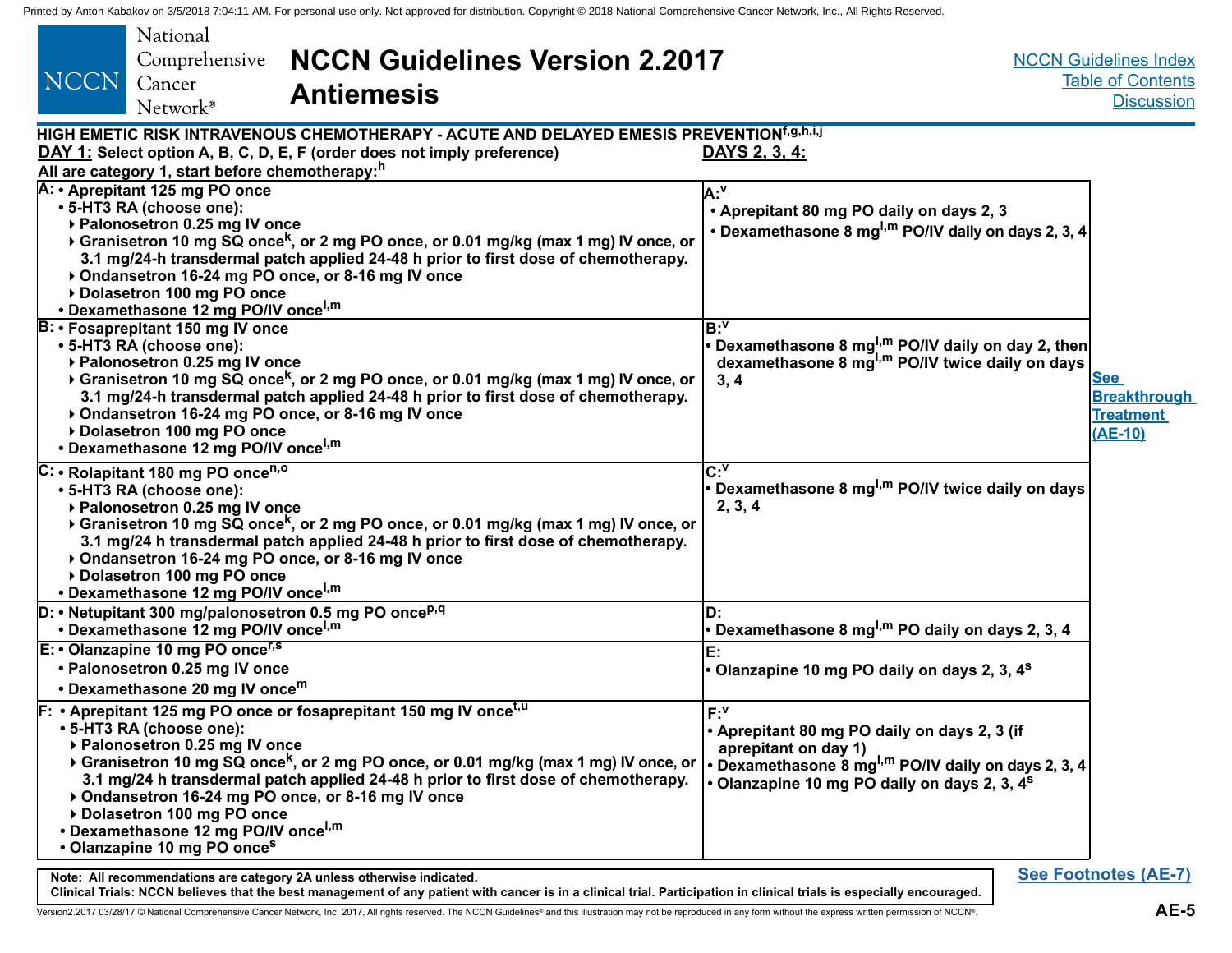<span id="page-11-0"></span>

| inied by Anion Nabakov on 3/5/2016 7:04:11 AM. For personal use only. Not approved tor distribution. Copyright © 2018 National Comprehensive Cancer Network, Inc., All Rights Reserved.<br>National<br><b>NCCN Guidelines Version 2.2017</b><br>Comprehensive<br>NCCN<br>Cancer<br><b>Antiemesis</b><br>Network <sup>®</sup>                                                                                                                                                                                                                                                                                                                                                                                                                                         |                                                                                                                                                                                                                                                                                                                                                                                                                              | <b>NCCN Guidelines Index</b><br><b>Table of Contents</b><br><b>Discussion</b> |
|----------------------------------------------------------------------------------------------------------------------------------------------------------------------------------------------------------------------------------------------------------------------------------------------------------------------------------------------------------------------------------------------------------------------------------------------------------------------------------------------------------------------------------------------------------------------------------------------------------------------------------------------------------------------------------------------------------------------------------------------------------------------|------------------------------------------------------------------------------------------------------------------------------------------------------------------------------------------------------------------------------------------------------------------------------------------------------------------------------------------------------------------------------------------------------------------------------|-------------------------------------------------------------------------------|
| MODERATE EMETIC RISK INTRAVENOUS CHEMOTHERAPY - ACUTE AND DELAYED EMESIS PREVENTION <sup>f,g,h,i,j</sup><br>DAY 1: Select option G, H, I, J, K, L (order does not imply preference)<br>All are category 1, start before chemotherapy: <sup>h</sup><br>G: • 5-HT3 RA (choose one):<br>▶ Palonosetron 0.25 mg IV once (preferred)<br>▶ Granisetron 10 mg SQ once <sup>k</sup> (preferred), or 2 mg PO once, or 0.01 mg/kg (max 1<br>mg) IV once, or 3.1 mg/24-h transdermal patch applied 24-48 h prior to first dose of<br>chemotherapy.<br>▶ Ondansetron 16-24 mg PO once, or 8-16 mg IV once<br>Dolasetron 100 mg PO once<br>• Dexamethasone 12 mg PO/IV once <sup>m</sup><br>H: • Aprepitant 125 mg PO once <sup>w</sup><br>• 5-HT3 RA (choose one) <sup>x</sup> : | <b>DAYS 2, 3:</b><br>G:<br>• Dexamethasone 8 mg <sup>m</sup> PO/IV daily on days 2, 3 OR<br>$\cdot$ 5-HT3 RA monotherapy <sup>z</sup> :<br>▶ Granisetron 1-2 mg (total dose) PO daily or 0.01<br>mg/kg (max 1 mg) IV daily on days 2 and 3<br>▶ Ondansetron 8 mg PO twice daily or 16 mg PO<br>daily or 8-16 mg IV daily on days 2, 3<br>Dolasetron 100 mg PO on days 2, 3<br>H:<br>• Aprepitant 80 mg PO daily on days 2, 3 |                                                                               |
| ▶ Palonosetron 0.25 mg IV once<br>▶ Granisetron 10 mg SQ once <sup>k</sup> , or 2 mg PO once, or 0.01 mg/kg (max 1 mg) IV once, or<br>3.1 mg/24-h transdermal patch applied 24-48 h prior to first dose of chemotherapy.<br>▶ Ondansetron 16-24 mg PO once, or 8-16 mg IV once<br>Dolasetron 100 mg PO once<br>• Dexamethasone 12 mg PO/IV once <sup>m</sup><br>I: • Fosaprepitant 150 mg IV once <sup>w</sup><br>$\cdot$ 5-HT3 RA (choose one) <sup>x</sup> :<br>▶ Palonosetron 0.25 mg IV once<br>▶ Granisetron 10 mg SQ once <sup>k</sup> , or 2 mg PO once, or 0.01 mg/kg (max 1 mg) IV once, or<br>3.1 mg/24-h transdermal patch applied 24-48 h prior to first dose of chemotherapy.<br>▶ Ondansetron 16-24 mg PO once, or 8-16 mg IV once                     | • ± Dexamethasone 8 mg <sup>m</sup> PO/IV daily on days 2, 3<br>•± Dexamethasone 8 mg <sup>m</sup> PO/IV daily on days 2, 3                                                                                                                                                                                                                                                                                                  | <b>See</b><br><b>Breakthrough</b><br><b>Treatment</b><br>$(AE-10)$            |
| Dolasetron 100 mg PO once<br>• Dexamethasone 12 mg PO/IV once <sup>m</sup><br>J: • Rolapitant 180 mg PO once <sup>n,w,y</sup><br>• 5-HT3 RA (choose one) <sup>x</sup> :<br>▶ Palonosetron 0.25 mg IV once<br>▶ Granisetron 10 mg SQ once <sup>k</sup> , or 2 mg PO once, or 0.01 mg/kg (max 1 mg) IV once, or<br>3.1 mg/24-h transdermal patch applied 24-48 h prior to first dose of chemotherapy.<br>▶ Ondansetron 16-24 mg PO once, or 8-16 mg IV once<br>Dolasetron 100 mg PO once<br>• Dexamethasone 12 mg PO/IV once <sup>m</sup>                                                                                                                                                                                                                              | •± Dexamethasone 8 mg <sup>m</sup> PO/IV daily on days 2, 3                                                                                                                                                                                                                                                                                                                                                                  |                                                                               |
| $K:$ Netupitant 300 mg/palonosetron 0.5 mg PO once <sup>p,q</sup><br>• Dexamethasone 12 mg PO/IV once <sup>m</sup><br>L: • Olanzapine 10 mg PO once <sup>r,s</sup><br>• Palonosetron 0.25 mg IV once<br>• Dexamethasone 20 mg IV once <sup>m</sup>                                                                                                                                                                                                                                                                                                                                                                                                                                                                                                                   | lK:<br>• ± Dexamethasone 8 mg <sup>m</sup> PO/IV on days 2, 3<br>• Olanzapine 10 mg PO daily on days 2, 3 <sup>s</sup>                                                                                                                                                                                                                                                                                                       |                                                                               |

**Note: All recommendations are category 2A unless otherwise indicated. Clinical Trials: NCCN believes that the best management of any patient with cancer is in a clinical trial. Participation in clinical trials is especially encouraged.** **[See Footnotes \(AE-7\)](#page-12-0)**

Version2.2017 03/28/17 © National Comprehensive Cancer Network, Inc. 2017, All rights reserved. The NCCN Guidelines® and this illustration may not be reproduced in any form without the express written permission of NCCN®.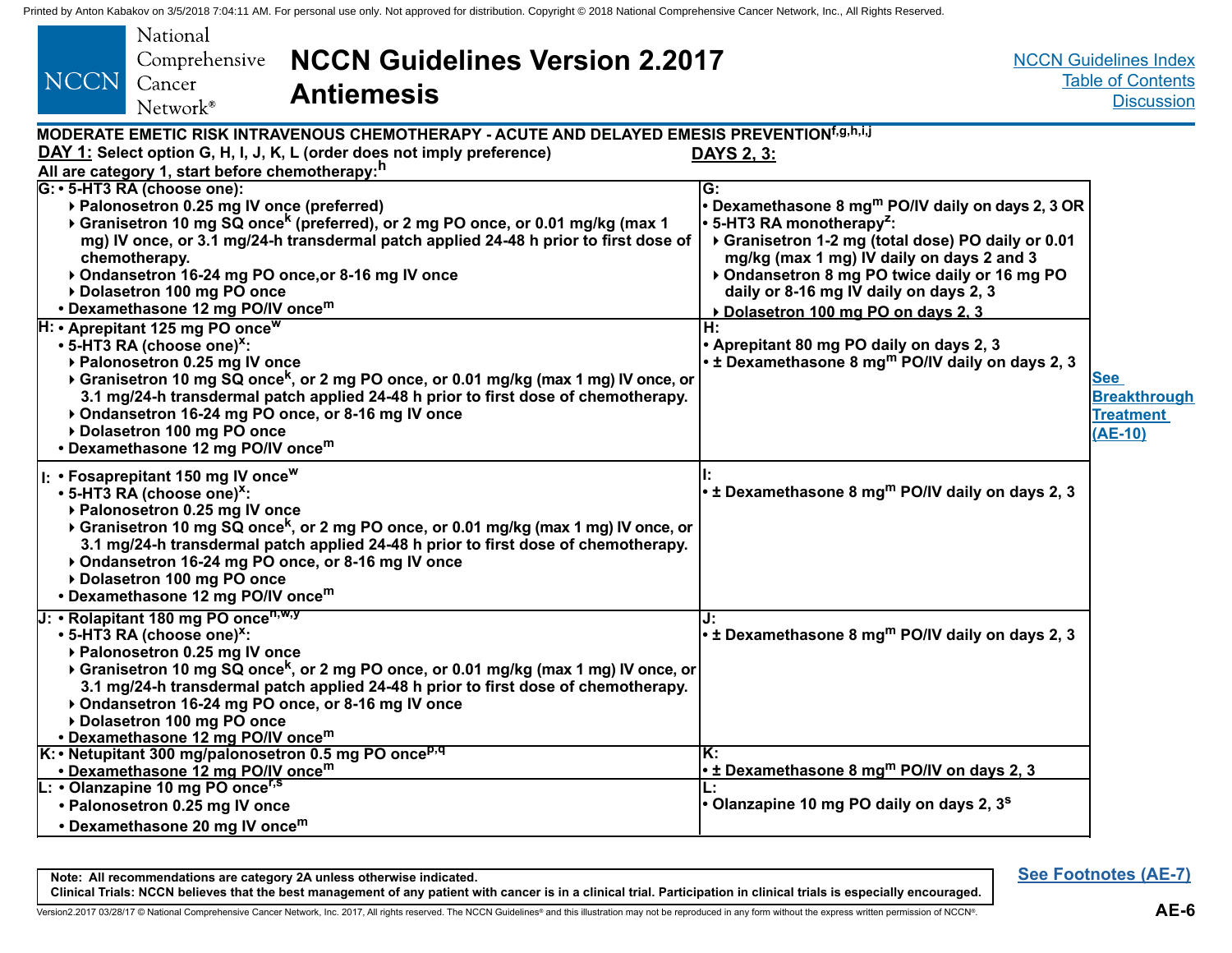<span id="page-12-0"></span>

| National             |                                                     |
|----------------------|-----------------------------------------------------|
|                      | Comprehensive <b>NCCN Guidelines Version 2.2017</b> |
| NCCN Cancer          |                                                     |
| Network <sup>®</sup> | <b>Antiemesis</b>                                   |
|                      |                                                     |

#### **Footnotes for pages [AE-5](#page-10-0) and [AE-6](#page-11-0)**

<sup>f</sup>See Emetogenic Potential of Intravenous Antineoplastic Agents.

9Antiemetic regimens should be chosen based on the drug with the highest emetic risk as well as patient-specific risk factors.

h[See Principles of Managing Multiday Emetogenic Chemotherapy Regimens \(AE-A\)](#page-18-0).

With or without lorazepam 0.5–2 mg PO or IV or sublingual every 6 hours as needed days 1–4. With or without H2 blocker or proton pump inhibitor. [See Principles of](#page-6-0) Emesis Control for the Cancer Patient (AE-1).

**See Pharmacologic Considerations for Antiemetic Prescribing (AE-B).** 

kGranisetron extended-release injection is a unique formulation of granisetron using a polymer-based drug delivery system. This formulation is specifically intended for subcutaneous administration and is NOT interchangeable with the intravenous formulation. Granisetron extended-release injection has an extended half-life and should not be administered at less than 1-week intervals.

<sup>I</sup>If NK1 antagonists are not given on day 1, then recommend dexamethasone 20 mg PO/IV once on day 1, followed by 8 mg twice daily PO/IV on days 2, 3, 4 (category 2B). mDexamethasone doses and schedules shown are largely based on the doses and schedules used in the clinical trial(s) for each regimen. Dexamethasone doses may be individualized; lower doses, frequency, or even elimination of dexamethasone on subsequent days may be acceptable based on patient characteristics (category 2B). <u>See Discussion</u><br><sup>n</sup>Rolapitant has an extended half-life and should not be administered at less than 2-week intervals.

<sup>o</sup>Rapoport BL, Chasen MR, Gridelli C, et al. Safety and efficacy of rolapitant for prevention of chemotherapy-induced nausea and vomiting after administration of cisplatin-based highly emetogenic chemotherapy in patients with cancer: two randomised, active-controlled, double-blind, phase 3 trials. Lancet Oncol 2015;16:1079-1089. pAvailable as a combination product only.

qHesketh PJ, Rossi G, Rizzi G, et al. A randomized phase III study evaluating the efficacy and safety of NEPA, a fixed-dose combination of netupitant and palonosetron, for prevention of chemotherapy-induced nausea and vomiting following moderately emetogenic chemotherapy Ann Oncol 2014;25:1340-1346.

r Navari RM, Gray SE, Kerr AC. Olanzapine versus aprepitant for the prevention of chemotherapy-induced nausea and vomiting: a randomized phase III trial. J Support Oncol 2011;9:188-195.

sConsider 5 mg dose for elderly or over-sedated patients. Hashimoto H, Yanai T, Nagashima K, et al. A double-blind randomized phase II study of 10 versus 5 mg olanzapine for emesis induced by highly emetogenic chemotherapy with cisplatin [abstract]. J Clin Oncol 2016;34: Abstr 10111). [See Pharmacologic Considerations for](#page-20-0)  [Antiemetic Prescribing \(AE-B\).](#page-20-0)

<sup>t</sup>Navari RM, Qin R, Ruddy KJ, et al. Olanzapine for the prevention of chemotherapy-induced nausea and vomiting. N Engl J Med 2016; 375:134-142.

<sup>u</sup>Consider escalating to this option (F) when emesis occurred during a previous cycle of chemotherapy using an olanzapine regimen (E) or an NK1 antagonist-containing<br>regimen (A, B, C, or D). <u>See Principles for Managing B</u>

VSome NCCN Member Institutions use a 5-HT3 RA (unless palonosetron, granisetron extended-release injection, or granisetron transdermal patch given on day 1) on days 2, 3, and 4 in addition to steroid and NK1 antagonist therapy (category 2B).

wAs per high emetic risk prevention, an NK1 antagonist should be added (to dexamethasone and a 5-HT3 RA regimen) for select patients with additional risk factors or previous treatment failure with a steroid + 5HT3 RA alone [\(See AE-5](#page-10-0)).<br>When used in combination with an NK-1 antagonist, there is no preferred 5-HT3 RA.

[See Prinicples of Managing Multiday Emetogenic Chemotherapy Regimens \(AE-A\)](#page-18-0)

ySchwartzberg LS, Modiano MR, Rapoport BL, et al. Safety and efficacy of rolapitant for prevention of chemotherapy-induced nausea and vomiting after administration of moderately emetogenic chemotherapy or anthracycline and cyclophosphamide regimens in patients with cancer: a randomised, active-controlled, double-blind, phase 3 trial. Lancet Oncol 2015;9:1071-1079.

zNo further therapy required if palonsetron, granisetron extended-release injection, or granisetron transdermal patch given on day 1.

Version2.2017 03/28/17 © National Comprehensive Cancer Network, Inc. 2017, All rights reserved. The NCCN Guidelines® and this illustration may not be reproduced in any form without the express written permission of NCCN®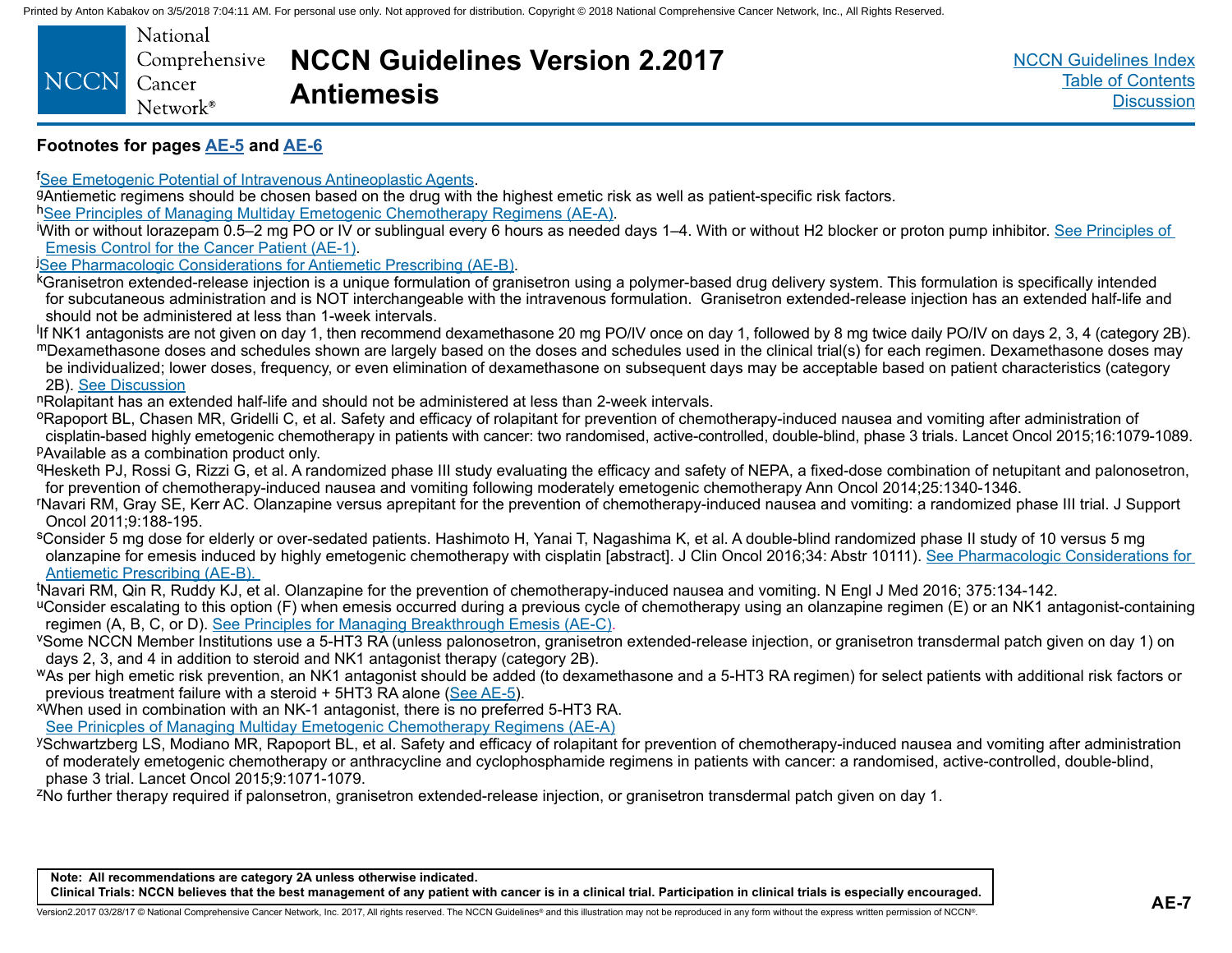<span id="page-13-0"></span>

<sup>f</sup>See Emetogenic Potential of Intravenous Antineoplastic Agents.

9Antiemetic re[g](#page-8-0)imens should be chosen based on the drug with the highest emetic risk as well as patient-specific risk factors. h[See Principles of Managing Multiday Emetogenic Chemotherapy Regimens \(AE-A\)](#page-18-0).

With or without lorazepam 0.5–2 mg PO or IV or sublingual every 6 hours as needed days 1–4.

With or without H2 blocker or proton pump inhibitor. [See Principles of Emesis Control for the Cancer Patient \(AE-1\).](#page-6-0)

j [See Pharmacologic Considerations for Antiemetic Prescribing \(AE-B\).](#page-20-0)

**Note: All recommendations are category 2A unless otherwise indicated.**

**Clinical Trials: NCCN believes that the best management of any patient with cancer is in a clinical trial. Participation in clinical trials is especially encouraged.**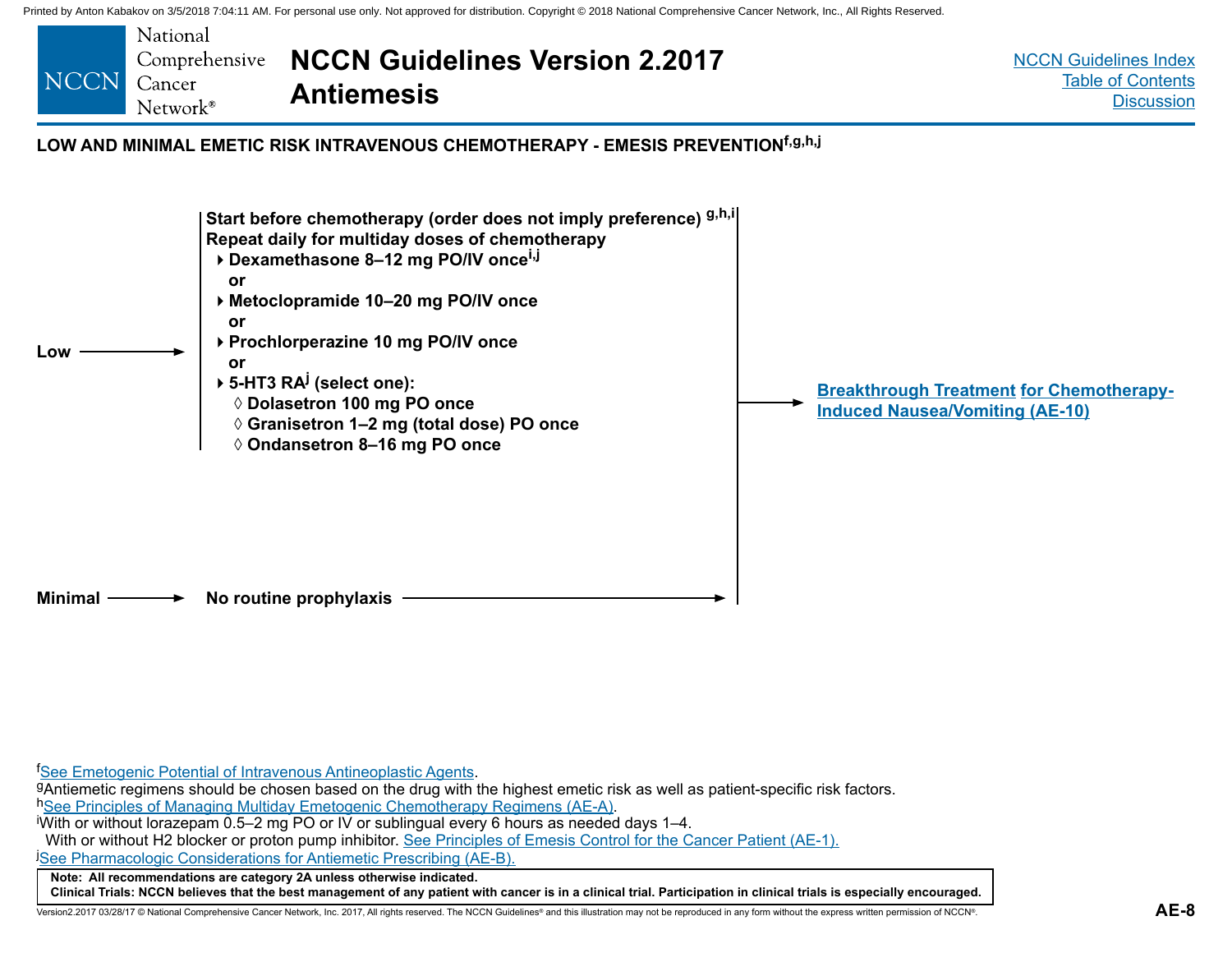<span id="page-14-0"></span>

gAntiemetic regimens should be chosen based on the drug with the highest emetic risk as well as patient-specific risk factors.

**Note: All recommendations are category 2A unless otherwise indicated. Clinical Trials: NCCN believes that the best management of any patient with cancer is in a clinical trial. Participation in clinical trials is especially encouraged.** h[See Principles of Managing Multiday Emetogenic Chemotherapy Regimens \(AE-A\).](#page-18-0) With or without lorazepam 0.5–2 mg PO or IV or sublingual every 6 hours as needed days 1–4. With or without H2 blocker or proton pump inhibitor. [See Principles of Emesis Control for the Cancer Patient \(AE-1\).](#page-6-0) [See Pharmacologic Considerations for Antiemetic Prescribing \(AE-B\).](#page-20-0) a[aSee Emetogenic Potential of Oral Antineoplastic Agents \(AE-4\).](#page-9-0)<br>bbThese antiemetic recommendations apply to oral chemotherapy only. When combined with IV agents in a combination chemotherapy regimen, the antiemetic recommendations for the agent with the highest level of emetogenicity should be followed. If multiple oral agents are combined, emetic risk may increase and require prophylaxis.

Version2.2017 03/28/17 © National Comprehensive Cancer Network, Inc. 2017, All rights reserved. The NCCN Guidelines® and this illustration may not be reproduced in any form without the express written permission of NCCN®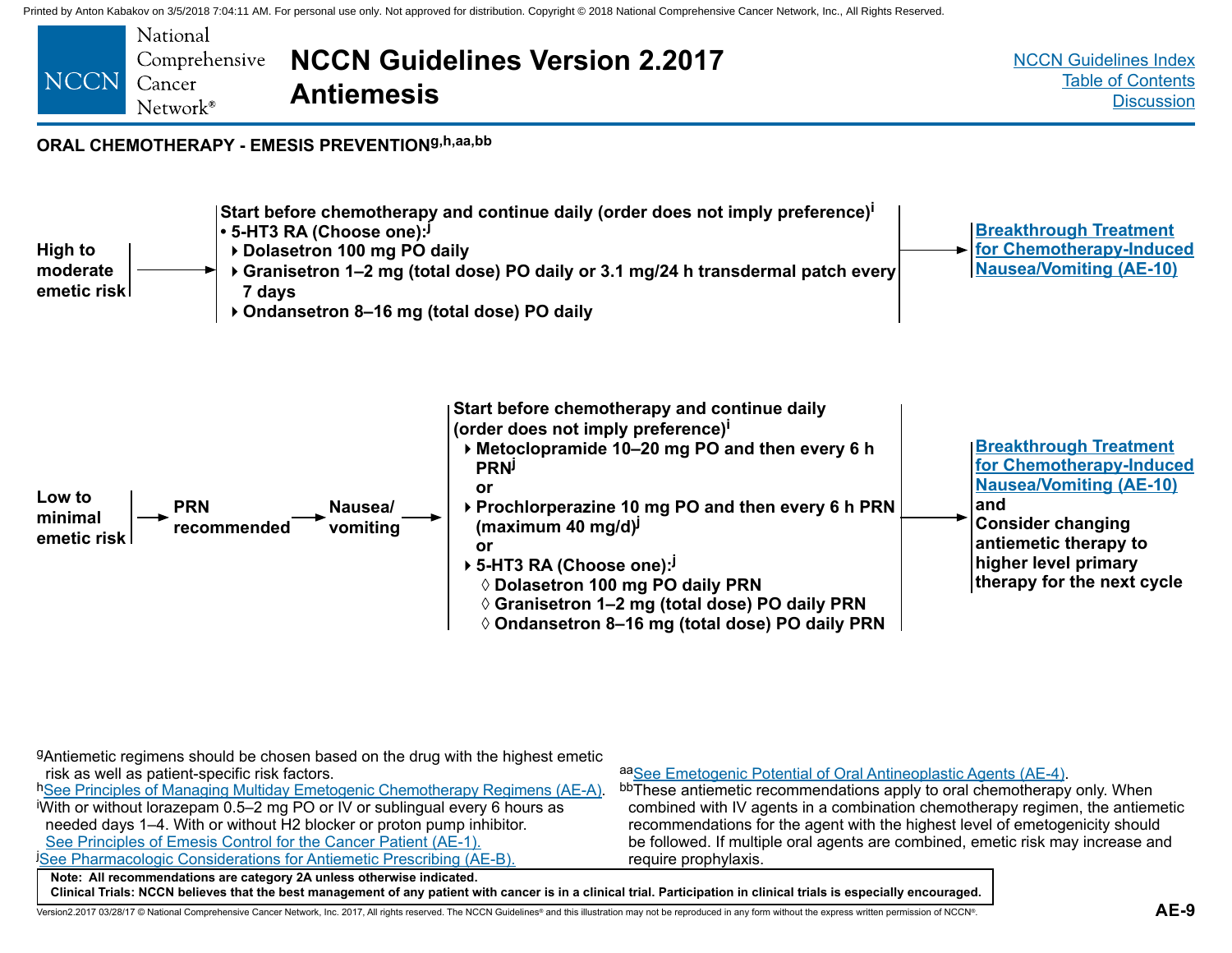<span id="page-15-0"></span>

h[See Principles of Managing Multiday Emetogenic Chemotherapy Regimens \(AE-A\)](#page-18-0). **[See Pharmacologic Considerations for Antiemetic Prescribing \(AE-B\).](#page-20-0)**<br> **CCSee Principles of Managing Breakthrough Emesis (AE-C).** 

ddWhen not used as part of the acute and delayed emesis prevention regimen. Navari RM, Nagy CK, Gray SE. The use of olanzapine versus metoclopramide for the treatment of breakthrough chemotherapy-induced nausea and vomiting in patients receiving highly emetogenic chemotherapy. Support Care Cancer 2013;21:1655-1663.

**Note: All recommendations are category 2A unless otherwise indicated. Clinical Trials: NCCN believes that the best management of any patient with cancer is in a clinical trial. Participation in clinical trials is especially encouraged.**

Version2.2017 03/28/17 © National Comprehensive Cancer Network, Inc. 2017, All rights reserved. The NCCN Guidelines® and this illustration may not be reproduced in any form without the express written permission of NCCN®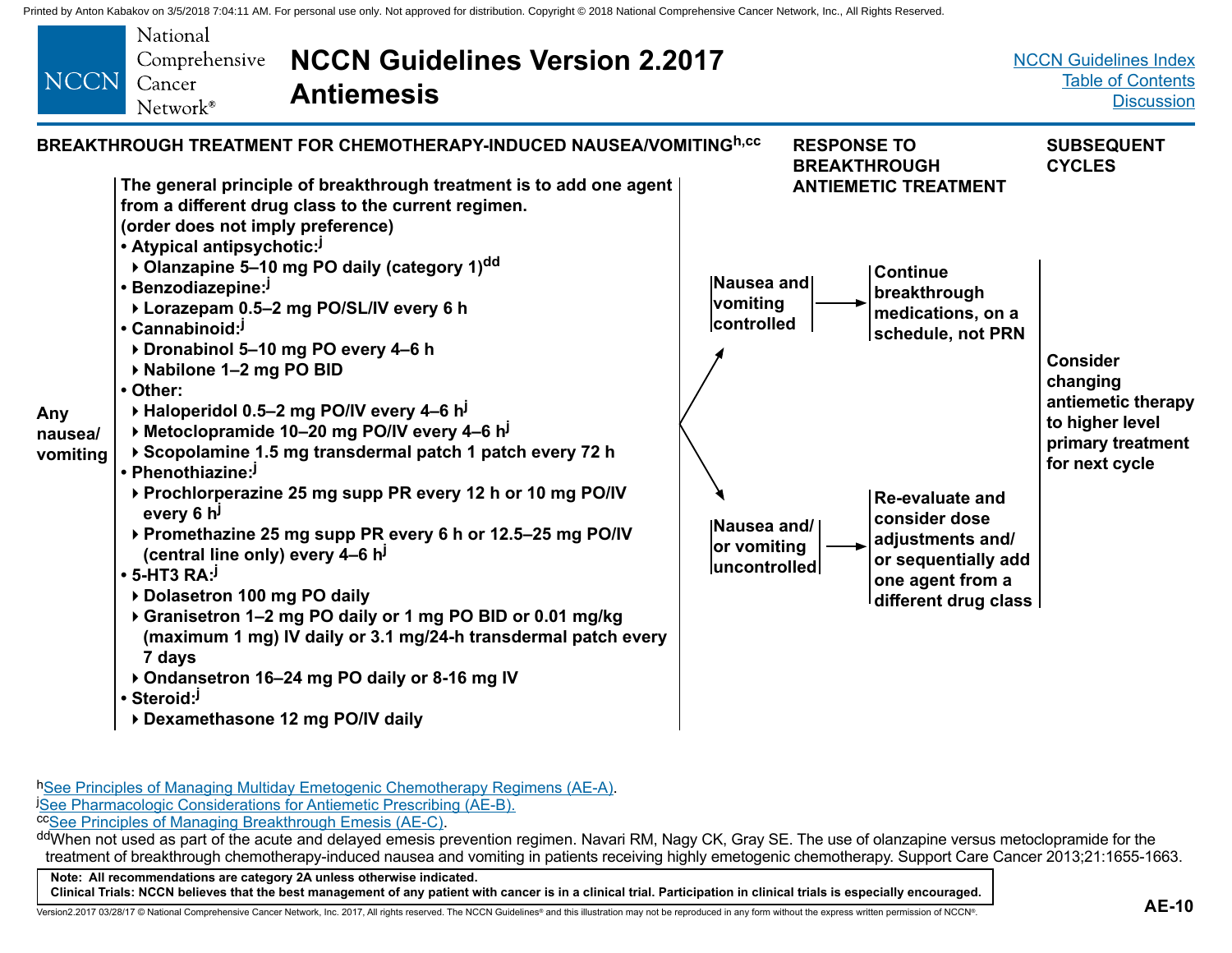<span id="page-16-0"></span>

**[See Pharmacologic Considerations for Antiemetic Prescribing \(AE-B\).](#page-20-0)** 

**Note: All recommendations are category 2A unless otherwise indicated. Clinical Trials: NCCN believes that the best management of any patient with cancer is in a clinical trial. Participation in clinical trials is especially encouraged.**

Version2.2017 03/28/17 © National Comprehensive Cancer Network, Inc. 2017, All rights reserved. The NCCN Guidelines® and this illustration may not be reproduced in any form without the express written permission of NCCN®.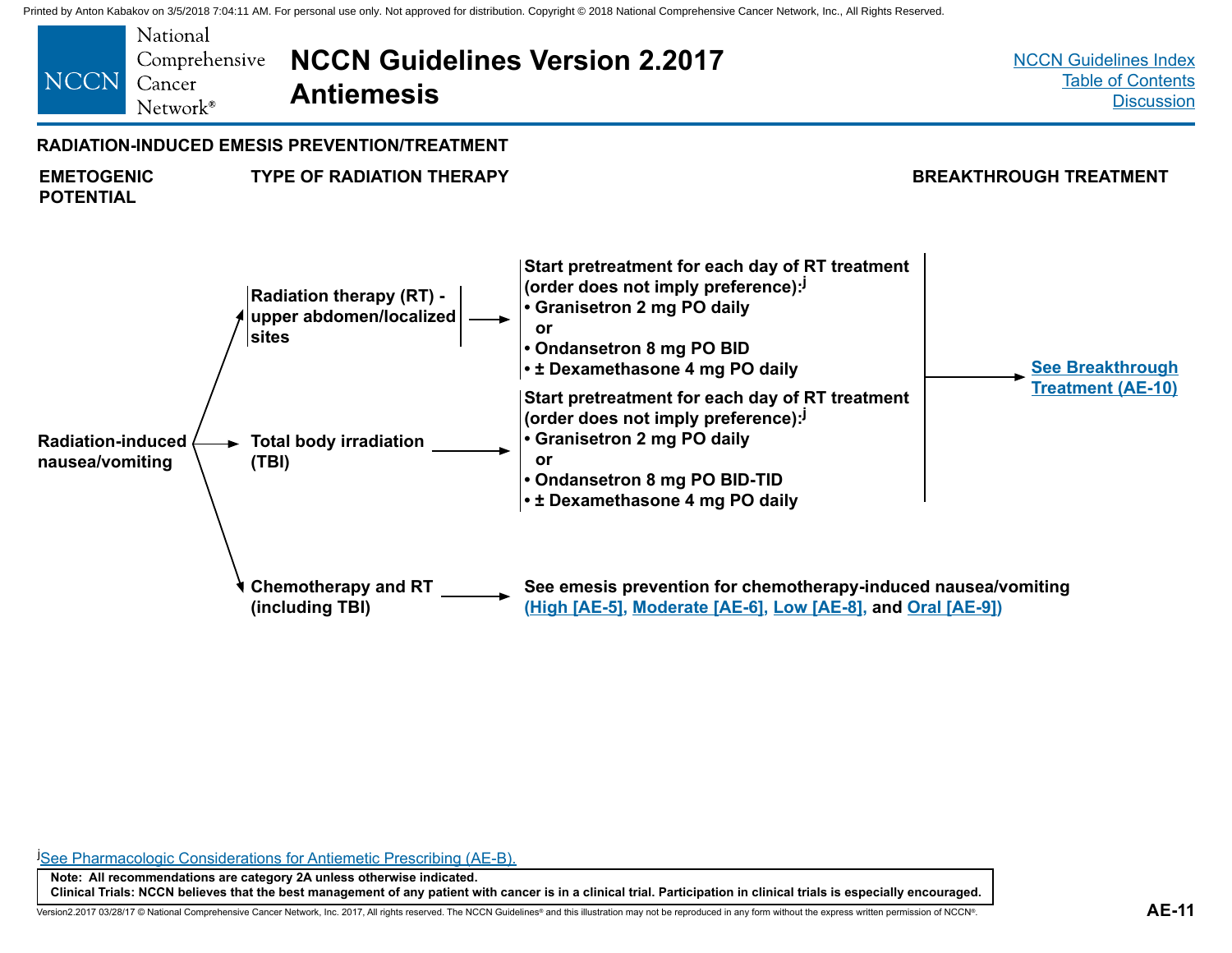<span id="page-17-0"></span>

#### **ANTICIPATORY EMESIS PREVENTION/TREATMENT**



**[See Principles of Emesis Control](#page-6-0)  [for the Cancer Patient \(AE-1\)](#page-6-0)**

**Note: All recommendations are category 2A unless otherwise indicated. Clinical Trials: NCCN believes that the best management of any patient with cancer is in a clinical trial. Participation in clinical trials is especially encouraged.**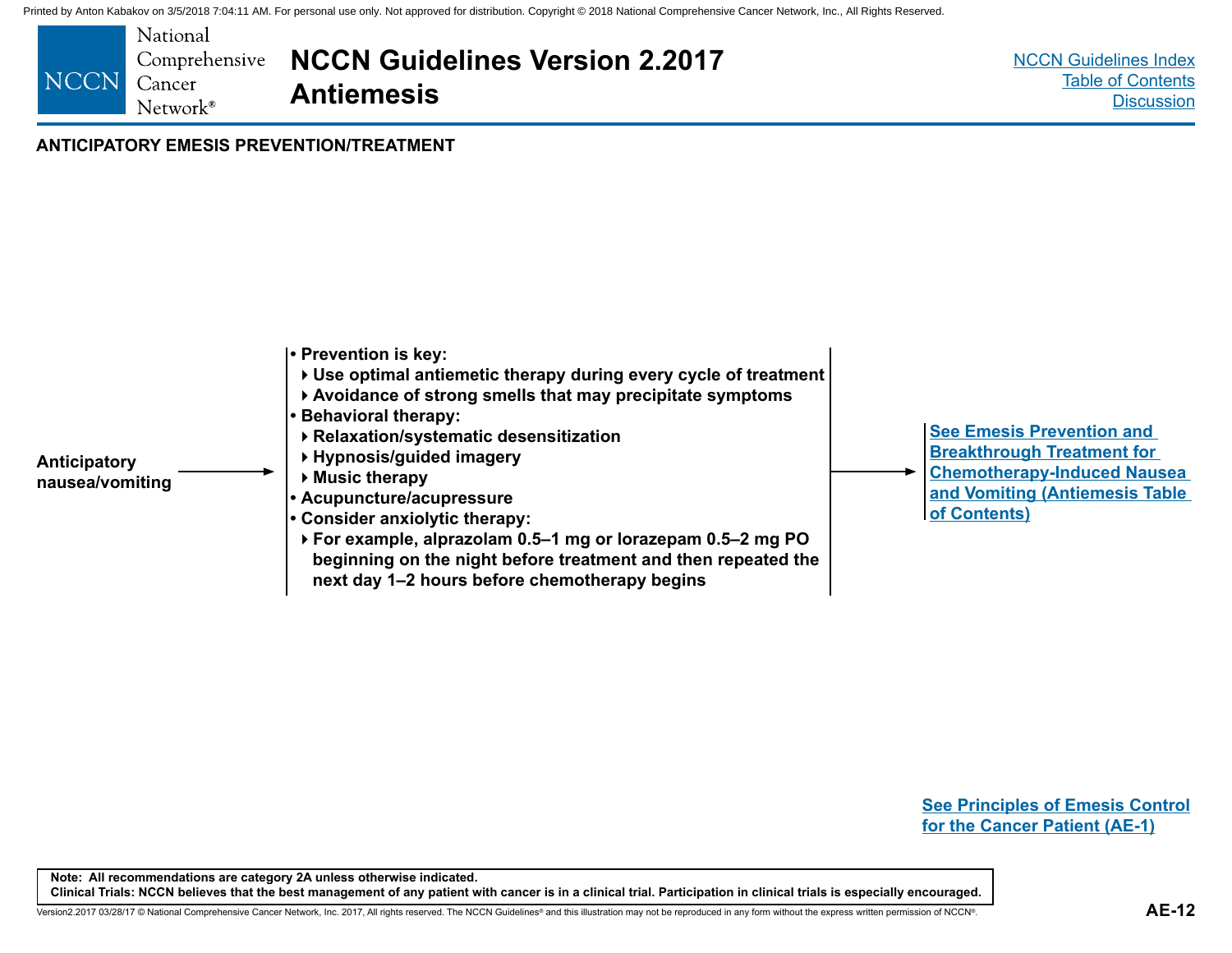<span id="page-18-0"></span>

|                   | National                      | Comprehensive <b>NCCN Guidelines Version 2.2017</b> |
|-------------------|-------------------------------|-----------------------------------------------------|
| NCCN <sub>1</sub> | ⊿ Cancer<br>$Network^{\circ}$ | <b>Antiemesis</b>                                   |

[NCCN Guidelines Index](http://nccn.org) [Table of Contents](#page-2-0) **[Discussion](#page-24-0)** 

#### **PRINCIPLES OF MANAGING MULTIDAY EMETOGENIC CHEMOTHERAPY REGIMENS1**

**Summary:**

- **Patients receiving multi-day chemotherapy are at risk for both acute and delayed nausea/vomiting based on the emetogenic potential of the individual chemotherapy agents administered on any given day and their sequence. It is therefore difficult to recommend a specific antiemetic regimen for each day, especially since acute and delayed emesis may overlap after the initial day of chemotherapy until the last day of chemotherapy.**
- **After chemotherapy administration concludes, the period of risk for delayed emesis also depends on the specific regimen and the emetogenic potential of the last chemotherapy agent administered in the regimen.**
- **Practical issues also need to be considered when designing the antiemetic regimen, taking into account the administration setting (eg, inpatient versus outpatient), preferred route of administration (parenteral, oral, or transdermal), duration of action of the 5-HT3 RA and appropriate associated dosing intervals, tolerability of daily antiemetics (eg, steroids), adherence/compliance issues, and individual risk factors.**

**General principles:**

**Steroids:**

- **Dexamethasone should be administered once daily (either orally or intravenously) for moderately emetogenic chemotherapy (MEC) or highly emetogenic chemotherapy (HEC), then continued for 2 to 3 days after chemotherapy for regimens that are likely to cause significant delayed emesis.**
- **Dexamethasone dose may be modified or omitted when the chemotherapy regimen already includes a steroid.**
- **Dexamethasone-sparing strategies for patients receiving MEC or non-cisplatin HEC, especially those patients with few identifiable chemotherapy-induced nausea and vomiting (CINV) risk factors or who are intolerant to steroids, limiting the administration of dexamethasone to day 1 only is an option that may not be associated with a significant reduction in antiemetic control.2,3,4,5**

**Note: All recommendations are category 2A unless otherwise indicated. Clinical Trials: NCCN believes that the best management of any patient with cancer is in a clinical trial. Participation in clinical trials is especially encouraged.**

<sup>&</sup>lt;sup>1</sup>The panel acknowledges that evidence is lacking to support every clinical scenario. Decisions should be individualized for each chemotherapy regimen and each patient. An extensive knowledge of the available clinical data, pharmacology, pharmacodynamics, and pharmacokinetics of the antiemetics and the chemotherapy and experience with patients (regarding tolerability and efficacy) are all paramount to successfully implementing these guidelines into clinical practice.

<sup>2</sup>Matsuzaki K, Ito Y, Fukuda M, et al. Placebo-controlled phase III study comparing dexamethasone on day 1 to day 1-3 with NK1 receptor antagonist and palonosetron in high emetogenic chemotherapy. J Clin Oncol 2016;34: abstract 10019.

<sup>&</sup>lt;sup>3</sup>Rolia F, Ruggeri B, Ballatori E, et al Aprepitant versus dexamethasone for preventing chemotherapy-induced delayed emesis in patients with breast cancer: A randomized double-blind study. J Clin Oncol 2014;32:101-106.

<sup>4</sup>Aapro M, Fabi A, Nole F, et al. Double-blind, randomized, controlled study of the efficacy and tolerability of palonosetron plus dexamethasone for 1 day with or without dexamethasone on days 2 and 3 in the prevention of nausea and vomiting induced by moderately emetogenic chemotherapy. Ann Oncol 2010; 21(5):1083-1088.

<sup>&</sup>lt;sup>5</sup>Celio L, Bonizzoni E, Bajetta E, et al. Palonosetron plus single-dose dexamethasone for the prevention of nausea and vomiting in women receiving anthracycline/ cyclophosphamide-containing chemotherapy: meta-analysis of individual patient data examining the effect of age on outcome in two phase III trials. Supportive Care Cancer 2013; 21(2): 565-573.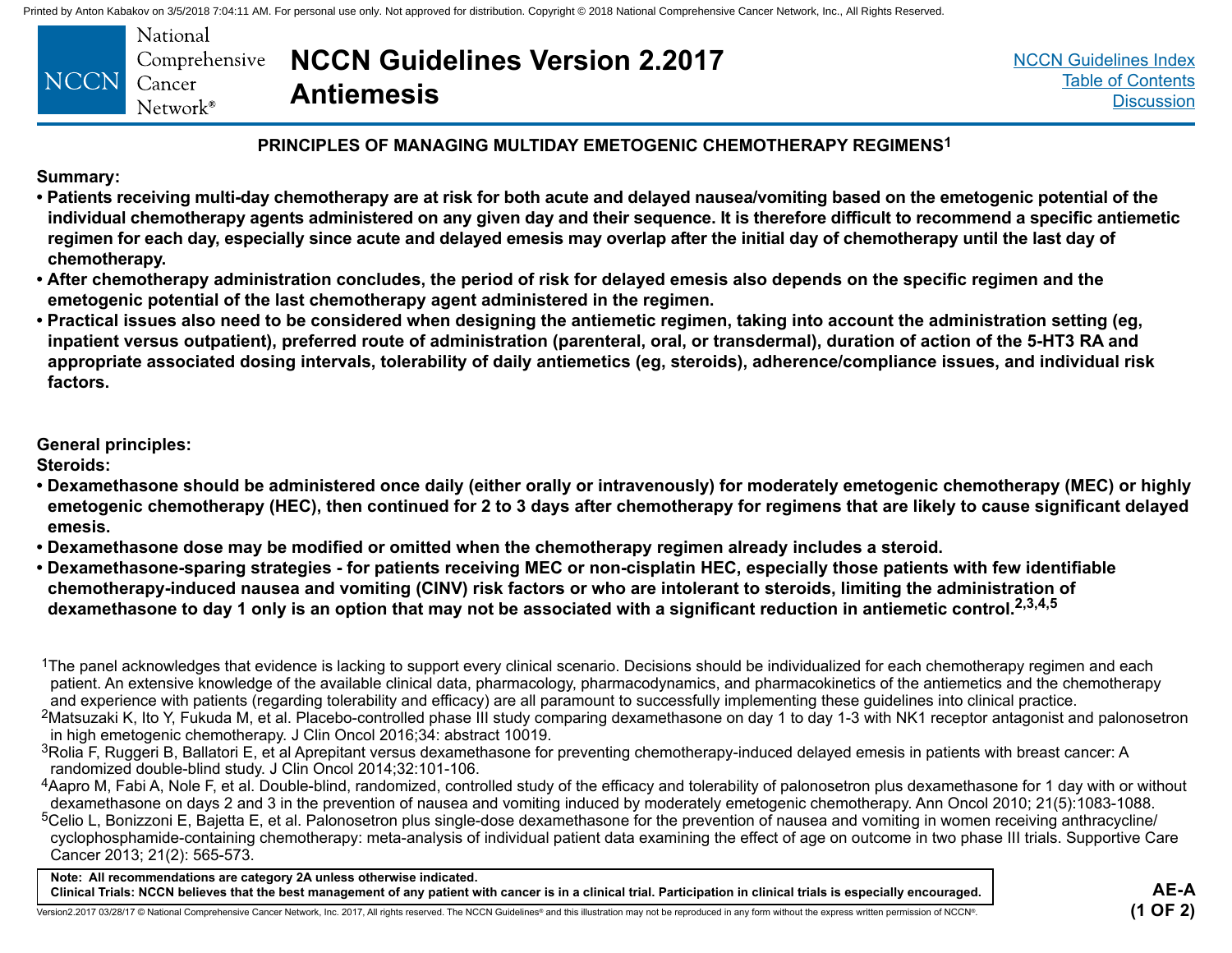<span id="page-19-0"></span>

|      | National          |
|------|-------------------|
|      | Comprehensive     |
| NCCN | Cancer            |
|      | $Network^{\circ}$ |

### **NCCN Guidelines Version 2.2017 Antiemesis**

[NCCN Guidelines Index](http://nccn.org) [Table of Contents](#page-2-0) **[Discussion](#page-24-0)** 

#### **PRINCIPLES OF MANAGING MULTIDAY EMETOGENIC CHEMOTHERAPY REGIMENS1**

- **Serotonin receptor antagonists (5-HT3 RA):**
- **A 5-HT3 RA should be administered prior to the first (and subsequent) doses of moderately or highly emetogenic**
- **chemotherapy. The frequency or need for repeated administration of the 5-HT3 RA depends on the agent chosen and its mode of administration (parenteral/oral/transdermal).**
- **Palonosetron:**

**A single intravenous palonosetron dose of 0.25 mg may be sufficient prior to the start of a 3-day chemotherapy regimen instead of multiple daily doses of another oral or intravenous 5-HT3 RA.** 

- **Repeat dosing of palonosetron 0.25 mg IV is likely to be safe, based on available evidence.**
- **In terms of efficacy, limited data are available for multi-day dosing.<sup>6</sup>**
- **Granisetron extended-release injection:**
- **Granisetron extended-release injection is a unique formulation of granisetron using a polymer-based drug delivery system. This formulation is specifically intended for subcutaneous administration and is NOT interchangeable with the intravenous formulation. Granisetron extended-release injection has an extended half-life and should not be administered at less than 1-week intervals**
- **A single subcutaneous dose of 10 mg was found to be non-inferior to a single intravenous dose of palonosetron 0.25 mg for the prevention of acute and delayed CINV following MEC or HEC when both are used in combination with dexamethasone.7**
- **A single subcutaneous dose of 10 mg was found to be superior to a single intravenous dose of ondansetron for the prevention of delayed CINV following HEC when both are used in combination with fosaprepitant and dexamethasone.<sup>8</sup>**
- **When palonosetron or granisetron extended-release injection is used as part of an antiemetic regimen that does NOT contain an NK1 antagonist, palonosetron or granisetron extended-release injection are the preferred 5-HT3 RA.7,9**
- **NK1 antagonists:**
- **NK1 antagonists may be used for multi-day chemotherapy regimens likely to be moderately or highly emetogenic and associated with significant risk for delayed nausea and emesis.**
- **For single-day chemotherapy regimens, category 1 evidence is available for aprepitant, fosaprepitant, netupitant, or rolapitant administered in combination with a 5-HT3 RA and steroid [\(see AE-5](#page-10-0) and [AE-6\)](#page-11-0).**
- **If the oral aprepitant regimen is chosen, limited data exist to support administration of aprepitant on days 4 and 5 after multiday chemotherapy.**
- **Data from a small phase III randomized study support the use of aprepitant (125 mg day 3, 80 mg days 4–7) with 5-HT3 RA (days 1–5) and dexamethasone (20 mg days 1, 2) in patients with germline cancers treated with a 5-day cisplatin-based chemotherapy.10**
- **Studies investigating repeat dosing of fosaprepitant, netupitant, and rolapitant are not available.**
- **Fosaprepitant, aprepitant, and netupitant inhibit the metabolism of dexamethasone and may cause higher dexamethasone concentrations. Rolapitant does not inhibit dexamethasone metabolism.**
- **Rolapitant has an extended half-life and should not be administered at less than 2-week intervals.**

| The panel acknowledges that evidence is lacking to support every clinical scenario. Decisions should be individualized          |
|---------------------------------------------------------------------------------------------------------------------------------|
| for each chemotherapy regimen and each patient. An extensive knowledge of the available clinical data, pharmacology,            |
| pharmacodynamics, and pharmacokinetics of the antiemetics and the chemotherapy and experience with patients                     |
| (regarding tolerability and efficacy) are all paramount to successfully implementing these quidelines into clinical practice.   |
| <sup>6</sup> Giralt SA, Mangan KF, Maziarz RT, et al. Three palonosetron regimens to prevent CINV in myeloma patients receiving |
| multiple-day high-dose melphalan and hematopoietic stem cell transplantation. Ann Oncol 2011;22:939-946.                        |
| Raftopoulos H, Cooper W, O'Boyle E, et al. Comparison of an extended-release formulation of granisetron (APF530)                |
| versus palonosetron for the prevention of chemotherapy-induced nausea and vomiting associated with moderately                   |
| or highly emetogenic chemotherapy: results of a prospective, randomized, double-blind, noninferiority phase 3 trial.            |
| Supportive Care Cancer 2015 Mar; 23(3):723-732.                                                                                 |
|                                                                                                                                 |

8Schnadig ID, Agajanian R, Dakhil C, et al. APF530 (granisetron injection extended-release) in a threedrug regimen for delayed CINV in highly emetogenic chemotherapy. Future Oncol 2016;12:1469-1481. 9Saito M et al. Palonosetron plus dexamethasone versus granisetron plus dexamethasone for prevention of nausea and vomiting during chemotherapy: a double-blind, double-dummy, randomised, comparative phase III trial. Lancet Oncol 2009 Feb;10(2):115-24.

 $10A$ lbany C, Brames MJ, Fausel C, et al. Randomized, double-blind, placebo-controlled, phase III crossover study evaluating the oral neurokinin-1 antagonist aprepitant in combination with a 5HT3 receptor antagonist and dexamethasone in patients with germ cell tumors receiving 5-day cisplatin combination chemotherapy regimens: a hoosier oncology group study. J Clin Oncol 2012;30:3998-4003.

| Note: All recommendations are category 2A unless otherwise indicated.                                                                                                                                                         |            |
|-------------------------------------------------------------------------------------------------------------------------------------------------------------------------------------------------------------------------------|------------|
| Clinical Trials: NCCN believes that the best management of any patient with cancer is in a clinical trial. Participation in clinical trials is especially encouraged.                                                         | AE-A       |
| Version2.2017 03/28/17 © National Comprehensive Cancer Network. Inc. 2017. All rights reserved. The NCCN Guidelines® and this illustration may not be reproduced in any form without the express written permission of NCCN®. | $(2$ OF 2) |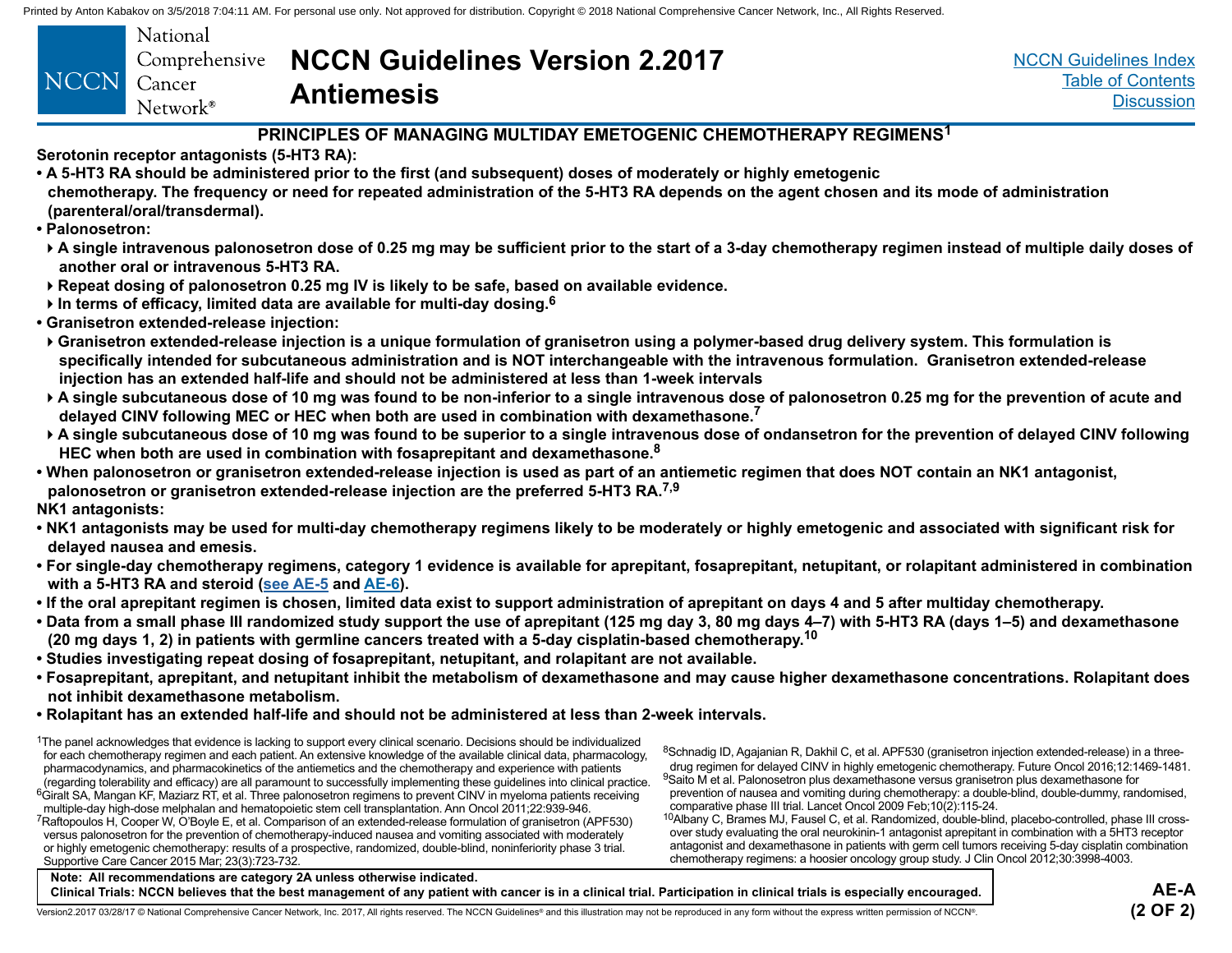<span id="page-20-0"></span>

|             | National             |                                                     |
|-------------|----------------------|-----------------------------------------------------|
|             |                      | Comprehensive <b>NCCN Guidelines Version 2.2017</b> |
|             |                      | <b>Antiemesis</b>                                   |
| NCCN Cancer | Network <sup>®</sup> |                                                     |

#### **PHARMACOLOGIC CONSIDERATIONS FOR ANTIEMETIC PRESCRIBING (In Order As The Drugs Appear In The Guideline)**

**To ensure safe and effective treatment with antiemetic therapy, develop a treatment plan with the patient that includes medication access, screening of concomitant medications, goals of therapy, instructions for proper use and side effect management, and adherence assessment. Many of the antiemetic agents contained within this guideline have multiple potential drug-drug or drug-disease interactions. Review patient medical profile and drug package insert for specific interactions and recommendations.**

**NK1 antagonists:**

- **Aprepitant, fosaprepitant, and netupitant inhibit the metabolism of dexamethasone, thus increasing dexamethasone serum levels when administered concomitantly. Rolapitant does not share this interaction with dexamethasone.**
- **Rolapitant has an extended half-life and should not be administered at less than 2-week intervals.**
- **Clinical pearl: place in therapy is for prevention of CINV, not treatment of CINV. Largest benefit seen in delayed CINV setting.**

**Serotonin receptor (5-HT3 RA) antagonists:**

- **Depending on the route of administration and dose, 5-HT3 RA may increase the risk of developing prolongation of the QT interval of the**  electrocardiogram (ECG).<sup>1</sup> The palonosetron, granisetron extended-release injection, and granisetron transdermal patch drug package **inserts do not contain this warning.**
- **The FDA recommends a maximum of 16 mg for a single dose of intravenous ondansetron.**
- **Clinical pearl: After receiving palonosetron, granisetron transdermal patch, or extended-release injection, breakthrough 5-HT3 RAs play a limited role in the delayed infusion period and breakthrough antiemetic should focus on a different mechanism of action.**
- **Granisetron extended-release injection is a unique formulation of granisetron using a polymer-based drug delivery system. This formulation is specifically intended for subcutaneous administration and is NOT interchangeable with the intravenous formulation. Granisetron extended-release injection has an extended half-life and should not be administered at less than 1-week intervals.**
- **Clinical pearl: non-sedating, most common side effects are headache and constipation. Optimal effects seen with scheduled administration, not PRN use. Educate patients regarding constipation and its management.**

#### **Steroids**

- **The use of steroids as an antiemetic is not recommended with immunotherapies and cellular therapies.**
- **Side effects associated with prolonged dexamethasone administration should be carefully considered.**
- **Dexamethasone may increase serum glucose; consider monitoring prior to therapy and as clinically indicated.**
- **Use with caution in patients with diabetes mellitus.**
- Dexamethasone may cause dyspepsia; consider acid-blocking therapy with H<sub>a</sub> antagonist or proton pump inhibitor as clinically indicated.
- **Clinical pearl: for patients suffering from extended delayed CINV, consider extending the course of delayed dexamethasone as clinically appropriate. Consider AM dosing to minimize insomnia.**

1Use caution and monitor ECG in patients with other risk factors for QT prolongation.

**Note: All recommendations are category 2A unless otherwise indicated. Clinical Trials: NCCN believes that the best management of any patient with cancer is in a clinical trial. Participation in clinical trials is especially encouraged.**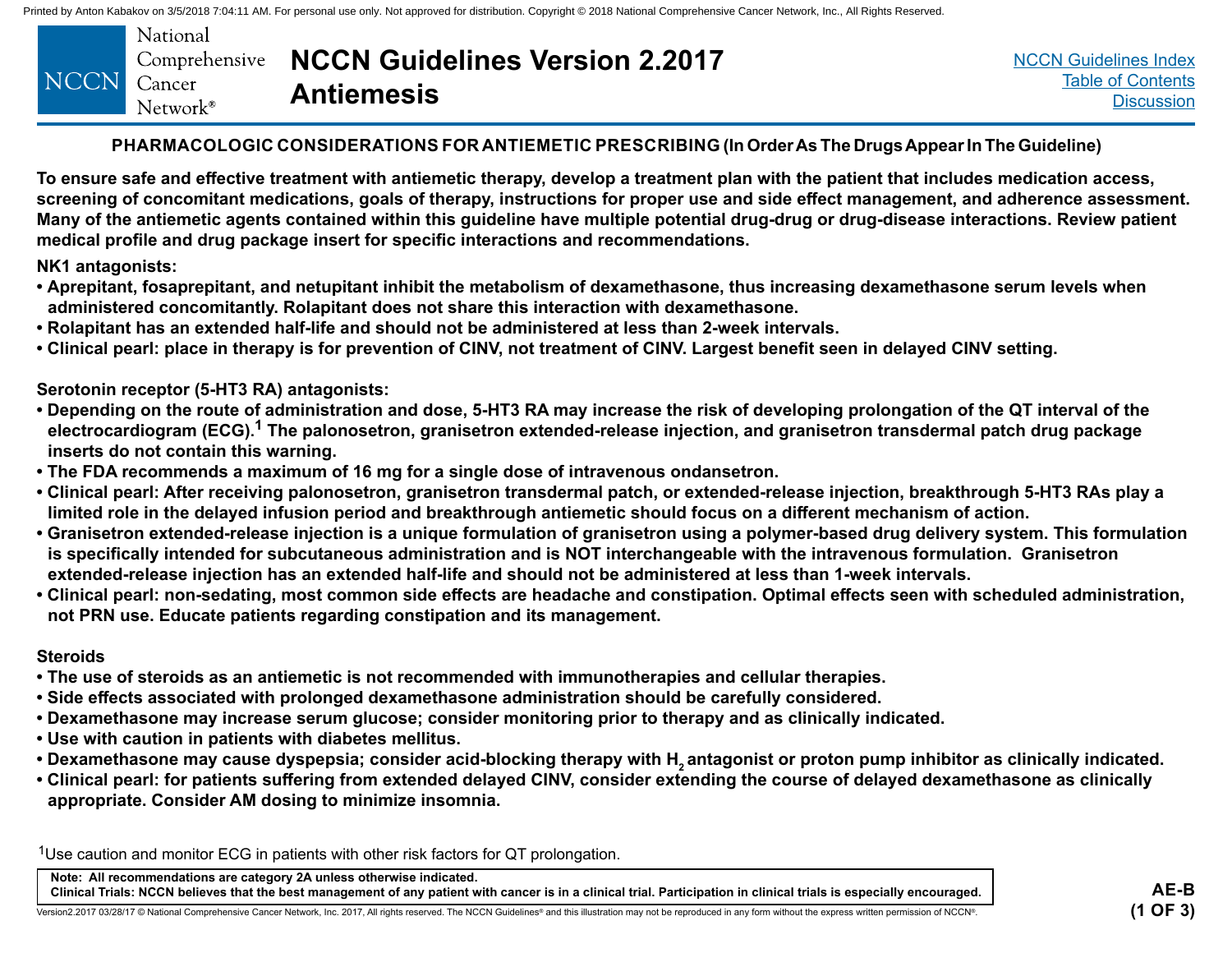<span id="page-21-0"></span>

|             | National                  |              |
|-------------|---------------------------|--------------|
|             | Comprehensive <b>NCCI</b> |              |
| NCCN Cancer |                           | <b>Antie</b> |
|             | Network <sup>®</sup>      |              |

### **PHARMACOLOGIC CONSIDERATIONS FOR ANTIEMETIC PRESCRIBING**

### **Atypical antipsychotic**

- **Olanzapine**
- **Use caution when prescribing olanzapine with metoclopramide or haloperidol, as excessive dopamine blockade can increase the risk of extrapyramidal symptoms (EPS). Use of intermittent phenothiazine antiemetics (prochlorperazine or promethazine) for breakthrough CINV was safe in randomized clinical trials investigating the use of olanzapine but should be used with caution.**
- **Olanzapine may increase the risk of developing prolongation of the QT interval of the ECG, when used in combination with other QTprolonging agents.1**
- **Parenteral olanzapine use with concomitant parenteral benzodiazepine use is contraindicated.**
- **Monitor for dystonic reactions2**
- **CNS depression; use olanzapine with caution in patients at risk for falls (eg, elderly, debilitated, frail) or at risk for orthostatic hypotension.**
- **Clinical pearl: Consider a dose of 5 mg if the previously administered 10 mg dose caused excessive sedation. Data suggest that sedation is most notable on day 2 and improves over time. Hashimoto H, Yanai T, Nagashima K, et al. A double-blind randomized phase II study of 10 versus 5 mg olanzapine for emesis induced by highly emetogenic chemotherapy with cisplatin [abstract]. J Clin Oncol 2016;34 Abstract 10111. ([AE-5](#page-10-0) and [AE-6](#page-11-0)). Navari RM, Qin R, Ruddy KJ, et al. Olanzapine for the prevention of chemotherapy-induced nausea and vomiting. N Engl J Med 2016; 375:134-142.**

### **Benzodiazepines**

- **CNS depression; use caution in patients at risk for falls (eg, elderly, debilitated, frail) or in patients at risk for dependence.**
- **Clinical pearl: consider for anticipatory CINV or when breakthrough CINV has an anxiety component.**

### **Phenothiazines**

- **CNS depression; use caution in patients at risk for falls (eg, elderly, debilitated, frail).**
- **When administered parenterally, promethazine may cause severe tissue injury.**
- **The concomitant prescribing of any combination of prochlorperazine, promethazine, metoclopramide, or haloperidol should be used with caution, as excessive dopamine blockade can increase the risk of EPS.**
- **Monitor for dystonic reactions2**
- **Clinical pearl: promethazine has more histamine blockade than prochlorperazine and is therefore more sedating.**

1Use caution and monitor ECG in patients with other risk factors for QT prolongation.

<sup>2</sup>Use diphenhydramine 25–50 mg PO/IV either every 4 or every 6 h for dystonic reactions. If allergic to diphenhydramine, use benztropine at 1–2 mg IV or IM x 1 dose, followed by oral dose of 1–2 mg daily or BID if needed.

**Note: All recommendations are category 2A unless otherwise indicated. Clinical Trials: NCCN believes that the best management of any patient with cancer is in a clinical trial. Participation in clinical trials is especially encouraged.**

Version2.2017 03/28/17 © National Comprehensive Cancer Network, Inc. 2017, All rights reserved. The NCCN Guidelines® and this illustration may not be reproduced in any form without the express written permission of NCCN®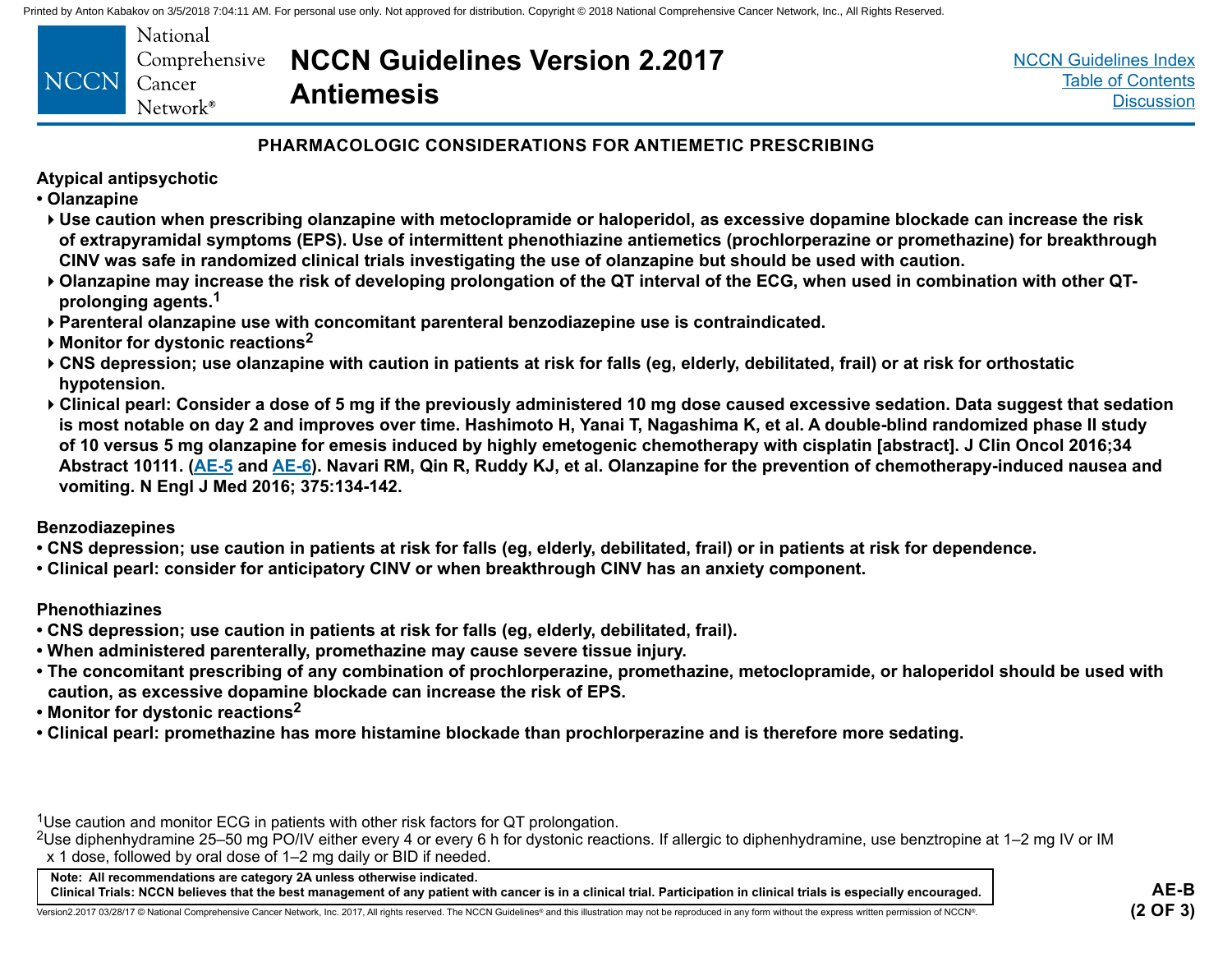<span id="page-22-0"></span>

| NCCN Cancer | National<br>$Network^{\circ}$ | Comprehensive <b>NCCN Guidelines Version 2.2017</b><br><b>Antiemesis</b> |
|-------------|-------------------------------|--------------------------------------------------------------------------|
|-------------|-------------------------------|--------------------------------------------------------------------------|

### **PHARMACOLOGIC CONSIDERATIONS FOR ANTIEMETIC PRESCRIBING**

#### **Other**

- **Metoclopramide**
- **May cause tardive dyskinesia; the risk increases with increasing cumulative dose and duration of treatment.**
- **Avoid concomitant prescribing with olanzapine, the phenothiazines, or haloperidol, as excessive dopamine blockade can increase the risk of EPS.**
- **Use caution in patients at risk for falls (eg, elderly, debilitated, frail) given the increased risk for EPS.**
- **▶ Monitor for QT prolongation<sup>1</sup>**
- **Monitor for dystonic reactions2**
- **Clinical pearl: metoclopramide increases gut motility and may cause diarrhea and can be utilized to help manage gastroparesis.**
- **Haloperidol**
- **CNS depression; use caution in patients at risk for falls (eg, elderly, debilitated, frail).**
- **Avoid concomitant prescribing with olanzapine, the phenothiazines, or metoclopramide, as excessive dopamine blockade can increase the risk of EPS.**
- **Monitor for QT prolongation.1 Higher-than-recommended doses (regardless of route) and intravenous administration of haloperidol appear to be associated with a higher risk of QT prolongation.3**
- **Monitor for dystonic reactions.2**
- **Clinical pearl: generally, lower doses of haloperidol ([see AE-9](#page-14-0) and [AE-](#page-15-0)10) are required to produce an antiemetic effect than what is required for an antipsychotic effect.**
- **Scopolamine**
- **CNS depression; use caution in patients at risk for falls (eg, elderly, debilitated, frail).**
- **Clinical pearl: consider using when positional changes, movement, or excessive secretions are triggering episodes of nausea/vomiting.**

#### **Cannabinoid**

- **CNS depression; use caution in patients at risk for falls (eg, elderly, debilitated, frail), at risk for dependence or orthostatic hypotension, or with underlying psychiatric disorders.**
- **Clinical pearl: may stimulate appetite. To minimize paranoia/hallucinations, consider starting with lower doses (especially in elderly or marijuana-naïve patients) and titrate upwards to effect as clinically appropriate.**

1Use caution and monitor ECG in patients with other risk factors for QT prolongation.

<sup>2</sup>Use diphenhydramine 25–50 mg PO/IV either every 4 or every 6 h for dystonic reactions. If allergic to diphenhydramine, use benztropine at 1–2 mg IV or IM x 1 dose, followed by oral dose of 1–2 mg daily or BID if needed.

3Haloperidol prescribing information. January 2016.

**Note: All recommendations are category 2A unless otherwise indicated. Clinical Trials: NCCN believes that the best management of any patient with cancer is in a clinical trial. Participation in clinical trials is especially encouraged.**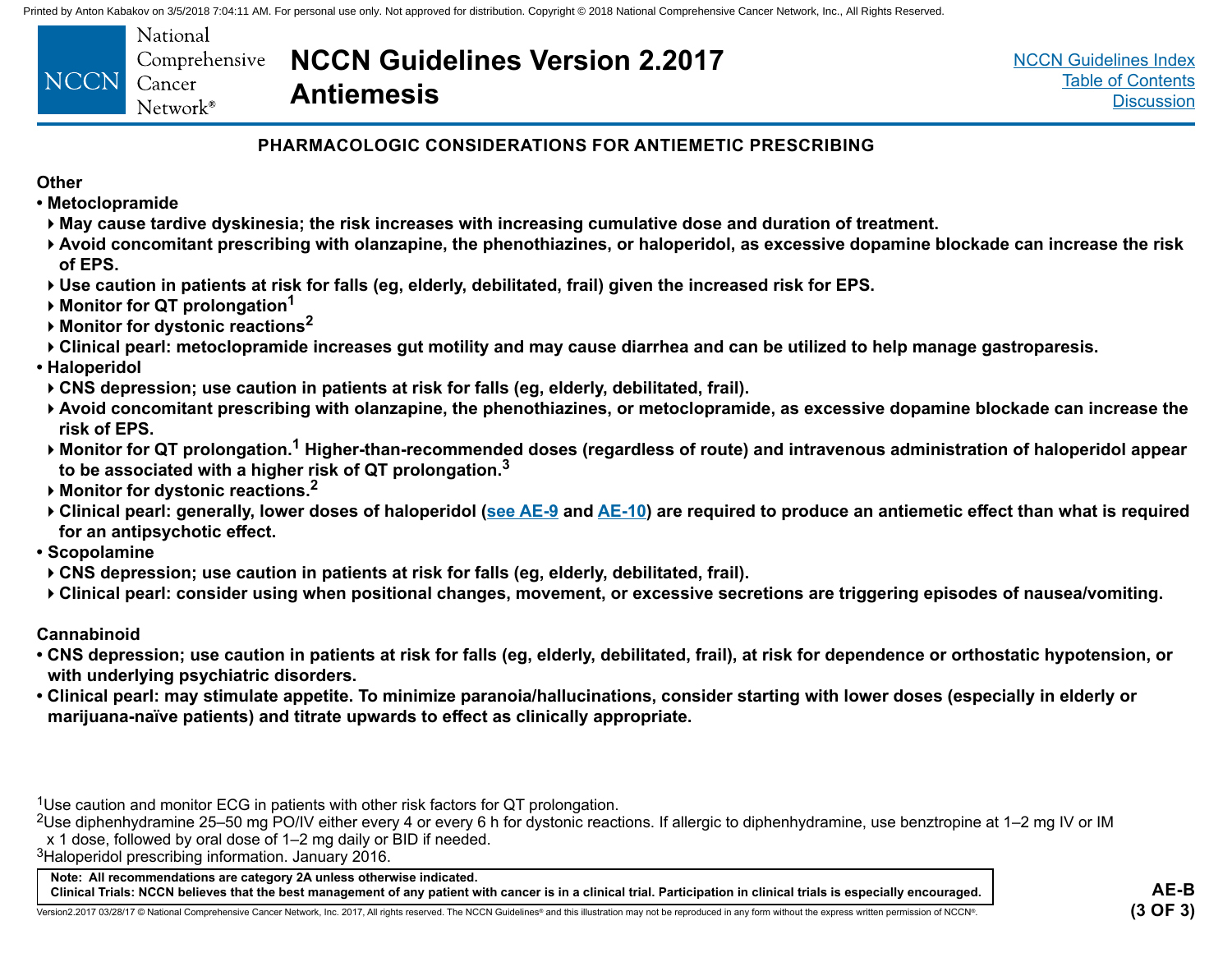<span id="page-23-0"></span>

| <b>NCCN</b> | National<br>Cancer<br>$N$ etwork <sup>®</sup> | Comprehensive <b>NCCN Guidelines Version 2.2017</b><br><b>Antiemesis</b> |
|-------------|-----------------------------------------------|--------------------------------------------------------------------------|
|-------------|-----------------------------------------------|--------------------------------------------------------------------------|

#### **PRINCIPLES FOR MANAGING BREAKTHROUGH EMESIS**

- **Breakthrough emesis presents a difficult situation, as correction of refractory ongoing nausea/vomiting is often challenging to reverse. It is generally far easier to prevent nausea/vomiting than it is to treat it.**
- **The general principle of breakthrough treatment is to give an additional agent from a different drug class. The choice of agent should be based on assessment of the current prevention strategies used. Some patients may require several agents utilizing differing mechanisms of action.**
- **One should strongly consider routine, around-the-clock administration rather than PRN dosing.**
- **The PO route is not likely to be feasible due to ongoing vomiting; therefore, rectal or IV therapy is often required.**
- **Multiple concurrent agents, perhaps in alternating schedules or by alternating routes, may be necessary. Dopamine antagonists (eg, phenothiazines, olanzapine, metoclopramide, haloperidol), steroids, and agents such as lorazepam may be required.**
- **Ensure adequate hydration or fluid repletion, simultaneously checking and correcting any possible electrolyte abnormalities.**
- **Prior to administering the next cycle of chemotherapy the patient should be reassessed, with attention given to various possible nonchemotherapy-related reasons for breakthrough emesis with the current cycle:**
- **Brain metastases**
- **Electrolyte abnormalities**
- **Tumor infiltration of the bowel or other gastrointestinal abnormality**
- **Other comorbidities**
- **Prior to the next cycle of chemotherapy, reassess both the day 1 and post-chemotherapy antiemetic regimen, which did not protect the patient during the present cycle, and consider alternatives: (Suggestions are not in order of preference)**
- **Add an NK1-antagonist if not previously included.**
- **Consider changing from NK1-antagonist–containing regimens to olanzapine-containing regimen, or vice versa.**
- **Consider combining an NK1 antagonist regimen with olanzapine; [see High Emetic Risk Intravenous Chemotherapy Acute And Delayed](#page-10-0)  [Emesis Prevention, option F \(AE-5\)](#page-10-0).**
- **Add other concomitant antiemetics, (eg, dopamine antagonists such as metoclopramide or haloperidol) if applicable.**
- **Possibly adjust dose(s), either intensity or frequency, of the 5-HT3 RA. Based on the patient's experiences, the chemotherapy regimen in question may actually be more emetogenic than generally classified (eg, Hesketh method).**
- **Possibly switch to a different 5-HT3 RA. Although not necessarily likely to be effective, anecdotal and limited investigational trial data suggest it may sometimes be efficacious. 5-HT3 RAs have different pharmacokinetics/pharmacodynamics and different routes of metabolism that may account for different efficacy in certain populations.**
- **If the goal of chemotherapy is non-curative, consider other appropriate regimens, if any, that might be less emetogenic.**
- **It may be beneficial to add an anxiolytic agent in combination with the antiemetic agents.**
- **Consider antacid therapy if patient has dyspepsia (H2 blocker or proton pump inhibitor).**

**Note: All recommendations are category 2A unless otherwise indicated. Clinical Trials: NCCN believes that the best management of any patient with cancer is in a clinical trial. Participation in clinical trials is especially encouraged.**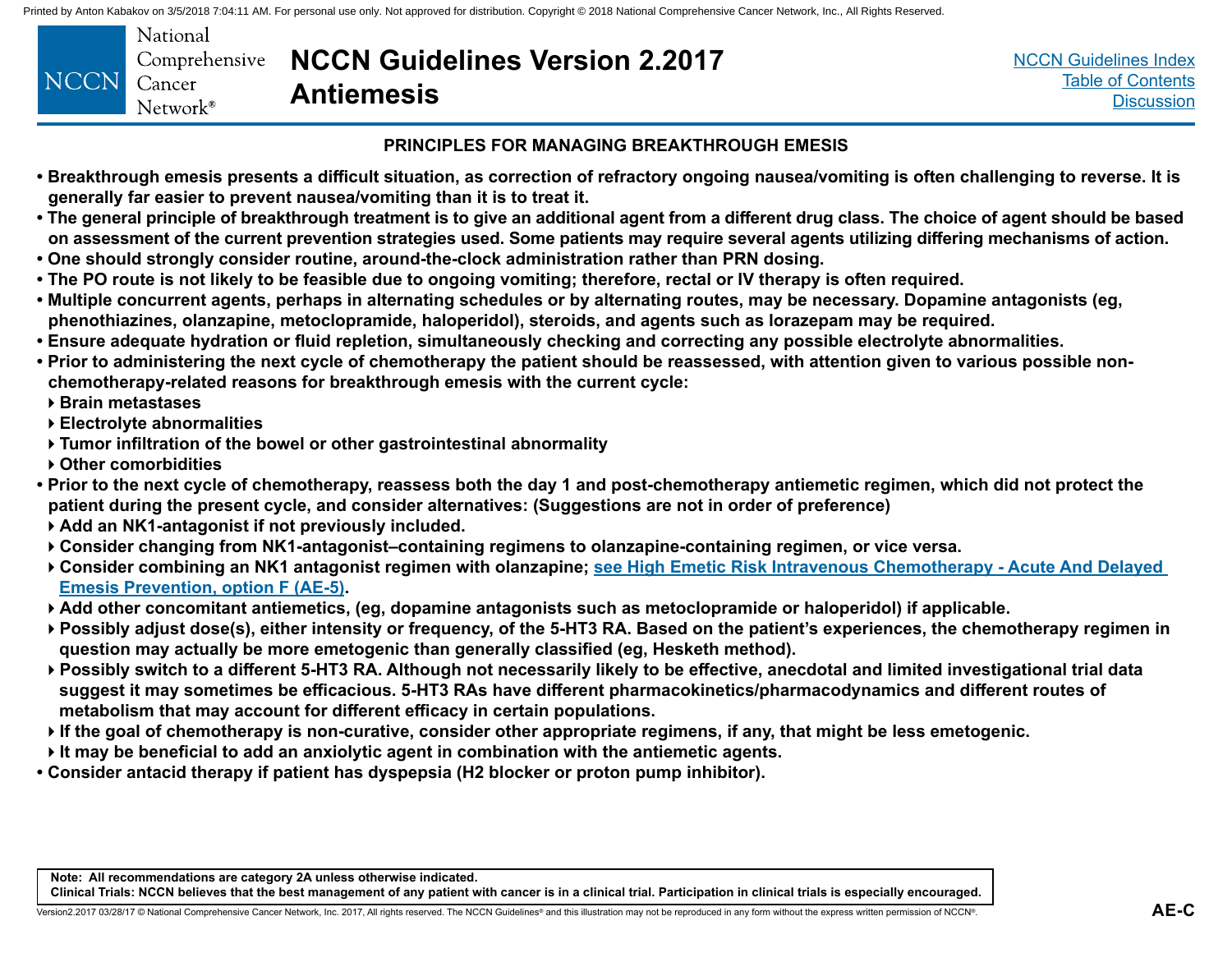<span id="page-24-0"></span>

# **NCCN Guidelines Version 2.2017 Antiemesis**

### **Discussion**

### **NCCN Categories of Evidence and Consensus**

**Category 1:** Based upon high-level evidence, there is uniform NCCN consensus that the intervention is appropriate.

**Category 2A:** Based upon lower-level evidence, there is uniform NCCN consensus that the intervention is appropriate.

**Category 2B:** Based upon lower-level evidence, there is NCCN consensus that the intervention is appropriate.

**Category 3:** Based upon any level of evidence, there is major NCCN disagreement that the intervention is appropriate.

**All recommendations are category 2A unless otherwise noted.**

### **Table of Contents**

| Literature Search Criteria and Guidelines Update MethodologyMS-2 |  |
|------------------------------------------------------------------|--|
|                                                                  |  |
|                                                                  |  |
|                                                                  |  |
|                                                                  |  |
|                                                                  |  |
|                                                                  |  |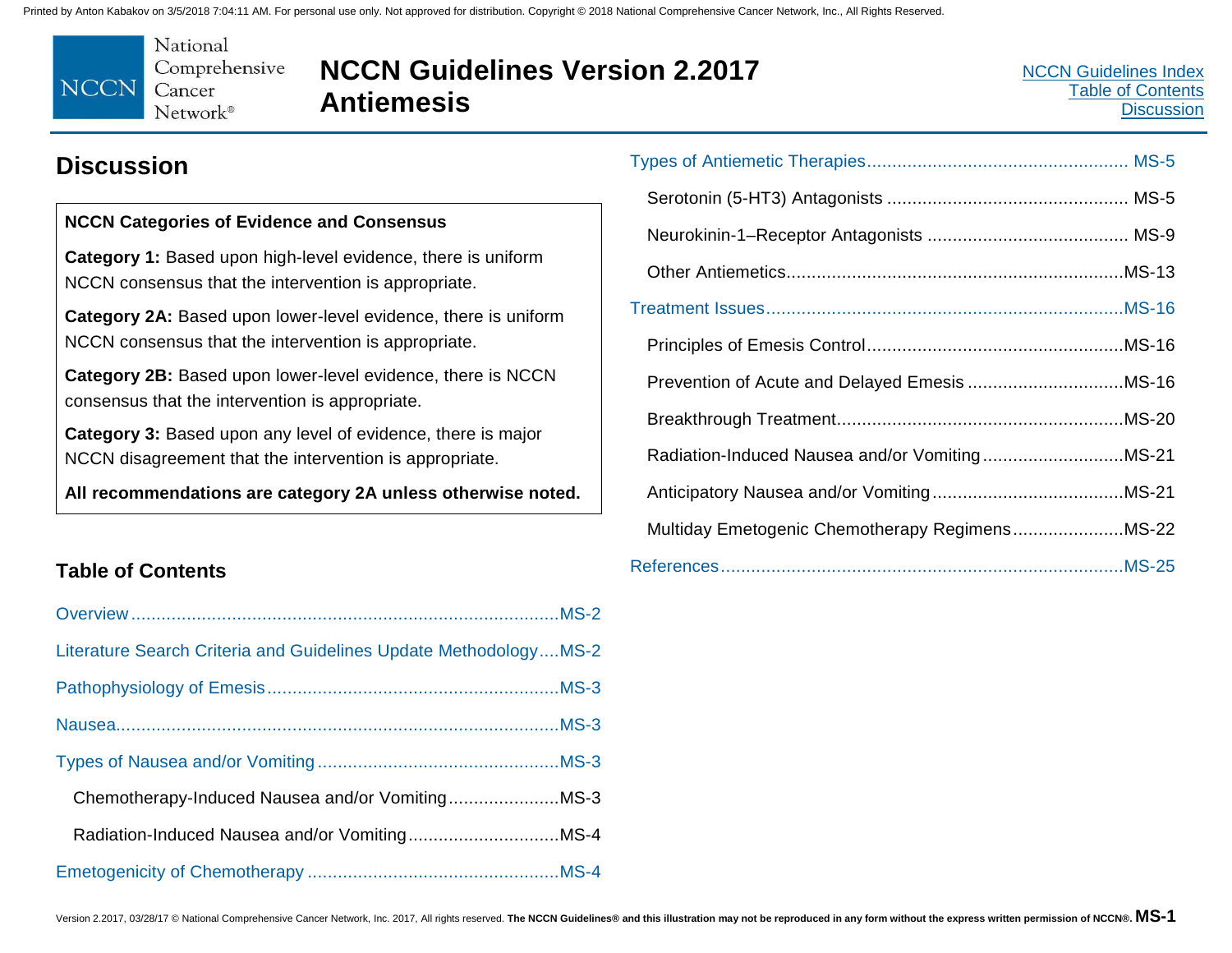National Comprehensive **NCCN** Cancer  $Network^{\circ}$ 

# **NCCN Guidelines Version 2.2017 Antiemesis**

[NCCN Guidelines Index](http://nccn.org) [Table of Contents](#page-2-0) **[Discussion](#page-24-0)** 

### **Overview**

Systemic therapy–induced, or radiation therapy (RT)–induced, vomiting (emesis) and nausea can significantly affect a patient's quality of life, leading to poor compliance with further chemotherapy or RT. In addition, nausea and vomiting can result in metabolic imbalances, degeneration of self-care and functional ability, nutrient depletion, anorexia, decline of the patient's performance status and mental status, wound dehiscence, esophageal tears, and withdrawal from potentially useful or curative anticancer treatment.<sup>1-4</sup> Systemic therapy includes chemotherapy, targeted therapy, and immunotherapy, which will all be referred to as *chemotherapy* throughout this Discussion text.

The incidence and severity of nausea and/or vomiting in patients receiving chemotherapy, RT, or chemoradiation is affected by numerous factors, including: 1) the specific therapeutic agents used; 2) dosage of the agents; 3) schedule and route of administration of the agents; 4) target of the RT (eg, whole body, upper abdomen); and 5) individual patient variability (eg, age, sex, prior chemotherapy, history of alcohol use).5,6 More than 90% of patients receiving highly emetogenic chemotherapy (HEC) will have episodes of vomiting. However, if patients receive prophylactic (preventive) antiemetic regimens before treatment with HEC, then only about 30% of these patients will vomit.<sup>5,7,8</sup> Although vomiting can often be prevented or substantially decreased by using prophylactic antiemetic regimens, nausea is much harder to control.9-11

The NCCN Clinical Practice Guidelines in Oncology (NCCN Guidelines®) for Antiemesis are intended to provide an overview of the treatment principles for preventing chemotherapy-induced or RTinduced vomiting and nausea, and recommendations for antiemetic prophylaxis according to the emetogenic potential of anti-tumor

therapies. The NCCN Guidelines® for Antiemesis are updated at least once a year by a multidisciplinary panel of experts (see *Updates* in the NCCN Guidelines for Antiemesis). Some of the updates for 2017 include: 1) the emetogenic status of carboplatin was revised, and 2) a new antiemetic regimen was added for HEC (see *Prechemotherapy Emesis Prevention* and *Olanzapine* in this Discussion). The *Summary of the Guidelines Updates* describes the most recent revisions to the algorithms, which have been incorporated into this updated Discussion text (see the NCCN Guidelines for Antiemesis). By definition, the NCCN Guidelines cannot incorporate all possible clinical variations and are not intended to replace good clinical judgment or individualization of treatments.

### **Literature Search Criteria and Guidelines Update Methodology**

Before the update of this version of the NCCN Guidelines for Antiemesis, an electronic search of the PubMed database was performed to obtain key literature in antiemesis, published between September 1, 2015 and September 1, 2016 using the following search terms: chemotherapy induced nausea vomiting, antiemetics chemotherapy. The PubMed database was chosen, because it is the most widely used resource for medical literature and indexes only peerreviewed biomedical literature. The search results were narrowed by selecting studies in humans published in English. Results were confined to the following article types: Clinical Trial, Phase 2; Clinical Trial, Phase 3; Clinical Trial, Phase 4; Guideline; Meta-Analysis; Randomized Controlled Trial; Systematic Reviews; and Validation Studies.

The PubMed search resulted in 190 citations and their potential relevance was examined. The data from key PubMed articles selected by the NCCN Panel for review during the NCCN Guidelines update meeting, as well as articles from additional sources deemed as relevant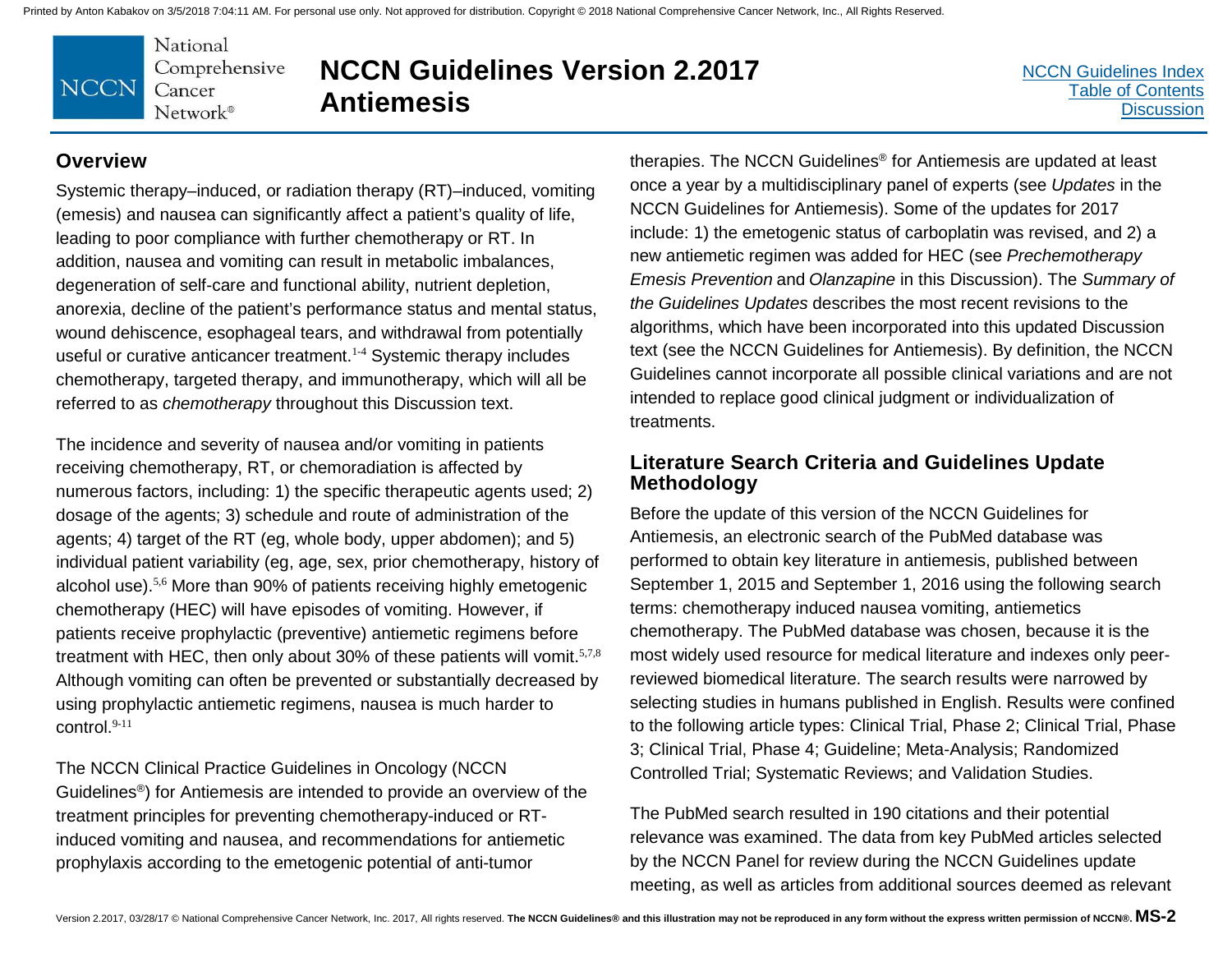

# **NCCN Guidelines Version 2.2017 Antiemesis**

to these guidelines and discussed by the NCCN Panel, have been included in this version of the Discussion section (eg, e-publications ahead of print, meeting abstracts). If high-level evidence is lacking, recommendations are based on the panel's review of lower-level evidence and expert opinion. The complete details of the development and update of the NCCN Guidelines are available on the NCCN [website.](https://www.nccn.org/professionals/development.aspx)

### **Pathophysiology of Emesis**

Vomiting results from stimulation of a multistep reflex pathway controlled by the brain.<sup>5,12</sup> Vomiting is triggered by afferent impulses to the vomiting center (located in the medulla) from the chemoreceptor trigger zone, pharynx and gastrointestinal (GI) tract (via vagal afferent fibers), and cerebral cortex. Vomiting occurs when efferent impulses are sent from the vomiting center to the salivation center, abdominal muscles, respiratory center, and cranial nerves.<sup>13</sup>

The chemoreceptor trigger zone, vomiting center, and GI tract have many neurotransmitter receptors. Activation of these receptors by chemotherapeutic agents or their metabolites may be responsible for chemotherapy-induced emesis. The principal neuroreceptors involved in the emetic response are the serotonin (5-hydroxytryptamine [5-HT3]) and dopamine receptors.<sup>14,15</sup> Other neuroreceptors involved in emesis include acetylcholine, corticosteroid, histamine, cannabinoid, opioid, and neurokinin-1 (NK1) receptors, which are located in the vomiting and vestibular centers of the brain.<sup>16</sup>

Antiemetic agents can block different neuronal pathways, exert their effects at different points during the course of emesis, or behave synergistically with other antiemetic agents to potentiate an antiemetic effect. When used at a certain concentration, each antiemetic agent predominantly blocks one receptor type. Olanzapine is the exception in that it acts on multiple receptors involved in the emetic pathway.<sup>17</sup> A final common pathway for emesis has yet to be identified. Therefore, no single agent can be expected to provide complete protection from the various emetic phases of chemotherapy.

### **Nausea**

With use of effective antiemetic regimens, patients receiving emetogenic chemotherapy often experience more nausea than vomiting.9,18-22 Vomiting and nausea are related; however, they may occur via different mechanisms.23,24 In general, younger patients are more likely to have nausea than older patients. Younger women receiving chemotherapy for breast cancer are more prone to nausea than other populations.<sup>11</sup> Delayed nausea is more common than acute nausea, is often more severe, and tends to be resistant to treatment (see *Delayed Nausea* in this Discussion). 22

### **Types of Nausea and/or Vomiting**

### **Chemotherapy-Induced Nausea and/or Vomiting**

Nausea and/or vomiting induced by antineoplastic agents is often referred to as chemotherapy-induced nausea and/or vomiting (CINV); it is commonly classified as acute, delayed, anticipatory, breakthrough, or refractory. *Acute-onset* nausea and/or vomiting usually occur within a few minutes to several hours after drug administration and commonly resolve within the first 24 hours. The intensity of acute-onset emesis generally peaks after 5 to 6 hours. The occurrence of acute emesis is high in younger (<50 years) women with low ethanol use, history of motion sickness, and history of morning sickness. Other factors that influence acute emesis include history of nausea and vomiting, environment in which chemotherapy is administered, dosage of the emetogenic agent, and efficacy of the antiemetic regimen.<sup>25</sup>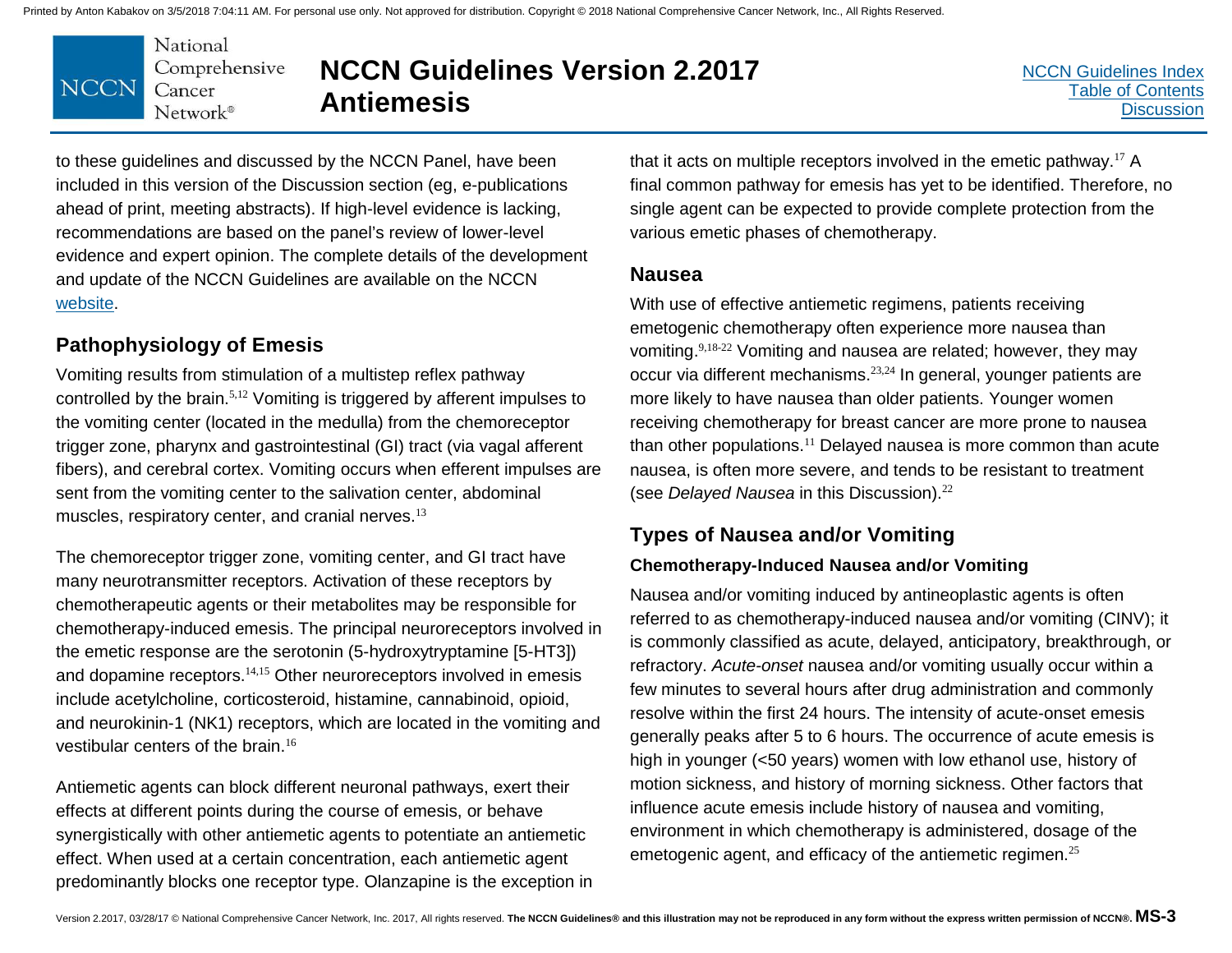

**NCCN Guidelines Version 2.2017 Antiemesis**

[NCCN Guidelines Index](http://nccn.org) [Table of Contents](#page-2-0) **[Discussion](#page-24-0)** 

*Delayed-onset* CINV develops in patients more than 24 hours after chemotherapy administration.26,27 It occurs commonly with the administration of cisplatin, carboplatin, cyclophosphamide, and/or doxorubicin. For cisplatin, emesis reaches its maximal intensity 48 to 72 hours after administration and can last 6 to 7 days.

*Anticipatory* CINV occurs before patients receive their next chemotherapy treatment. Because it is primarily considered a conditioned response, anticipatory emesis typically occurs after a negative past experience with chemotherapy. The incidence of anticipatory CINV ranges from 18% to 57%, and nausea is more common than vomiting.28,29 Younger patients may be more susceptible to anticipatory nausea and vomiting, because they generally receive more aggressive chemotherapy and, overall, have poorer emesis control than older patients.<sup>30</sup>

*Breakthrough* CINV refers to nausea and/or vomiting that occurs despite prophylactic treatment and/or requires rescue with antiemetic agents.<sup>31</sup> *Refractory* CINV refers to nausea and/or vomiting that occurs during subsequent treatment cycles when antiemetic prophylaxis and/or rescue has not been effective in earlier cycles.<sup>32</sup>

### **Radiation-Induced Nausea and/or Vomiting**

Patients receiving whole body or upper abdominal RT have the greatest likelihood of developing nausea and/or vomiting.  $31,33,34$  The GI tract (specifically, the small intestine) contains rapidly dividing cells that are particularly sensitive to RT. In addition, the potential for nausea and/or vomiting increases with larger daily fractional doses of RT, larger total doses, and larger amounts of irradiated tissue. Total body irradiation, when given before bone marrow transplantation, commonly induces nausea and/or vomiting.31,35

### **Emetogenicity of Chemotherapy**

The frequency of chemotherapy-induced emesis depends primarily on the emetogenic potential of the specific chemotherapeutic agents used. Several classifications have been developed to define the emetogenicity of chemotherapy; however, none has been universally accepted.13,36-39

Hesketh and colleagues developed a classification of the acute emetogenicity of anticancer chemotherapeutic agents and developed an algorithm to define the emetogenicity of combination chemotherapeutic regimens.<sup>7</sup> The classification was updated by Grunberg and colleagues; it divides chemotherapeutic agents into 4 levels according to the percentage of patients who experience acute emesis when they do not receive antiemetic prophylaxis.<sup>10,40</sup> This classification is used in these NCCN Guidelines and is updated each year by the NCCN Panel with recently introduced drugs. The NCCN Guidelines currently outline treatment using 4 categories of emetogenic potential for intravenous agents, which correspond to the Grunberg classification as follows:

- High emetic risk—more than 90% of patients experience acute emesis;
- Moderate emetic risk— more than 30% to 90% of patients experience acute emesis;
- Low emetic risk—10% to 30% of patients experience acute emesis;
- Minimal emetic risk—fewer than 10% of patients experience acute emesis.

In addition, the NCCN Guidelines attempt to define antiemetic regimens for particular chemotherapy drugs that cover the entire duration of time a patient is at risk for nausea and/or vomiting. Panel members were concerned that some patients may not receive adequate prophylaxis for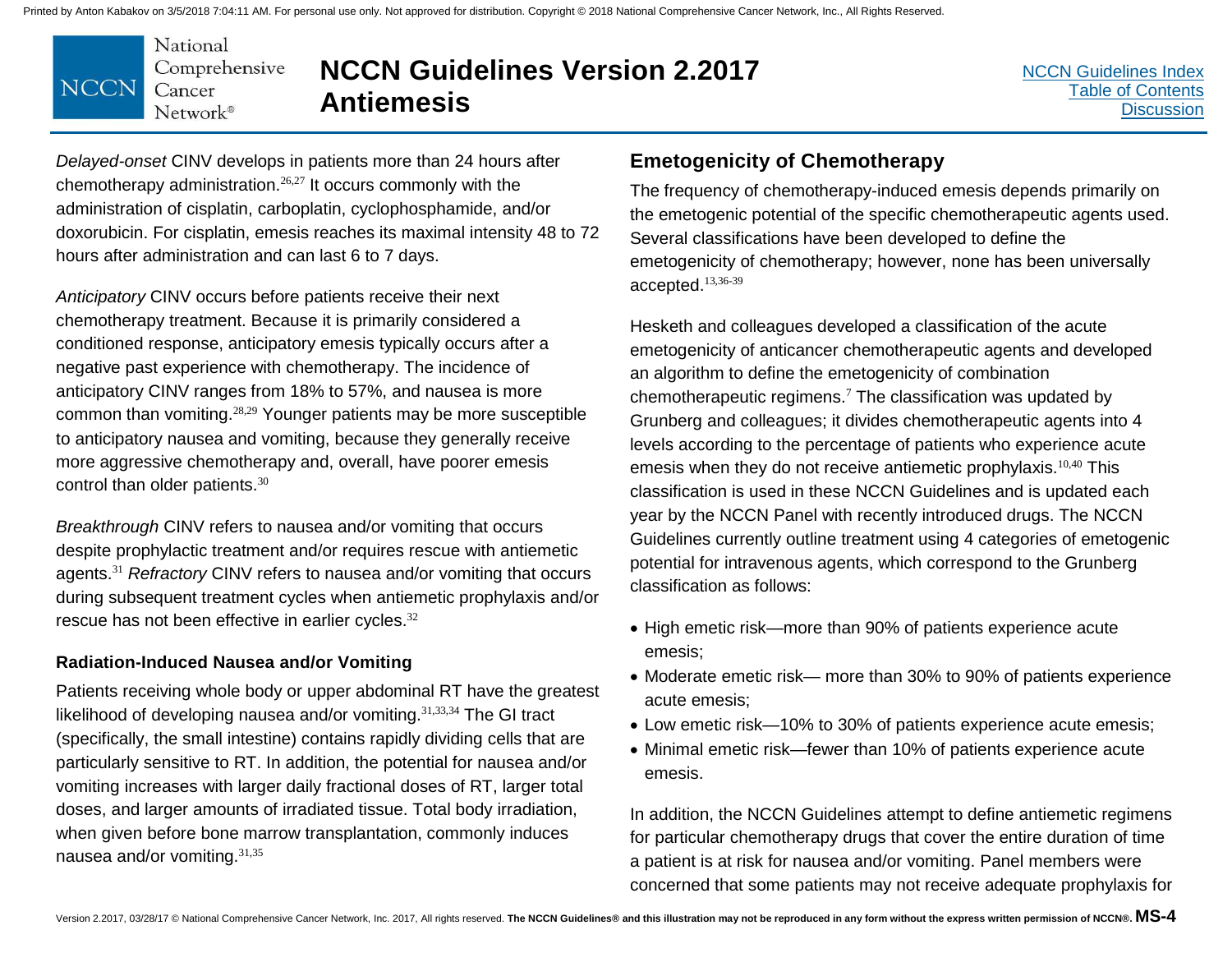

# **NCCN Guidelines Version 2.2017 Antiemesis**

[NCCN Guidelines Index](http://nccn.org) [Table of Contents](#page-2-0) **[Discussion](#page-24-0)** 

delayed emesis; therefore, the NCCN Guidelines incorporate a dosing schedule that covers both acute and delayed emesis into a single algorithm. The NCCN Panel has also categorized the emetogenic potential of oral antineoplastic agents.<sup>10</sup>

### **Types of Antiemetic Therapies**

In general, to provide maximal protection against chemotherapyinduced emesis, antiemetic therapy should be initiated before chemotherapy. The antiemetic therapy should also be continued for the same length of time as the duration of the emetic activity of the chemotherapeutic agent being used. However, daily use of certain antiemetics, such as dexamethasone, may not be recommended for some therapeutic agents that are taken on a regular basis long term (eg, the oral anticancer agents of moderate/high emetic risk that are listed in the algorithm [see the NCCN Guidelines for Antiemesis]). Antiemetic agents can be administered by the oral, sublingual, rectal, intravenous, intramuscular, subcutaneous, or transdermal route. Oral and intravenous 5-HT3 antagonists have equivalent efficacy when used at the appropriate doses.<sup>8,35</sup> For patients at risk for CINV or unable to swallow or digest tablets because of emesis, non-oral routes are recommended. Although studies may show drugs to be equally effective on a population basis, individual patients may respond differently. Therefore, some drug options may be based on a patient's individual experience.

#### **Serotonin (5-HT3) Antagonists**

#### *Ondansetron, Granisetron, and Dolasetron*

All of the 5-HT3 antagonists—dolasetron mesylate, granisetron, ondansetron, and palonosetron—have been shown to be effective in controlling the acute nausea and/or vomiting associated with cancer chemotherapy.41-57 Ondansetron, granisetron, and dolasetron mesylate

are first-generation 5-HT3 antagonists. Many clinical trials have compared ondansetron, granisetron, dolasetron mesylate, and palonosetron. These trials have used various doses, routes, and schedules of administration.<sup>58-75</sup> A meta-analysis found no difference in efficacy between the first-generation 5-HT3 antagonists.<sup>76</sup> Another meta-analysis of studies comparing ondansetron with granisetron has also confirmed the similar efficacy of these first-generation 5-HT3 antagonists in controlling acute and delayed nausea and vomiting, with similar safety profiles between these agents. $77$ 

The most recent meta-analysis of randomized controlled trials comparing palonosetron with the first-generation 5-HT3 antagonists demonstrated that palonosetron was significantly more effective in preventing acute and delayed nausea and vomiting for both HEC and moderately emetogenic chemotherapy (MEC).<sup>78</sup> Based on this metaanalysis and clinical practice, some NCCN Panel Members feel that palonosetron should be a preferred 5-HT3 antagonist for both HEC and MEC. However, the majority of the NCCN Panel previously decided that palonosetron is only preferred for MEC if the regimen does not contain an NK1 receptor antagonist (RA) (see *Palonosetron* in this Discussion).<sup>59</sup> Similar to palonosetron, the panel also recommends subcutaneous granisetron extended-release injection as a preferred 5- HT3 antagonists option when used with dexamethasone in antiemetic regimens that do not contain an NK1 RA; subcutaneous granisetron was added as a preferred agent for the 2017 update based on a phase 3 trial, which is discussed later in this section (see *Principles of Managing Multiday Emetogenic Chemotherapy Regimens* in the NCCN Guidelines for Antiemesis).<sup>79</sup>

Ondansetron, granisetron, and dolasetron are effective in preventing acute emesis but appear to be less effective for delayed emesis. A meta-analysis of randomized controlled trials found that adding a 5-HT3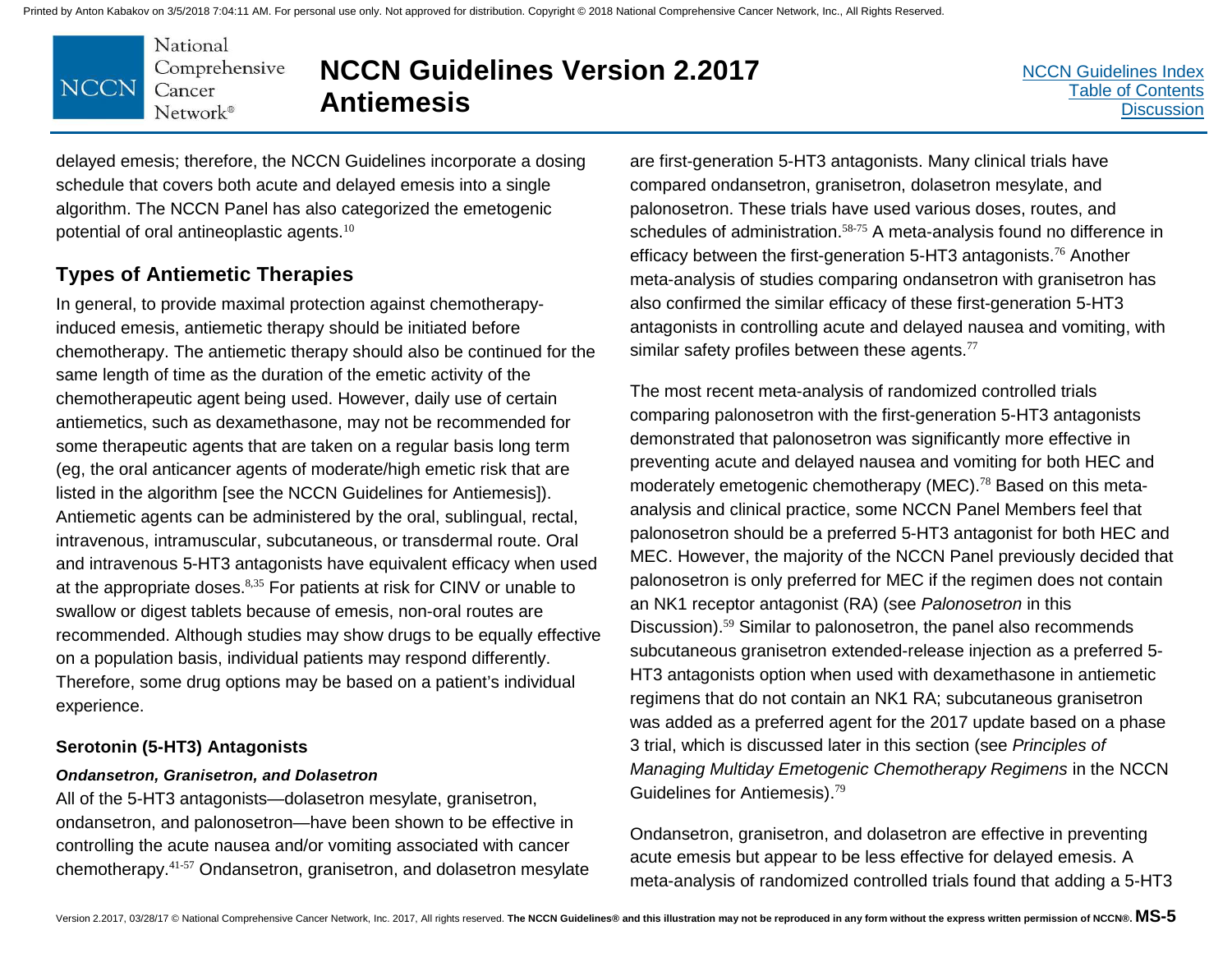National Comprehensive **NCCN** Cancer Network®

# **NCCN Guidelines Version 2.2017 Antiemesis**

antagonist to dexamethasone did not improve the antiemetic effect of dexamethasone for preventing delayed emesis.<sup>80</sup> Another study found that 5-HT3 antagonists (except palonosetron, which was not studied) were not more effective than prochlorperazine for preventing delayed emesis.<sup>22</sup> A single dose of intravenous palonosetron appears to be effective for preventing both delayed and acute emesis.

The NCCN Guidelines recommend intravenous palonosetron as a preferred 5-HT3 antagonist for MEC when used with dexamethasone but without an NK1 RA (see *Principles of Managing Multiday Emetogenic Chemotherapy Regimens* in the NCCN Guidelines for Antiemesis).<sup>59</sup> Several studies<sup>81-84</sup> have evaluated the efficacy of a 3drug combination regimen with palonosetron, dexamethasone, and NK1 RAs as prophylaxis in patients receiving MEC (see *Neurokinin-1– Receptor Antagonists* in this Discussion). However, these studies do not provide evidence that a single dose of palonosetron is better than a single dose of a first-generation 5-HT3 antagonist when using an NK1 antagonist–containing regimen for MEC.

A phase 3 trial assessed subcutaneous granisetron extended-release injection versus intravenous palonosetron in a 2-drug regimen with dexamethasone for patients receiving HEC or MEC.<sup>79</sup> Two doses of subcutaneous granisetron extended-release injection were assessed: 5 and 10 mg. The data show that subcutaneous granisetron extendedrelease injection is not inferior to intravenous palonosetron for preventing acute and delayed CINV after either HEC or MEC. For patients receiving HEC, acute complete responses (CRs) for the 5 or 10 mg granisetron dose were 77.7% (−12.1, 6.1) and 81.3% (−8.2, 9.3), respectively, compared with 80.7% for those receiving palonosetron 0.25 mg intravenous. For patients receiving MEC, acute CRs for 5- or 10-mg of subcutaneous granisetron were 74.8% (−9.8, 9.3) and 76.9% (−7.5, 11.4), respectively, compared with 75.0% for palonosetron. The

FDA recently approved the use of a 10-mg dose of subcutaneous granisetron extended-release injection when used in antiemetic regimens for MEC or anthracycline plus cyclophosphamide (AC) combination chemotherapy regimens. Based on this trial and the FDA approval, the NCCN Panel now recommends intravenous palonosetron or subcutaneous granisetron extended-release injection as preferred 5- HT3 antagonists for MEC when used with dexamethasone in antiemetic regimens that do not contain an NK1 RA; subcutaneous granisetron extended-release injection was added as a preferred agent for the 2017 update. The panel does not recommend a 2-drug antiemetic regimen containing dexamethasone with either palonosetron or subcutaneous granisetron extended-release injection for HEC; the panel recommends a 3-drug regimen, which should include an NK-1 RA.

A recent phase 3 trial (MAGIC) assessed a single dose of subcutaneous granisetron extended-release injection compared with a single dose of intravenous ondansetron in a 3-drug regimen with dexamethasone and fosaprepitant for patients receiving HEC.<sup>85</sup> The data show that the regimen containing granisetron extended-release injection improved the CR rate (no emesis or rescue medication) for delayed-phase CINV (24–120 hours) when compared with the ondansetron regimen ( $P = .014$ ). This is the first published trial which compared a single dose of 2 different 5-HT3 antagonists when used in combination with dexamethasone and an NK-1 RA. As a result, granisetron extended-release injection is the first FDA-approved 5-HT3 antagonist indicated for the prevention of delayed CINV associated with AC chemotherapy (which is HEC). When administered subcutaneously, granisetron extended-release injection is effective for 5 or more days. The NCCN Panel added a new recommendation for the 2017 update for a 10-mg dose of subcutaneous granisetron extended-release injection on day 1 only for patients receiving either HEC or MEC when used in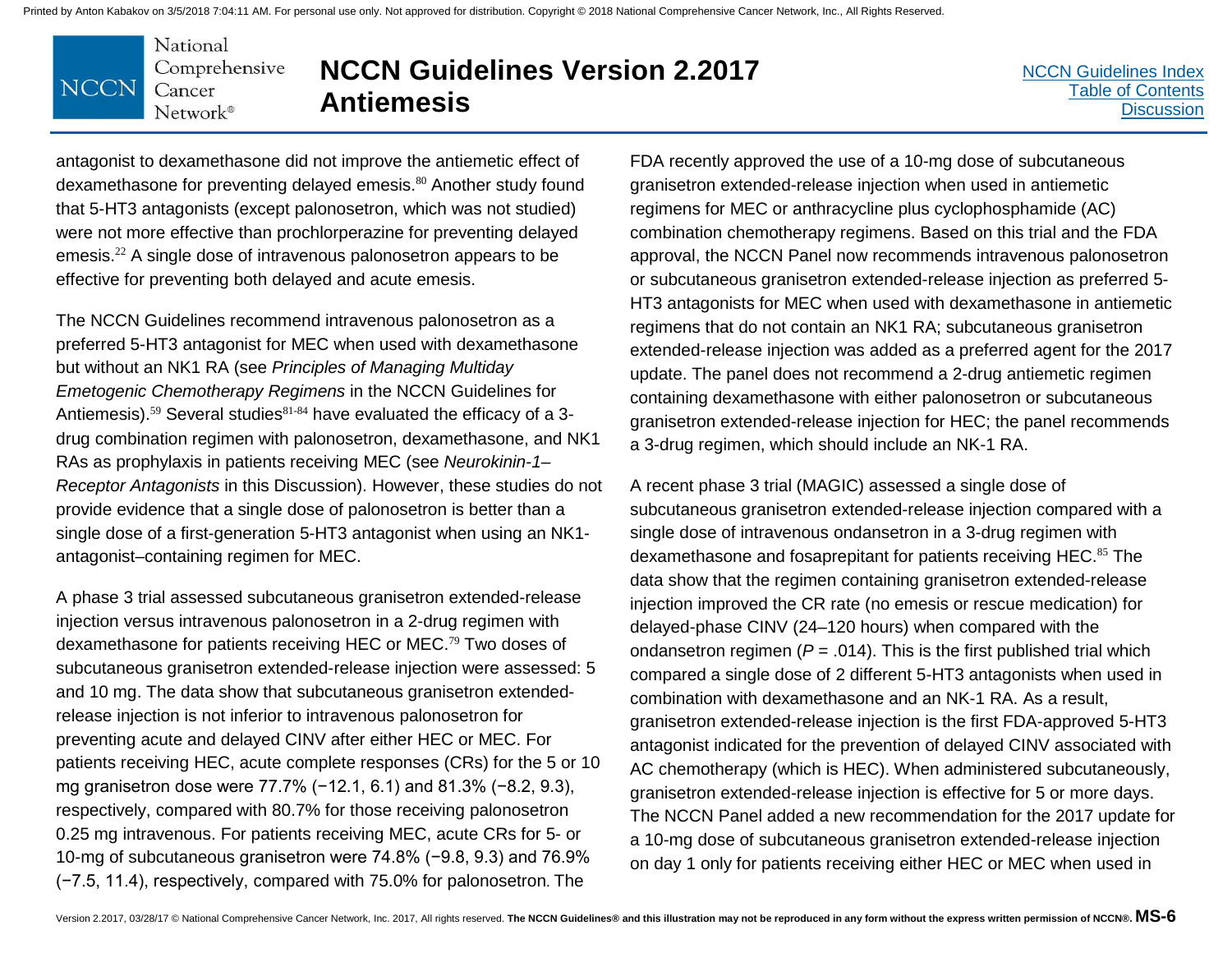

# **NCCN Guidelines Version 2.2017 Antiemesis**

the antiemetic regimens recommended in the NCCN Guidelines based on the MAGIC trial, the trial comparing dexamethasone with either palonosetron or subcutaneous granisetron, and the FDA approval.<sup>79,85</sup> It is important to note that granisetron extended-release injection is a unique formulation of granisetron using a polymer-based drug delivery system. This formulation is specifically intended for subcutaneous administration and is NOT interchangeable with the intravenous formulation. Subcutaneous granisetron extended-release injection has an extended half-life and should not be administered at less than 1 week intervals.

Ondansetron and granisetron can be delivered orally or intravenously; granisetron extended-release injection is administered subcutaneously. Note that intravenous dolasetron is no longer recommended for the prevention of nausea and vomiting because it has been associated with an increased risk for cardiac arrhythmias.<sup>86,87</sup> Oral dolasetron is still recommended. A single intravenous dose of 32 mg of ondansetron is no longer recommended based on FDA review of clinical data suggesting prolongation of the QT interval at this dose.<sup>86,88,89</sup> At this time, the FDA recommends a maximum single intravenous dose of 16 mg of ondansetron given once on the first day; the dose recommendations for oral administration of ondansetron are 16 to 24 mg given once on the first day. <sup>89</sup> Oral administration of ondansetron poses less of a risk of cardiac arrhythmias than intravenous administration.<sup>86</sup>

In addition, the FDA has approved the use of a granisetron transdermal system for CINV. The patch containing 3.1 mg of granisetron/24 hours is applied approximately 24 to 48 hours before the first dose of chemotherapy; the maximum duration of the patch is 7 days. A phase 3 randomized trial compared the patch to oral granisetron in patients receiving either HEC or MEC. The patch proved non-inferior to repeat dosing of the oral antiemetic granisetron over 3 to 5 days.<sup>90,91</sup> A recent

phase 4 trial assessed a transdermal granisetron regimen versus a palonosetron regimen for patients receiving MEC; transdermal granisetron was not inferior to palonosetron for preventing nausea and vomiting in the acute stage. $92$ 

The addition of dexamethasone improves the efficacy of the antiemetic regimen containing 5-HT3 antagonists (see *Dexamethasone* in this Discussion). However, dexamethasone is associated with side effects (such as insomnia). When dexamethasone is used with palonosetron for MEC, a randomized trial suggests that the dose of dexamethasone can be decreased to 8 mg on day 1 and also eliminated on days 2 to 3.<sup>93</sup>

#### *Cardiac Side Effects*

Ondansetron, granisetron, and dolasetron have been associated with an increased risk for developing abnormal electrical activity of the heart (detectable on ECG, including prolongation of electrocardiographic intervals such as PR or QT intervals).86,87,94-101 However, the palonosetron, granisetron extended-release injection and the granisetron transdermal patch package inserts do not contain this warning. Although the ECG changes can be reversible and asymptomatic, abnormal activity can also result in potentially fatal cardiac arrhythmias (including torsade de pointes) in some cases.<sup>86</sup> Patients who may be particularly at risk for developing torsade de pointes include those with congenital long QT syndrome or other underlying cardiac diseases, congestive heart failure, bradycardia, those with electrolyte abnormalities (eg, hypokalemia, hypomagnesemia), and those taking other medications that can lead to QT prolongation. 87,98,102 Routine ECG monitoring during treatment with regimens that include 5-HT3 antagonists may be useful for these patients who may have concomitant risk factors for QT prolongation. As previously mentioned, intravenous dolasetron is no longer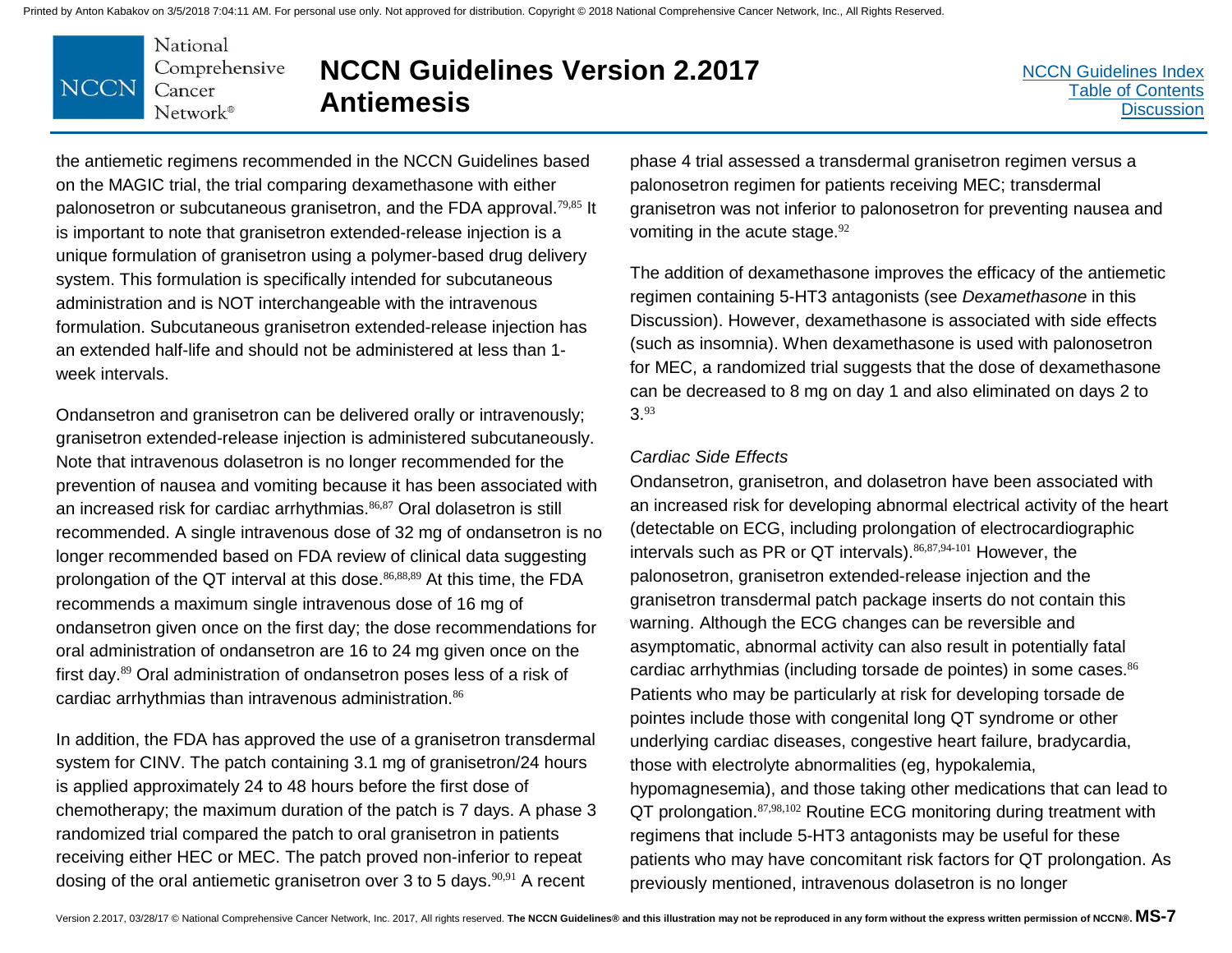National Comprehensive **NCCN** Cancer Network<sup>®</sup>

# **NCCN Guidelines Version 2.2017 Antiemesis**

recommended for the prevention of nausea and vomiting because it has been associated with an increased risk for cardiac arrhythmias. 86,87

#### *Palonosetron*

Palonosetron is a 5-HT3 antagonist with an approximately 100-fold higher binding affinity for the 5-HT3 receptor compared to ondansetron, granisetron, and dolasetron. Palonosetron has a half-life of approximately 40 hours, which is significantly longer than other commercially available 5-HT3 antagonists.<sup>43</sup> Data suggest that palonosetron is associated with prolonged inhibition of the 5-HT3 receptor and thus differs from ondansetron, granisetron, and dolasetron.103,104 By suppressing cross talk between 5-HT3 and NK1 signaling pathways, palonosetron may indirectly inhibit substance P.

Several large, multicenter, double-blind, randomized phase 3 trials have assessed the efficacy of palonosetron compared with other 5-HT3 antagonists in preventing emesis associated with both moderate and high emetic risk chemotherapy regimens, particularly for delayed emesis.58-61 In these studies, the primary efficacy endpoint was CR, defined as having no emesis and no rescue treatments. A study in patients receiving MEC ( $N = 569$  evaluable) showed that a single dose of palonosetron (0.25 mg intravenous) was comparable to a single dose of dolasetron (100 mg intravenous) for the prevention of acute CINV (CR rate, 63% vs. 53%, respectively). Moreover, intravenous palonosetron was superior to dolasetron in preventing delayed emesis (CR rate, 54% vs. 39%;  $P = .004$ ).<sup>60</sup> Approximately 60% of patients in the palonosetron arms and 70% in the dolasetron arm had received anthracycline in combination with cyclophosphamide; only 6% and 5% of patients, respectively, received concomitant corticosteroids.<sup>60</sup> In another study in patients receiving MEC ( $N = 563$  evaluable), a single dose of palonosetron (0.25 mg intravenous) was found to be superior to a single dose of ondansetron (32 mg intravenous) in preventing both

acute (CR rate, 81% vs. 69%; *P* < .01) and delayed emesis (CR rate, 74% vs. 55%; *P* < .01); no concomitant corticosteroids were given in this study.<sup>61</sup> The safety and side-effect profiles of palonosetron were indistinguishable from the control 5-HT3 antagonists (ondansetron and dolasetron). Note that the FDA now recommends a maximum of 16 mg for a single dose of intravenous ondansetron.<sup>86</sup>

In a phase 3 randomized trial that compared palonosetron with ondansetron in patients receiving HEC ( $N = 667$ ), the majority (67%) had received dexamethasone on day 1 of antiemetic therapy; NK1 RAs were not used in this trial.<sup>58</sup> Among this subgroup of patients who received concomitant dexamethasone ( $n = 447$ ), palonosetron (0.25 mg intravenous) was similar to ondansetron (32 mg intravenous) in preventing acute emesis (CR rate, 65% vs. 56%); however, palonosetron was significantly more effective in preventing delayed emesis (CR rate, 41% vs. 25%; *P* = .021).

Another phase 3 randomized trial in patients treated with HEC (N=1114 evaluable) compared a single dose of palonosetron (at a higher dose of 0.75 mg intravenous) with a single dose of granisetron (40 mcg/kg intravenous), both in combination with dexamethasone; NK1 RAs were not used in this trial. Palonosetron showed similar activity to granisetron in preventing acute emesis (CR rate, 75% vs. 73%), with superior activity in preventing delayed emesis (CR rate, 57% vs. 44.5%; *P*<.0001).<sup>59</sup> However, the NCCN Panel does not recommend palonosetron as the preferred 5-HT3 antagonist in regimens for HEC, because an NK1 RA was not used in this study and it is unknown if a single dose of palonosetron would be superior to a single dose of granisetron in the presence of an NK1 RA. As previously mentioned, the NCCN Panel now recommends either palonosetron or subcutaneous granisetron extended-release injection as preferred 5-HT3 antagonists for MEC when used with dexamethasone in antiemetic regimens that do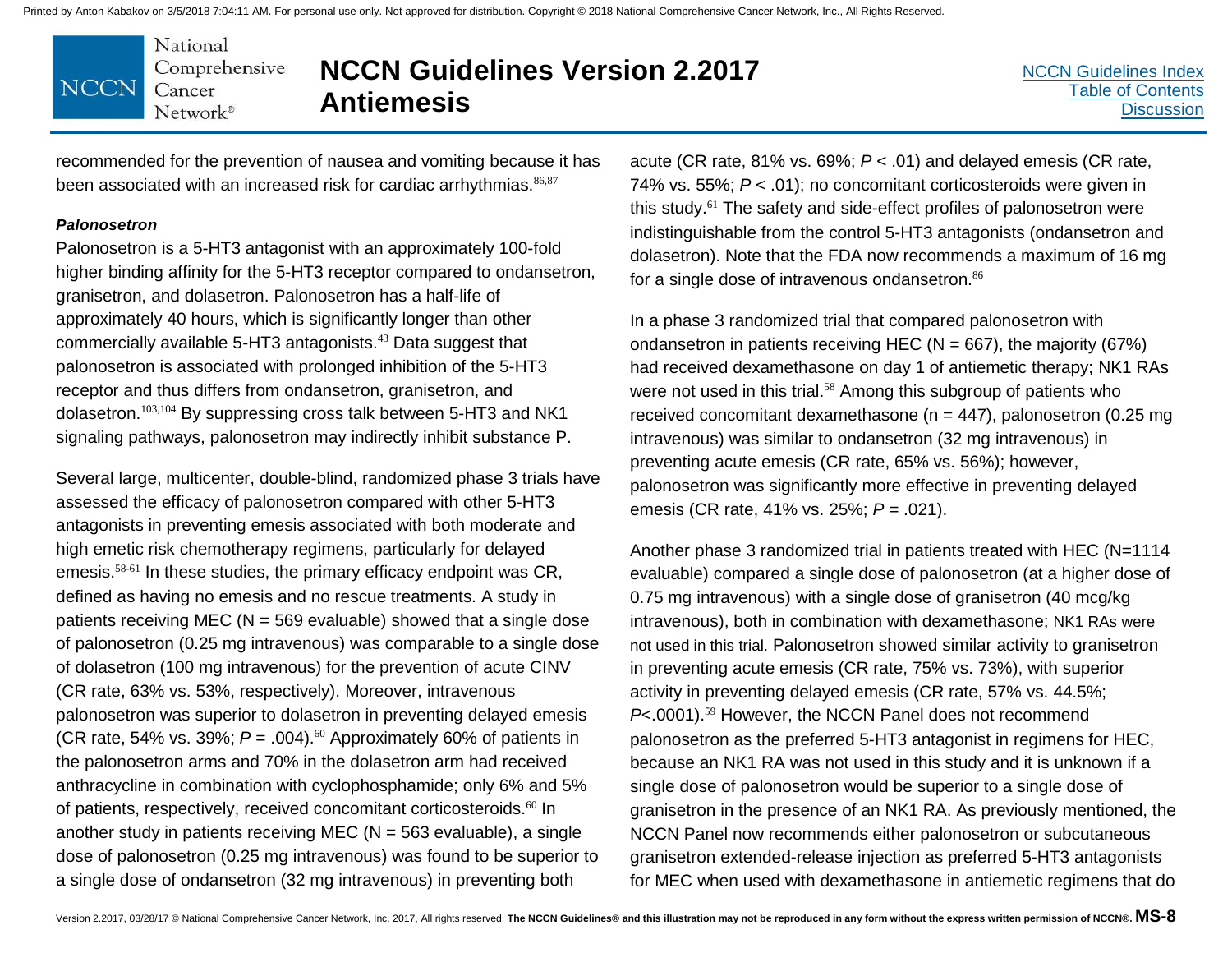National Comprehensive **NCCN** Cancer Network<sup>®</sup>

# **NCCN Guidelines Version 2.2017 Antiemesis**

[NCCN Guidelines Index](http://nccn.org) [Table of Contents](#page-2-0) **[Discussion](#page-24-0)** 

not contain an NK1 RA; subcutaneous granisetron was added as a preferred agent for the 2017 update based on a phase 3 trial (see *Ondansetron, Granisetron, and Dolasetron* in this Discussion and *Principles of Managing Multiday Emetogenic Chemotherapy Regimens* in the NCCN Guidelines for Antiemesis). <sup>79</sup> Palonosetron (0.25 mg intravenous) is FDA approved as a single dose on day 1 for the prevention of acute and delayed nausea and vomiting associated with MEC and for the prevention of acute nausea and vomiting associated with HEC.

Intravenous palonosetron is superior to other first generation 5-HT3 antagonists for preventing delayed nausea.<sup>20,58-61</sup> Repeat dosing of palonosetron on days 2 or 3 after chemotherapy is likely to be safe. However, in the setting of multiday chemotherapy, limited data are available to recommend multiday dosing with palonosetron (see *Principles of Managing Multiday Emetogenic Chemotherapy Regimens* in the NCCN Guidelines for Antiemesis).<sup>105</sup>

#### **Neurokinin-1–Receptor Antagonists**

For patients receiving HEC and MEC, the NCCN Panel recommends several options for prophylactic antiemetic regimens based on clinical trial data and FDA approvals, including: 1) NK1 RA-containing regimens, which are discussed in this section; and 2) olanzapinecontaining regimens. NK1 RA regimens include aprepitant, fosaprepitant, rolapitant, or netupitant. A 2-drug regimen of one of the 5- HT3 options plus dexamethasone is recommended for MEC but not HEC.

#### *Aprepitant*

Aprepitant selectively blocks the binding of substance P at the NK1 receptor in the central nervous system. Thus, aprepitant provides a different and complementary mechanism of action to other commercially

available antiemetics. Aprepitant has been shown to augment the antiemetic activity of the 5-HT3 antagonists and the corticosteroid dexamethasone to prevent both acute and delayed cisplatin-induced emesis.106-108 A randomized phase 3 trial compared ondansetron 32 mg intravenous and oral dexamethasone with or without the addition of aprepitant in patients receiving emetogenic chemotherapy with highdose cisplatin ( $N = 521$  evaluable). The addition of aprepitant was significantly more effective than the 2-drug regimen in controlling both acute (CR rate, 89% vs. 78%; *P* < .001) and delayed emesis (CR rate, 75% vs. 56%;  $P < .001$ ).<sup>107</sup> Another similarly designed randomized phase 3 study ( $N = 523$  evaluable) also showed a significant benefit of adding aprepitant to ondansetron and dexamethasone compared with the 2-drug regimen alone for controlling both acute (CR rate, 83% vs. 68%; *P* < .001) and delayed emesis (CR rate, 68% vs. 47%; *P* <.001).<sup>108</sup> A pooled analysis of data combined from these two phase 3 trials found that the aprepitant regimen was particularly beneficial in improving CR rates for patients receiving concomitant emetogenic therapy with doxorubicin and/or cyclophosphamide, along with high-dose cisplatin therapy.<sup>106</sup>

A meta-analysis (of 7 randomized controlled trials) of patients receiving HEC found that aprepitant used alone or with standard therapy did not significantly increase protection from acute emesis or nausea; however, for delayed emesis and nausea, aprepitant was associated with significantly increased protection compared with control.<sup>109</sup> A larger meta-analysis (of 17 randomized controlled trials) evaluated outcomes with standard antiemetic therapy with or without aprepitant in patients receiving MEC or HEC. The addition of aprepitant was associated with significantly improved CR (no emetic episodes and no rescue medication) rate compared with standard therapy (72% vs. 54%; *P*<.001) during the overall time frame from 0 to 120 hours after starting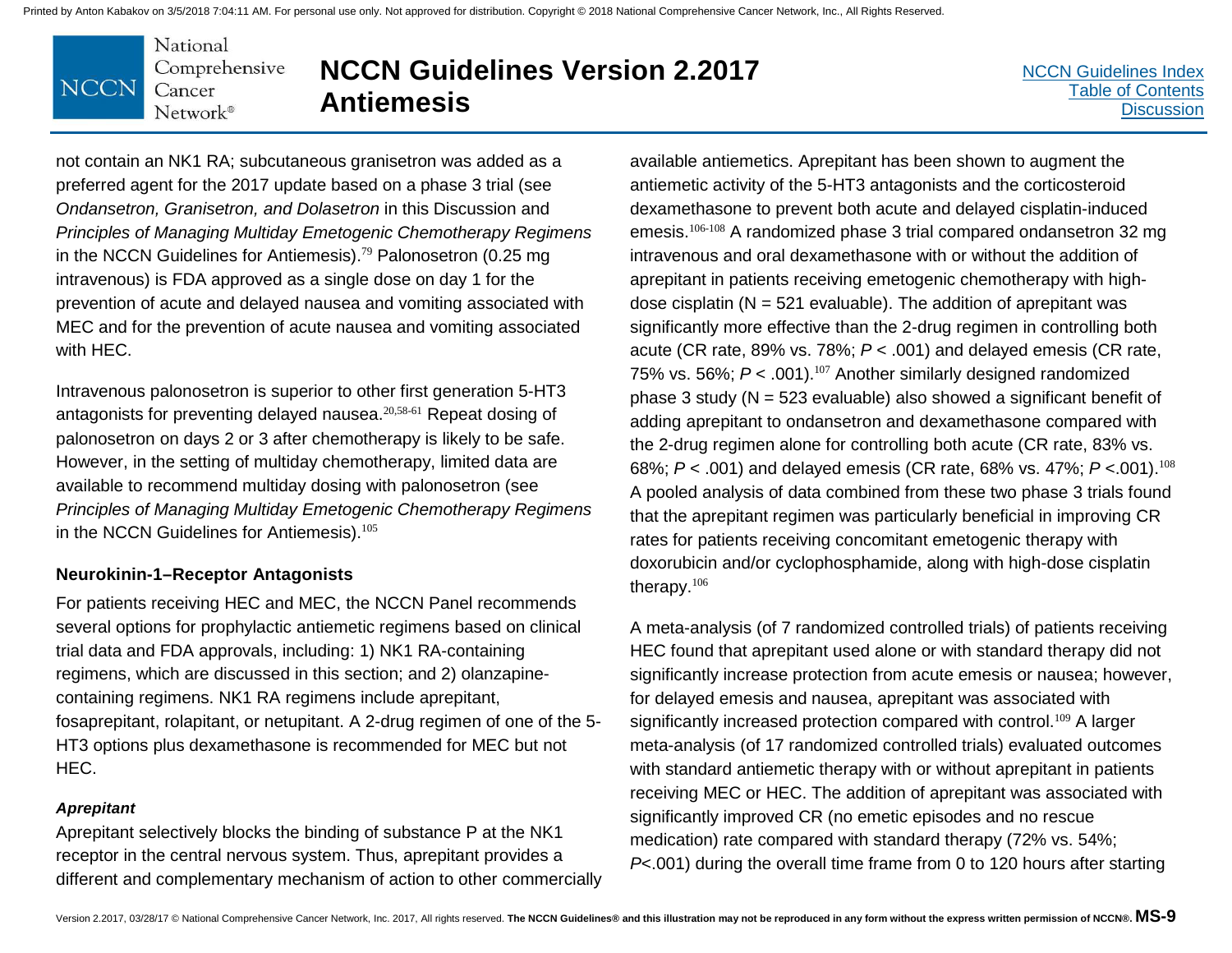#### National Comprehensive **NCCN** Cancer Network®

# **NCCN Guidelines Version 2.2017 Antiemesis**

[NCCN Guidelines Index](http://nccn.org) [Table of Contents](#page-2-0) **[Discussion](#page-24-0)** 

chemotherapy.<sup>110</sup> The significant increase in CR rate associated with aprepitant was observed for both the acute and delayed periods. Based on data from 3 trials that reported on infectious complications, both aprepitant and standard therapy were associated with a low rate of severe infections (6% vs. 2%; *P* < .001); the risk of febrile neutropenia or other hematologic toxicities was not increased.<sup>110</sup> A randomized phase 3 trial ( $N = 866$ ) showed that an aprepitant regimen was more effective than a standard regimen for preventing vomiting in patients receiving HEC during 120 hours after initiation of chemotherapy (CR rate, 51% vs. 43%,  $P = .015$ ; no delayed dexamethasone was used in this trial. However, approximately 40% of patients (receiving either regimen) still experienced significant nausea.<sup>111</sup> The aprepitant regimen included ondansetron and dexamethasone; the standard regimen included ondansetron and dexamethasone.

A 3-drug antiemetic regimen with palonosetron, dexamethasone, and aprepitant has also been investigated in patients undergoing treatment with HEC. A phase 2 study in patients receiving HEC with cisplatincontaining regimens ( $N = 222$ ) showed that the 3-drug combination of palonosetron (0.25 mg intravenous day 1), aprepitant (125 mg day 1; 80 mg days 2, 3), and dexamethasone (20 mg intravenous day 1; 4 mg oral days 2, 3) resulted in a CR rate (no emetic episodes and no rescue medication) of 70% during the overall study period (0–120 hours).<sup>83</sup> In addition, 93% of patients had no emesis and 60% had no nausea during the study period. Constipation was the most commonly reported adverse event (39%).<sup>83</sup> A phase 2 study evaluated a higher dose of palonosetron (0.75 mg intravenous day 1) with aprepitant (125 mg day 1; 80 mg days 2, 3), and dexamethasone (10 mg oral day 1; 8 mg oral days  $2-4$ ) in patients with lung cancer undergoing HEC ( $N = 63$ ); the CR rate during the overall study period  $(0-120$  hours) was 81%.<sup>84</sup> The CR rates during the acute and delayed phases were 97% and 81%,

respectively. In addition, 54% of patients had no nausea during the overall study period. Grade 1 or 2 constipation was the most commonly reported adverse event. 84

A phase 3 trial added oral aprepitant to a standard regimen of oral granisetron and oral dexamethasone in patients receiving MEC. The data showed that the addition of aprepitant improved control of nausea, vomiting, and quality of life when compared with granisetron and dexamethasone.<sup>112</sup> A phase 2 study ( $N = 58$ ) found that combining palonosetron (0.25 mg intravenous day 1), aprepitant (125 mg day 1; 80 mg days 2, 3), and dexamethasone (12 mg day 1; 8 mg days 2, 3) was effective for preventing both acute and delayed emesis and nausea when using various chemotherapeutic regimens (moderate to moderately highly emetogenic); 78% of patients had a CR (no emetic episodes and no rescue medication) during the overall time frame, from 0 to 120 hours after initiation of emetogenic therapy.<sup>81</sup> A phase 2 study in patients with breast cancer ( $N = 41$ ) receiving MEC also found that a single-day regimen of palonosetron (0.25 mg intravenous), aprepitant (285 mg oral), and dexamethasone (20 mg) was effective; 76% and 66% of patients had a CR during the acute and delayed phases, respectively.<sup>82</sup>

A randomized double-blind phase 3 trial compared the effectiveness of combining ondansetron (8 mg oral twice daily [BID] day 1), aprepitant (125 mg day 1; 80 mg days 2, 3), and dexamethasone (12 mg day 1) versus standard therapy with ondansetron (8 mg oral BID days 1–3) and dexamethasone (20 mg day 1) in patients receiving MEC (N=585).<sup>113</sup> Dexamethasone was only given on day 1 for both treatment groups. A significantly higher proportion of patients in the 3-drug regimen with aprepitant had no vomiting compared with the standard group (76% vs. 62%; *P* < .001) during the overall time frame from 0 to 120 hours after starting chemotherapy. In addition, the CR (no emetic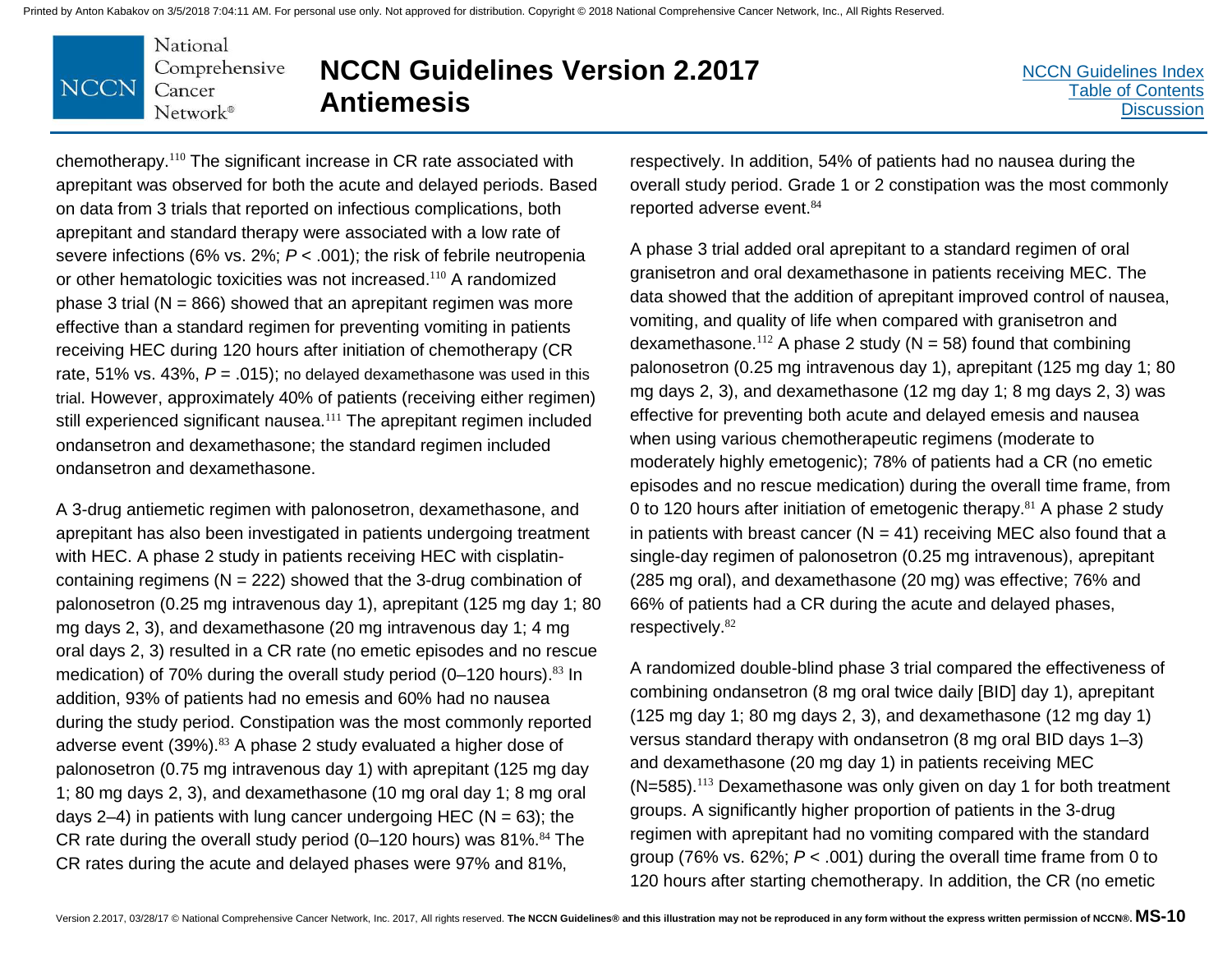National Comprehensive **NCCN** Cancer  $Network^{\circ}$ 

# **NCCN Guidelines Version 2.2017 Antiemesis**

[NCCN Guidelines Index](http://nccn.org) [Table of Contents](#page-2-0) **[Discussion](#page-24-0)** 

episodes, no rescue medications) rate was significantly increased in the aprepitant group (69% vs. 56%; *P* < .001) during the overall time period. The significant improvement in antiemetic activity (with regards to no emesis as well as CR rate) in the aprepitant group was observed for both the acute and delayed phases. The 3-drug regimen was well tolerated, and the incidence of adverse events was similar between treatment groups.<sup>113</sup>

Oral aprepitant is approved by the FDA for the prevention of nausea and vomiting in patients receiving HEC (eg, cisplatin-containing) and MEC. The oral doses of aprepitant are 125 mg on day 1 (before chemotherapy) and then 80 mg on days 2 and 3 (after chemotherapy).<sup>114</sup> An intravenous version of aprepitant (fosaprepitant dimeglumine), which can be given on day 1 only, is also approved by the FDA. Intravenous fosaprepitant is given 30 minutes before chemotherapy on day 1 only, per the package insert. If a higher dose of fosaprepitant is used (150 mg intravenous) on day 1, then it is not necessary to give oral aprepitant on days 2 to 3.115,116 Note that the dexamethasone dosing is slightly different on days 3 and 4 (8 mg oral/intravenous BID) when using the higher dose of fosaprepitant (150 mg intravenous) per the package insert. A single dose of 150 mg intravenous fosaprepitant was shown to be non-inferior to the standard regimen with 3-day oral aprepitant in a randomized study.<sup>117</sup> There are no studies showing efficacy or safety of chronic dosing with aprepitant. It is possible that the drug-drug interaction profile may change with chronic dosing.

#### *Drug Interactions*

Aprepitant is simultaneously a substrate, moderate inducer, and moderate inhibitor of cytochrome P450 enzyme 3A4 (CYP3A4); aprepitant also induces CYP2C9.<sup>118</sup> Thus, aprepitant can alter the metabolism of certain drugs and change their plasma concentrations

(ie, areas under the curve [AUCs]). These interactions are more significant with orally administered forms of these drugs than with intravenous forms because of first-pass metabolism. Patients should not take aprepitant with pimozide or astemizole; these combinations are contraindicated, because they may cause serious or life-threatening reactions (see the aprepitant package insert). Chemotherapeutic agents known to be metabolized by CYP3A4 include docetaxel, paclitaxel, etoposide, irinotecan, ifosfamide, imatinib, vinorelbine, vinblastine, and vincristine. In clinical trials, aprepitant was used concurrently with etoposide, vinorelbine, or paclitaxel; although chemotherapy doses were not adjusted for potential drug interactions in phase 3 trials, caution is urged when using any chemotherapeutic agent that is metabolized by CYP3A4. Aprepitant has been shown to interact with several non-chemotherapeutic drugs (including warfarin, dexamethasone, methylprednisolone, and oral contraceptives). Again, these interactions are more significant with orally administered forms of these drugs than with intravenous forms because of first-pass metabolism.

Induction of warfarin metabolism by aprepitant may lead to clinically significant reductions in INR (international normalized ratio) values, particularly for patients on therapeutic (as compared to prophylactic) warfarin regimens. These changes, although brief in duration, may require increased patient monitoring. Aprepitant decreases the AUC for patients taking oral contraceptives; thus, other methods of birth control should be used during treatment with aprepitant and for 1 month after the last dose of aprepitant. Additionally, certain drugs can affect the AUCs of aprepitant. Concomitant administration with CYP3A4 inhibitors (eg, ketoconazole, itraconazole, erythromycin) may lead to increased aprepitant AUCs, whereas concomitant administration with CYP3A4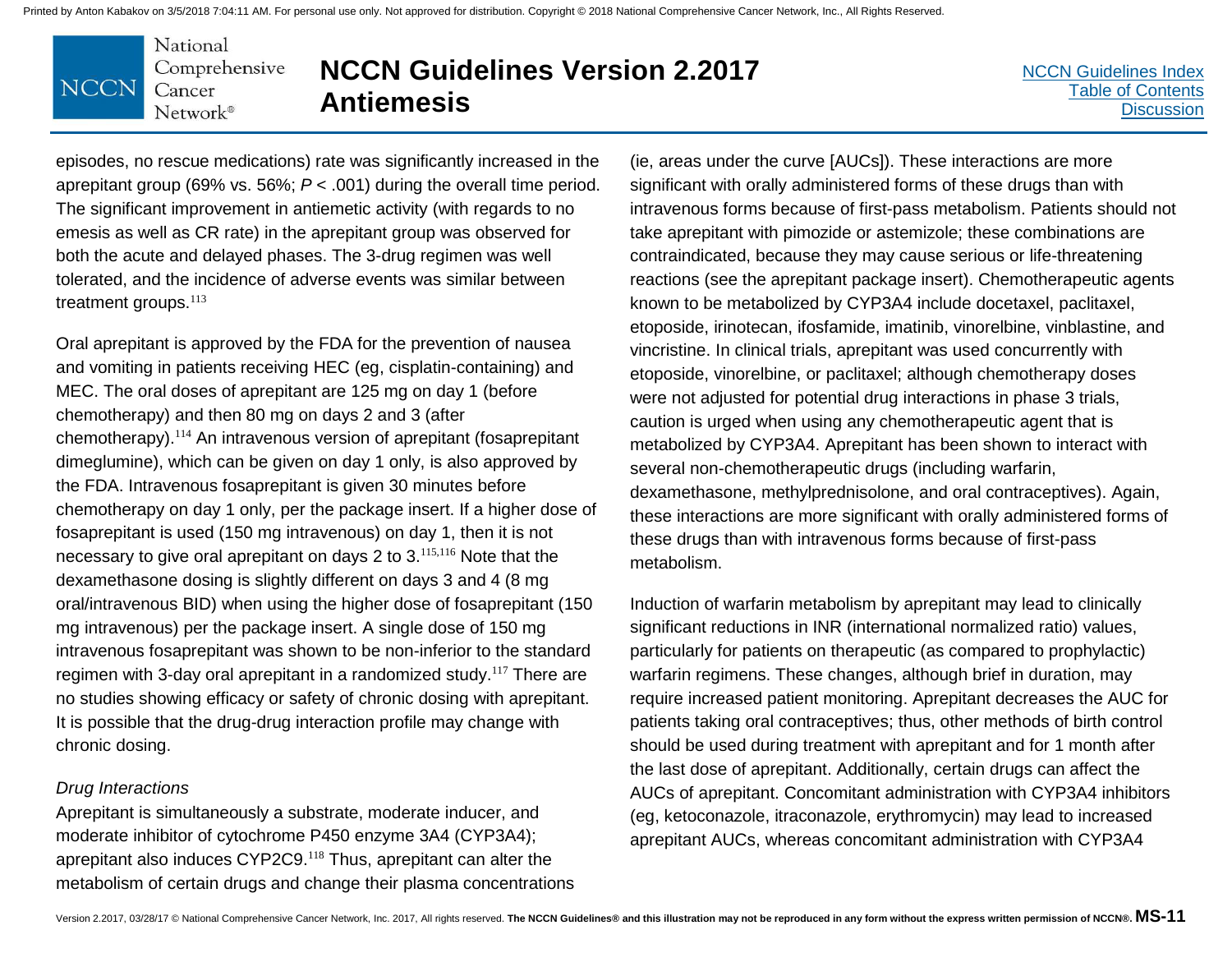National Comprehensive **NCCN** Cancer Network®

# **NCCN Guidelines Version 2.2017 Antiemesis**

inducers (eg, carbamazepine, rifampin, phenytoin) may lead to decreased levels of aprepitant.

#### *Netupitant*

Netupitant is a highly selective NK1 RA that targets serotonin and substance P–mediated pathways involved in CINV. Oral netupitant is combined with oral palonosetron (NEPA) in a single tablet; NEPA is approved by the FDA for the prevention of nausea and vomiting in patients receiving HEC and MEC based on several randomized trials.<sup>119-</sup>  $122$  Similar to aprepitant, fosaprepitant, and rolapitant, netupitant improves control for delayed emesis when compared with traditional antiemetic regimens. For patients receiving HEC and MEC, the NCCN Panel recommends several options for prophylactic antiemetic regimens; NEPA combined with dexamethasone is recommended (category 1) for acute and delayed emesis prevention based on the FDA approval and randomized trials.

A randomized trial in patients receiving HEC assessed dexamethasone plus 3 varying dose levels of prophylactic oral NEPA compared with oral palonosetron plus dexamethasone.<sup>119</sup> The data show that the oral NEPA fixed-dose combination of 300 mg of netupitant decreased nausea and vomiting in the acute, delayed, and overall phases when compared with palonosetron alone. The CR for the NEPA300 arm was 89.6% versus 76.5% for the palonosetron arm (*P*<.050).

A phase 3 trial in patients receiving MEC assessed NEPA plus dexamethasone compared with palonosetron plus dexamethasone.<sup>121</sup> More patients in the NEPA arm had CR during the delayed phase when compared with control (76.9% vs. 69.5%;  $P = .001$ ). In addition, patients in the NEPA arm also had more CR in the overall phases (0–120 h) (74.3% vs. 66.6%; *P* =.001) and acute phases (0–24 h) (88.4% vs. 85.0%; *P* =.047). Netupitant inhibits CYP3A4; therefore, caution should

be used with drugs that are metabolized by CYP3A4 to avoid drug interactions (see prescribing information). Concomitant use with certain agents that are strong inducers (eg, rifampin) of CYP3A4 is contraindicated.

#### *Rolapitant*

Rolapitant is another oral NK1 RA that is approved by the FDA for the prevention of nausea and vomiting in patients receiving HEC and MEC based on several phase 3 randomized trials.<sup>123,124</sup> In the phase 3 trials assessing a prophylactic rolapitant-containing regimen for HEC, patients received 180 mg of oral rolapitant on day 1 only; all patients received granisetron (10 mcg/kg intravenously) and dexamethasone (20 mg orally) on day 1, and dexamethasone (8 mg orally) BID on days 2 to 4.<sup>124</sup> More patients receiving the rolapitant-containing regimen had CRs for prevention of delayed emesis when compared with those receiving granisetron/dexamethasone alone (pooled studies: 382 [71%] vs. 322 [60%]; odds ratio 1.6; 95% CI, 1.3–2.1; *P* = .0001). For patients receiving HEC, the NCCN Panel recommends (category 1) several prophylactic antiemetic regimens; a 5-HT3 antagonist, dexamethasone, and oral rolapitant regimen is recommended for acute and delayed emesis prevention based on the FDA approval and the phase 3 randomized trial.<sup>124</sup>

A phase 3 trial assessed a prophylactic rolapitant-containing regimen for MEC; most patients also received granisetron (2 mg orally) and dexamethasone (20 mg orally) on day 1 and granisetron (2 mg orally) on days 2 to 3.<sup>123</sup> Significantly more patients receiving the rolapitantcontaining regimen had CRs in the delayed phase than did those receiving granisetron/dexamethasone alone (475 [71%] vs. 410 [62%]; odds ratio 1.6; 95% CI, 1.2–2.0; *P* = .0002). For patients receiving MEC, the NCCN Panel recommends several prophylactic antiemetic regimens; a 5-HT3 antagonist/dexamethasone (category 1) with (or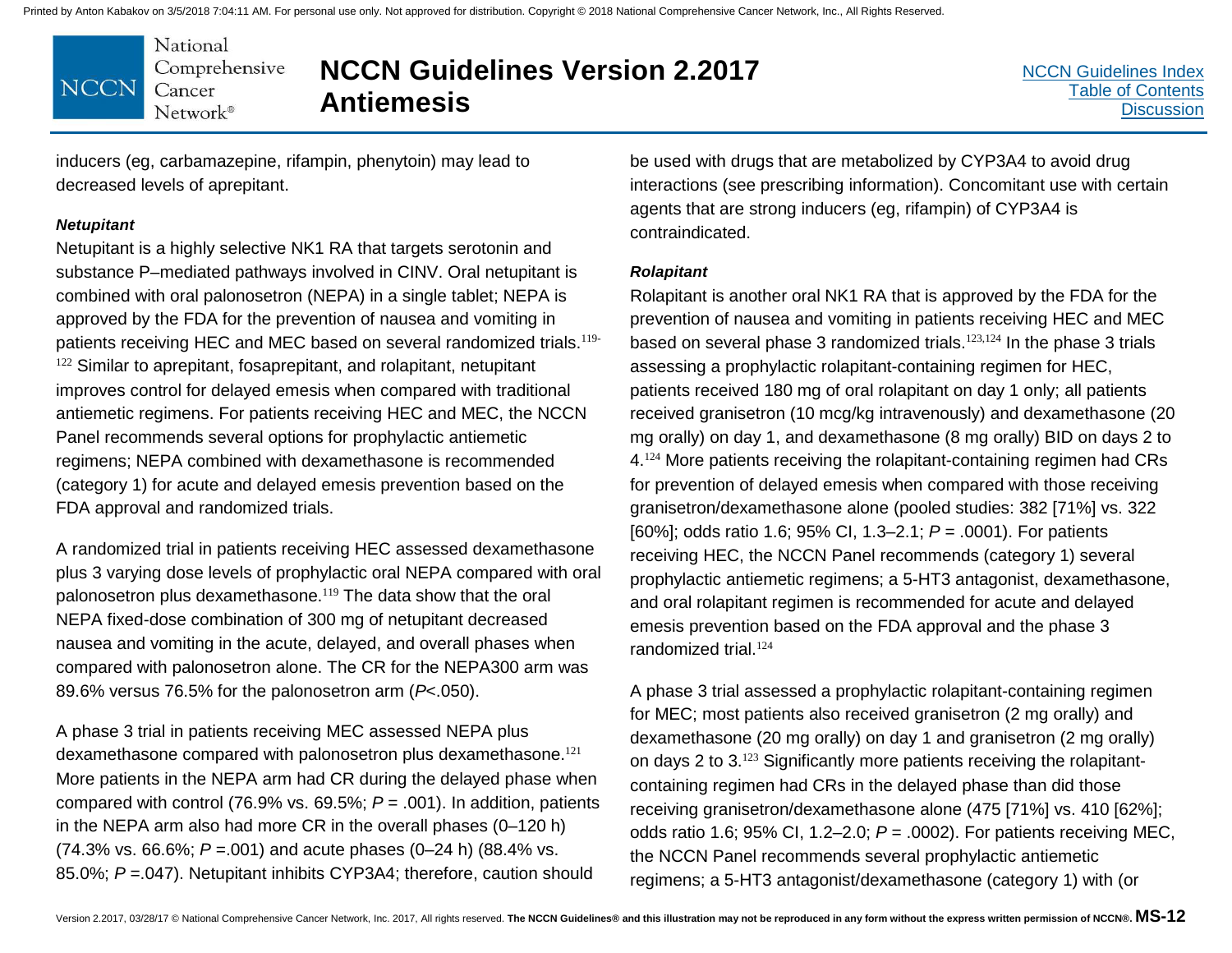National Comprehensive **NCCN** Cancer Network®

# **NCCN Guidelines Version 2.2017 Antiemesis**

[NCCN Guidelines Index](http://nccn.org) [Table of Contents](#page-2-0) **[Discussion](#page-24-0)** 

without) oral rolapitant (category 1) is recommended for acute and delayed emesis prevention based on the FDA approval and phase 3 randomized trial.<sup>123</sup>

Rolapitant has an extended half-life and should be not administered at less than 2-week intervals. If rolapitant is given on day 1 for either HEC or MEC, no further NK1 RA is needed on days 2 and 3. Similar to the other NK1 RAs, rolapitant improves control for delayed emesis when compared with traditional antiemetic regimens. Rolapitant does not inhibit or induce CYP3A4; therefore, the dexamethasone dose does not need to be adjusted (see *Dexamethasone* in this Discussion). In addition, there are fewer drug interactions with rolapitant when compared with aprepitant, fosaprepitant, and netupitant.

#### **Other Antiemetics**

Before the advent of the 5-HT3 antagonists and NK1 RAs, the available antiemetic agents included phenothiazines,<sup>125</sup> substituted benzamides, $126,127$  antihistamines, $128$  butyrophenones, $129$ corticosteroids,<sup>130-132</sup> benzodiazepines,<sup>133,134</sup> and cannabinoids.<sup>135,136</sup> Based on recent data, the NCCN Panel added olanzapine-containing regimens as another option for antiemesis. Combination antiemetic therapy is generally more effective than single-agent therapy. Other agents such as gabapentin have also been evaluated as part of antiemetic regimens.

#### *Dexamethasone*

Before the mid-1990s, studies assessing dexamethasone as an antiemetic agent were characterized by small sample size and variations in efficacy outcomes between the studies. A meta-analysis of 32 studies (published from 1966–1999) was done in 5613 patients; the day 1 dose range of dexamethasone was 8 to 100 mg, and the mean total dose (acute and delayed) was 56 mg.<sup>137</sup> The authors concluded

dexamethasone offered a clear advantage over placebo for protection against chemotherapy-induced emesis in both acute and delayed phases. There was incremental benefit when adding dexamethasone to both 5-HT3 antagonist–containing regimens and non-5-HT3 antagonist regimens. Although data *suggested* that dexamethasone was superior to 5-HT3 antagonists for protection against delayed emesis, there was a lack of a strong dose/response relationship. The authors could not rule out a subtle dose/response relationship for total doses less than 20 mg of dexamethasone, but even low doses showed clear efficacy.

The Italian Group for Antiemetic Research conducted 2 randomized, double-blinded, multicenter trials to determine the dose of dexamethasone to be given on day 1 of an antiemetic regimen.<sup>138,139</sup> The first trial was conducted in chemo-naive patients receiving 50 mg/m<sup>2</sup> or more of cisplatin, which is considered HEC.<sup>138</sup> Intravenous dexamethasone day 1 doses were 4, 8, 12, and 20 mg (approximately 130 patients/arm). All patients received the following: 1) ondansetron 8 mg intravenous on day 1; 2) metoclopramide 20 mg oral every 6 hours on days 2 to 4; and 3) dexamethasone 8 mg oral BID on days 2 and 3, followed by 4 mg oral BID on day 4. Complete protection from emesis and nausea was 69.2%; 60.9%, 69.1%, and 61.0%; 78.5%; and 66.9%, 83.2%, and 71.0% for the 4-, 8-, 12-, and 20-mg dexamethasone doses, respectively. For protection against acute emesis, the 20-mg dose of dexamethasone was statistically significant when compared to the 4 and 8-mg doses. However, the 20-mg and the 12-mg doses of dexamethasone were equivalent for protection against acute emesis. The 20-mg dose of dexamethasone was not significantly different from the other doses for protection against acute nausea. Adverse effects and control of delayed emesis and nausea were similar among the 4 groups.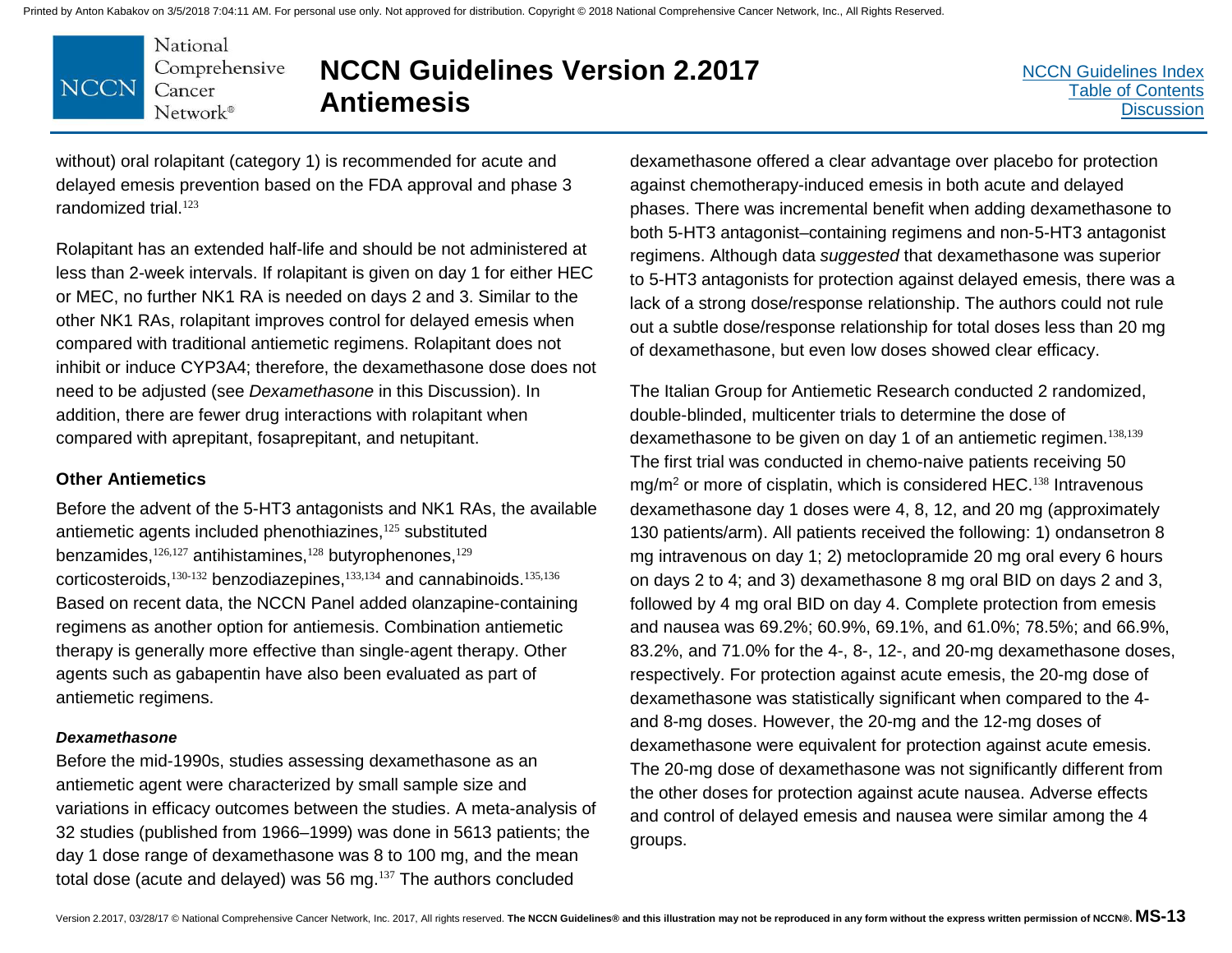#### National Comprehensive **NCCN** Cancer Network<sup>®</sup>

# **NCCN Guidelines Version 2.2017 Antiemesis**

The second study compared 3 dosing regimens of dexamethasone on day 1 in patients receiving anthracyclines, cyclophosphamide, or carboplatin, either alone or in combination with other chemotherapy agents, which is considered MEC.<sup>139</sup> For the prevention of acute emesis, during the first 24 hours, one of the following dexamethasone regimens was used in combination with 8 mg of intravenous ondansetron: 1) for arm A, 8 mg of intravenous dexamethasone before chemotherapy plus 4 mg oral dexamethasone every 6 hours for 4 doses, starting at the same time of the chemotherapy; 2) for arm B, 24 mg of intravenous single-dose dexamethasone before chemotherapy; or 3) for arm C, 8 mg of intravenous single-dose dexamethasone before chemotherapy. All patients received oral dexamethasone 4 mg BID on days 2 to 5. Complete protection from acute vomiting and nausea was 84.6% and 66.7%, 83.6% and 56.9%, and 89.2% and 61.0% for arms A, B, and C, respectively. Side effects and control of delayed vomiting and nausea were not significantly different among the 3 groups. The authors concluded that 8 mg of intravenous dexamethasone is the best dose when using dexamethasone in antiemetic regimens for patients receiving chemotherapy with these agents. Of note, 95% of the patients were being treated for breast cancer; thus, most patients were women.

Information from early studies with aprepitant-containing regimens suggested that the dose of dexamethasone should be decreased from 20 mg to 12 mg because of a near doubling in the AUC of dexamethasone, presumably due to CYP3A4 inhibition (see *Drug Interactions* in this Discussion). This information, along with the previous data showing a lack of a dose/response correlation, was the basis of the NCCN Panel's recommendation of 12 mg of dexamethasone as the day 1 dose for all emetic categories when using NK1 RAs. The studies by the Italian Group were done before the NK1 RAs were available, and dose finding studies for dexamethasone on

day 1 in combination with 5-HT3 antagonists and NK1 RAs have not been done. $138,139$ 

The doses and schedules for dexamethasone in the NCCN Guidelines are mainly based on the doses and schedules used in the clinical trials for each regimen. However, the NCCN Panel feels that dexamethasone doses may be individualized; lower doses, frequency, or even elimination of dexamethasone on subsequent days may be acceptable based on patient characteristics (category 2B) (see the NCCN Guidelines for Antiemesis]. Dexamethasone-sparing strategies may be appropriate for patients receiving MEC or non-cisplatin HEC; limiting dexamethasone to day 1 only in these patients may be especially appropriate for patients with few identifiable risk factors for CINV or for those intolerant to steroids (see the NCCN Guidelines for Antiemesis).<sup>93,140-142</sup> Dexamethasone is associated with side effects, such as insomnia. When dexamethasone is used with palonosetron for MEC, a randomized trial suggests that the dose of dexamethasone can be decreased to 8 mg on day 1 and also eliminated on days 2 to 3.93 A similar phase 3 trial assessed palonosetron with dexamethasone on day 1 only versus palonosetron (day 1) with dexamethasone on days 1 to 3 in women receiving MEC regimens.<sup>141</sup> For women receiving dexamethasone on day 1 only (n = 166), the overall CR rates were 67.5% versus 71.1% for those receiving dexamethasone on days 1 to 3 (n = 166; difference -3.6% [95% CI, -13.5–6.3]). There was no difference in CR rates between the 2 regimens during the acute (0–24 hours postchemotherapy; 88.6% vs. 84.3%; *P* = .262) and delayed phases (days 2–5; 68.7% vs. 77.7%; *P* = .116).<sup>141</sup>

#### *Olanzapine*

Olanzapine is an atypical antipsychotic agent that is also useful as an antiemetic agent; it is an antagonist of multiple receptors involved in CINV including dopamine, serotonin, histamine, and acetylcholine-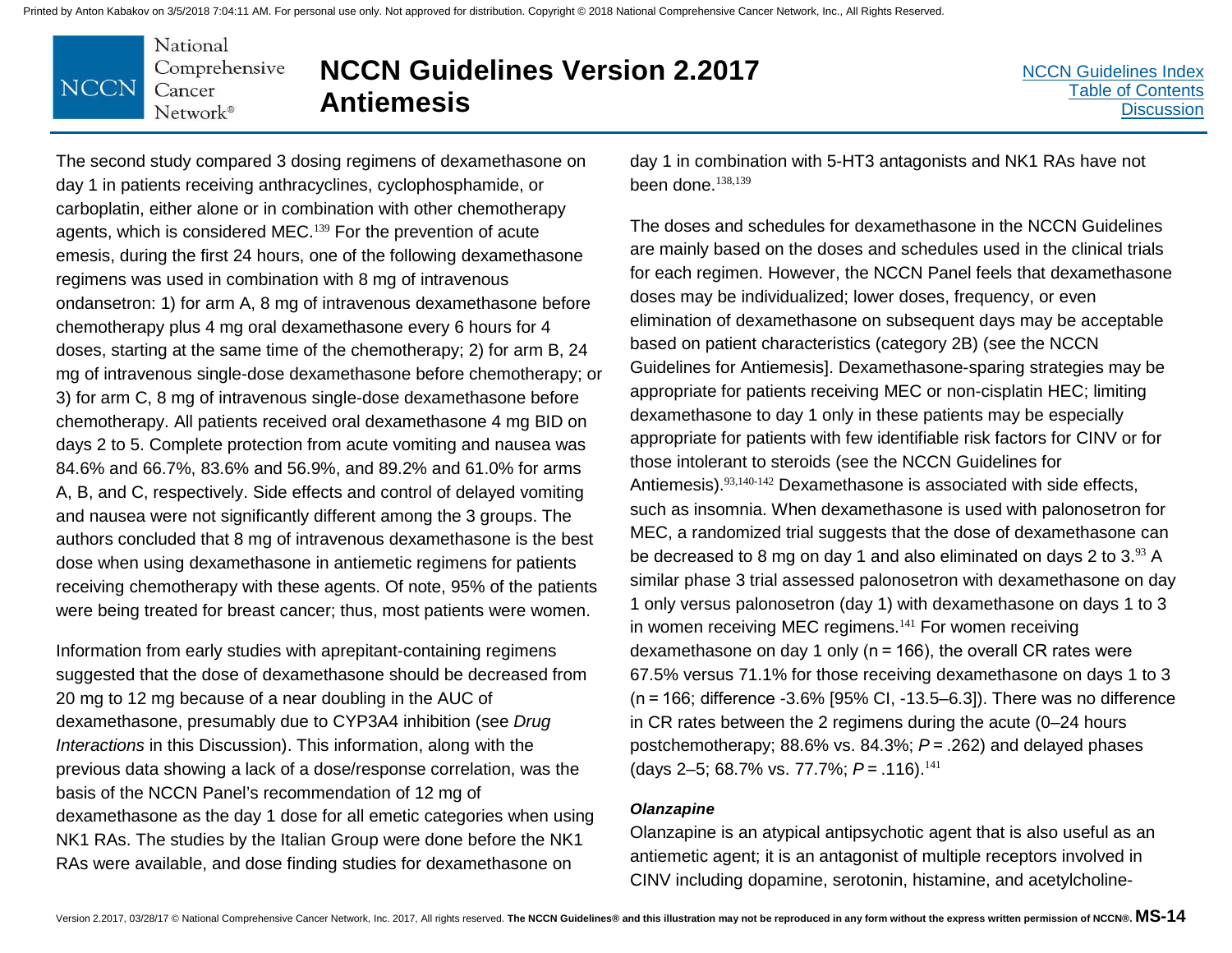National Comprehensive **NCCN** Cancer Network®

# **NCCN Guidelines Version 2.2017 Antiemesis**

[NCCN Guidelines Index](http://nccn.org) [Table of Contents](#page-2-0) **[Discussion](#page-24-0)** 

muscarine. <sup>17</sup> Olanzapine-containing antiemetic triple regimens with dexamethasone and palonosetron are effective for preventing acute and delayed emesis based on phase 3 trials, phase 2 trials, and a metaanalysis.17,143-151 The NCCN Panel recommends (category 1) an olanzapine-containing triple regimen for both HEC and MEC based on the phase 3 and phase 2 trials.

A recent phase 3 randomized trial assessed adding olanzapine or placebo to an antiemetic regimen of aprepitant or fosaprepitant, a 5- HT3 antagonist, and dexamethasone for patients receiving HEC.<sup>152</sup> The data showed that the 4-drug regimen with olanzapine increased the CR rate (no emesis, no rescue) during 3 time periods (<24 hours after chemotherapy, 25-120 hours, and the overall 120 hours: 86% vs. 65% [*P*<.001], 67% vs. 52% [*P*=.007], and 64% vs. 41% [*P*<.001], respectively). In addition, more patients receiving the 4-drug regimen with olanzapine had no chemotherapy-induced nausea when compared with placebo during the 3 time periods (<24 hours after chemotherapy, 25–120 hours, and 120 hours: 74% vs. 45% [*P*=.002], 42% vs. 25% [*P*=.002], 37% vs. 22% [*P*=.002], respectively). Based on this trial, the NCCN Panel recommends (category 1) this as a first-line regimen, or considering switching to the 4-drug antiemetic regimen with olanzapine after the first cycle of HEC if patients have significant emesis using other antiemetic regimens such as 1) NK1 RA–containing regimens; or 2) the olanzapine/dexamethasone/palonosetron regimen.

A randomized phase 3 trial evaluated the effectiveness of an olanzapine (10 mg oral days 1–4) regimen versus an aprepitant (125 mg oral day 1, 80 mg oral days 2, 3) regimen with dexamethasone 8 mg on days 2–4 for preventing acute and delayed emesis in patients (N=251) receiving HEC (cisplatin, or cyclophosphamide plus doxorubicin regimens); both treatment arms included palonosetron (0.25 mg intravenous) and dexamethasone administered on day 1. $^{150}$ 

The CR (no emesis, no rescue) rate was similar between the olanzapine and aprepitant regimens, both during the acute (97% vs. 87%) and delayed (77% vs. 73%) periods. The proportion of patients without nausea was similar for the acute period (87% in each study arm), but the olanzapine regimen was associated with a higher rate of nausea control during the delayed period (69% vs. 38%) compared with the aprepitant regimen.<sup>150</sup>

A recent systematic review summarized the phase 1 and 2 studies of olanzapine for preventing acute and delayed emesis.<sup>17</sup> Across 4 studies (201 patients), the CR rate was 97.2%, 83.1%, and 82.8 % for the acute, delayed, and overall phases, respectively. An olanzapinecontaining regimen was reported as effective for preventing acute and delayed emesis in a phase 2 trial in patients  $(N = 30)$  who received cyclophosphamide, doxorubicin, and/or cisplatin.<sup>144</sup> Other studies have also showed the value of olanzapine for delayed, refractory, and breakthrough emesis and nausea.<sup>145-148,153</sup> Several studies have demonstrated the activity of olanzapine combined with a 5-HT3 antagonist and dexamethasone in controlling emesis in patients receiving emetogenic chemotherapy regimens.<sup>149-151</sup> A phase 2 study evaluated the combination of olanzapine with palonosetron and dexamethasone in patients receiving HEC and MEC regimens  $(N=40).$ <sup>149</sup> Among patients undergoing HEC (n = 8), the CR rate was 75% during the overall study period (0–120 hours); the CR rates for the acute phase (0–24 hours) and delayed phase (24–120 hours) were 100% and 75%, respectively. The corresponding CR rates among the patients receiving MEC ( $n = 32$ ) were 72%, 97%, and 75%, respectively.<sup>149</sup>

Common side effects with olanzapine included fatigue, drowsiness, and sleep disturbances. Olanzapine should be used with caution in elderly patients (see boxed warning/label indication regarding death in patients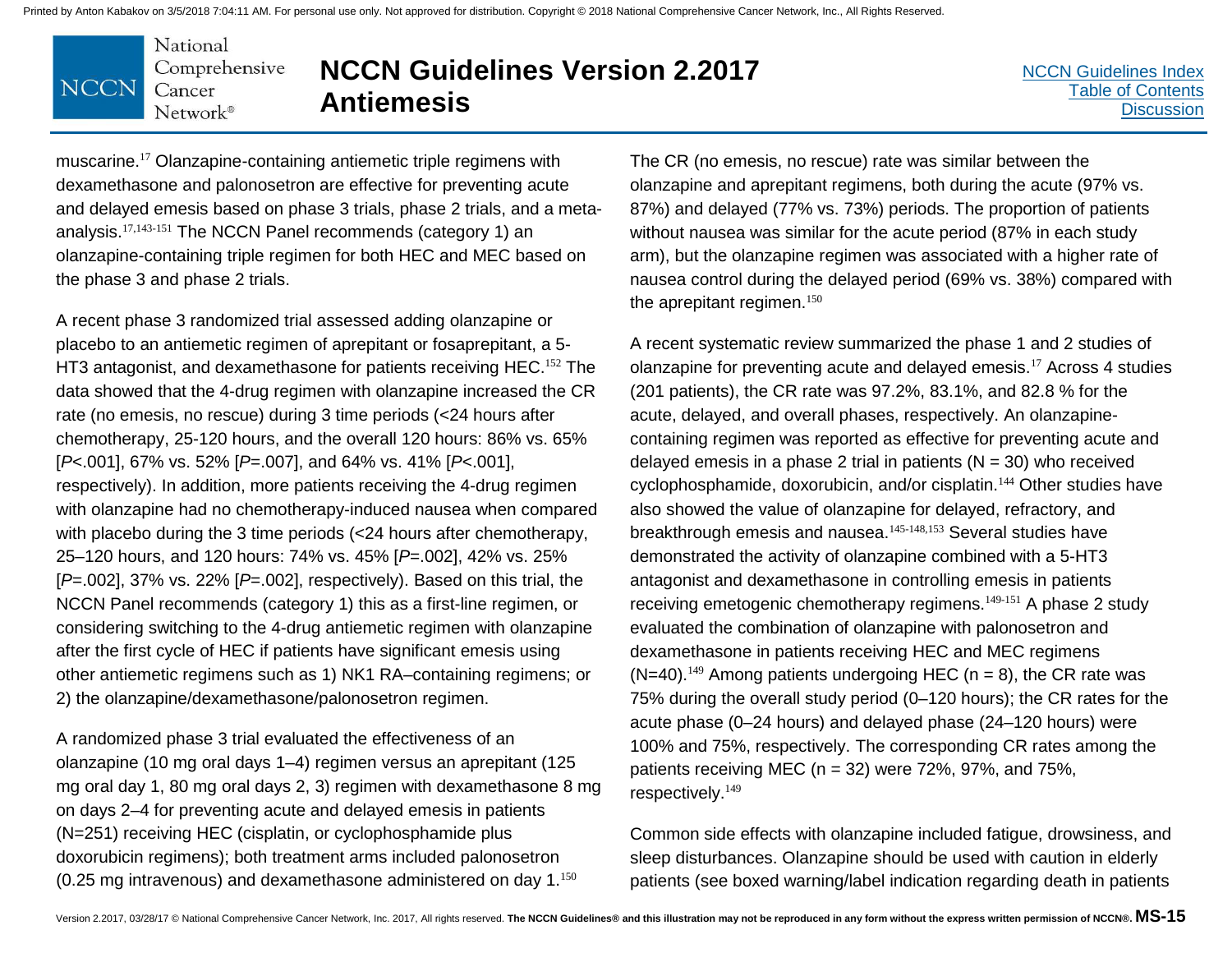National Comprehensive **NCCN** Cancer Network®

# **NCCN Guidelines Version 2.2017 Antiemesis**

[NCCN Guidelines Index](http://nccn.org) [Table of Contents](#page-2-0) **[Discussion](#page-24-0)** 

with dementia-related psychosis and additional warnings and precautions about type II diabetes and hyperglycemia).<sup>154</sup> A preliminary study suggests that a 5-mg dose of olanzapine may be considered in elderly or over sedated patients.<sup>155</sup> Parenteral olanzapine use combined with parenteral benzodiazepine use is contraindicated. To avoid excessive dopamine blockade, caution is recommended when giving olanzapine concurrently with metoclopramide or haloperidol. Rarely, olanzapine is associated with a serious skin reaction (Drug Reaction with Eosinophilia and Systemic Symptoms [DRESS]) (see prescribing information). Symptoms include a fever with a rash and swollen lymph glands, or swelling in the face; patients with these symptoms should seek medical care right away.

### **Treatment Issues**

As new data on the use of antiemetics in patients receiving chemotherapy become available, clinicians should consider these data when caring for such patients. In contrast to other NCCN Guidelines in which most of the recommendations are category 2A, many of the recommendations for antiemetic management are classified as category 1, reflecting the large number of randomized controlled trials that have focused on antiemetic management. This NCCN Guideline includes a section on pharmacologic considerations for the different antiemetics describing: 1) the major classes of antiemetic agents; 2) clinical pearls associated with the different types of agents; and 3) possible drug-drug or drug-disease interactions among the different antiemetic agents (see *Pharmacologic Considerations for Antiemetic Prescribing* in the NCCN Guidelines for Antiemesis*).* 

### **Principles of Emesis Control**

These principles are described in the algorithm and are summarized here (see *Principles of Emesis Control for the Cancer Patient* in the

NCCN Guidelines for Antiemesis). The goal of emesis control is to prevent nausea and/or vomiting. Antiemetic regimens should be chosen based on the drug with the highest emetic risk in the chemotherapy regimen, previous experience with antiemetics, and patient-specific risk factors.<sup>10</sup> Patients need to be protected throughout the entire period of risk, which lasts for at least 3 days for high emetic risk agents and 2 days for moderate emetic risk agents after the last dose of chemotherapy.

In addition to using antiemetic regimens, patients can adjust their eating habits and adopt other lifestyle measures that may alleviate nausea and vomiting (see *Eating Hints: Before, During, and After Cancer Treatment* from the National Cancer Institute).<sup>156</sup> Suggestions include eating small frequent meals, food that is easy on the stomach, full liquid foods, and food at room temperature; patients can also avoid foods that make them feel nauseated.

### **Prevention of Acute and Delayed Emesis**

To prevent acute emesis, antiemetic therapy should start before the administration of chemotherapy and then should cover the first 24 hours. In the NCCN Guidelines for Antiemesis, the specific antiemetic regimens are described for patients receiving highly emetogenic intravenous drugs, moderately emetogenic intravenous drugs, low emetogenic intravenous drugs, and minimally emetogenic intravenous drugs. Emesis prevention for oral chemotherapeutic agents is also described in the NCCN Guidelines. This section discusses prechemotherapy and postchemotherapy emesis prevention rather than primary treatment.

#### *Prechemotherapy Emesis Prevention*

The NCCN Guidelines specify different prophylactic antiemetic regimens for cancer patients receiving chemotherapy of different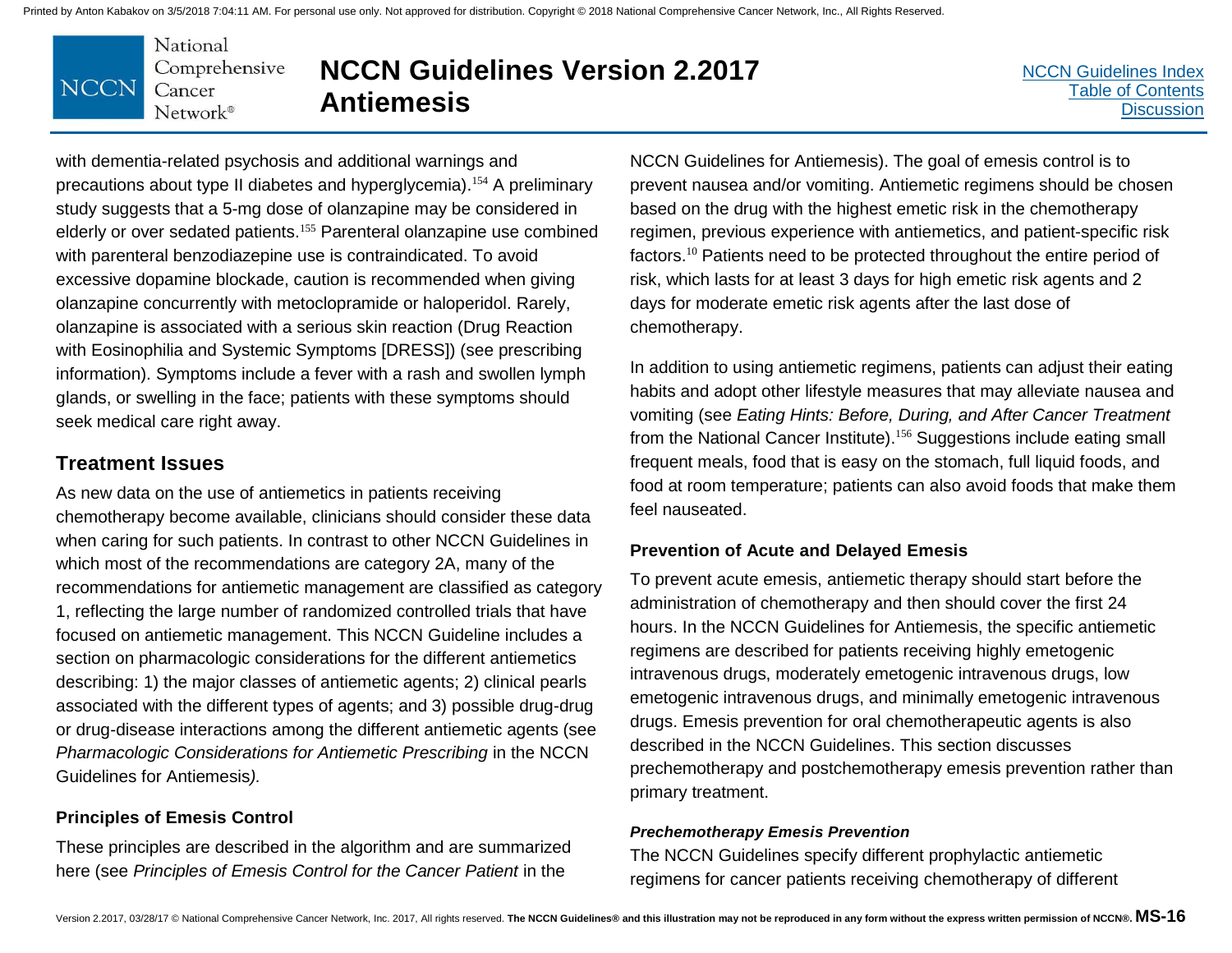National Comprehensive **NCCN** Cancer Network®

# **NCCN Guidelines Version 2.2017 Antiemesis**

[NCCN Guidelines Index](http://nccn.org) [Table of Contents](#page-2-0) **[Discussion](#page-24-0)** 

emetogenic potential (ie, high, moderate, low, and minimal). Prophylactic antiemetics should be administered before chemotherapy. The recommendations for prophylactic antiemetic treatment include drug dosages. The guidelines reflect accumulating experience with the 5-HT3 antagonists, demonstrating their effectiveness in a range of doses. Unless indicated, the order of listed antiemetics in the NCCN Guidelines does not reflect preference.

Highly emetogenic intravenous drugs in the NCCN Guidelines include carboplatin (AUC ≥ 4), carmustine (>250 mg/m<sup>2</sup>), cisplatin (any dose), cyclophosphamide (>1500 mg/m<sup>2</sup>), dacarbazine (any dose), doxorubicin (≥ 60 mg/m<sup>2</sup>), epirubicin (> 90 mg/m<sup>2</sup>), ifosfamide (≥ 2 g/m<sup>2</sup> per dose), mechlorethamine (any dose), streptozocin (any dose), or AC combination regimens at any dose (eg, doxorubicin or epirubicin with cyclophosphamide). Although most of these drugs are also considered highly emetogenic by the Multinational Association of Supportive Care in Cancer/European Society for Medical Oncology (MASCC/ESMO) guidelines,<sup>8</sup> the NCCN Guidelines for highly, moderately, low, and minimally emetogenic agents differ slightly based on the experience and expertise of the panel members.<sup>157,158</sup>

For the 2017 update, the NCCN Panel changed the emetogenic classification for carboplatin. When dosed at an AUC of 4 or more, carboplatin is now considered highly emetogenic; carboplatin at an AUC of less than 4 is now considered moderately emetogenic. The NCCN Panel revised the classification of carboplatin based on recently published data suggesting that carboplatin, while less emetogenic than cisplatin, is perhaps on the higher end of emetogenic potential within the MEC classification.<sup>159</sup> Several trials and a subset analysis have shown benefit, in terms of CR in the overall and delayed phases, of adding an NK1 RA to the 2-drug regimen of 5-HT3 antagonist and dexamethasone for the prevention of CINV associated with carboplatin-

based regimens.<sup>123,159-161</sup> All of the commercially available NK1 RAs have an FDA-approved indication for MEC chemotherapy, but previous NCCN Guidelines have supported the addition of an NK1 RA only for select patients receiving MEC with additional CINV risk factors or for those who had failed previous therapy with a steroid and 5-HT3 antagonist alone. The panel did not want to create a "carboplatin subset" within the MEC classification; therefore, carboplatin at an AUC of 4 or more was escalated to the HEC classification, where a tripledrug regimen (NK1 RA plus 5-HT3 antagonist plus steroid) would be preferred for all patients.

Several drugs listed as moderately emetogenic in the NCCN Guidelines may be highly emetogenic in certain patients (eg, carboplatin [AUC < 4], carmustine [≤ 250 mg/m<sup>2</sup>], dactinomycin, daunorubicin, doxorubicin [< 60 mg/m<sup>2</sup>], epirubicin [≤ 90 mg/m<sup>2</sup>], ifosfamide [< 2 g/m<sup>2</sup>], irinotecan, methotrexate [≥ 250 mg/m<sup>2</sup>], oxaliplatin, trabectedin). Anthracycline/ cyclophosphamide–based regimens were reclassified in 2011 as highly emetogenic in the American Society of Clinical Oncology (ASCO) antiemetic guidelines. <sup>162</sup>

The NCCN Guidelines recommend several different antiemetic regimen options for patients receiving highly emetogenic agents. Recommended antiemetic regimens contain 5-HT3 antagonists, dexamethasone, NK1 RAs (such as aprepitant [or fosaprepitant], rolapitant, or netupitant), and olanzapine. Lorazepam and an H2 blocker or a proton pump inhibitor may also be added to all of these regimens.<sup>31,35,107</sup> Regimens for day 1 therapy (all are category 1) include those containing dexamethasone, a 5-HT3 antagonist, and one of the following: aprepitant, fosaprepitant, or rolapitant. Other antiemetic regimens (category 1) for highly emetogenic agents on day 1 include: 1) NEPA and dexamethasone; 2) olanzapine, palonosetron, and dexamethasone, or 3) olanzapine, aprepitant or fosaprepitant, palonosetron, and dexamethasone; this 4-drug regimen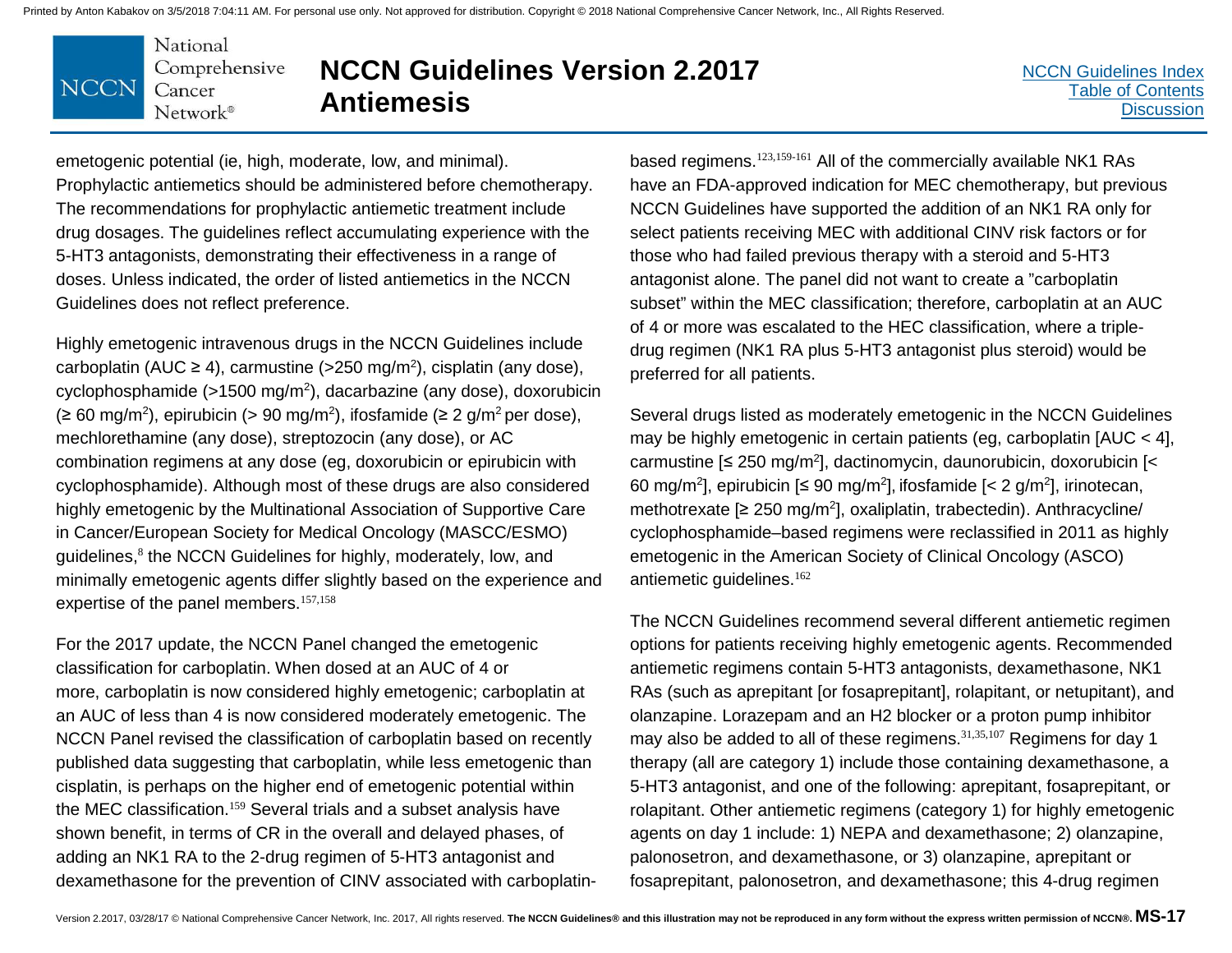National Comprehensive **NCCN** Cancer  $Network^{\circ}$ 

# **NCCN Guidelines Version 2.2017 Antiemesis**

[NCCN Guidelines Index](http://nccn.org) [Table of Contents](#page-2-0) **[Discussion](#page-24-0)** 

was added for the 2017 update (see *Olanzapine* in this Discussion). Note that the regimens and doses are often modified on days 2 to 4 after chemotherapy.

Although it is not recommended as a single agent, lorazepam is a useful adjuvant because it decreases anxiety.35,134 Lorazepam is also recommended for patients who are at risk for anticipatory nausea and/or vomiting (see *Anticipatory Emesis Prevention/Treatment* in the NCCN Guidelines for Antiemesis). Antacid therapy (eg, proton pump inhibitors, H2 blockers) should be considered if patients have dyspepsia, because patients sometimes have difficulty discriminating heartburn from nausea. If appropriate, lorazepam (0.5–2 mg every 6 hours on days 1– 4; either oral, intravenous, or sublingual) may be used with each of these regimens.

For intravenous regimens with high emetogenic potential, aprepitant is used at an oral dosage of 125 mg on day 1 and then 80 mg on days 2 and 3. When given with aprepitant, dexamethasone is used at a dosage of 12 mg on day 1; the dose can be oral or intravenous. Note that intravenous fosaprepitant may be substituted for oral aprepitant on day 1 only. As previously discussed, a phase 3 randomized trial suggested that palonosetron is preferred over granisetron in combination with dexamethasone for HEC.<sup>59</sup> This trial has been criticized because: 1) the control arm was not adequately dosed; thus, the trial "stacked the deck" in favor of palonosetron; 2) a larger non-FDA-approved dose of palonosetron was used (ie, 0.75 mg intravenous); and 3) aprepitant was not used in this study. Therefore, the NCCN Guidelines do not recommend palonosetron as the preferred 5-HT3 antagonist for HEC. As previously noted, an alternative antiemetic regimen in the setting of intravenous HEC includes olanzapine (10 mg oral days 1–4), palonosetron (0.25 mg intravenous day 1 only), and dexamethasone (20 mg intravenous day 1 only). $150$ 

A Canadian meta-analysis suggested that the use of 5-HT3 antagonists (ie, ondansetron) on days 2 to 4 to prevent delayed emesis was not cost effective; however, ondansetron (when used alone) did protect against delayed emesis in this meta-analysis.<sup>163</sup> Palonosetron was not assessed in these studies. The NCCN Guidelines do not recommend a 5-HT3 antagonist on days 2 to 4 for HEC, although some feel this may be useful if palonosetron or a granisetron patch was not used.

The NCCN Guidelines recommend several antiemetic regimens for intravenous MEC, including: 1) dexamethasone and a 5-HT3 antagonist with or without NK1 RAs such as aprepitant, fosaprepitant, netupitant, or rolapitant; or 2) olanzapine, palonosetron, and dexamethasone. If needed, lorazepam and either an H2 blocker or a proton pump inhibitor may be added to these regimens.<sup>5</sup> As per high emetic risk prevention, an NK1 RA should be added (to dexamethasone and a 5-HT3 antagonist regimen) for select patients with additional risk factors or failure of previous therapy with a steroid and 5-HT3 antagonist alone. Intravenous fosaprepitant may be substituted for oral aprepitant on day 1 only. The NCCN Guidelines recommend the use of 5-HT3 antagonists as one of several options to prevent delayed emesis for MEC. Any one of the 5-HT3 antagonists can be used in the first regimen for day 1; however, either palonosetron or subcutaneous granisetron extendedrelease injection is preferred when an NK1 RA is not included, as previously mentioned. 59,79

The antiemetic regimen for low emetogenic intravenous drugs includes orally administered 5-HT3 antagonists or agents such as dexamethasone, prochlorperazine, or metoclopramide (see the NCCN Guidelines for Antiemesis). Lorazepam and an H2 blocker or a proton pump inhibitor may also be added to all of these regimens. When using prochlorperazine or metoclopramide, patients should be monitored for dystonic reactions.164-166 Diphenhydramine can be used for the treatment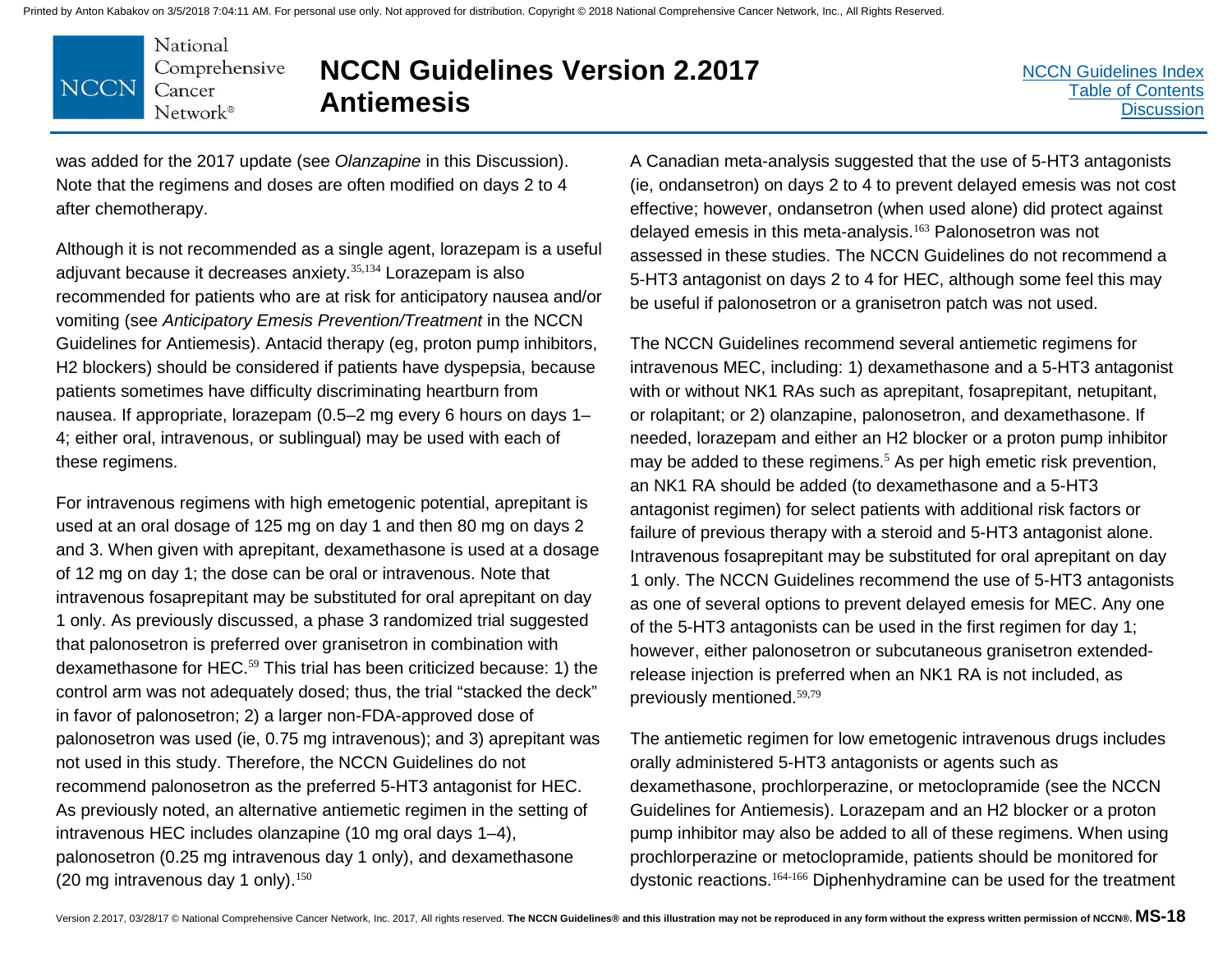National Comprehensive **NCCN** Cancer Network®

# **NCCN Guidelines Version 2.2017 Antiemesis**

[NCCN Guidelines Index](http://nccn.org) [Table of Contents](#page-2-0) **[Discussion](#page-24-0)** 

of dystonic reactions.167,168 Benztropine may be used in patients who are allergic to diphenhydramine.<sup>165</sup>

The emetogenic potential of oral chemotherapeutic agents is shown in the NCCN Guidelines. Oral antiemetic prophylaxis is recommended for the following oral agents, which are of high or moderate emetic risk: altretamine, busulfan (≥ 4 mg/d), ceritinib, crizotinib, cyclophosphamide (≥ 100 mg/m2 /d), estramustine, etoposide, lenvatinib, lomustine (single day), mitotane, olaparib, panobinostat, procarbazine, rucaparib, temozolomide (> 75 mg/m<sup>2</sup>/d or  $\leq$  75 mg/m<sup>2</sup>/d with concurrent radiotherapy), and trifluridine/tipiracil. For high or moderate emetic risk oral agents, recommended prophylaxis includes single-agent antiemetic therapy with an oral 5-HT3 antagonist (such as granisetron, ondansetron, or dolasetron); lorazepam and an H2 blocker or a proton pump inhibitor may also be added. For low or minimal emetic risk oral agents, recommended oral agents are given on an as-needed basis only (ie, PRN) and include oral 5-HT3 antagonists, metoclopramide, or prochlorperazine; for the 2017 update, the NCCN Panel deleted haloperidol. Lorazepam and an H2 blocker or a proton pump inhibitor may also be added to all of these regimens.

#### *Postchemotherapy/Delayed Emesis Prevention*

#### *Delayed Nausea*

Many antiemetic regimens are very useful for decreasing vomiting but are less useful for decreasing delayed nausea that many patients experience when taking emetogenic chemotherapy.<sup>9,18,19,23</sup> Patients rank nausea as more of a problem than vomiting.<sup>9</sup> Data suggest that rolapitant and netupitant are effective at decreasing delayed nausea.119,121,123,124 Palonosetron and subcutaneous granisetron extended-release injection are the preferred 5-HT3 antagonists for preventing delayed nausea associated with MEC.

A recent phase 3 randomized trial assessed adding olanzapine or placebo to an antiemetic regimen of aprepitant or fosaprepitant, a 5- HT3 antagonist, and dexamethasone for patients receiving HEC.<sup>152</sup> More patients receiving the 4-drug regimen with olanzapine had no chemotherapy-induced nausea when compared with placebo during the delayed time period (ie, 25–120 hours, 42% vs. 25% [*P*=.002]). Nausea was also reduced with the 4-drug regimen with olanzapine during the acute phase and the overall time period when compared with placebo. The data showed that the 4-drug regimen with olanzapine increased the CR rate (no emesis, no rescue) during the delayed time period when compared with placebo (67% vs. 52% (*P*=.007).

#### *Delayed Emesis*

The best management for delayed emesis is prevention.<sup>169</sup> For HEC chemotherapy, the prophylactic treatment on days 2 to 4 depends on which antiemetics were used before chemotherapy. Fosaprepitant, rolapitant, or netupitant are used on day 1 only. If aprepitant was used on day 1, then aprepitant is continued on days 2 and 3. Dexamethasone is continued on days 2 to 4 for all regimens, except for the 3-drug olanzapine-containing regimen; the dexamethasone dose varies slightly among the regimens. However, 5-HT3 antagonist are given on day 1 only.

The antiemetic regimens in the NCCN Guidelines include different options on days 2 to 3 for MEC.<sup>31,35,169</sup> Postchemotherapy prevention depends on which antiemetics were used before chemotherapy. If aprepitant was used on day 1, then aprepitant is continued on days 2 and 3; however, fosaprepitant, rolapitant, or netupitant are not given on days 2 and 3. Palonosetron is only administered on day 1.<sup>61</sup> Antiemetic therapy on days 2 and 3 may just be single agents. There are several possible regimens on days 2 to 3, including: 1) aprepitant (if used on day 1) with or without dexamethasone; 2) dexamethasone only; 3)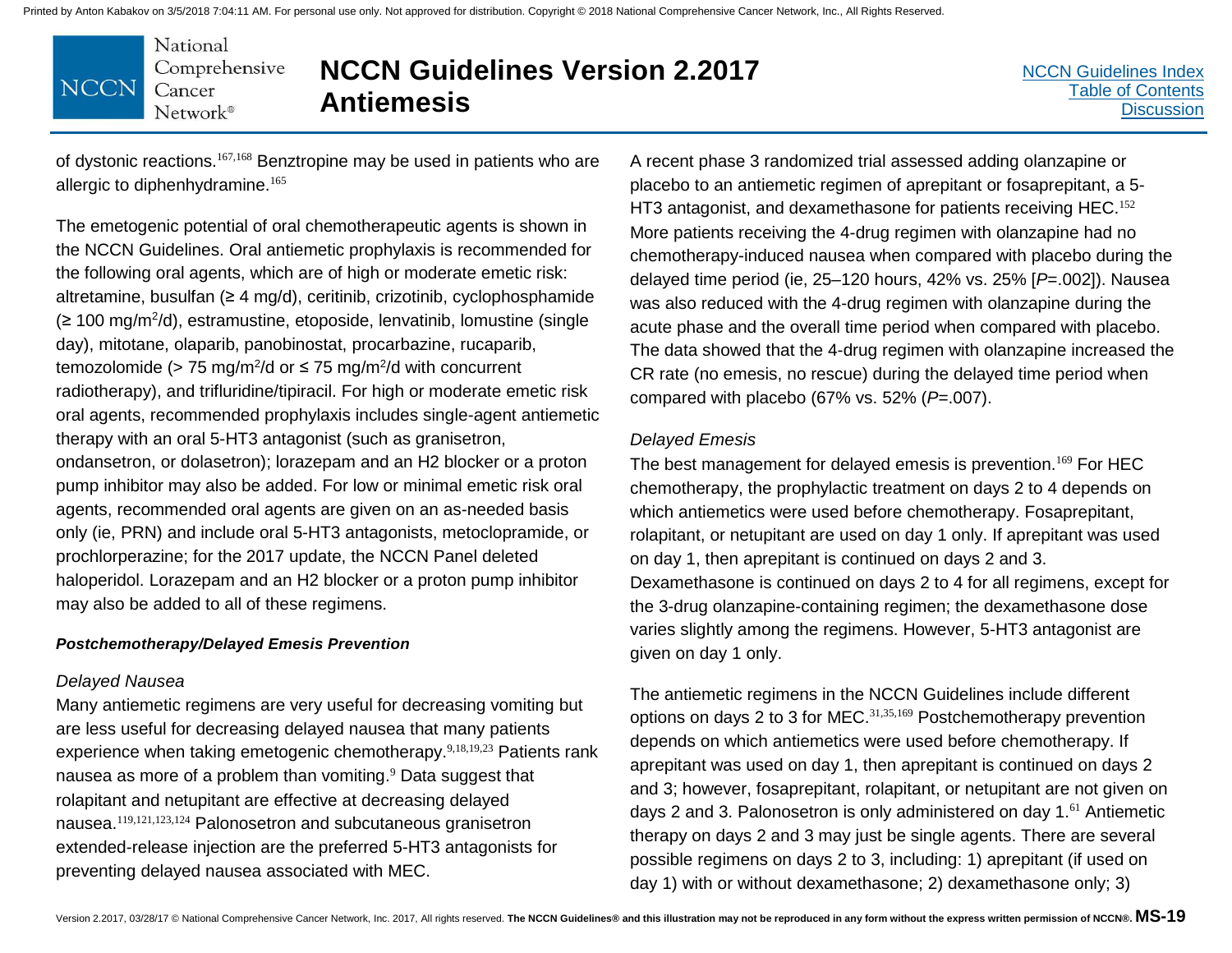National Comprehensive **NCCN** Cancer  $Network^{\circ}$ 

# **NCCN Guidelines Version 2.2017 Antiemesis**

[NCCN Guidelines Index](http://nccn.org) [Table of Contents](#page-2-0) **[Discussion](#page-24-0)** 

ondansetron, granisetron, or dolasetron only (if no NK1 RA was given on day 1); or 4) olanzapine only.<sup>169</sup> Each of these regimens may also include lorazepam and an H2 blocker or a proton pump inhibitor. It is important to note that the doses of both aprepitant (80 mg oral) and dexamethasone (8 mg oral or intravenous) are decreased when used on days 2 to 3 (when compared with the doses given on day 1).

#### **Breakthrough Treatment**

Breakthrough nausea or emesis presents a difficult situation, because refractory ongoing nausea and/or vomiting is often challenging to reverse (see *Principles for Managing Breakthrough Emesis* in the NCCN Guidelines for Antiemesis). Generally, it is much easier to prevent nausea and/or vomiting than to treat it. Thus, routine aroundthe-clock administration of antiemetics should be strongly considered to prevent emesis, rather than PRN (as required) dosing. The general principle of breakthrough treatment is to add an additional agent as needed from a different drug class.<sup>31</sup> Some patients may require several agents using different mechanisms of action. The oral route may not be feasible because of ongoing vomiting; therefore, rectal, topical, subcutaneous, or intravenous therapy is often required. Multiple concurrent agents, perhaps in alternating schedules or by alternating routes, may be necessary. Another option is to consider changing from an NK1-containing regimen to an olanzapine-containing prophylactic regimen, or vice versa, prior to the next cycle of chemotherapy. Olanzapine is possibly more effective than standard NK1-antagonist– containing regimens for preventing nausea.17,150,151

Haloperidol, metoclopramide, olanzapine, scopolamine transdermal patch, corticosteroids, and agents such as lorazepam may be incorporated for breakthrough treatment. In a randomized study, the effectiveness of olanzapine (10 mg/d oral for 3 days) as treatment for

breakthrough emesis was compared with metoclopramide in patients treated with HEC who developed breakthrough emesis or nausea despite antiemetic prophylaxis (comprising palonosetron, dexamethasone, and fosaprepitant;  $n = 108$  evaluable).<sup>170</sup> Patients were observed for emesis and nausea during the 72 hours after treatment with olanzapine or metoclopramide. During this observation period, more patients had no emesis (70% vs. 31%; *P*<.01) and no nausea (68% vs. 23%; *P*<.01) with olanzapine than with metoclopramide.<sup>170</sup> Thus, olanzapine was more effective in controlling breakthrough emesis and nausea compared with metoclopramide in this patient population. The MASCC/ESMO Guidelines recommend olanzapine for breakthrough emesis.<sup>171</sup> For the 2017 update, the NCCN Panel revised the recommendation for olanzapine for breakthrough emesis to a category 1 (from category 2A) if olanzapine was not used on days 1 to 4 as part of a prophylactic regimen. This category 1 recommendation is based on the magnitude of superiority shown over another rescue agent in a double-blind, randomized, prospective trial.

Dronabinol and nabilone (which are cannabinoids) are approved by the FDA for refractory nausea and vomiting when patients have not responded to conventional antiemetic agents. Before administering the next cycle of chemotherapy, the patient should be reassessed for other possible non-chemotherapy-related reasons for breakthrough emesis with the current cycle (eg, brain metastases, electrolyte abnormalities, tumor infiltration of the bowel or other GI abnormality, excessive secretions [eg, seen in patients with head and neck cancer], other comorbidities; see *Principles for Managing Breakthrough Emesis* and *Principles of Emesis Control for the Cancer Patient* in the NCCN Guidelines for Antiemesis). Adequate hydration or fluid repletion should be ensured, and any possible electrolyte abnormalities should be assessed and corrected.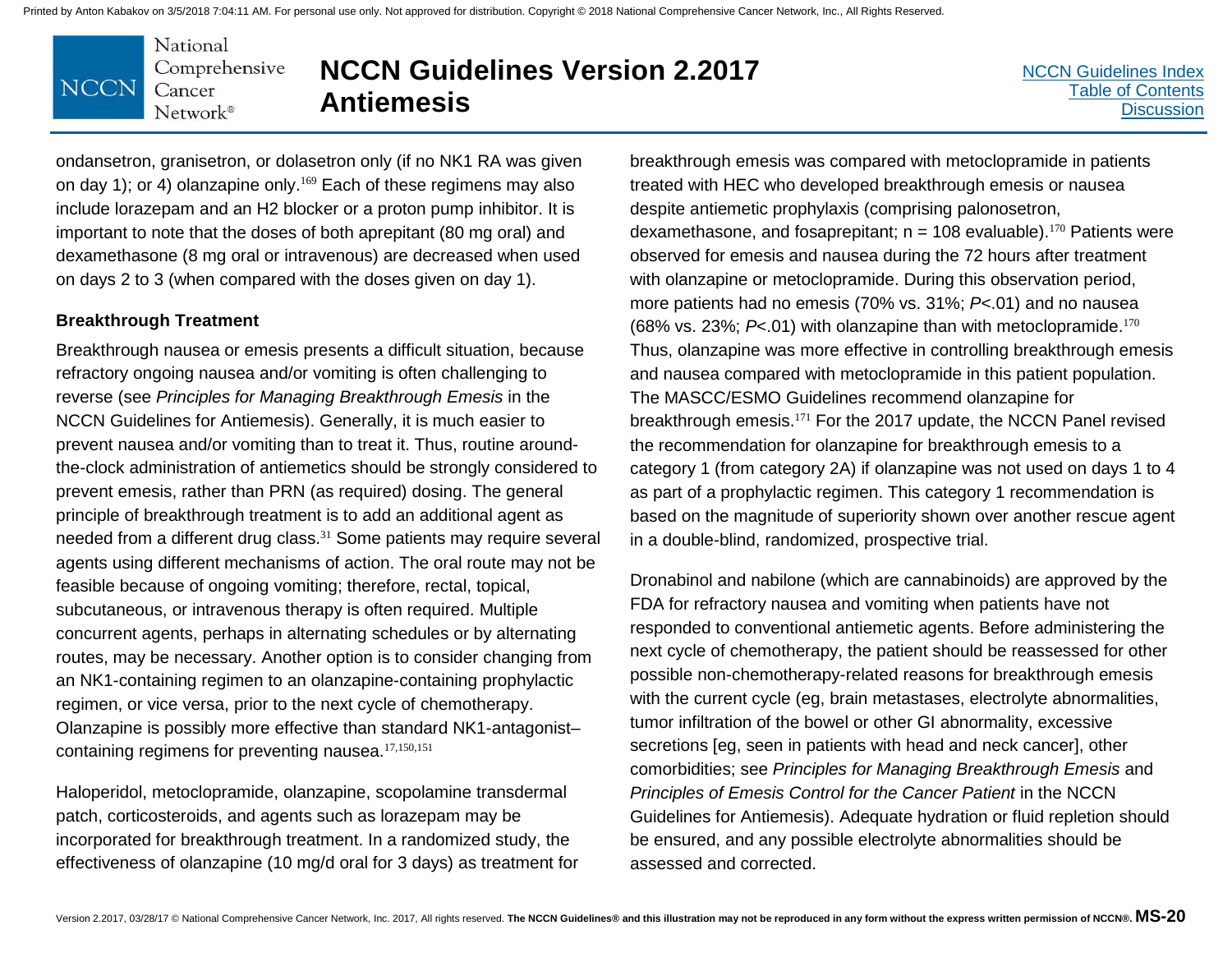

# **NCCN Guidelines Version 2.2017 Antiemesis**

[NCCN Guidelines Index](http://nccn.org) [Table of Contents](#page-2-0) **[Discussion](#page-24-0)** 

In addition, before the next cycle of chemotherapy, the antiemetic regimen (both the day 1 and postchemotherapeutic) that did not protect the patient during the present cycle should be assessed and alternatives should be considered (see *Principles for Managing Breakthrough Emesis* in the NCCN Guidelines for Antiemesis). Because patients sometimes have difficulty discriminating heartburn from nausea, use of antacid therapy (eg, proton pump inhibitors, H2 blockers) should be considered.

#### **Radiation-Induced Nausea and/or Vomiting**

Prophylaxis for RT-induced nausea and/or vomiting is based on the site of RT and whether it is combined with chemotherapy. 33,172,173 When RT is combined with chemotherapy, prophylaxis is dictated by the emetogenic potential of the chemotherapy regimen. MASCC/ESMO guidelines state that total body irradiation is associated with the highest risk for emesis and that upper abdominal RT is associated with moderate risk.<sup>33</sup> A meta-analysis suggests that 5-HT3 antagonists are the preferred agents for preventing RT-induced vomiting.<sup>174</sup>

Patients undergoing RT to the upper abdomen may receive antiemetic prophylaxis with oral ondansetron or oral granisetron, with or without oral dexamethasone.8,33 A randomized study compared oral ondansetron with placebo in patients receiving daily fractionated radiotherapy including the abdomen. In this study, 67% of patients given ondansetron had complete control of emesis compared with 45% of patients who received placebo  $(P < .05)$ .<sup>175</sup> A study showed that the addition of oral dexamethasone (4 mg daily) to the ondansetron regimen decreases emesis and nausea, although the effect is modest.<sup>176</sup> Another randomized study in patients receiving radiotherapy to the upper abdomen found that oral granisetron decreased emesis and nausea when compared with placebo.<sup>177</sup>

Patients undergoing total body irradiation may receive antiemetic prophylaxis with either ondansetron or granisetron; either agent can be given with or without oral dexamethasone.<sup>8,33,178</sup> Treatment of breakthrough RT-induced emesis is similar to chemotherapy-induced emesis. Patients who experience breakthrough nausea and/or vomiting may be treated with a different class of agent, or with ondansetron or granisetron if they did not receive primary prophylaxis (see *Breakthrough Treatment for Chemotherapy-Induced Nausea/Vomiting* in the NCCN Guidelines for Antiemesis).

#### **Anticipatory Nausea and/or Vomiting**

About 20% of patients develop anticipatory nausea and/or vomiting. However, the rate of anticipatory nausea and/or vomiting appears to be decreasing (when compared with older studies) with current use of more effective antiemetic regimens.<sup>8</sup> The most effective way to treat anticipatory nausea and/or vomiting is to prevent it by using optimal antiemetic therapy during every cycle of treatment.<sup>31,179,180</sup> The NCCN Guidelines recommend that patients avoid strong smells that may precipitate symptoms. Behavioral therapy has been used in patients with anticipatory nausea and/or vomiting.<sup>181-186</sup> Systematic desensitization may also be helpful.<sup>182</sup> Hypnosis with guided imagery is another behavioral technique that has shown some success in treating this condition.<sup>183</sup>

The antianxiety agents, lorazepam and alprazolam, have been combined with antiemetics for anticipatory nausea and/or vomiting.180,187,188 The usual starting dose of alprazolam for anxiety is 0.5 to 1 mg orally (or lorazepam 0.5–2 mg orally), beginning on the night before treatment and then repeated the next day 1 to 2 hours before chemotherapy begins. In elderly patients, patients with debilitating disease, and patients with advanced liver disease, the usual starting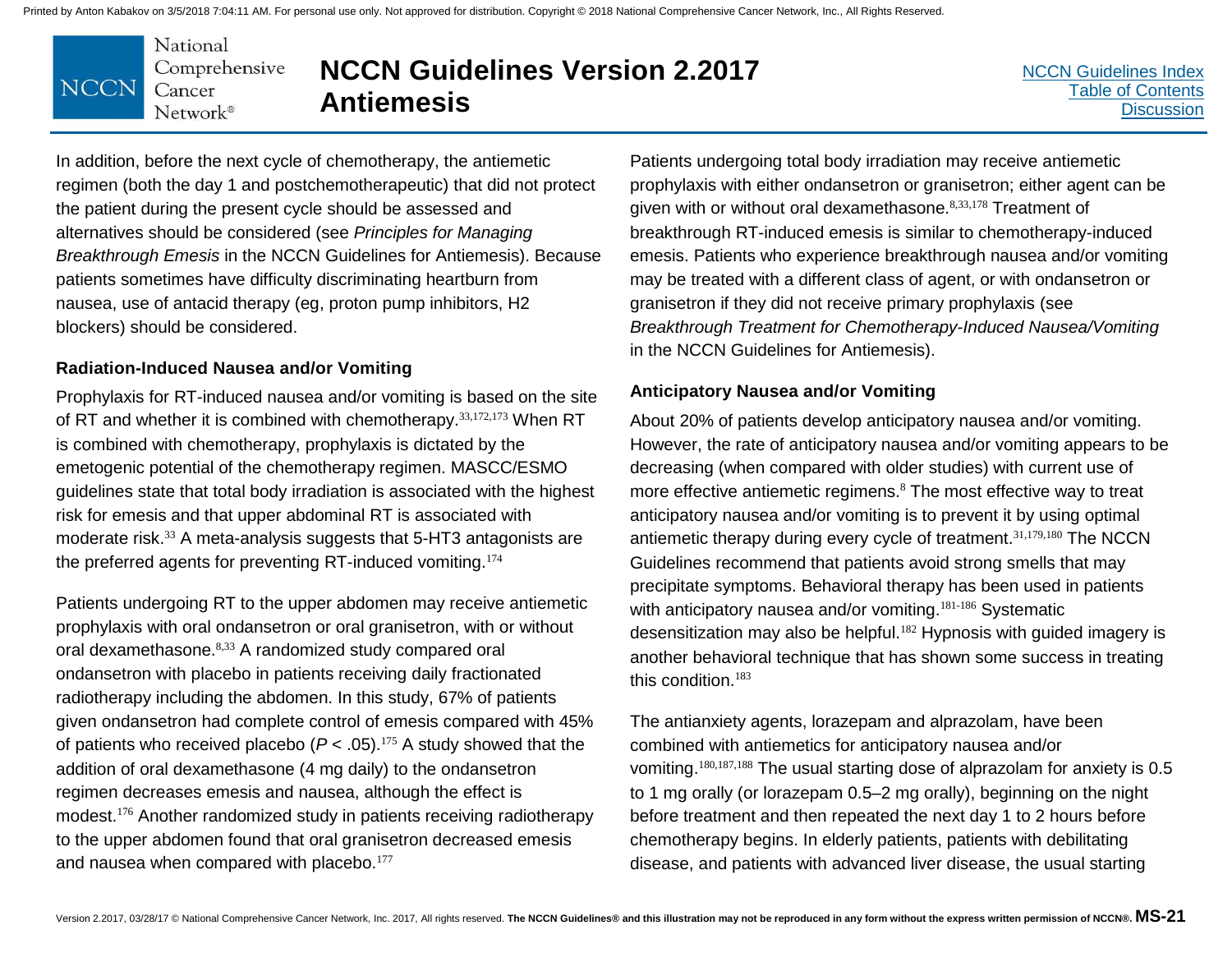

# **NCCN Guidelines Version 2.2017 Antiemesis**

dose of alprazolam or lorazepam is 0.5 mg orally for treatment of anxiety (see prescribing information). This dose may be gradually increased if needed. Note that the elderly are especially sensitive to the effects of benzodiazepines. The dose should be gradually reduced when decreasing or discontinuing alprazolam therapy.

#### **Multiday Emetogenic Chemotherapy Regimens**

Patients receiving multiday chemotherapy are at risk for both acute and delayed nausea and/or vomiting based on the emetogenic potential of the individual chemotherapy agents and their sequence.  $31,189-193$  It is difficult to recommend a specific antiemetic regimen for each day, especially because acute and delayed emesis may overlap after the initial day of chemotherapy until the last day of chemotherapy. The period of risk for delayed emesis following completion of chemotherapy also depends on the specific regimen and the emetogenic potential of the last chemotherapy agent administered in the regimen. For multidrug regimens, antiemetic therapy should be selected based on the drug with the highest emetic risk. General principles for managing multiday emetogenic chemotherapy regimens recommended by the NCCN Panel are described in the algorithm (see *Principles of Managing Multiday Emetogenic Chemotherapy Regimens* in the NCCN Guidelines for Antiemesis).

#### *5-HT3 Antagonists*

For antiemetic prophylaxis of multiday emetogenic chemotherapy regimens (eg, cisplatin-containing regimens), the combination of a 5-HT3 antagonist with dexamethasone has been the standard treatment.8,31 Dexamethasone should be administered once daily either orally or intravenously for every day of MEC or HEC and continued for 2 to 3 days after chemotherapy for regimens that are likely to cause significant delayed emesis. However, dexamethasone should not be added when the chemotherapy regimen already includes a

corticosteroid. The use of steroids as an antiemetic is not recommended when using treatment regimens containing drugs that elicit an immune response such as aldesleukin, interferon, ipilimumab, nivolumab, atezolizumab, or pembrolizumab.<sup>194</sup>

A 5-HT3 antagonist should be administered each day before the first dose of MEC or HEC. Intravenous palonosetron may be used before the start of a 3-day chemotherapy regimen instead of multiple daily doses of oral or intravenous 5-HT3 antagonists.<sup>195,196</sup> Repeat dosing of palonosetron (0.25 mg intravenous) is likely to be safe, based on the dose ranging phase 2 trial and the 3 phase 3 trials using palonosetron as a single fixed dose (0.75 mg intravenous).<sup>58,60,61,197</sup> Compared to the approved dose of palonosetron of 0.25 mg intravenous, these higher doses were not associated with significantly different adverse events.

The need for repeat dosing with palonosetron, either daily or less frequently, in the setting of multiday chemotherapy is not yet known. In one study, patients receiving highly emetogenic multiday cisplatinbased chemotherapy for testicular cancer  $(N = 41)$  received multiday dosing of palonosetron (0.25 mg intravenous on days 1, 3, and 5) and dexamethasone, which prevented nausea and emesis in most patients on days 1 to 5 (51%) and on days 6 to 9 (83%); the most common adverse events were mild headache and constipation.<sup>198</sup> A study assessed palonosetron given for 1, 2, or 3 days in combination with dexamethasone for patients receiving multiday high-dose chemotherapy prior to stem cell transplantation for multiple myeloma ( $N = 73$ ); during the 7-day emesis prevention period, about 40% to 45% of patients had no emesis (with no differences observed between palonosetron treatment groups), and no serious adverse events were reported. However, even among the patients who received either 2 or 3 days of palonosetron, only 20% had a CR (ie, emesis free without rescue medication).<sup>105</sup> Another study found that a palonosetron/dexamethasone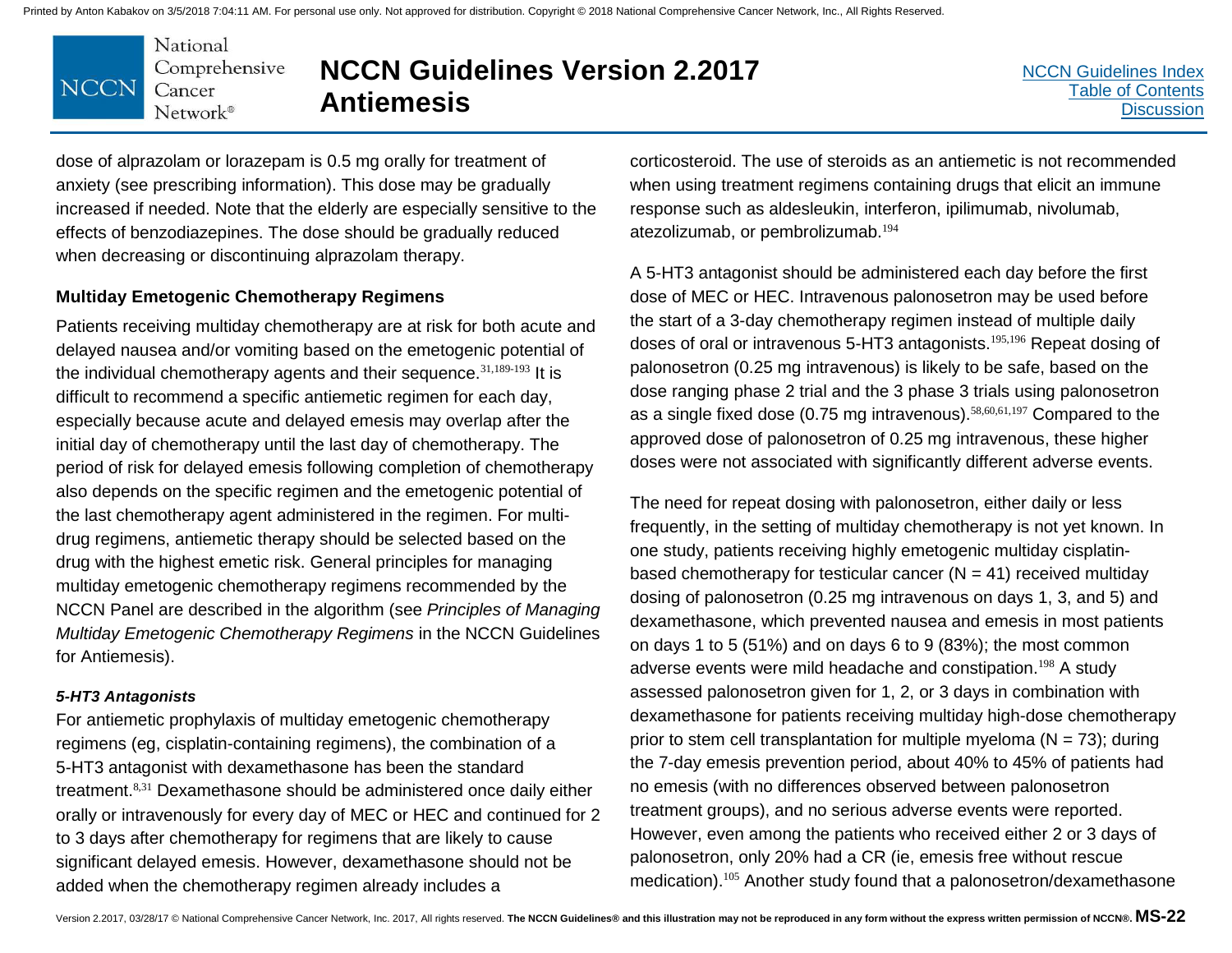National Comprehensive **NCCN** Cancer Network®

# **NCCN Guidelines Version 2.2017 Antiemesis**

[NCCN Guidelines Index](http://nccn.org) [Table of Contents](#page-2-0) **[Discussion](#page-24-0)** 

regimen appeared to be more effective for multiday chemotherapy than an ondansetron/dexamethasone regimen; patients received a second dose of palonosetron for breakthrough emesis, which was effective in 67% of patients who experienced nausea or vomiting.<sup>195</sup> A review also cited the value of palonosetron for patients receiving multiday chemotherapy.<sup>199</sup> Further studies are needed to define whether a need exists for repeat dosing of palonosetron in the setting of multiday chemotherapy.

#### *NK1 RAs*

The potential role of NK1 RAs in the antiemetic management of multiday chemotherapy regimens has been investigated in several studies.<sup>124</sup> In one study, the addition of aprepitant to granisetron and dexamethasone was evaluated in patients receiving multiday HEC and MEC ( $N = 78$ ). In this study, the 3-drug antiemetic regimen was given during chemotherapy, and aprepitant and dexamethasone were given for an additional 2 days following chemotherapy.<sup>200</sup> A CR (during the time period from day 1 until 5 days after chemotherapy) was observed in 58% and 73% of patients who received antiemetic regimens for HEC and MEC, respectively.<sup>200</sup> In a multicenter phase 2 study, an extended 7-day regimen with aprepitant (125 mg oral day 1, 80 mg oral days 2–7) combined with a 5-HT3 antagonist (days 1–5) and dexamethasone (8 mg oral days 1–8) was evaluated in patients with germ cell tumors undergoing chemotherapy cycles with 5-day cisplatin-based regimens  $(N = 50)$ <sup>201</sup> During cycle 1 of chemotherapy, 96% of patients had no emesis on day 1 and 82% had no emesis during days 1 to 7. In addition, 71% had no nausea on day 1 of cycle 1, and 27% had no nausea during days 1 to 7. Over 80% of patients had no emesis on any given day of any given chemotherapy cycle. No unexpected or serious adverse events were reported.<sup>201</sup>

In a randomized phase 3 trial, the efficacy of adding aprepitant (vs. placebo) to an antiemetic regimen with a 5-HT3 antagonist and dexamethasone was evaluated in patients with testicular cancer undergoing 2 cycles of a 5-day cisplatin combination chemotherapy regimen ( $n = 69$  evaluable).<sup>202</sup> Patients were randomized to receive aprepitant (125 mg oral day 3, 80 mg oral days 4–7) or placebo, combined with a 5-HT3 antagonist (days 1–5) and dexamethasone (20 mg days 1, 2) during the first cycle, and then crossed over to the opposite antiemetic regimen during the second cycle of chemotherapy. Thus, patients served as their own controls after receiving either aprepitant or placebo for cycle 1. Palonosetron was excluded from the options for 5-HT3 antagonists due to its longer half-life.<sup>202</sup> The primary endpoint of the study was CR (no emetic episodes and no rescue medication) during the overall study period (days 1–8). The CR rate for the overall study period was significantly higher with aprepitant compared with placebo (42% vs. 13%; *P*<.001). The CR rates were also higher with aprepitant during the acute phase (days 1–5; 47% vs. 15%; *P*<.001) and delayed phase (days 6–8; 63% vs. 35%; *P*<.001).<sup>202</sup> No statistically significant differences were observed between treatment regimens in terms of nausea (based on patient-reported visual analog scale). Importantly, no increase in toxicity with aprepitant compared with placebo was reported.<sup>202</sup>

Aprepitant may be used for multiday chemotherapy regimens likely to be moderately or highly emetogenic and associated with significant risk for delayed nausea and emesis. As per the labeled indication, aprepitant should be administered 125 mg orally 1 hour prior to chemotherapy on day 1, along with a 5-HT3 antagonist and dexamethasone. Aprepitant 80 mg should be administered daily on days 2 and 3 after the start of chemotherapy along with dexamethasone.<sup>189</sup> Repeated dosing of aprepitant over multiple cycles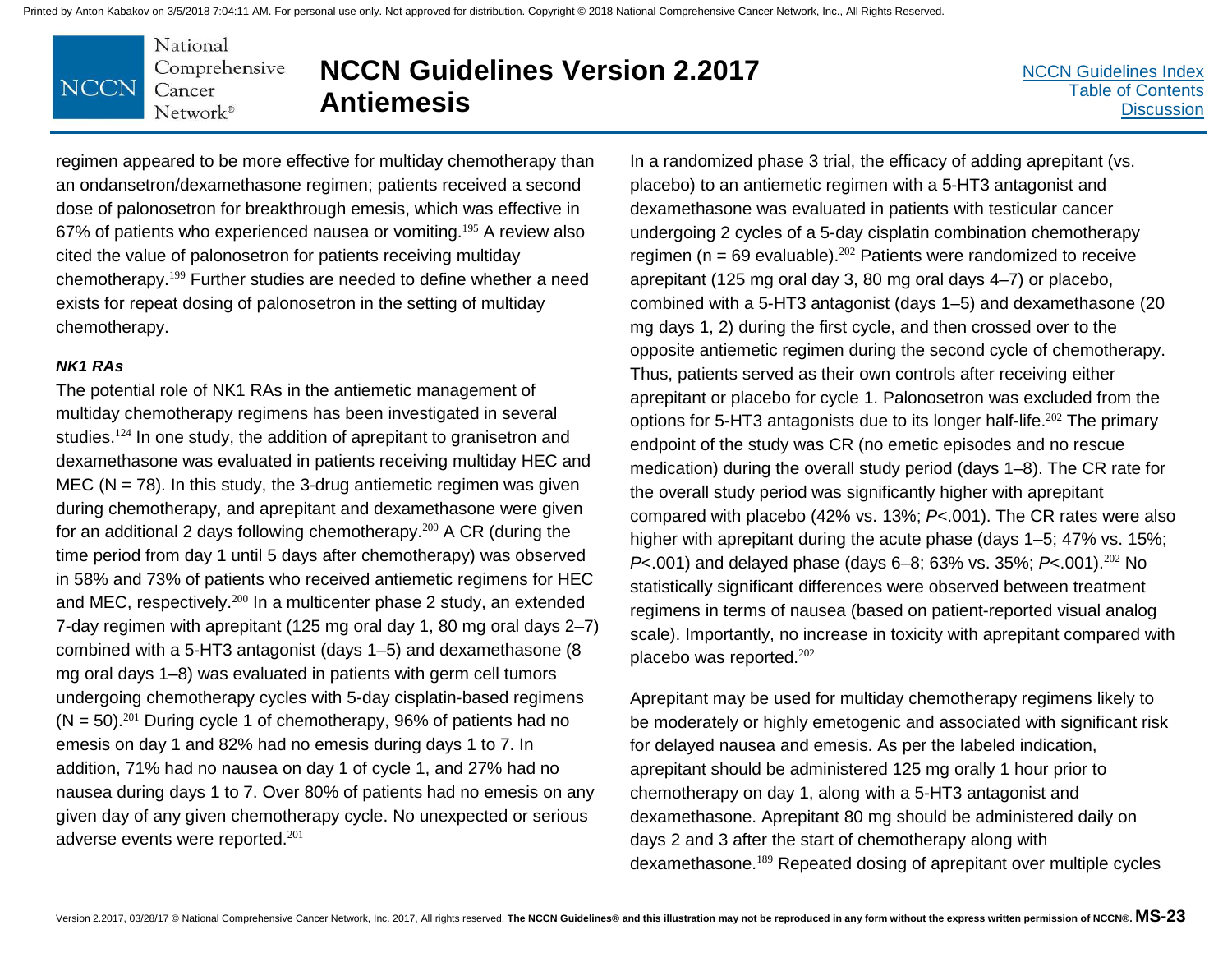

### **NCCN Guidelines Version 2.2017 Antiemesis**

[NCCN Guidelines Index](http://nccn.org) [Table of Contents](#page-2-0) **[Discussion](#page-24-0)** 

of cisplatin-based chemotherapy appears to be feasible and well tolerated; importantly, protection from emesis and from significant nausea was maintained during the subsequent cycles of emetogenic chemotherapy.189,202 Based on smaller studies, aprepitant 80 mg may be safely administered beyond day 3 of initiating chemotherapy.<sup>114,201</sup> Alternatively, for HEC regimens, fosaprepitant 150 mg intravenous with dexamethasone may be given on day 1, with no need for oral aprepitant on days 2 and 3, with recommended dosing of dexamethasone on days 2 to 4. Data are not available for repeat dosing of fosaprepitant, netupitant, or rolapitant.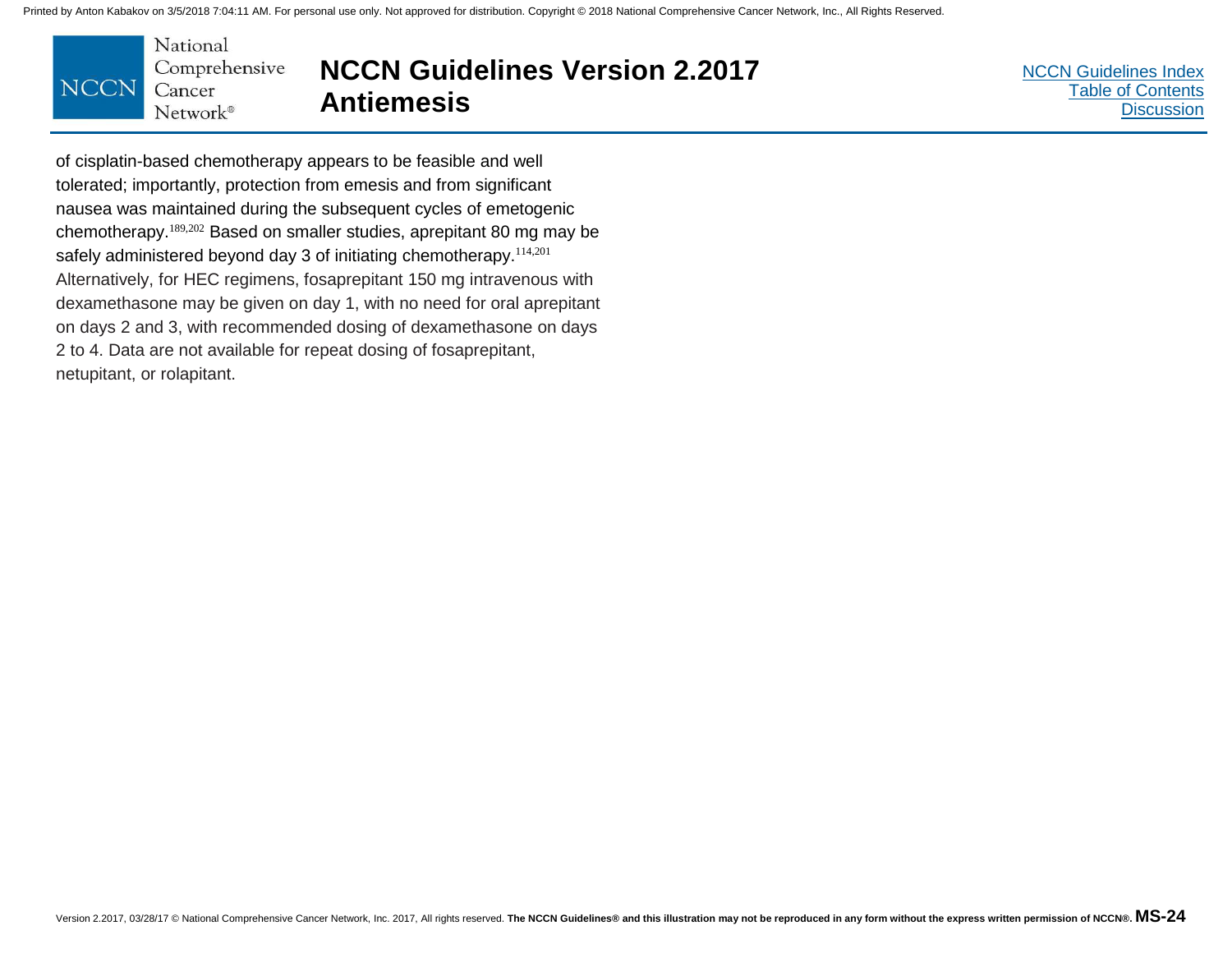National Comprehensive **NCCN** Cancer  $Network^{\circ}$ 

# **NCCN Guidelines Version 2.2017 Antiemesis**

[NCCN Guidelines Index](http://nccn.org) [Table of Contents](#page-2-0) **[Discussion](#page-24-0)** 

### **References**

1. Laszlo J. Emesis as limiting toxicity in cancer chemotherapy. In: Laszlo J, ed. Antiemetics and Cancer Chemotherapy. Baltimore, Maryland: Williams & Wilkins; 1983:1-5.

2. Ingle RJ, Burish TG, Wallston KA. Conditionability of cancer chemotherapy patients. Oncol Nurs Forum 1984;11:97-9102. Available at: http://www.ncbi.nlm.nih.gov/pubmed/6566342.

3. Mitchell EP. Gastrointestinal toxicity of chemotherapeutic agents. Semin Oncol 1992;19:566-579. Available at: http://www.ncbi.nlm.nih.gov/pubmed/1411654.

4. Richardson JL, Marks G, Levine A. The influence of symptoms of disease and side effects of treatment on compliance with cancer therapy. J Clin Oncol 1988;6:1746-1752. Available at: http://www.ncbi.nlm.nih.gov/pubmed/3183704.

5. Herrstedt J. Antiemetics: an update and the MASCC guidelines applied in clinical practice. Nat Clin Pract Oncol 2008;5:32-43. Available at: http://www.ncbi.nlm.nih.gov/pubmed/18097455.

6. Hesketh PJ, Grunberg SM, Herrstedt J, et al. Combined data from two phase III trials of the NK1 antagonist aprepitant plus a 5HT 3 antagonist and a corticosteroid for prevention of chemotherapy-induced nausea and vomiting: effect of gender on treatment response. Support Care Cancer 2006;14:354-360. Available at: http://www.ncbi.nlm.nih.gov/pubmed/16450086.

7. Hesketh PJ, Kris MG, Grunberg SM, et al. Proposal for classifying the acute emetogenicity of cancer chemotherapy. J Clin Oncol 1997;15:103-109. Available at: http://www.ncbi.nlm.nih.gov/pubmed/8996130.

8. Roila F, Herrstedt J, Aapro M, et al. Guideline update for MASCC and ESMO in the prevention of chemotherapy- and radiotherapy-induced nausea and vomiting: results of the Perugia consensus conference. Ann

Oncol 2010;21 Suppl 5:v232-243. Available at: http://www.ncbi.nlm.nih.gov/pubmed/20555089.

9. Ng TL, Hutton B, Clemons M. Chemotherapy-induced nausea and vomiting: time for more emphasis on nausea? Oncologist 2015;20:576- 583. Available at: http://www.ncbi.nlm.nih.gov/pubmed/25948677.

10. Grunberg SM, Warr D, Gralla RJ, et al. Evaluation of new antiemetic agents and definition of antineoplastic agent emetogenicity-state of the art. Support Care Cancer 2010;19:S43-47. Available at: http://www.ncbi.nlm.nih.gov/pubmed/20972805.

11. Roscoe JA, Morrow GR, Colagiuri B, et al. Insight in the prediction of chemotherapy-induced nausea. Support Care Cancer 2010;18:869- 876. Available at: http://www.ncbi.nlm.nih.gov/pubmed/19701781.

12. American Gastroenterological Association medical position statement: nausea and vomiting. Gastroenterology 2001;120:261-263. Available at: http://www.ncbi.nlm.nih.gov/pubmed/11208735.

13. Craig JB, Powell BL. The management of nausea and vomiting in clinical oncology. Am J Med Sci 1987;293:34-44. Available at: http://www.ncbi.nlm.nih.gov/pubmed/3544842.

14. Borison HL, Wang SC. Physiology and pharmacology of vomiting. Pharmacol Rev 1953;5:193-230. Available at: http://www.ncbi.nlm.nih.gov/pubmed/13064033.

15. Seigel LJ, Longo DL. The control of chemotherapy-induced emesis. Ann Intern Med 1981;95:352-359. Available at: http://www.ncbi.nlm.nih.gov/pubmed/7023313.

16. Dodds LJ. The control of cancer chemotherapy-induced nausea and vomiting. J Clin Hosp Pharm 1985;10:143-166. Available at: http://www.ncbi.nlm.nih.gov/pubmed/2862166.

17. Chow R, Chiu L, Navari R, et al. Efficacy and safety of olanzapine for the prophylaxis of chemotherapy-induced nausea and vomiting (CINV) as reported in phase I and II studies: a systematic review.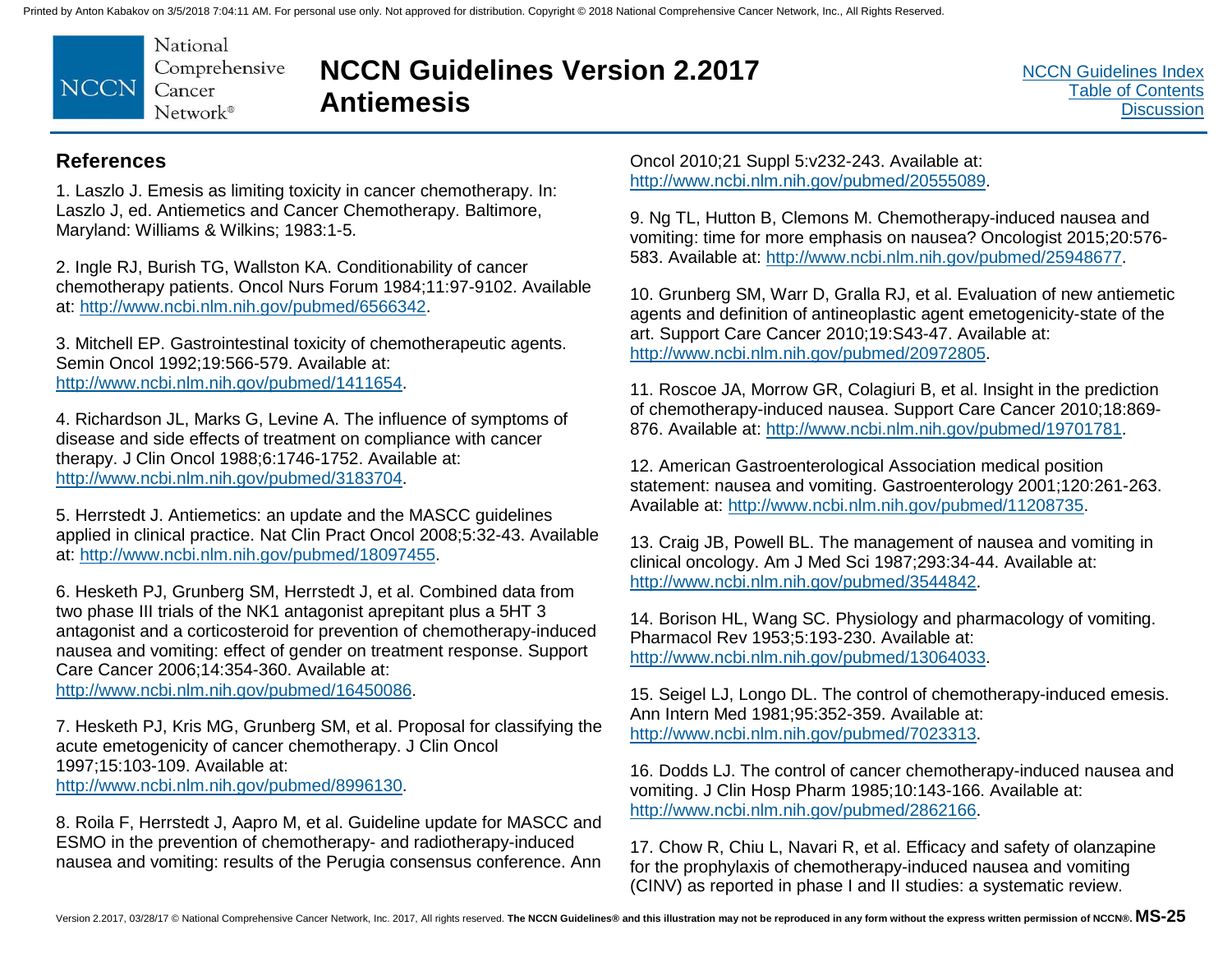National Comprehensive **NCCN** Cancer Network<sup>®</sup>

# **NCCN Guidelines Version 2.2017 Antiemesis**

Support Care Cancer 2016;24:1001-1008. Available at: http://www.ncbi.nlm.nih.gov/pubmed/26530228.

18. Morrow GR, Navari RM, Rugo HS. Clinical roundtable monograph: New data in emerging treatment options for chemotherapy-induced nausea and vomiting. Clin Adv Hematol Oncol 2014;12:1-14; quiz 15. Available at: http://www.ncbi.nlm.nih.gov/pubmed/24874107.

19. Grunberg SM, Warr D, Gralla RJ, et al. Evaluation of new antiemetic agents and definition of antineoplastic agent emetogenicity--state of the art. Support Care Cancer 2011;19 Suppl 1:S43-47. Available at: http://www.ncbi.nlm.nih.gov/pubmed/20972805.

20. Aapro MS. Palonosetron as an anti-emetic and anti-nausea agent in oncology. Ther Clin Risk Manag 2007;3:1009-1020. Available at: http://www.ncbi.nlm.nih.gov/pubmed/18516316.

21. Grunberg SM, Deuson RR, Mavros P, et al. Incidence of chemotherapy-induced nausea and emesis after modern antiemetics. Cancer 2004;100:2261-2268. Available at: http://www.ncbi.nlm.nih.gov/pubmed/15139073.

22. Hickok JT, Roscoe JA, Morrow GR, et al. 5-Hydroxytryptaminereceptor antagonists versus prochlorperazine for control of delayed nausea caused by doxorubicin: a URCC CCOP randomised controlled trial. Lancet Oncol 2005;6:765-772. Available at: http://www.ncbi.nlm.nih.gov/pubmed/16198982.

23. Singh P, Yoon SS, Kuo B. Nausea: a review of pathophysiology and therapeutics. Therap Adv Gastroenterol 2016;9:98-112. Available at: http://www.ncbi.nlm.nih.gov/pubmed/26770271.

24. Quigley EM, Hasler WL, Parkman HP. AGA technical review on nausea and vomiting. Gastroenterology 2001;120:263-286. Available at: http://www.ncbi.nlm.nih.gov/pubmed/11208736.

25. Warr DG, Street JC, Carides AD. Evaluation of risk factors predictive of nausea and vomiting with current standard-of-care antiemetic treatment: analysis of phase 3 trial of aprepitant in patients receiving adriamycin-cyclophosphamide-based chemotherapy. Support Care Cancer 2011;19:807-813. Available at: http://www.ncbi.nlm.nih.gov/pubmed/20461438.

26. Kris MG, Gralla RJ, Clark RA, et al. Incidence, course, and severity of delayed nausea and vomiting following the administration of highdose cisplatin. J Clin Oncol 1985;3:1379-1384. Available at: http://www.ncbi.nlm.nih.gov/pubmed/4045527.

27. Roila F, Boschetti E, Tonato M, et al. Predictive factors of delayed emesis in cisplatin-treated patients and antiemetic activity and tolerability of metoclopramide or dexamethasone. A randomized singleblind study. Am J Clin Oncol 1991;14:238-242. Available at: http://www.ncbi.nlm.nih.gov/pubmed/2031511.

28. Moher D, Arthur AZ, Pater JL. Anticipatory nausea and/or vomiting. Cancer Treat Rev 1984;11:257-264. Available at: http://www.ncbi.nlm.nih.gov/pubmed/6151870.

29. Jacobsen PB, Redd WH. The development and management of chemotherapy-related anticipatory nausea and vomiting. Cancer Invest 1988;6:329-336. Available at: http://www.ncbi.nlm.nih.gov/pubmed/3048577.

30. Morrow GR. Clinical characteristics associated with the development of anticipatory nausea and vomiting in cancer patients undergoing chemotherapy treatment. J Clin Oncol 1984;2:1170-1176. Available at: http://www.ncbi.nlm.nih.gov/pubmed/6491699.

31. Roila F, Hesketh PJ, Herrstedt J. Prevention of chemotherapy- and radiotherapy-induced emesis: results of the 2004 Perugia International Antiemetic Consensus Conference. Ann Oncol 2006;17:20-28. Available at: http://www.ncbi.nlm.nih.gov/pubmed/16314401.

32. Navari RM. Management of chemotherapy-induced nausea and vomiting : focus on newer agents and new uses for older agents. Drugs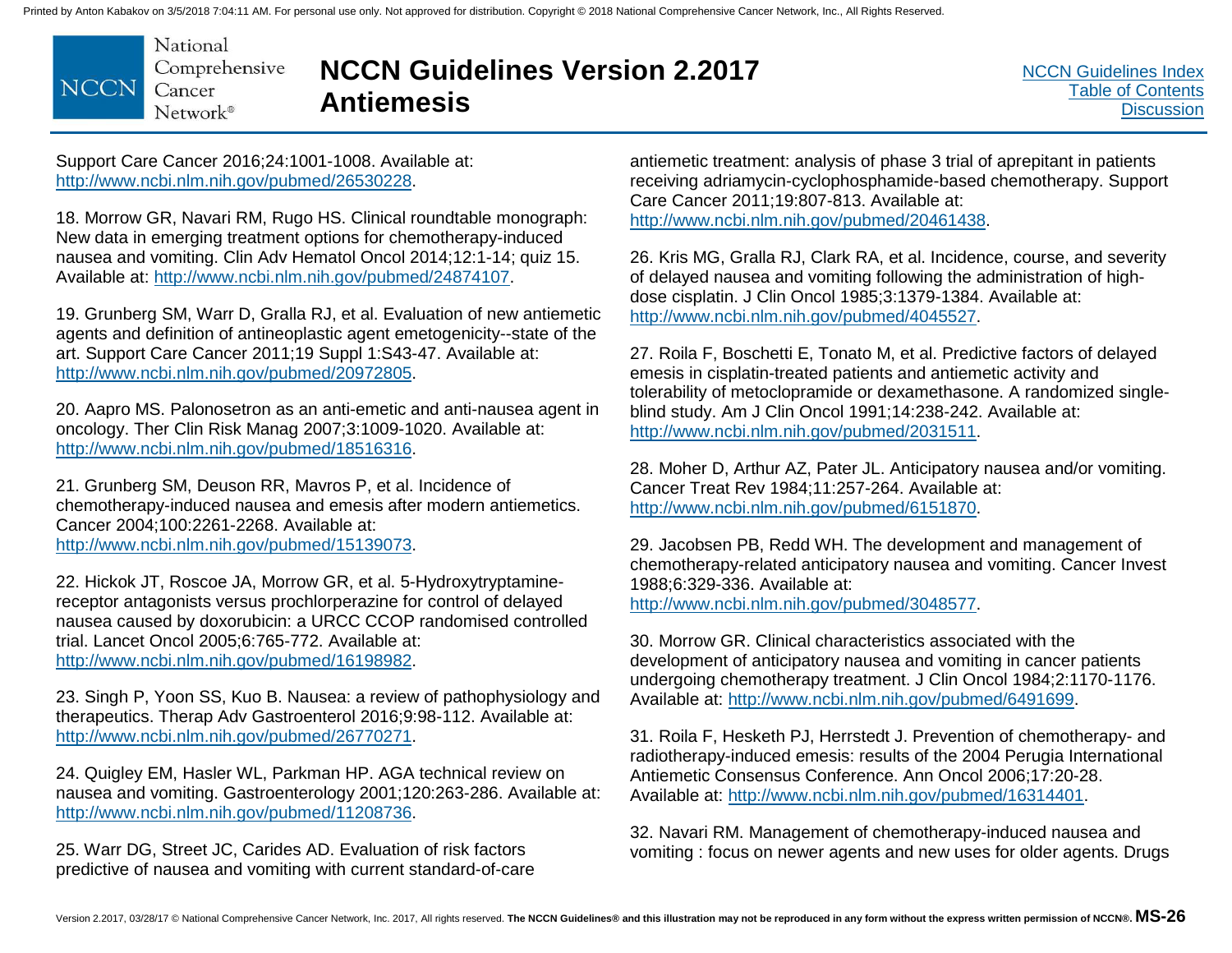National Comprehensive **NCCN** Cancer Network®

### **NCCN Guidelines Version 2.2017 Antiemesis**

[NCCN Guidelines Index](http://nccn.org) [Table of Contents](#page-2-0) **[Discussion](#page-24-0)** 

2013;73:249-262. Available at: http://www.ncbi.nlm.nih.gov/pubmed/23404093.

33. Feyer PC, Maranzano E, Molassiotis A, et al. Radiotherapy-induced nausea and vomiting (RINV): MASCC/ESMO guideline for antiemetics in radiotherapy: update 2009. Support Care Cancer 2010. Available at: http://www.ncbi.nlm.nih.gov/pubmed/20697746.

34. Harding R, Young R, Anno G. Radiotherapy-induced emesis. In: Andrews P, Sanger G, eds. Emesis in Anti-Cancer Therapy. London: Chapman & Hall Medical; 1993:163-178.

35. Kris MG, Hesketh PJ, Somerfield MR, et al. American Society of Clinical Oncology guideline for antiemetics in oncology: update 2006. J Clin Oncol 2006;24:2932-2947. Available at: http://www.ncbi.nlm.nih.gov/pubmed/16717289.

36. Laszlo J. Treatment of nausea and vomiting caused by cancer chemotherapy. Cancer Treat Rev 1982;9 Suppl B:3-9. Available at: http://www.ncbi.nlm.nih.gov/pubmed/6299552.

37. Strum SB, McDermed JE, Pileggi J, et al. Intravenous metoclopramide: prevention of chemotherapy-induced nausea and vomiting. A preliminary evaluation. Cancer 1984;53:1432-1439. Available at: http://www.ncbi.nlm.nih.gov/pubmed/6692333.

38. Lindley CM, Bernard S, Fields SM. Incidence and duration of chemotherapy-induced nausea and vomiting in the outpatient oncology population. J Clin Oncol 1989;7:1142-1149. Available at: http://www.ncbi.nlm.nih.gov/pubmed/2787840.

39. Aapro M. Methodological issues in antiemetic studies. Invest New Drugs 1993;11:243-253. Available at: http://www.ncbi.nlm.nih.gov/pubmed/8157467.

40. Grunberg SM, Osoba D, Hesketh PJ, et al. Evaluation of new antiemetic agents and definition of antineoplastic agent emetogenicity-- an update. Support Care Cancer 2005;13:80-84. Available at: http://www.ncbi.nlm.nih.gov/pubmed/15599601.

41. Hesketh PJ, Gandara DR. Serotonin antagonists: a new class of antiemetic agents. J Natl Cancer Inst 1991;83:613-620. Available at: http://www.ncbi.nlm.nih.gov/pubmed/1850806.

42. Andrews PL, Bhandari P, Davey PT, et al. Are all 5-HT3 receptor antagonists the same? Eur J Cancer 1992;28A Suppl 1:2-6. Available at: http://www.ncbi.nlm.nih.gov/pubmed/1320915.

43. Grunberg SM, Koeller JM. Palonosetron: a unique 5-HT3-receptor antagonist for the prevention of chemotherapy-induced emesis. Expert Opin Pharmacother 2003;4:2297-2303. Available at: http://www.ncbi.nlm.nih.gov/pubmed/14640928.

44. Grunberg SM, Stevenson LL, Russell CA, McDermed JE. Dose ranging phase I study of the serotonin antagonist GR38032F for prevention of cisplatin-induced nausea and vomiting. J Clin Oncol 1989;7:1137-1141. Available at: http://www.ncbi.nlm.nih.gov/pubmed/2526864.

45. Chevallier B. Efficacy and safety of granisetron compared with highdose metoclopramide plus dexamethasone in patients receiving highdose cisplatin in a single-blind study. The Granisetron Study Group. Eur J Cancer 1990;26 Suppl 1:S33-36. Available at: http://www.ncbi.nlm.nih.gov/pubmed/2169784.

46. Cupissol DR, Serrou B, Caubel M. The efficacy of granisetron as a prophylactic anti-emetic and intervention agent in high-dose cisplatininduced emesis. Eur J Cancer 1990;26 Suppl 1:23-27. Available at: http://www.ncbi.nlm.nih.gov/pubmed/2169782.

47. De Mulder PH, Seynaeve C, Vermorken JB, et al. Ondansetron compared with high-dose metoclopramide in prophylaxis of acute and delayed cisplatin-induced nausea and vomiting. A multicenter, randomized, double-blind, crossover study. Ann Intern Med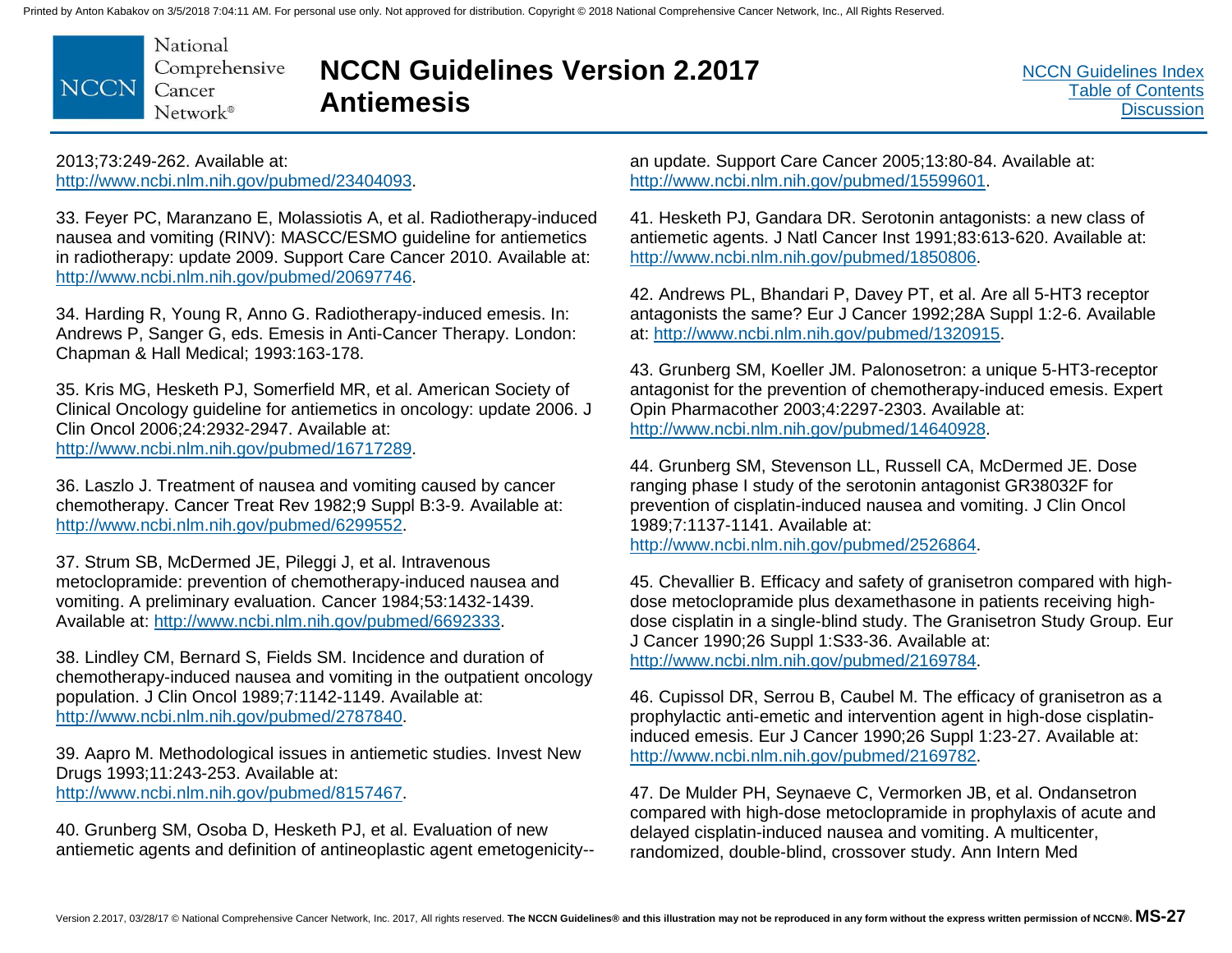National Comprehensive **NCCN** Cancer Network<sup>®</sup>

### **NCCN Guidelines Version 2.2017 Antiemesis**

[NCCN Guidelines Index](http://nccn.org) [Table of Contents](#page-2-0) **[Discussion](#page-24-0)** 

1990;113:834-840. Available at: http://www.ncbi.nlm.nih.gov/pubmed/2146911.

48. Marty M. A comparative study of the use of granisetron, a selective 5-HT3 antagonist, versus a standard anti-emetic regimen of chlorpromazine plus dexamethasone in the treatment of cytostaticinduced emesis. The Granisetron Study Group. Eur J Cancer 1990;26 Suppl 1:S28-32. Available at:

http://www.ncbi.nlm.nih.gov/pubmed/2169783.

49. Marty M, Pouillart P, Scholl S, et al. Comparison of the 5 hydroxytryptamine3 (serotonin) antagonist ondansetron (GR 38032F) with high-dose metoclopramide in the control of cisplatin-induced emesis. N Engl J Med 1990;322:816-821. Available at: http://www.ncbi.nlm.nih.gov/pubmed/2137902.

50. Soukop M. A comparison of two dose levels of granisetron in patients receiving high-dose cisplatin. The Granisetron Study Group. Eur J Cancer 1990;26 Suppl 1:S15-19. Available at: http://www.ncbi.nlm.nih.gov/pubmed/2169779.

51. Roila F, Tonato M, Cognetti F, et al. Prevention of cisplatin-induced emesis: a double-blind multicenter randomized crossover study comparing ondansetron and ondansetron plus dexamethasone. J Clin Oncol 1991;9:675-678. Available at:

http://www.ncbi.nlm.nih.gov/pubmed/1829757.

52. Fraschini G. Antiemetic activity of ondansetron in cancer patients receiving non-cisplatin chemotherapy. Semin Oncol 1992;19:41-47. Available at: http://www.ncbi.nlm.nih.gov/pubmed/1387249.

53. Kamanabrou D. Intravenous granisetron--establishing the optimal dose. The Granisetron Study Group. Eur J Cancer 1992;28A Suppl 1:6- 11. Available at: http://www.ncbi.nlm.nih.gov/pubmed/1320919.

54. Sledge GW, Einhorn L, Nagy C, House K. Phase III double-blind comparison of intravenous ondansetron and metoclopramide as antiemetic therapy for patients receiving multiple-day cisplatin-based chemotherapy. Cancer 1992;70:2524-2528. Available at: http://www.ncbi.nlm.nih.gov/pubmed/1423181.

55. Chevallier B. The control of acute cisplatin-induced emesis--a comparative study of granisetron and a combination regimen of highdose metoclopramide and dexamethasone. Granisetron Study Group. Br J Cancer 1993;68:176-180. Available at: http://www.ncbi.nlm.nih.gov/pubmed/8391304.

56. Navari RM, Kaplan HG, Gralla RJ, et al. Efficacy and safety of granisetron, a selective 5-hydroxytryptamine-3 receptor antagonist, in the prevention of nausea and vomiting induced by high-dose cisplatin. J Clin Oncol 1994;12:2204-2210. Available at: http://www.ncbi.nlm.nih.gov/pubmed/7931490.

57. Riviere A. Dose finding study of granisetron in patients receiving high-dose cisplatin chemotherapy. The Granisetron Study Group. Br J Cancer 1994;69:967-971. Available at: http://www.ncbi.nlm.nih.gov/pubmed/8180032.

58. Aapro MS, Grunberg SM, Manikhas GM, et al. A phase III, doubleblind, randomized trial of palonosetron compared with ondansetron in preventing chemotherapy-induced nausea and vomiting following highly emetogenic chemotherapy. Ann Oncol 2006;17:1441-1449. Available at: http://www.ncbi.nlm.nih.gov/pubmed/16766588.

59. Saito M, Aogi K, Sekine I, et al. Palonosetron plus dexamethasone versus granisetron plus dexamethasone for prevention of nausea and vomiting during chemotherapy: a double-blind, double-dummy, randomised, comparative phase III trial. Lancet Oncol 2009;10:115-124. Available at: http://www.ncbi.nlm.nih.gov/pubmed/19135415.

60. Eisenberg P, Figueroa-Vadillo J, Zamora R, et al. Improved prevention of moderately emetogenic chemotherapy-induced nausea and vomiting with palonosetron, a pharmacologically novel 5-HT3 receptor antagonist: results of a phase III, single-dose trial versus dolasetron. Cancer 2003;98:2473-2482. Available at: http://www.ncbi.nlm.nih.gov/pubmed/14635083.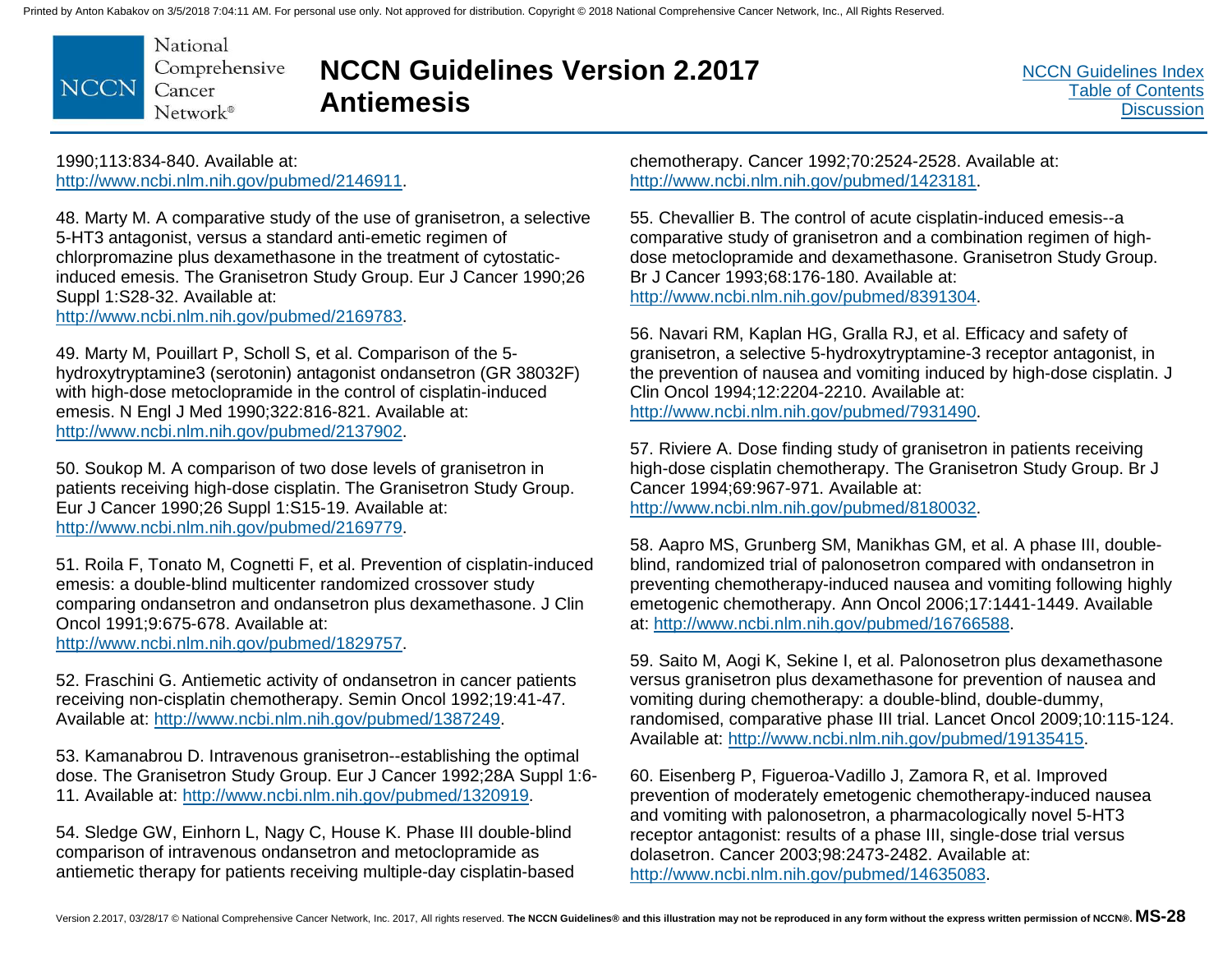National Comprehensive **NCCN** Cancer Network®

# **NCCN Guidelines Version 2.2017 Antiemesis**

61. Gralla R, Lichinitser M, Van Der Vegt S, et al. Palonosetron improves prevention of chemotherapy-induced nausea and vomiting following moderately emetogenic chemotherapy: results of a doubleblind randomized phase III trial comparing single doses of palonosetron with ondansetron. Ann Oncol 2003;14:1570-1577. Available at: http://www.ncbi.nlm.nih.gov/pubmed/14504060.

62. Bonneterre J, Hecquet B. Granisetron (IV) compared with ondansetron (IV plus oral) in the prevention of nausea and vomiting induced by moderately-emetogenic chemotherapy. A cross-over study. Bull Cancer 1995;82:1038-1043. Available at: http://www.ncbi.nlm.nih.gov/pubmed/8745670.

63. Jantunen IT, Muhonen TT, Kataja VV, et al. 5-HT3 receptor antagonists in the prophylaxis of acute vomiting induced by moderately emetogenic chemotherapy--a randomised study. Eur J Cancer 1993;29A:1669-1672. Available at:

http://www.ncbi.nlm.nih.gov/pubmed/8398291.

64. Martoni A, Angelelli B, Guaraldi M, et al. An open randomised crossover study on granisetron versus ondansetron in the prevention of acute emesis induced by moderate dose cisplatin-containing regimens. Eur J Cancer 1996;32A:82-85. Available at: http://www.ncbi.nlm.nih.gov/pubmed/8695248.

65. Gebbia V, Cannata G, Testa A, et al. Ondansetron versus granisetron in the prevention of chemotherapy-induced nausea and vomiting. Results of a prospective randomized trial. Cancer 1994;74:1945-1952. Available at: http://www.ncbi.nlm.nih.gov/pubmed/8082100.

66. Mantovani G, Maccio A, Bianchi A, et al. Comparison of granisetron, ondansetron, and tropisetron in the prophylaxis of acute nausea and vomiting induced by cisplatin for the treatment of head and neck cancer: a randomized controlled trial. Cancer 1996;77:941-948. Available at: http://www.ncbi.nlm.nih.gov/pubmed/8608488.

67. Noble A, Bremer K, Goedhals L, et al. A double-blind, randomised, crossover comparison of granisetron and ondansetron in 5-day fractionated chemotherapy: assessment of efficacy, safety and patient preference. The Granisetron Study Group. Eur J Cancer 1994;30A:1083-1088. Available at: http://www.ncbi.nlm.nih.gov/pubmed/7654434.

68. Ruff P, Paska W, Goedhals L, et al. Ondansetron compared with granisetron in the prophylaxis of cisplatin-induced acute emesis: a multicentre double-blind, randomised, parallel-group study. The Ondansetron and Granisetron Emesis Study Group. Oncology 1994;51:113-118. Available at: http://www.ncbi.nlm.nih.gov/pubmed/8265095.

69. Ondansetron versus granisetron, both combined with dexamethasone, in the prevention of cisplatin-induced emesis. Italian Group of Antiemetic Research. Ann Oncol 1995;6:805-810. Available at: http://www.ncbi.nlm.nih.gov/pubmed/8589019.

70. Navari R, Gandara D, Hesketh P, et al. Comparative clinical trial of granisetron and ondansetron in the prophylaxis of cisplatin-induced emesis. The Granisetron Study Group. J Clin Oncol 1995;13:1242- 1248. Available at: http://www.ncbi.nlm.nih.gov/pubmed/7738628.

71. Stewart A, McQuade B, Cronje JD, et al. Ondansetron compared with granisetron in the prophylaxis of cyclophosphamide-induced emesis in out-patients: a multicentre, double-blind, double-dummy, randomised, parallel-group study. Emesis Study Group for Ondansetron and Granisetron in Breast Cancer Patients. Oncology 1995;52:202-210. Available at: http://www.ncbi.nlm.nih.gov/pubmed/7715904.

72. Audhuy B, Cappelaere P, Martin M, et al. A double-blind, randomised comparison of the anti-emetic efficacy of two intravenous doses of dolasetron mesilate and granisetron in patients receiving high dose cisplatin chemotherapy. Eur J Cancer 1996;32A:807-813. Available at: http://www.ncbi.nlm.nih.gov/pubmed/9081358.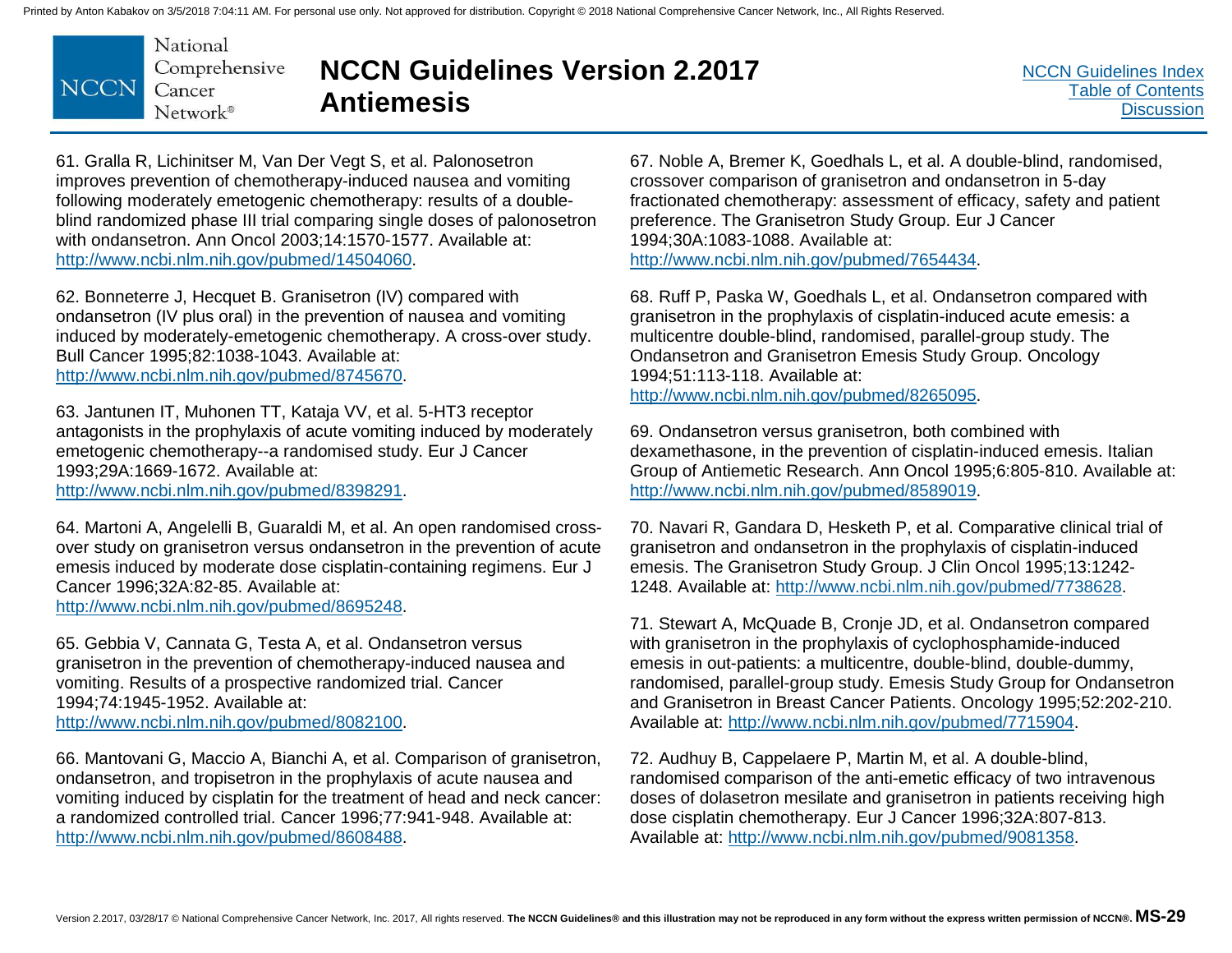National Comprehensive **NCCN** Cancer Network<sup>®</sup>

### **NCCN Guidelines Version 2.2017 Antiemesis**

[NCCN Guidelines Index](http://nccn.org) [Table of Contents](#page-2-0) **[Discussion](#page-24-0)** 

73. Fauser AA, Duclos B, Chemaissani A, et al. Therapeutic equivalence of single oral doses of dolasetron mesilate and multiple doses of ondansetron for the prevention of emesis after moderately emetogenic chemotherapy. European Dolasetron Comparative Study Group. Eur J Cancer 1996;32A:1523-1529. Available at: http://www.ncbi.nlm.nih.gov/pubmed/8911112.

74. Hesketh P, Navari R, Grote T, et al. Double-blind, randomized comparison of the antiemetic efficacy of intravenous dolasetron mesylate and intravenous ondansetron in the prevention of acute cisplatin-induced emesis in patients with cancer. Dolasetron Comparative Chemotherapy-induced Emesis Prevention Group. J Clin Oncol 1996;14:2242-2249. Available at: http://www.ncbi.nlm.nih.gov/pubmed/8708713.

75. Lofters WS, Pater JL, Zee B, et al. Phase III double-blind comparison of dolasetron mesylate and ondansetron and an evaluation of the additive role of dexamethasone in the prevention of acute and delayed nausea and vomiting due to moderately emetogenic chemotherapy. J Clin Oncol 1997;15:2966-2973. Available at: http://www.ncbi.nlm.nih.gov/pubmed/9256141.

76. Jordan K, Hinke A, Grothey A, et al. A meta-analysis comparing the efficacy of four 5-HT3-receptor antagonists for acute chemotherapyinduced emesis. Support Care Cancer 2007;15:1023-1033. Available at: http://www.ncbi.nlm.nih.gov/pubmed/17205281.

77. Billio A, Morello E, Clarke MJ. Serotonin receptor antagonists for highly emetogenic chemotherapy in adults. Cochrane Database Syst Rev 2010:CD006272. Available at: http://www.ncbi.nlm.nih.gov/pubmed/20091591.

78. Botrel TE, Clark OA, Clark L, et al. Efficacy of palonosetron (PAL) compared to other serotonin inhibitors (5-HT(3)R) in preventing chemotherapy-induced nausea and vomiting (CINV) in patients receiving moderately or highly emetogenic (MoHE) treatment: systematic review and meta-analysis. Support Care Cancer

2011;19:823-832. Available at: http://www.ncbi.nlm.nih.gov/pubmed/20495832.

79. Raftopoulos H, Cooper W, O'Boyle E, et al. Comparison of an extended-release formulation of granisetron (APF530) versus palonosetron for the prevention of chemotherapy-induced nausea and vomiting associated with moderately or highly emetogenic chemotherapy: results of a prospective, randomized, double-blind, noninferiority phase 3 trial. Support Care Cancer 2015;23:723-732. Available at: https://www.ncbi.nlm.nih.gov/pubmed/25179689.

80. Huang JQ, Zheng GF, Deuson R, et al. Do 5-hydroxytryptamine3 receptor antagonists (5-HT3) improve the antiemetic effect of dexamethasone for preventing delayed chemotherapy-induced nausea and vomiting (CINV)? A meta-analysis of randomized controlled trials [abstract]. J Clin Oncol 2004;22(Suppl 14): Abstract 6037. Available at: http://meeting.ascopubs.org/cgi/content/abstract/22/14\_suppl/6037.

81. Grote T, Hajdenberg J, Cartmell A, et al. Combination therapy for chemotherapy-induced nausea and vomiting in patients receiving moderately emetogenic chemotherapy: palonosetron, dexamethasone, and aprepitant. J Support Oncol 2006;4:403-408. Available at: http://www.ncbi.nlm.nih.gov/pubmed/17004515.

82. Grunberg SM, Dugan M, Muss H, et al. Effectiveness of a singleday three-drug regimen of dexamethasone, palonosetron, and aprepitant for the prevention of acute and delayed nausea and vomiting caused by moderately emetogenic chemotherapy. Support Care Cancer 2009;17:589-594. Available at:

http://www.ncbi.nlm.nih.gov/pubmed/19037667.

83. Longo F, Mansueto G, Lapadula V, et al. Palonosetron plus 3-day aprepitant and dexamethasone to prevent nausea and vomiting in patients receiving highly emetogenic chemotherapy. Support Care Cancer 2011;19:1159-1164. Available at: http://www.ncbi.nlm.nih.gov/pubmed/20552375.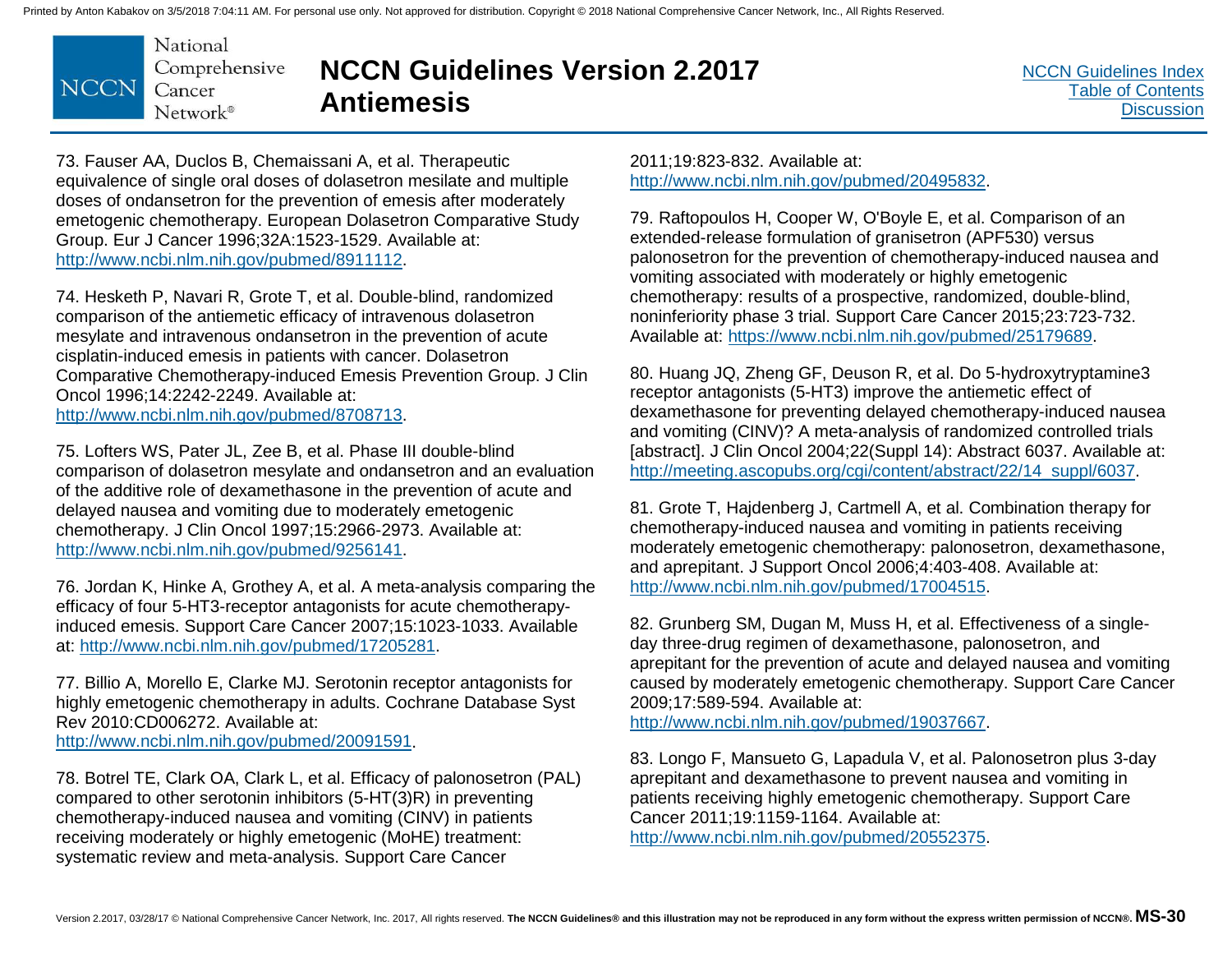

# **NCCN Guidelines Version 2.2017 Antiemesis**

[NCCN Guidelines Index](http://nccn.org) [Table of Contents](#page-2-0) **[Discussion](#page-24-0)** 

84. Miura S, Watanabe S, Sato K, et al. The efficacy of triplet antiemetic therapy with 0.75 mg of palonosetron for chemotherapy-induced nausea and vomiting in lung cancer patients receiving highly emetogenic chemotherapy. Support Care Cancer 2013. Available at: http://www.ncbi.nlm.nih.gov/pubmed/23644992.

85. Schnadig ID, Agajanian R, Dakhil C, et al. APF530 (granisetron injection extended-release) in a three-drug regimen for delayed CINV in highly emetogenic chemotherapy. Future Oncol 2016;12:1469-1481. Available at: https://www.ncbi.nlm.nih.gov/pubmed/26997579.

86. Brygger L, Herrstedt J, Academy of Geriatric Cancer R. 5- Hydroxytryptamine3 receptor antagonists and cardiac side effects. Expert Opin Drug Saf 2014;13:1407-1422. Available at: http://www.ncbi.nlm.nih.gov/pubmed/25196083.

87. United States Food and Drug Administration. Anzemet (dolasetron mesylate): Drug Safety Communication - Reports of Abnormal Heart Rhythms. 2010. Available at:

http://www.fda.gov/Drugs/DrugSafety/ucm237081.htm. Accessed March 2016.

88. Doggrell SA, Hancox JC. Cardiac safety concerns for ondansetron, an antiemetic commonly used for nausea linked to cancer treatment and following anaesthesia. Expert Opin Drug Saf 2013;12:421-431. Available at: http://www.ncbi.nlm.nih.gov/pubmed/23578248.

89. United States Food and Drug Administration. FDA Drug Safety Communication: New information regarding QT prolongation with ondansetron (Zofran). 2012. Available at:

http://www.fda.gov/Drugs/DrugSafety/ucm310190.htm. Accessed March 2016.

90. Boccia RV, Gordan LN, Clark G, et al. Efficacy and tolerability of transdermal granisetron for the control of chemotherapy-induced nausea and vomiting associated with moderately and highly emetogenic multi-day chemotherapy: a randomized, double-blind, phase III study.

Support Care Cancer 2010. Available at: http://www.ncbi.nlm.nih.gov/pubmed/20835873.

91. Howell J, Smeets J, Drenth HJ, Gill D. Pharmacokinetics of a granisetron transdermal system for the treatment of chemotherapyinduced nausea and vomiting. J Oncol Pharm Pract 2009;15:223-231. Available at: http://www.ncbi.nlm.nih.gov/pubmed/19304880.

92. Seol YM, Kim HJ, Choi YJ, et al. Transdermal granisetron versus palonosetron for prevention of chemotherapy-induced nausea and vomiting following moderately emetogenic chemotherapy: a multicenter, randomized, open-label, cross-over, active-controlled, and phase IV study. Support Care Cancer 2016;24:945-952. Available at: http://www.ncbi.nlm.nih.gov/pubmed/26265119.

93. Aapro M, Fabi A, Nole F, et al. Double-blind, randomised, controlled study of the efficacy and tolerability of palonosetron plus dexamethasone for 1 day with or without dexamethasone on days 2 and 3 in the prevention of nausea and vomiting induced by moderately emetogenic chemotherapy. Ann Oncol 2010;21:1083-1088. Available at: http://www.ncbi.nlm.nih.gov/pubmed/20080830.

94. Charbit B, Albaladejo P, Funck-Brentano C, et al. Prolongation of QTc interval after postoperative nausea and vomiting treatment by droperidol or ondansetron. Anesthesiology 2005;102:1094-1100. Available at: http://www.ncbi.nlm.nih.gov/pubmed/15915019.

95. Tricco AC, Soobiah C, Blondal E, et al. Comparative safety of serotonin (5-HT3) receptor antagonists in patients undergoing surgery: a systematic review and network meta-analysis. BMC Med 2015;13:142. Available at: http://www.ncbi.nlm.nih.gov/pubmed/26084332.

96. Hendren G, Aponte-Feliciano A, Kovac A. Safety and efficacy of commonly used antiemetics. Expert Opin Drug Metab Toxicol 2015;11:1753-1767. Available at: http://www.ncbi.nlm.nih.gov/pubmed/26293198.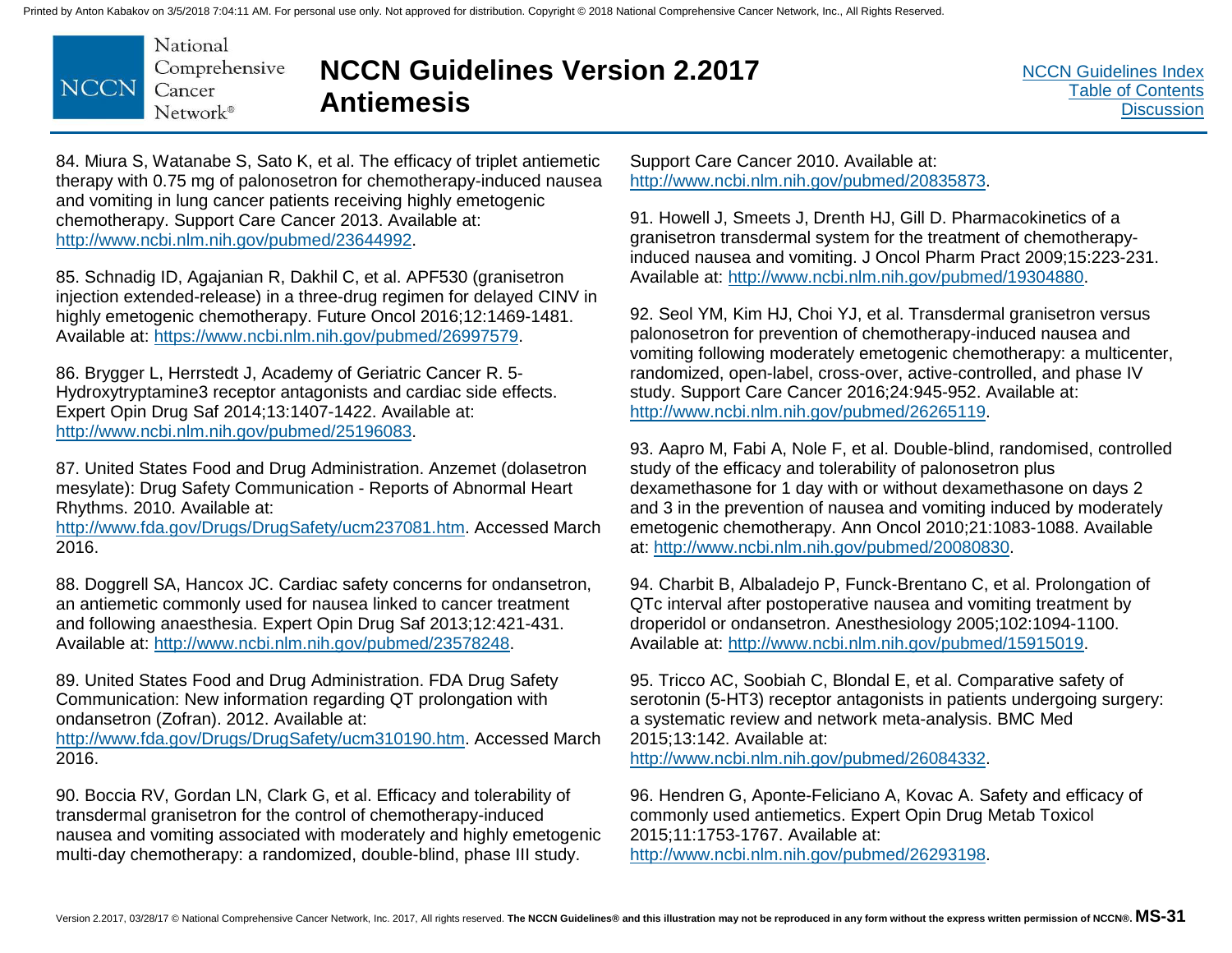

# **NCCN Guidelines Version 2.2017 Antiemesis**

97. Freedman SB, Uleryk E, Rumantir M, Finkelstein Y. Ondansetron and the risk of cardiac arrhythmias: a systematic review and postmarketing analysis. Ann Emerg Med 2014;64:19-25 e16. Available at: http://www.ncbi.nlm.nih.gov/pubmed/24314899.

98. United States Food and Drug Administration. FDA Drug Safety Communication: Abnormal heart rhythms may be associated with use of Zofran (ondansetron). 2011. Available at:

http://www.fda.gov/Drugs/DrugSafety/ucm271913.htm. Accessed March 2016.

99. Baltzer L, Kris MG, Hinkley L, et al. Reversible electrocardiographic interval prolongations following the specific serotonin antagonists ondanestron (OND) and dolasetron mesylate (DM): a possible drug class effect without sequelae? [abstract]. J Clin Oncol 1994;13:Abstract 1489. Available at:

100. Gonullu G, Demircan S, Demirag MK, et al. Electrocardiographic findings of palonosetron in cancer patients. Support Care Cancer 2012;20:1435-1439. Available at:

http://www.ncbi.nlm.nih.gov/pubmed/21773677.

101. Leonard MC, Militello ML. 5-HT3 Receptor antagonists and ECG effects. Pharmacotherapy Updates; 2002. Available at: [http://www.clevelandclinicmeded.com/medicalpubs/pharmacy/novdec20](http://www.clevelandclinicmeded.com/medicalpubs/pharmacy/novdec2002/5ht.htm) 02/5ht.htm.

102. Hafermann MJ, Namdar R, Seibold GE, Page RL, 2nd. Effect of intravenous ondansetron on QT interval prolongation in patients with cardiovascular disease and additional risk factors for torsades: a prospective, observational study. Drug Healthc Patient Saf 2011;3:53- 58. Available at: http://www.ncbi.nlm.nih.gov/pubmed/22046106.

103. Rojas C, Li Y, Zhang J, et al. The antiemetic 5-HT3 receptor antagonist Palonosetron inhibits substance P-mediated responses in vitro and in vivo. J Pharmacol Exp Ther 2010;335:362-368. Available at: http://www.ncbi.nlm.nih.gov/pubmed/20724484.

104. Rojas C, Thomas AG, Alt J, et al. Palonosetron triggers 5-HT(3) receptor internalization and causes prolonged inhibition of receptor function. Eur J Pharmacol 2010;626:193-199. Available at: http://www.ncbi.nlm.nih.gov/pubmed/19836386.

105. Giralt SA, Mangan KF, Maziarz RT, et al. Three palonosetron regimens to prevent CINV in myeloma patients receiving multiple-day high-dose melphalan and hematopoietic stem cell transplantation. Ann Oncol 2011;22(4):939-946. Available at: http://www.ncbi.nlm.nih.gov/pubmed/20935058.

106. Gralla RJ, de Wit R, Herrstedt J, et al. Antiemetic efficacy of the neurokinin-1 antagonist, aprepitant, plus a 5HT3 antagonist and a corticosteroid in patients receiving anthracyclines or cyclophosphamide in addition to high-dose cisplatin: analysis of combined data from two Phase III randomized clinical trials. Cancer 2005;104:864-868. Available at: http://www.ncbi.nlm.nih.gov/pubmed/15973669.

107. Hesketh PJ, Grunberg SM, Gralla RJ, et al. The oral neurokinin-1 antagonist aprepitant for the prevention of chemotherapy-induced nausea and vomiting: a multinational, randomized, double-blind, placebo-controlled trial in patients receiving high-dose cisplatin--the Aprepitant Protocol 052 Study Group. J Clin Oncol 2003;21:4112-4119. Available at: http://www.ncbi.nlm.nih.gov/pubmed/14559886.

108. Poli-Bigelli S, Rodrigues-Pereira J, Carides AD, et al. Addition of the neurokinin 1 receptor antagonist aprepitant to standard antiemetic therapy improves control of chemotherapy-induced nausea and vomiting. Results from a randomized, double-blind, placebo-controlled trial in Latin America. Cancer 2003;97:3090-3098. Available at: http://www.ncbi.nlm.nih.gov/pubmed/12784346.

109. Tremont-Lukats IW, Gonzalez-Barboteo J, Bruera E, Brescia FJ. Meta-analysis of neurokinin-1 receptor antagonists (NK-1 RA) for chemotherapy-induced nausea and vomiting (CINV) [abstract]. J Clin Oncol 2004;22(Suppl 14):Abstract 8047. Available at: http://meeting.ascopubs.org/cgi/content/abstract/22/14\_suppl/8047.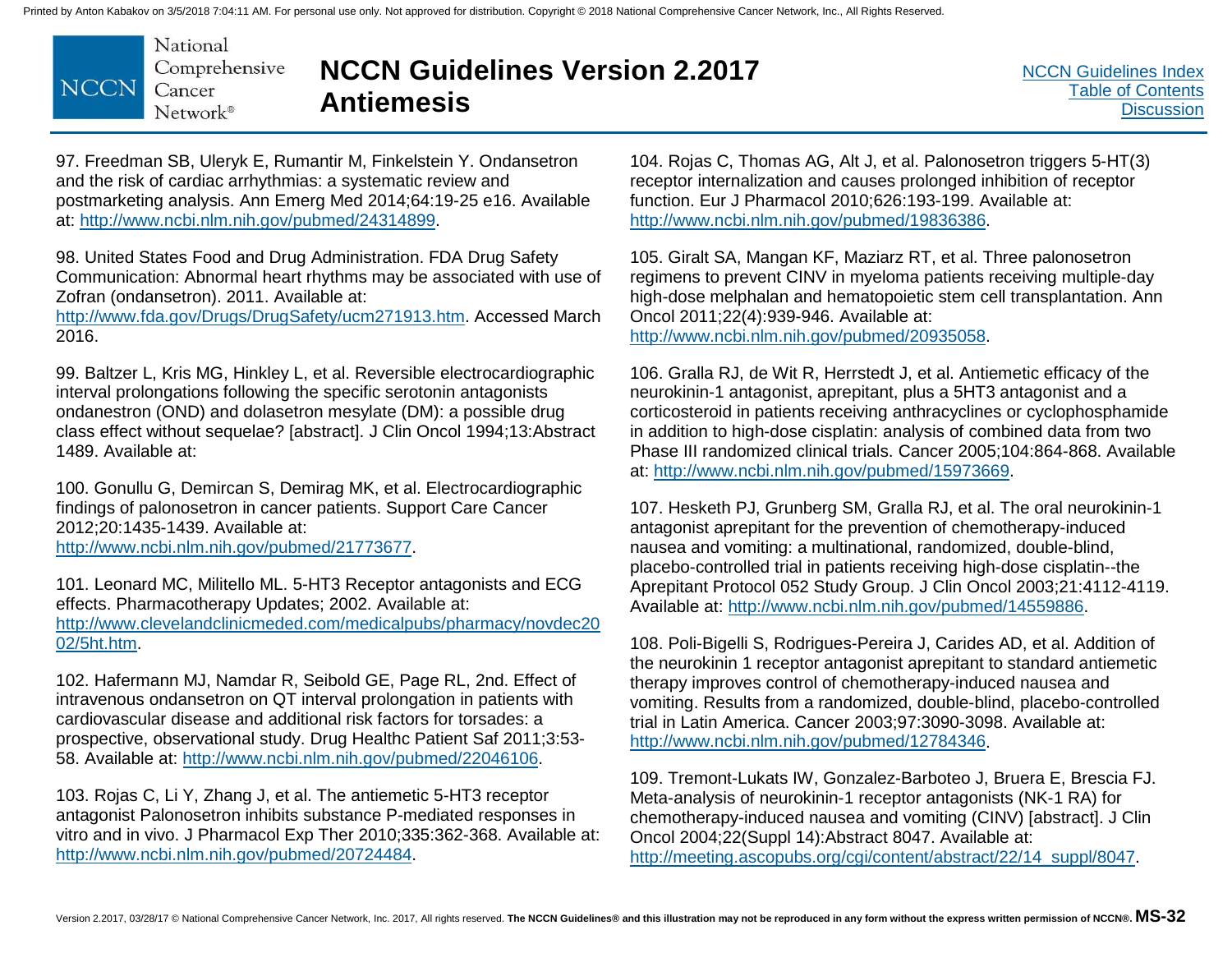National Comprehensive **NCCN** Cancer  $Network^{\circ}$ 

# **NCCN Guidelines Version 2.2017 Antiemesis**

[NCCN Guidelines Index](http://nccn.org) [Table of Contents](#page-2-0) **[Discussion](#page-24-0)** 

110. Dos Santos LV, Souza FH, Brunetto AT, et al. Neurokinin-1 receptor antagonists for chemotherapy-induced nausea and vomiting: a systematic review. J Natl Cancer Inst 2012;104:1280-1292. Available at: http://www.ncbi.nlm.nih.gov/pubmed/22911671.

111. Warr DG, Hesketh PJ, Gralla RJ, et al. Efficacy and tolerability of aprepitant for the prevention of chemotherapy-induced nausea and vomiting in patients with breast cancer after moderately emetogenic chemotherapy. J Clin Oncol 2005;23:2822-2830. Available at: http://www.ncbi.nlm.nih.gov/pubmed/15837996.

112. Schmitt T, Goldschmidt H, Neben K, et al. Aprepitant, granisetron, and dexamethasone for prevention of chemotherapy-induced nausea and vomiting after high-dose melphalan in autologous transplantation for multiple myeloma: results of a randomized, placebo-controlled phase III trial. J Clin Oncol 2014;32:3413-3420. Available at: http://www.ncbi.nlm.nih.gov/pubmed/25225424.

113. Rapoport BL, Jordan K, Boice JA, et al. Aprepitant for the prevention of chemotherapy-induced nausea and vomiting associated with a broad range of moderately emetogenic chemotherapies and tumor types: a randomized, double-blind study. Support Care Cancer 2010;18:423-431. Available at:

http://www.ncbi.nlm.nih.gov/pubmed/19568773.

114. Chawla SP, Grunberg SM, Gralla RJ, et al. Establishing the dose of the oral NK1 antagonist aprepitant for the prevention of chemotherapy-induced nausea and vomiting. Cancer 2003;97:2290- 2300. Available at: http://www.ncbi.nlm.nih.gov/pubmed/12712486.

115. Marbury TC, Ngo PL, Shadle CR, et al. Pharmacokinetics of oral dexamethasone and midazolam when administered with single-dose intravenous 150 mg fosaprepitant in healthy adult subjects. J Clin Pharmacol 2011;51:1712-1720. Available at: http://www.ncbi.nlm.nih.gov/pubmed/21209230.

116. Lasseter KC, Gambale J, Jin B, et al. Tolerability of fosaprepitant and bioequivalency to aprepitant in healthy subjects. J Clin Pharmacol 2007;47:834-840. Available at: http://www.ncbi.nlm.nih.gov/pubmed/17525168.

117. Grunberg S, Chua D, Maru A, et al. Single-dose fosaprepitant for the prevention of chemotherapy-induced nausea and vomiting associated with cisplatin therapy: randomized, double-blind study protocol--EASE. J Clin Oncol 2011;29:1495-1501. Available at: http://www.ncbi.nlm.nih.gov/pubmed/21383291.

118. Shadle CR, Lee Y, Majumdar AK, et al. Evaluation of potential inductive effects of aprepitant on cytochrome P450 3A4 and 2C9 activity. J Clin Pharmacol 2004;44:215-223. Available at: http://www.ncbi.nlm.nih.gov/pubmed/14973304.

119. Hesketh PJ, Rossi G, Rizzi G, et al. Efficacy and safety of NEPA, an oral combination of netupitant and palonosetron, for prevention of chemotherapy-induced nausea and vomiting following highly emetogenic chemotherapy: a randomized dose-ranging pivotal study. Ann Oncol 2014;25:1340-1346. Available at: http://www.ncbi.nlm.nih.gov/pubmed/24608196.

120. Hesketh PJ, Bohlke K, Lyman GH, et al. Antiemetics: American Society of Clinical Oncology focused guideline update. J Clin Oncol 2016;34:381-386. Available at: http://www.ncbi.nlm.nih.gov/pubmed/26527784.

121. Aapro M, Rugo H, Rossi G, et al. A randomized phase III study evaluating the efficacy and safety of NEPA, a fixed-dose combination of netupitant and palonosetron, for prevention of chemotherapy-induced nausea and vomiting following moderately emetogenic chemotherapy. Ann Oncol 2014;25:1328-1333. Available at: http://www.ncbi.nlm.nih.gov/pubmed/24603643.

122. Schwartzberg LS, Rugo HS, Aapro MS. New and emerging therapeutic options for the management of chemotherapy-induced nausea and vomiting. Clin Adv Hematol Oncol 2015;13:3-13, 11; quiz 12 p following 14. Available at: http://www.ncbi.nlm.nih.gov/pubmed/25856052.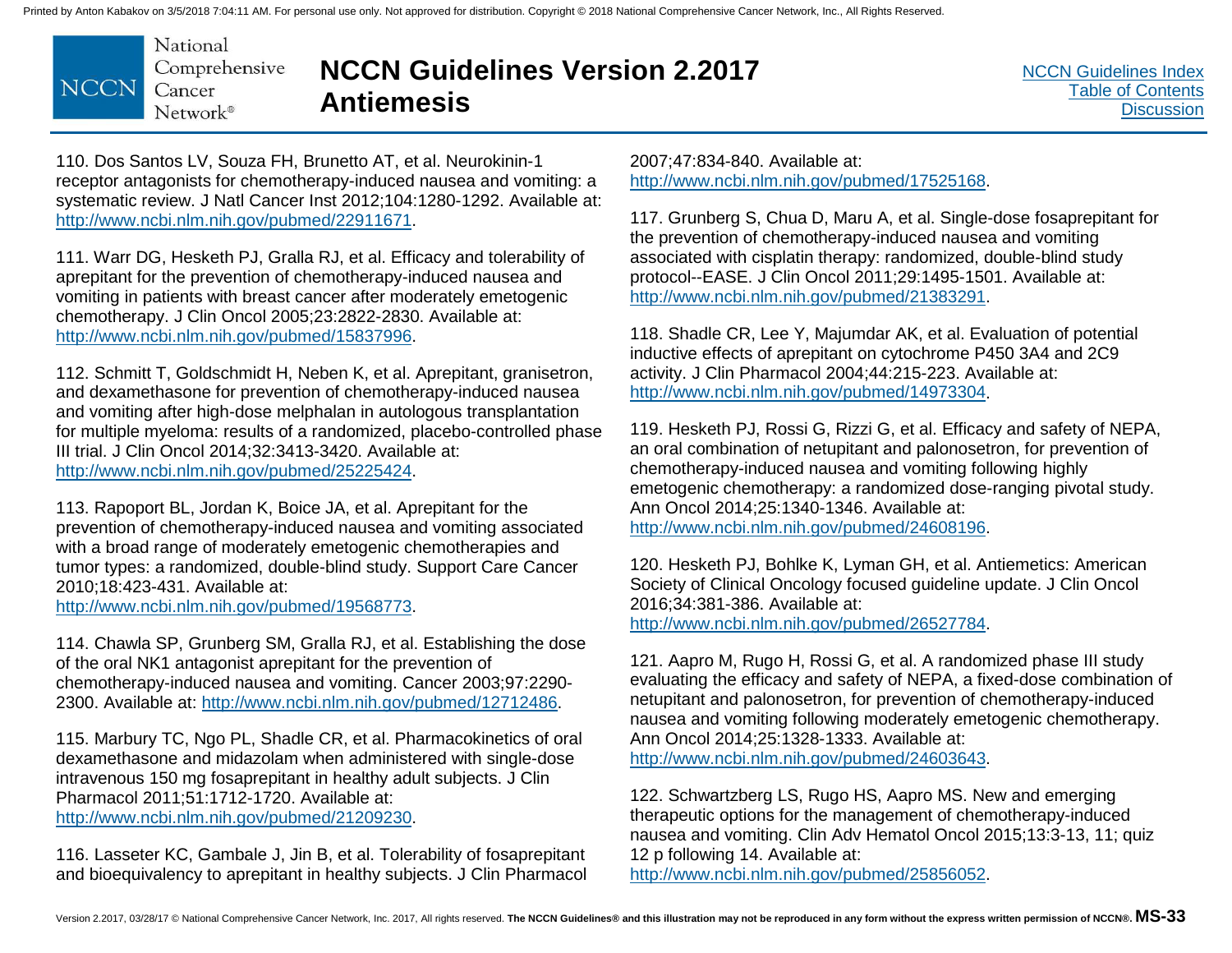National Comprehensive **NCCN** Cancer  $Network^{\circ}$ 

# **NCCN Guidelines Version 2.2017 Antiemesis**

123. Schwartzberg LS, Modiano MR, Rapoport BL, et al. Safety and efficacy of rolapitant for prevention of chemotherapy-induced nausea and vomiting after administration of moderately emetogenic chemotherapy or anthracycline and cyclophosphamide regimens in patients with cancer: a randomised, active-controlled, double-blind, phase 3 trial. Lancet Oncol 2015;16:1071-1078. Available at: http://www.ncbi.nlm.nih.gov/pubmed/26272768.

124. Rapoport BL, Chasen MR, Gridelli C, et al. Safety and efficacy of rolapitant for prevention of chemotherapy-induced nausea and vomiting after administration of cisplatin-based highly emetogenic chemotherapy in patients with cancer: two randomised, active-controlled, double-blind, phase 3 trials. Lancet Oncol 2015;16:1079-1089. Available at: http://www.ncbi.nlm.nih.gov/pubmed/26272769.

125. Wampler G. The pharmacology and clinical effectiveness of phenothiazines and related drugs for managing chemotherapy-induced emesis. Drugs 1983;25 Suppl 1:35-51. Available at: http://www.ncbi.nlm.nih.gov/pubmed/6840019.

126. Gralla RJ, Itri LM, Pisko SE, et al. Antiemetic efficacy of high-dose metoclopramide: randomized trials with placebo and prochlorperazine in patients with chemotherapy-induced nausea and vomiting. N Engl J Med 1981;305:905-909. Available at: http://www.ncbi.nlm.nih.gov/pubmed/7024807.

127. Gralla RJ, Tyson LB, Bordin LA, et al. Antiemetic therapy: a review of recent studies and a report of a random assignment trial comparing metoclopramide with delta-9-tetrahydrocannabinol. Cancer Treat Rep 1984;68:163-172. Available at:

http://www.ncbi.nlm.nih.gov/pubmed/6318993.

128. Bakowski MT. Advances in anti-emetic therapy. Cancer Treat Rev 1984;11:237-256. Available at:

http://www.ncbi.nlm.nih.gov/pubmed/6098368.

129. Grossman B, Lessin LS, Cohen P. Droperidol prevents nausea and vomiting from cis-platinum. N Engl J Med 1979;301:47. Available at: http://www.ncbi.nlm.nih.gov/pubmed/449910.

130. Aapro MS, Alberts DS. High-dose dexamethasone for prevention of cis-platin-induced vomiting. Cancer Chemother Pharmacol 1981;7:11-14. Available at: http://www.ncbi.nlm.nih.gov/pubmed/6122510.

131. Aapro MS, Plezia PM, Alberts DS, et al. Double-blind crossover study of the antiemetic efficacy of high-dose dexamethasone versus high-dose metoclopramide. J Clin Oncol 1984;2:466-471. Available at: http://www.ncbi.nlm.nih.gov/pubmed/6539363.

132. Cassileth PA, Lusk EJ, Torri S, et al. Antiemetic efficacy of dexamethasone therapy in patients receiving cancer chemotherapy. Arch Intern Med 1983;143:1347-1349. Available at: http://www.ncbi.nlm.nih.gov/pubmed/6347109.

133. Kris MG, Gralla RJ, Clark RA, et al. Consecutive dose-finding trials adding lorazepam to the combination of metoclopramide plus dexamethasone: improved subjective effectiveness over the combination of diphenhydramine plus metoclopramide plus dexamethasone. Cancer Treat Rep 1985;69:1257-1262. Available at: http://www.ncbi.nlm.nih.gov/pubmed/3912039.

134. Kris MG, Gralla RJ, Clark RA, et al. Antiemetic control and prevention of side effects of anti-cancer therapy with lorazepam or diphenhydramine when used in combination with metoclopramide plus dexamethasone. A double-blind, randomized trial. Cancer 1987;60:2816-2822. Available at: http://www.ncbi.nlm.nih.gov/pubmed/3315176.

135. Herman TS, Einhorn LH, Jones SE, et al. Superiority of nabilone over prochlorperazine as an antiemetic in patients receiving cancer chemotherapy. N Engl J Med 1979;300:1295-1297. Available at: http://www.ncbi.nlm.nih.gov/pubmed/375088.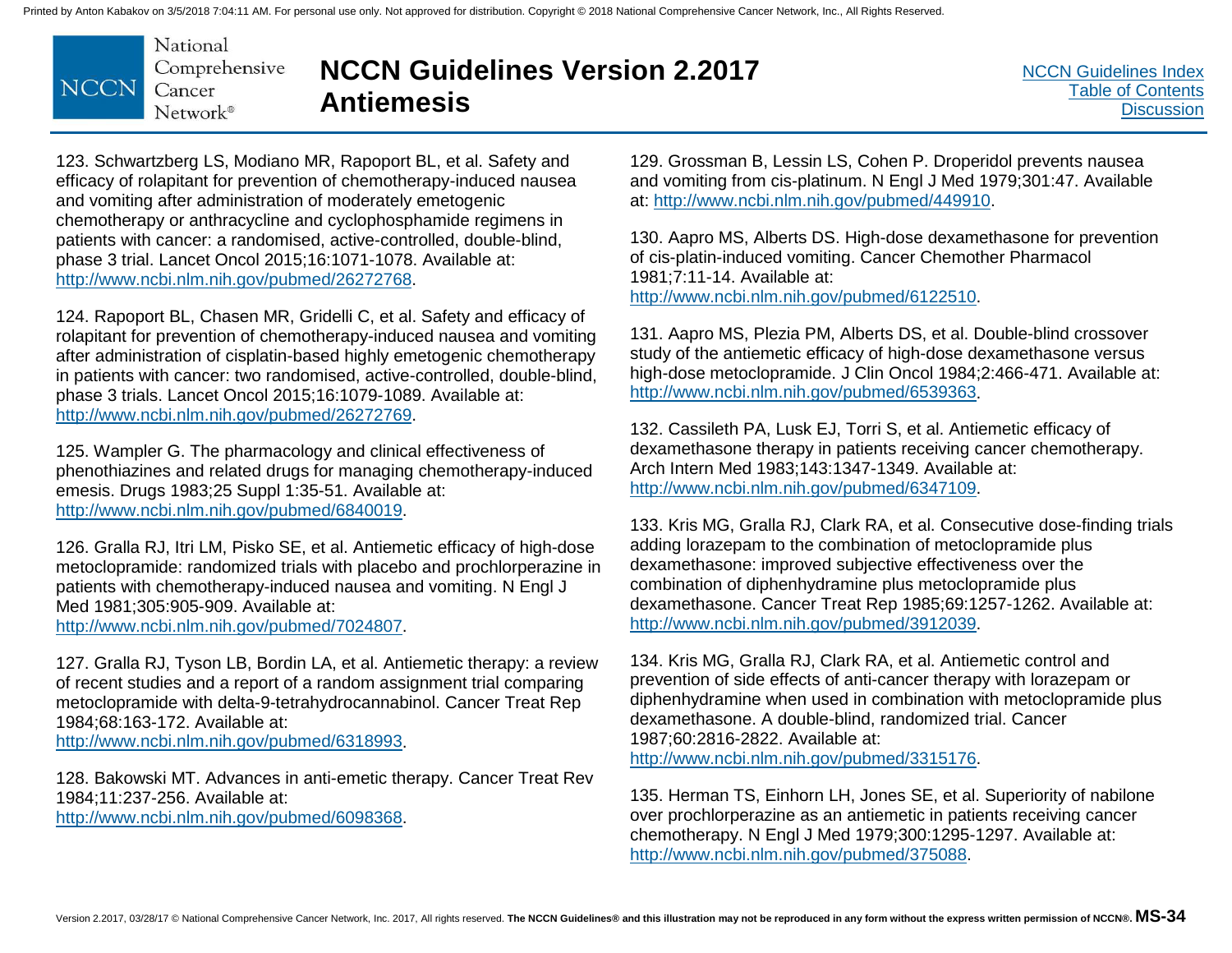

# **NCCN Guidelines Version 2.2017 Antiemesis**

[NCCN Guidelines Index](http://nccn.org) [Table of Contents](#page-2-0) **[Discussion](#page-24-0)** 

136. Steele N, Gralla RJ, Braun DW, Young CW. Double-blind comparison of the antiemetic effects of nabilone and prochlorperazine on chemotherapy-induced emesis. Cancer Treat Rep 1980;64:219-224. Available at: http://www.ncbi.nlm.nih.gov/pubmed/6250699.

137. Ioannidis JP, Hesketh PJ, Lau J. Contribution of dexamethasone to control of chemotherapy-induced nausea and vomiting: a meta-analysis of randomized evidence. J Clin Oncol 2000;18:3409-3422. Available at: http://www.ncbi.nlm.nih.gov/pubmed/11013282.

138. Double-blind, dose-finding study of four intravenous doses of dexamethasone in the prevention of cisplatin-induced acute emesis. Italian Group for Antiemetic Research. J Clin Oncol 1998;16:2937-2942. Available at: http://www.ncbi.nlm.nih.gov/pubmed/9738561.

139. Randomized, double-blind, dose-finding study of dexamethasone in preventing acute emesis induced by anthracyclines, carboplatin, or cyclophosphamide. Italian Group for Antiemetic Research. J Clin Oncol 2004;22:725-729. Available at:

http://www.ncbi.nlm.nih.gov/pubmed/14966097.

140. Matsuzaki K, Ito Y, Fukuda M, et al. Placebo-controlled phase III study comparing dexamethasone on day 1 to on day 1-3 with NK1 receptor antagonist and palonosetoron in high emetogenic chemotherapy [abstract]. J Clin Oncol 2016;34:Abstract 10019. Available at: http://meetinglibrary.asco.org/print/2405886.

141. Celio L, Bonizzoni E, Bajetta E, et al. Palonosetron plus singledose dexamethasone for the prevention of nausea and vomiting in women receiving anthracycline/cyclophosphamide-containing chemotherapy: meta-analysis of individual patient data examining the effect of age on outcome in two phase III trials. Support Care Cancer 2013;21:565-573. Available at:

https://www.ncbi.nlm.nih.gov/pubmed/22869054.

142. Roila F, Ruggeri B, Ballatori E, et al. Aprepitant versus dexamethasone for preventing chemotherapy-induced delayed emesis in patients with breast cancer: a randomized double-blind study. J Clin

Oncol 2014;32:101-106. Available at: https://www.ncbi.nlm.nih.gov/pubmed/24323030.

143. Navari RM, Qin R, Ruddy KJ, et al. Olanzapine for the prevention of chemotherapy-induced nausea and vomiting (CINV) in patients receiving highly emetogenic chemotherapy (HEC): Alliance A221301, a randomized, double-blind, placebo-controlled trial [abstract]. J Clin Oncol 2015;33:Abstract 176. Available at: http://meetinglibrary.asco.org/content/155048-165.

144. Navari RM, Einhorn LH, Passik SD, et al. A phase II trial of olanzapine for the prevention of chemotherapy-induced nausea and vomiting: a Hoosier Oncology Group study. Support Care Cancer 2005;13:529-534. Available at: http://www.ncbi.nlm.nih.gov/pubmed/15700131.

145. Srivastava M, Brito-Dellan N, Davis MP, et al. Olanzapine as an antiemetic in refractory nausea and vomiting in advanced cancer. J Pain Symptom Manage 2003;25:578-582. Available at: http://www.ncbi.nlm.nih.gov/pubmed/12782438.

146. Passik SD, Navari RM, Jung S-H, et al. A phase I trial of olanzapine (Zyprexa) for the prevention of delayed emesis in cancer patients: a Hoosier Oncology Group study. Cancer Invest 2004;22:383- 388. Available at: http://www.ncbi.nlm.nih.gov/pubmed/15493359.

147. Passik SD, Kirsh KL, Theobald DE, et al. A retrospective chart review of the use of olanzapine for the prevention of delayed emesis in cancer patients. J Pain Symptom Manage 2003;25:485-488. Available at: http://www.ncbi.nlm.nih.gov/pubmed/12727048.

148. Passik SD, Lundberg J, Kirsh KL, et al. A pilot exploration of the antiemetic activity of olanzapine for the relief of nausea in patients with advanced cancer and pain. J Pain Symptom Manage 2002;23:526-532. Available at: http://www.ncbi.nlm.nih.gov/pubmed/12067777.

149. Navari RM, Einhorn LH, Loehrer PJ, Sr., et al. A phase II trial of olanzapine, dexamethasone, and palonosetron for the prevention of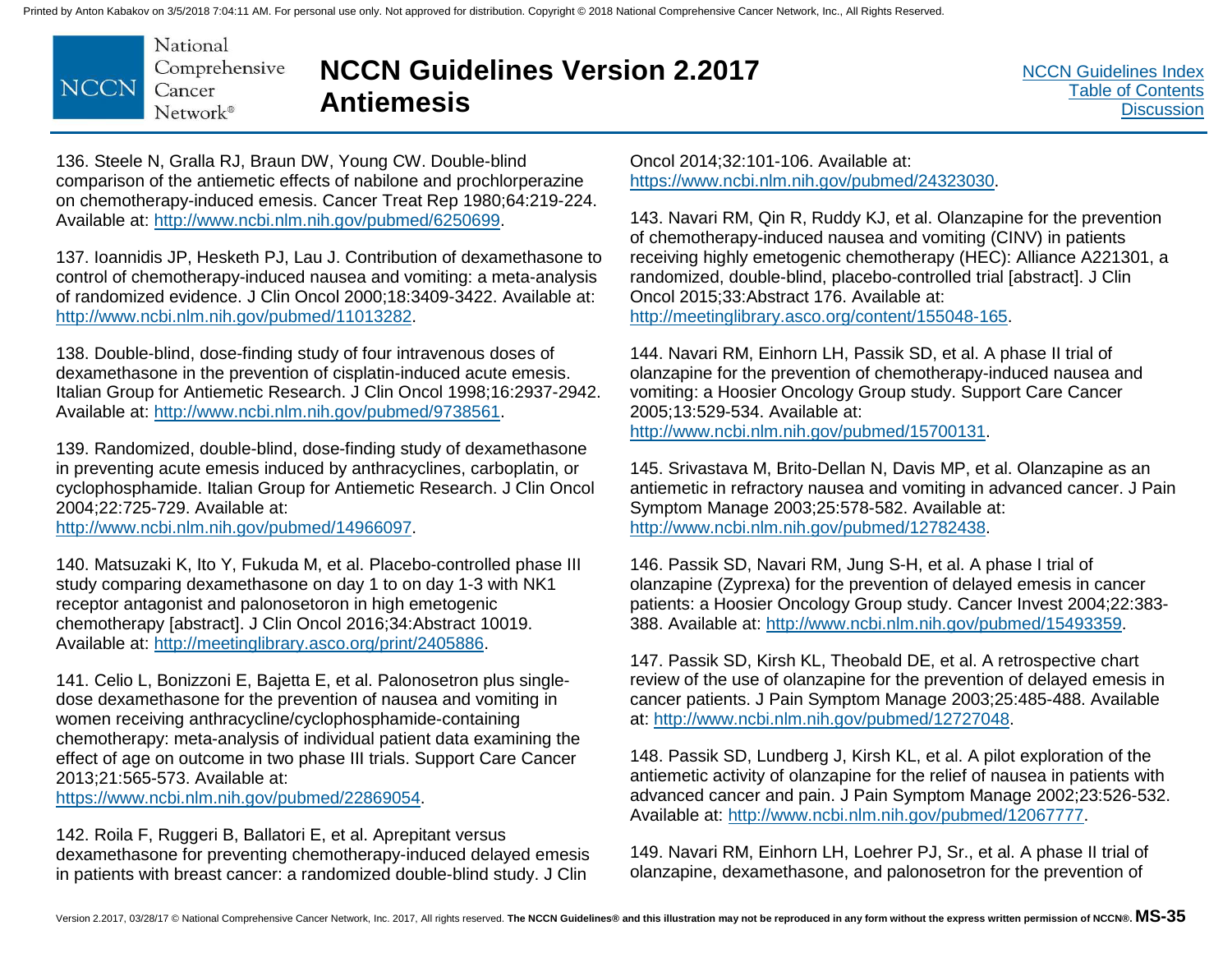National Comprehensive **NCCN** Cancer Network<sup>®</sup>

### **NCCN Guidelines Version 2.2017 Antiemesis**

chemotherapy-induced nausea and vomiting: a Hoosier oncology group study. Support Care Cancer 2007;15:1285-1291. Available at: http://www.ncbi.nlm.nih.gov/pubmed/17375339.

150. Navari RM, Gray SE, Kerr AC. Olanzapine versus aprepitant for the prevention of chemotherapy-induced nausea and vomiting: a randomized phase III trial. J Support Oncol 2011;9:188-195. Available at: http://www.ncbi.nlm.nih.gov/pubmed/22024310.

151. Tan L, Liu J, Liu X, et al. Clinical research of olanzapine for prevention of chemotherapy-induced nausea and vomiting. J Exp Clin Cancer Res 2009;28:131. Available at: http://www.ncbi.nlm.nih.gov/pubmed/19775450.

152. Navari RM, Qin R, Ruddy KJ, et al. Olanzapine for the prevention of chemotherapy-induced nausea and vomiting. N Engl J Med 2016;375:134-142. Available at: http://www.ncbi.nlm.nih.gov/pubmed/27410922.

153. Chiu L, Chow R, Popovic M, et al. Efficacy of olanzapine for the prophylaxis and rescue of chemotherapy-induced nausea and vomiting (CINV): a systematic review and meta-analysis. Support Care Cancer 2016;24:2381-2392. Available at: http://www.ncbi.nlm.nih.gov/pubmed/26768437.

154. Morita T, Tei Y, Shishido H, Inoue S. Olanzapine-induced delirium in a terminally ill cancer patient. J Pain Symptom Manage 2004;28:102- 103. Available at: http://www.ncbi.nlm.nih.gov/pubmed/15276190.

155. Hashimoto H, Yanai T, Nagashima K, et al. A double-blind randomized phase II study of 10 versus 5 mg olanzapine for emesis induced by highly emetogenic chemotherapy with cisplatin [abstract]. J Clin Oncol 2016;34:Abstract 10111. Available at: http://meetinglibrary.asco.org/content/162219-176.

156. National Cancer Institute. Eating hints: before, during, and after cancer treatment. 2009. Available at:

http://www.cancer.gov/cancertopics/coping/eatinghints/page1. Accessed March 2016.

157. Tageja N, Groninger H. Chemotherapy-induced nausea and vomiting: an overview and comparison of three consensus guidelines. Postgrad Med J 2016;92:34-40. Available at: http://www.ncbi.nlm.nih.gov/pubmed/26561590.

158. Jordan K, Gralla R, Jahn F, Molassiotis A. International antiemetic guidelines on chemotherapy induced nausea and vomiting (CINV): content and implementation in daily routine practice. Eur J Pharmacol 2014;722:197-202. Available at: http://www.ncbi.nlm.nih.gov/pubmed/24157984.

159. Jordan K, Gralla R, Rizzi G, Kashef K. Efficacy benefit of an NK1 receptor antagonist (NK1RA) in patients receiving carboplatin: supportive evidence with NEPA (a fixed combination of the NK1 RA, netupitant, and palonosetron) and aprepitant regimens. Support Care Cancer 2016;24:4617-4625. Available at: https://www.ncbi.nlm.nih.gov/pubmed/27334131.

160. Weinstein C, Jordan K, Green SA, et al. Single-dose fosaprepitant for the prevention of chemotherapy-induced nausea and vomiting associated with moderately emetogenic chemotherapy: results of a randomized, double-blind phase III trial. Ann Oncol 2016;27:172-178. Available at: http://www.ncbi.nlm.nih.gov/pubmed/26449391.

161. Hesketh PJ, Schnadig ID, Schwartzberg LS, et al. Efficacy of the neurokinin-1 receptor antagonist rolapitant in preventing nausea and vomiting in patients receiving carboplatin-based chemotherapy. Cancer 2016;122:2418-2425. Available at:

https://www.ncbi.nlm.nih.gov/pubmed/27176138.

162. Basch E, Prestrud AA, Hesketh PJ, et al. Antiemetics: American Society of Clinical Oncology clinical practice guideline update. J Clin Oncol 2011;29:4189-4198. Available at: https://www.ncbi.nlm.nih.gov/pubmed/21947834.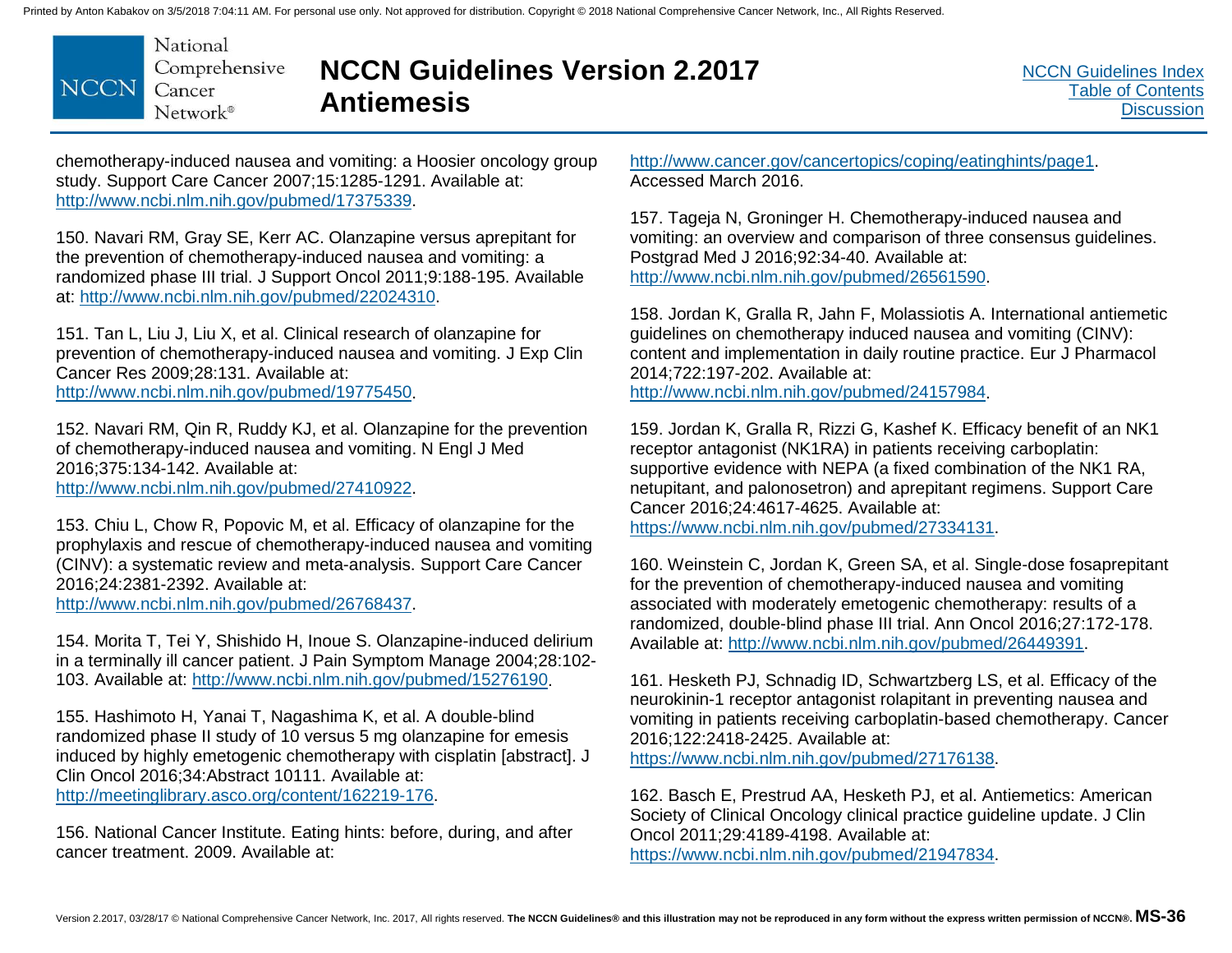National Comprehensive **NCCN** Cancer Network<sup>®</sup>

# **NCCN Guidelines Version 2.2017 Antiemesis**

[NCCN Guidelines Index](http://nccn.org) [Table of Contents](#page-2-0) **[Discussion](#page-24-0)** 

163. Geling O, Eichler H-G. Should 5-hydroxytryptamine-3 receptor antagonists be administered beyond 24 hours after chemotherapy to prevent delayed emesis? Systematic re-evaluation of clinical evidence and drug cost implications. J Clin Oncol 2005;23:1289-1294. Available at: http://www.ncbi.nlm.nih.gov/pubmed/15718327.

164. United States Food and Drug Administration FDA News Release: FDA requires boxed warning and risk mitigation strategy for metoclopramide-containing drugs; Agency warns against chronic use of these products to treat gastrointestinal disorders. 2009. Available at: [http://www.fda.gov/NewsEvents/Newsroom/PressAnnouncements/2009](http://www.fda.gov/NewsEvents/Newsroom/PressAnnouncements/2009/ucm149533.htm) /ucm149533.htm. Accessed March 2016.

165. Pasricha PJ, Pehlivanov N, Sugumar A, Jankovic J. Drug Insight: from disturbed motility to disordered movement--a review of the clinical benefits and medicolegal risks of metoclopramide. Nat Clin Pract Gastroenterol Hepatol 2006;3:138-148. Available at: http://www.ncbi.nlm.nih.gov/pubmed/16511548.

166. Kawanishi C, Onishi H, Kato D, et al. Unexpectedly high prevalence of akathisia in cancer patients. Palliat Support Care 2007;5:351-354. Available at: http://www.ncbi.nlm.nih.gov/pubmed/18044412.

167. Patanwala AE, Amini R, Hays DP, Rosen P. Antiemetic therapy for nausea and vomiting in the emergency department. J Emerg Med 2010;39:330-336. Available at:

http://www.ncbi.nlm.nih.gov/pubmed/20022195.

168. Vinson DR. Diphenhydramine in the treatment of akathisia induced by prochlorperazine. J Emerg Med 2004;26:265-270. Available at: http://www.ncbi.nlm.nih.gov/pubmed/15028322.

169. Roila F, Warr D, Clark-Snow RA, et al. Delayed emesis: moderately emetogenic chemotherapy. Support Care Cancer 2005;13:104-108. Available at: http://www.ncbi.nlm.nih.gov/pubmed/15549426.

170. Navari RM, Nagy CK, Gray SE. The use of olanzapine versus metoclopramide for the treatment of breakthrough chemotherapyinduced nausea and vomiting in patients receiving highly emetogenic chemotherapy. Support Care Cancer 2013;21:1655-1663. Available at: http://www.ncbi.nlm.nih.gov/pubmed/23314603.

171. Einhorn LH, Rapoport B, Navari RM, et al. 2016 updated MASCC/ESMO consensus recommendations: prevention of nausea and vomiting following multiple-day chemotherapy, high-dose chemotherapy, and breakthrough nausea and vomiting. Support Care Cancer 2017;25:303-308. Available at: https://www.ncbi.nlm.nih.gov/pubmed/27815710.

172. Urba S. Radiation-induced nausea and vomiting. J Natl Compr Canc Netw 2007;5:60-65. Available at: http://www.ncbi.nlm.nih.gov/pubmed/17239327.

173. Maranzano E, Feyer P, Molassiotis A, et al. Evidence-based recommendations for the use of antiemetics in radiotherapy. Radiother Oncol 2005;76:227-233. Available at: http://www.ncbi.nlm.nih.gov/pubmed/16150504.

174. Salvo N, Doble B, Khan L, et al. Prophylaxis of radiation-induced nausea and vomiting using 5-hydroxytryptamine-3 serotonin receptor antagonists: a systematic review of randomized trials. Int J Radiat Oncol Biol Phys 2012;82:408-417. Available at: http://www.ncbi.nlm.nih.gov/pubmed/21075553.

175. Franzen L, Nyman J, Hagberg H, et al. A randomised placebo controlled study with ondansetron in patients undergoing fractionated radiotherapy. Ann Oncol 1996;7:587-592. Available at: http://www.ncbi.nlm.nih.gov/pubmed/8879372.

176. Wong RK, Paul N, Ding K, et al. 5-hydroxytryptamine-3 receptor antagonist with or without short-course dexamethasone in the prophylaxis of radiation induced emesis: a placebo-controlled randomized trial of the National Cancer Institute of Canada Clinical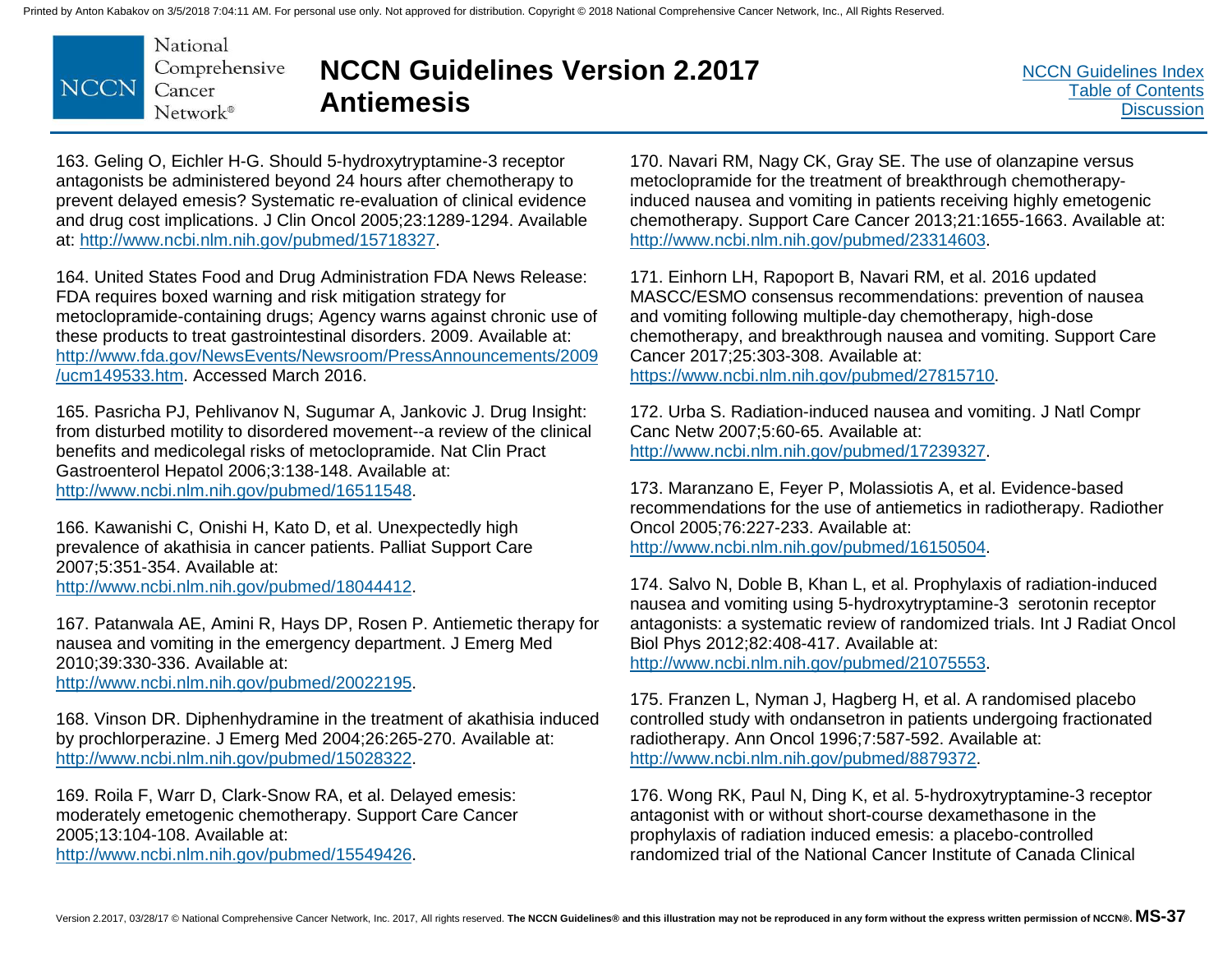National Comprehensive **NCCN** Cancer Network<sup>®</sup>

# **NCCN Guidelines Version 2.2017 Antiemesis**

Trials Group (SC19). J Clin Oncol 2006;24:3458-3464. Available at: http://www.ncbi.nlm.nih.gov/pubmed/16849762.

177. Lanciano R, Sherman DM, Michalski J, et al. The efficacy and safety of once-daily Kytril (granisetron hydrochloride) tablets in the prophylaxis of nausea and emesis following fractionated upper abdominal radiotherapy. Cancer Invest 2001;19:763-772. Available at: http://www.ncbi.nlm.nih.gov/pubmed/11768028.

178. Spitzer TR, Friedman CJ, Bushnell W, et al. Double-blind, randomized, parallel-group study on the efficacy and safety of oral granisetron and oral ondansetron in the prophylaxis of nausea and vomiting in patients receiving hyperfractionated total body irradiation. Bone Marrow Transplant 2000;26:203-210. Available at: http://www.ncbi.nlm.nih.gov/pubmed/10918432.

179. Roscoe JA, Morrow GR, Aapro MS, et al. Anticipatory nausea and vomiting. Support Care Cancer 2011;19:1533-1538. Available at: http://www.ncbi.nlm.nih.gov/pubmed/20803345.

180. Aapro MS, Molassiotis A, Olver I. Anticipatory nausea and vomiting. Support Care Cancer 2005;13:117-121. Available at: http://www.ncbi.nlm.nih.gov/pubmed/15599779.

181. Ezzo J, Vickers A, Richardson MA, et al. Acupuncture-point stimulation for chemotherapy-induced nausea and vomiting. J Clin Oncol 2005;23:7188-7198. Available at: http://www.ncbi.nlm.nih.gov/pubmed/16192603.

182. Morrow GR, Morrell C. Behavioral treatment for the anticipatory nausea and vomiting induced by cancer chemotherapy. N Engl J Med 1982;307:1476-1480. Available at: http://www.ncbi.nlm.nih.gov/pubmed/6128673.

183. Redd WH, Andrykowski MA. Behavioral intervention in cancer treatment: controlling aversion reactions to chemotherapy. J Consult Clin Psychol 1982;50:1018-1029. Available at: http://www.ncbi.nlm.nih.gov/pubmed/7174969.

184. Ezzo J, Streitberger K, Schneider A. Cochrane systematic reviews examine P6 acupuncture-point stimulation for nausea and vomiting. J Altern Complement Med 2006;12:489-495. Available at: http://www.ncbi.nlm.nih.gov/pubmed/16813514.

185. Figueroa-Moseley C, Jean-Pierre P, Roscoe JA, et al. Behavioral interventions in treating anticipatory nausea and vomiting. J Natl Compr Canc Netw 2007;5:44-50. Available at: http://www.ncbi.nlm.nih.gov/pubmed/17239325.

186. Molassiotis A, Yung HP, Yam BM, et al. The effectiveness of progressive muscle relaxation training in managing chemotherapyinduced nausea and vomiting in Chinese breast cancer patients: a randomised controlled trial. Support Care Cancer 2002;10:237-246. Available at: http://www.ncbi.nlm.nih.gov/pubmed/11904789.

187. Razavi D, Delvaux N, Farvacques C, et al. Prevention of adjustment disorders and anticipatory nausea secondary to adjuvant chemotherapy: a double-blind, placebo-controlled study assessing the usefulness of alprazolam. J Clin Oncol 1993;11:1384-1390. Available at: http://www.ncbi.nlm.nih.gov/pubmed/8315437.

188. Malik IA, Khan WA, Qazilbash M, et al. Clinical efficacy of lorazepam in prophylaxis of anticipatory, acute, and delayed nausea and vomiting induced by high doses of cisplatin. A prospective randomized trial. Am J Clin Oncol 1995;18:170-175. Available at: http://www.ncbi.nlm.nih.gov/pubmed/7900711.

189. de Wit R, Herrstedt J, Rapoport B, et al. The oral NK(1) antagonist, aprepitant, given with standard antiemetics provides protection against nausea and vomiting over multiple cycles of cisplatin-based chemotherapy: a combined analysis of two randomised, placebocontrolled phase III clinical trials. Eur J Cancer 2004;40:403-410. Available at: http://www.ncbi.nlm.nih.gov/pubmed/14746859.

190. Ellebaek E, Herrstedt J. Optimizing antiemetic therapy in multipleday and multiple cycles of chemotherapy. Curr Opin Support Palliat